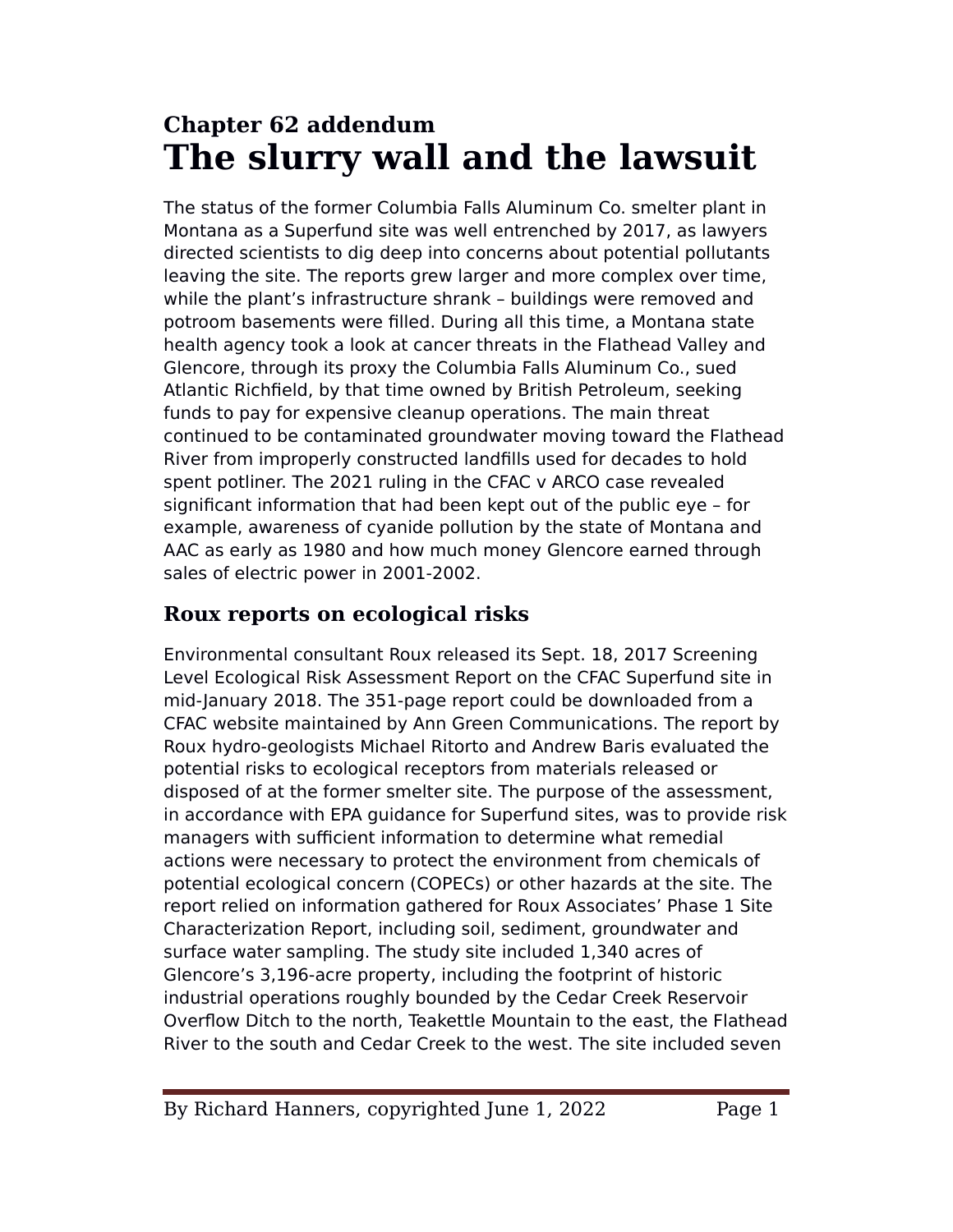closed landflls, one active landfll, material loading and unloading sites, two closed leachate ponds, and several percolation ponds.  $1$ 

Water level data collected in summer 2016 for the Phase 1 Site Characterization Report when the Flathead River was at low flow indicated that the river was receiving groundwater from the upper hydro-geological unit beneath the CFAC site, the risk report stated. Based on the topography, Cedar Creek was within half a mile of the CFAC site but was at a higher elevation than the groundwater elevations at the site, indicating the creek was a perched or losing stream rather than a gaining stream. The overflow ditch also was higher than groundwater elevations at the site, indicating the ditch also could be a losing stream. The South Percolation Ponds were three ponds connected in series and adjacent to the Flathead River, measuring 2.4, 1.2 and 6.6 acres in size. Historically, the ponds received water from numerous sources, including the plant's sewage treatment plant, contact water from the casting plant's direct-chill equipment, non-contact cooling water, process wastewater from casting-mold cleaning, non-process wastewater from the fabrication's shop steam cleaning, and stormwater drainage. At the time of the sampling by Roux, only stormwater discharged into the South Percolation Ponds.<sup>2</sup>

The North eercolation eonds included two interconnected wastewater ponds. The two-acre Northeast Percolation Pond was built in 1955 and continued to be a discharge point for stormwater drainage. The Northeast Percolation Pond had received water from the Paste Plant's briquette production system; non-contact cooling water; non-process wastewater from the mason shop, battery shop and garage; wastewater from the garage's steam cleaning and anode pin steam-cleaning; boiler blowdown from the laboratory building; air conditioner condensate; Paste Plant wet scrubber blowdown until 1999; the cathode soaking pits prior to 1978; and process area stormwater drainage. The eight-acre Northwest Percolation Pond had received water from the Northeast Percolation Pond through a 1,440-foot long unlined ditch. Based on aerial photography, Roux suggested the Northwest Percolation Pond may have been constructed in 1972. The Northern Surface Water Feature was a seasonal ponding area discovered during the May 2016 habitat assessment. Located just south of the West Landfll, the feature was seasonally fed in the spring and early summer by at least two groundwater seeps north and west of the feature. <sup>3</sup>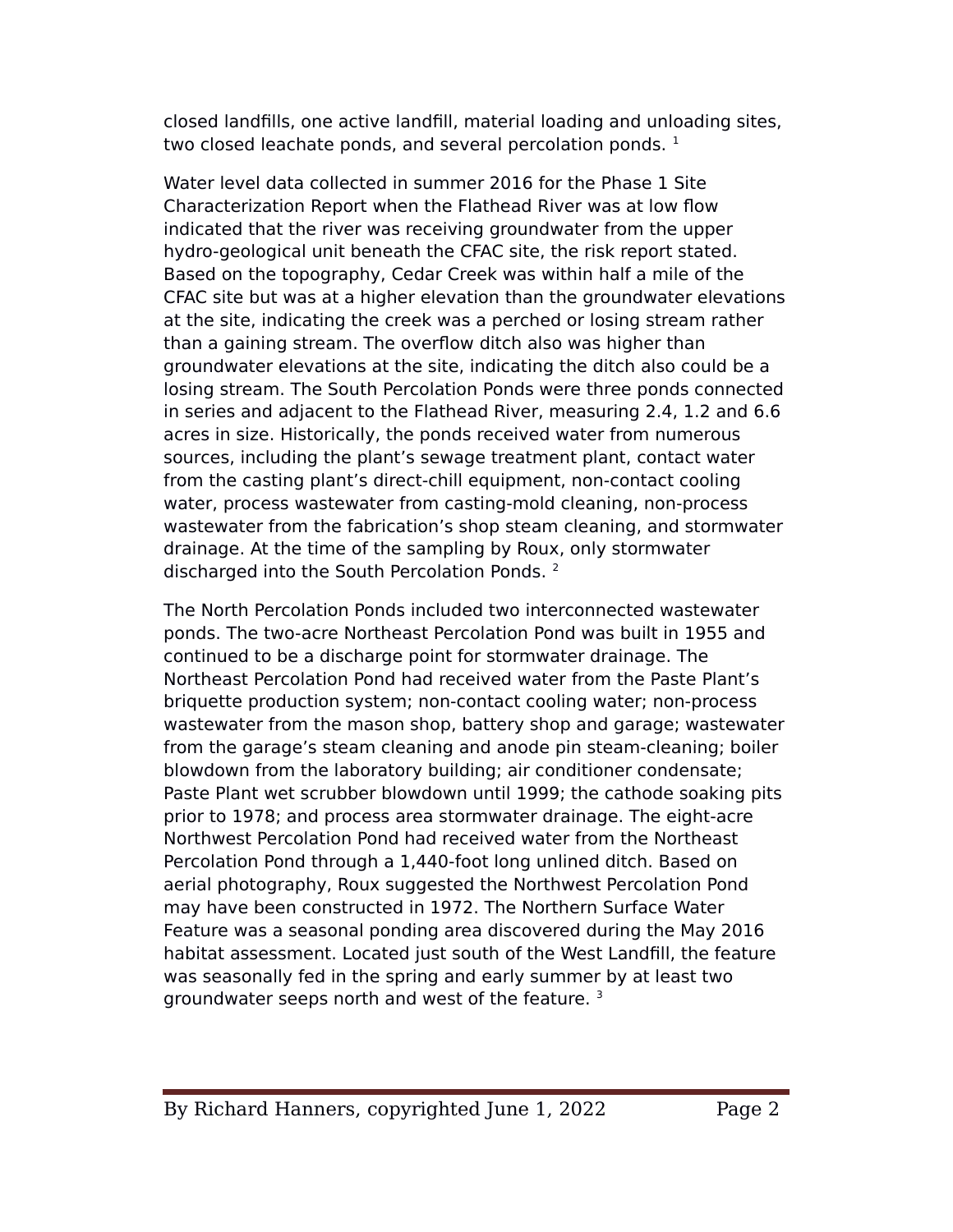In developing a conceptual site model for the risk report on the Superfund site, Roux addressed ecological fate, transport pathways and media of concern; exposure pathways; key receptors; and assessment endpoints and measurement endpoints. Reconnaissance indicated that the site contained several functional terrestrial and aquatic habitats. Roux Associates noted that according to the EeA, the "most signifcant exposure route for wildlife is ingestion of chemicals in impacted media." Wildlife could ingest chemicals by drinking surface water or by incidentally ingesting contaminated soil or sediment while grooming or foraging. These ingested chemicals could bio-accumulate in the tissues of plants and animals. The EeA had developed a list of persistent bioaccumulative and toxic chemicals, which included polycyclic aromatic hydrocarbons (eAH), which were commonly emitted at the CFAC plant by the manufacture of anode briquettes and the burning of Soderberg anodes. The primary aquatic pathway of potential concern was the potential presence of COPECs either adhered to the sediment or dissolved in the surface water of the Flathead River. One area where groundwater from beneath the plant site seeped into the river already had been defned by CFAC's Montana eollutant Discharge Elimination System permit, so another area where groundwater seeped into the river was labeled by investigators as the Backwater Seep Sampling Area. <sup>4</sup>

According to Roux Associates, dissolved COPECs in groundwater will tend to remain in the dissolved phase where there are coarse-grained sediments with little organic material, but groundwater-borne COPECs could adhere to sediment in fne-grained or organic-rich sediments. Whether the COPECs remained dissolved or adhered to sediments also depended upon chemical characteristics of the hazardous materials. According to Roux Associates, cyanide and metal-cyanide anions, as well as dissolved metals, "may adsorb onto oxide minerals or clays with high anion exchange capacities." Roux noted that "the primary mechanism by which chemicals may migrate from sediments at this site would be through physical disturbance, including periods of high river discharge." Another potential migration pathway to the sediments and surface water of the Flathead River would be through stormwater runoff, specifcally by the Cedar Creek Reservoir Overflow Ditch, the report said.<sup>5</sup>

Roux concluded in the risk report that, "Based on these fndings, it is not anticipated that COPECs present in groundwater discharging to the Flathead River from the site would have a signifcant impact to the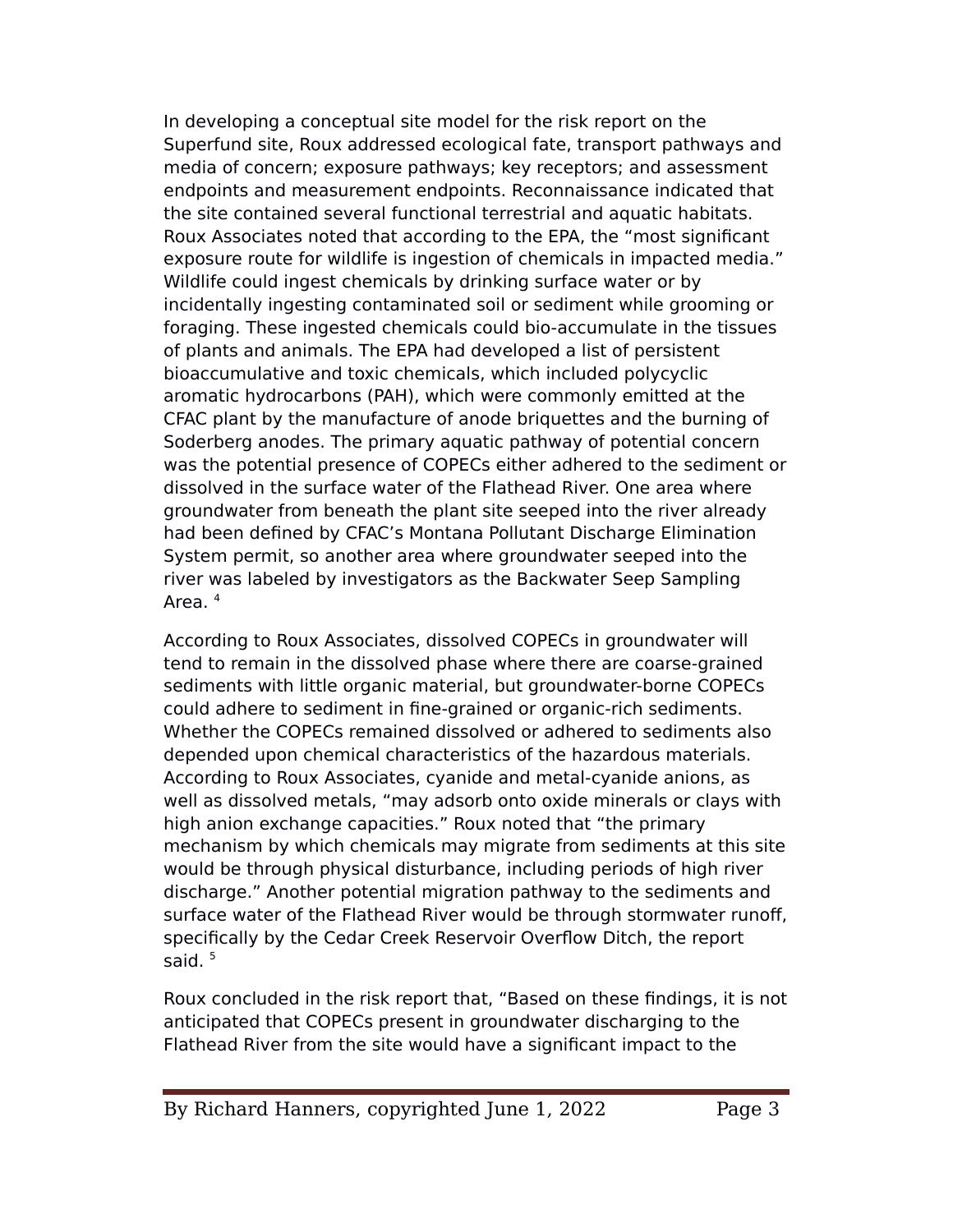sediment due to the absence of fne-grained material, with the exception of the groundwater discharging in the Backwater Seep Sampling Area." Roux also noted that whereas Cedar Creek was at a higher elevation than the groundwater at the CFAC site, and while there was no evidence of COPEC migration in Cedar Creek, "there is the potential for stormwater runoff from the industrial landfill area towards Cedar Creek." Roux noted that the conclusions found in the Screening Level Ecological Risk Assessment report were "insufficient to dismiss potential ecological risk, and further data gathering or data analyses is recommended to better understand the risk." The company proposed to conduct a COPEC refinement investigation. <sup>6</sup>

Roux Associates also released its Sept. 18, 2017 Phase 1 Site Characterization Data Summary Report for the CFAC Superfund site in mid-January 2018. This was the fnal version of the Feb. 27, 2017 report, and the 7,415-page report also could be downloaded from a CFAC website maintained by Ann Green Communications. According to Roux, the conceptual site model presented in the EeA's remedial investigation and feasibility study work plan had identifed the landflls at the site as a potential source for cyanide and fluoride and potentially other chemicals of potential concern (COeCs). The area of elevated cyanide and fluoride concentrations in groundwater within the upper hydro-geological unit appeared to originate immediately to the west of the Wet Scrubber Sludge Pond, where concentrations of cyanide and fluoride each exceeded 5,000 micrograms per liter. This area of maximum concentration was located immediately downgradient of the West Landfill and the Wet Scrubber Sludge Pond.  $^7$ 

Roux noted that this fnding was consistent with historical use of these features as disposal locations for cyanide in spent potliner dumped in the West Landfll and fluoride contained in the calcium fluoride sludge dumped in the Wet Scrubber Sludge eond. In addition, Roux noted, both landfills were unlined and the West Landfill was not covered with a clay cap until 1995. Roux also noted that groundwater elevations in the upper hydro-geological unit adjacent to the West Landfll could fluctuate by more than 50 feet seasonally, indicating the potential for groundwater to rise above the base of the West Landfll. Groundwater sampling elsewhere led Roux to conclude that the Sanitary, Center and East landflls were not contributing sources for cyanide or fluoride to groundwater. Soil sampling around the West Landfll and Wet Scrubber Sludge Pond contained concentrations of cyanide, fluoride and polycyclic aromatic hydrocarbons (eAHs). The concentrations were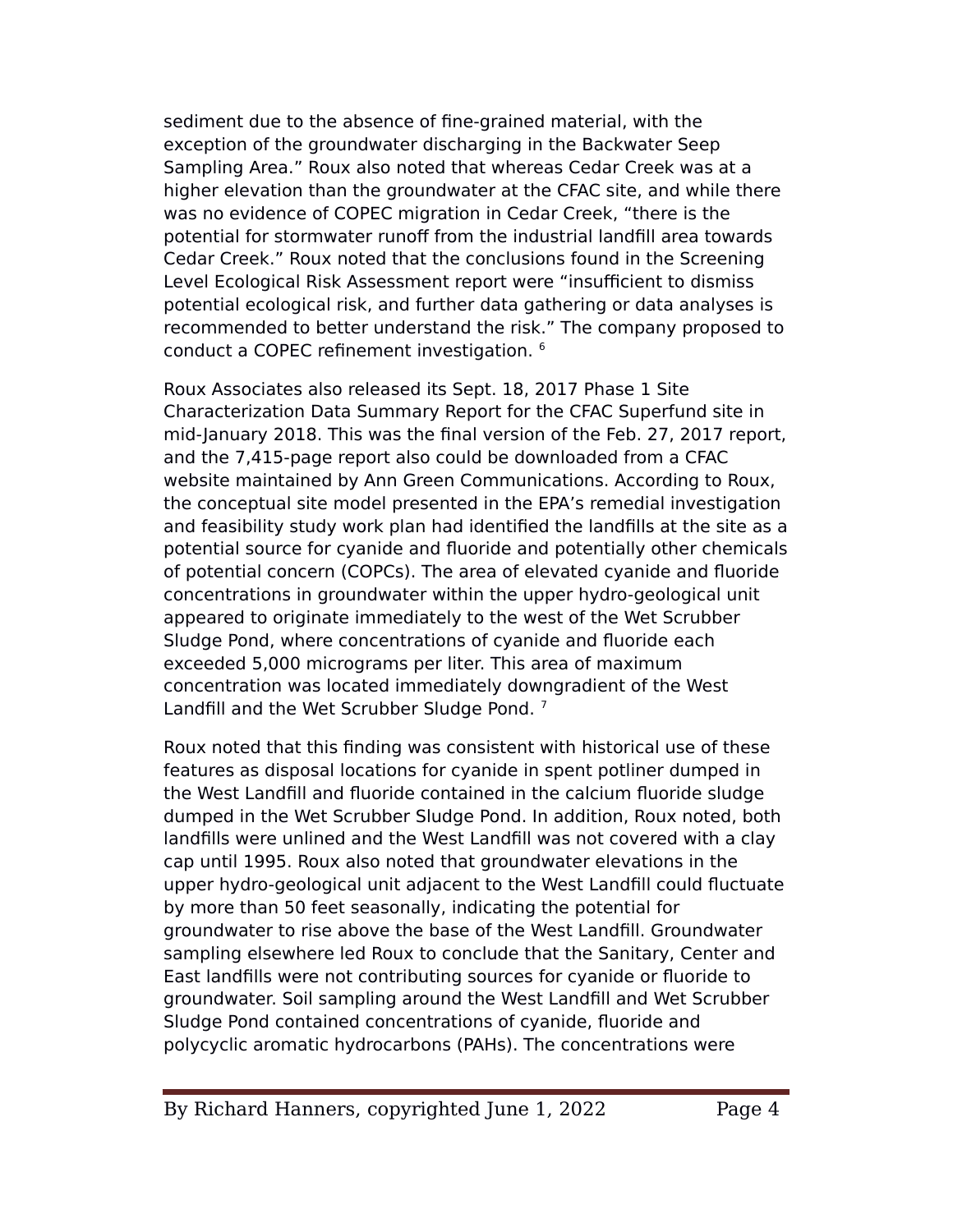similar to concentrations found in soil sampled around the Paste Plant, Main Plant and railroad sidings and could be explained as resulting from historical waste-handling practices near the landflls and by aerial deposition of COPCs from historical plant emissions, Roux said. 8

The Former Drum Storage Area became a feature of concern to the investigators after samples from a well drilled in the center of the storage area were found to contain the highest concentration of cyanide at the plant site – a September 2016 sampling contained 7,320 micrograms per liter. The storage area could be a contributing source to elevated cyanide and fluoride concentrations in the landfll area, Roux said. The North Percolation Ponds were also a feature of concern to the investigators. Soil and sediment samples from the Northeast eercolation Pond and its influent ditch contained among the highest concentrations of cyanide and PAHs, followed by the effluent ditch, the connected Northwest Percolation Pond and the West Pond. Roux noted, however, that COPC concentrations decreased with increased depth in the soil sampled around the North Percolation Ponds. Both the Northeast Percolation Pond and the West Percolation Pond were hydraulically downgradient of the West Landfill and the Wet Scrubber Sludge Pond. Soil samples taken around the CFAC site contained concentrations of cyanide and fluoride that typically exceeded the EPA's protection of groundwater risk-based soil screening levels but below the EPA's industrial regional-screening levels at all locations and below the EPA's residential regional-screening levels at all locations but two. Soil samples from across the plant site also contained PAH concentrations that exceeded the EPA's industrial regional-screening levels.<sup>9</sup>

In its discussion of cyanide, Roux noted that prior studies of spent potliner leachate had documented that cyanide at aluminum smelter sites existed primarily in the form of iron-cyanide complexes. "Typically, ferrocyanide and ferricyanide are more stable in the environment (tend not to release free cyanide and are less bio-available)," Roux said. "Thus, any potential for efects due to cyanide exposure is likely to be overestimated, as free cyanide would only comprise a fraction, if any, of the total cyanide present." Roux, however, said it would continue to look for free cyanide in future sampling. In its discussion of volatile organic compounds, including benzene, toluene, ethyl benzene and xylene, together grouped as BTEX, Roux noted that the widespread occurrence of acetone in soil samplings may have resulted from laboratory contamination. The widespread distribution of volatile organic compounds in general across the CFAC plant site was similar to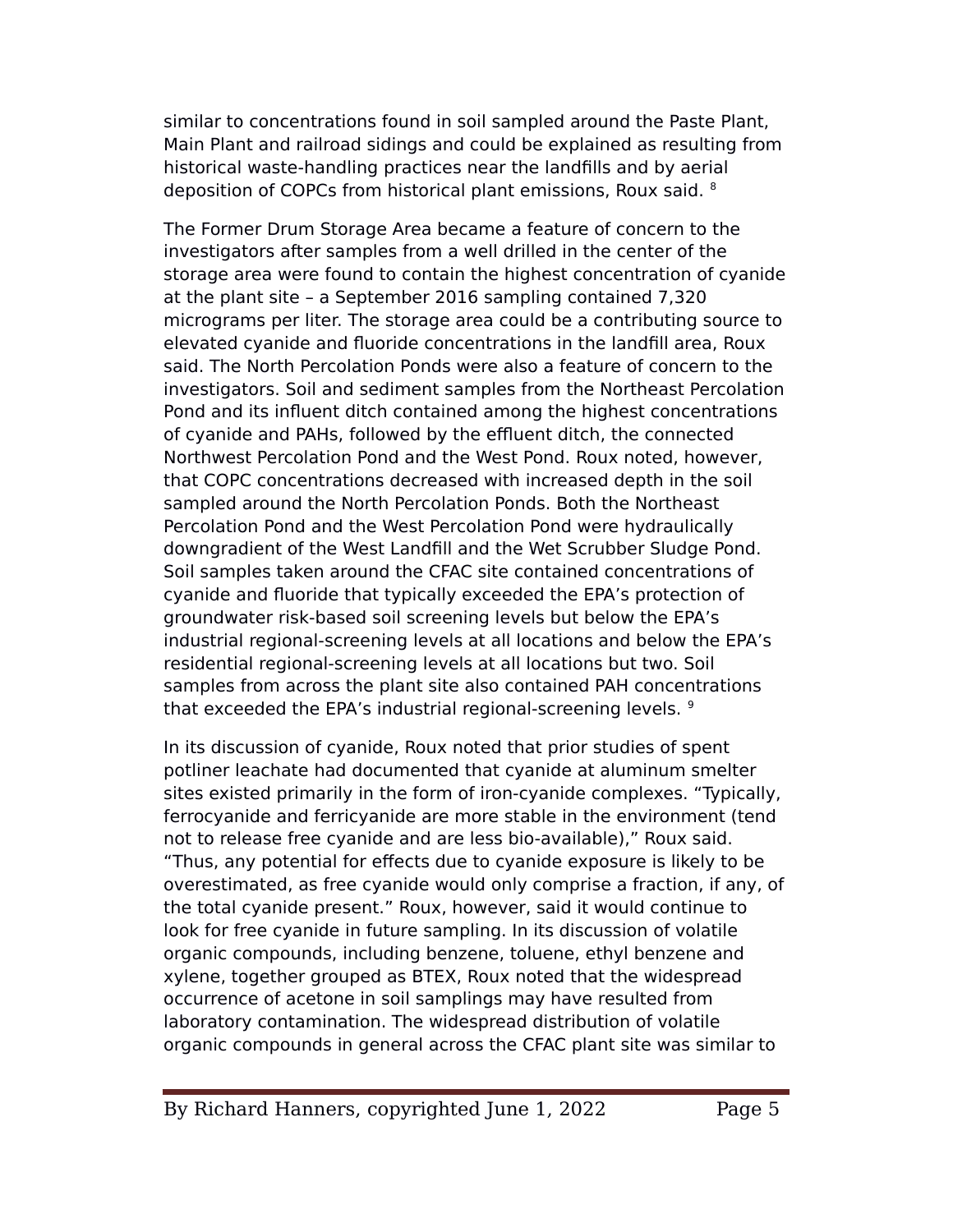that of eAHs and was likely the result of the use of petroleum coke and coal tar pitch at the smelter, Roux suggested. <sup>10</sup>

Multiple metals were detected in site-wide soil sampling at concentrations that exceeded the EeA's residential regional-screening levels, including aluminum, iron, cobalt, manganese and thallium, Roux said. Based on background sampling and statistical data analysis, those metal concentrations were likely background concentrations, Roux suggested. However, certain metals were found at higher concentrations than background levels within the North Percolation Ponds and the ditch connecting the two ponds. Soil sampling also was conducted in the plant's switchyards because of past transformer fres in the historical record. The low occurrence of chemicals that could be generated by the combustion of polychlorinated biphenyls (eCBs commonly found in electrical equipment) during a transformer fre, however, suggested that dioxins and fbenzofurans no longer needed to be retained as a COPC in future study of the Superfund site. <sup>11</sup>

Groundwater sampling indicated a southerly flow pattern in the upper hydro-geological unit, but also that the impacted groundwater had not migrated beneath Aluminum City and other neighboring residential areas and was not migrating in that direction. Well sampling also indicated only limited, if any, hydraulic connectivity between the upper hydro-geological unit and the water-bearing zones in the underlying glacial till, Roux reported. While the presence of some metals in the groundwater was attributed to the same source as cyanide and fluoride – that is, the landflls – sampling indicated that metals in groundwater had not migrated as far as cyanide and fluoride. Groundwater sampling also indicated that PAHs, while common in surface soil samples, had not impacted groundwater. Roux also noted that the Cedar Creek Reservoir Overflow Ditch lost water to the area directly adjacent to the West Landfill and Wet Scrubber Sludge Pond, and this water could get into the upper hydro-geological unit and contribute to groundwater flow at the plant site.<sup>12</sup>

Surface water samples from the South Percolation Ponds adjacent to the Flathead River contained maximum concentrations of cyanide at 12.5 micrograms per liter and of fluoride at 379 micrograms per liter, but cyanide had not been detected in the discharge from the ponds since October 2015. Sediment was not observed at most sampling locations along the river because of the fast-flowing nature of the river. Roux also noted that the water level in the South Percolation Ponds correlated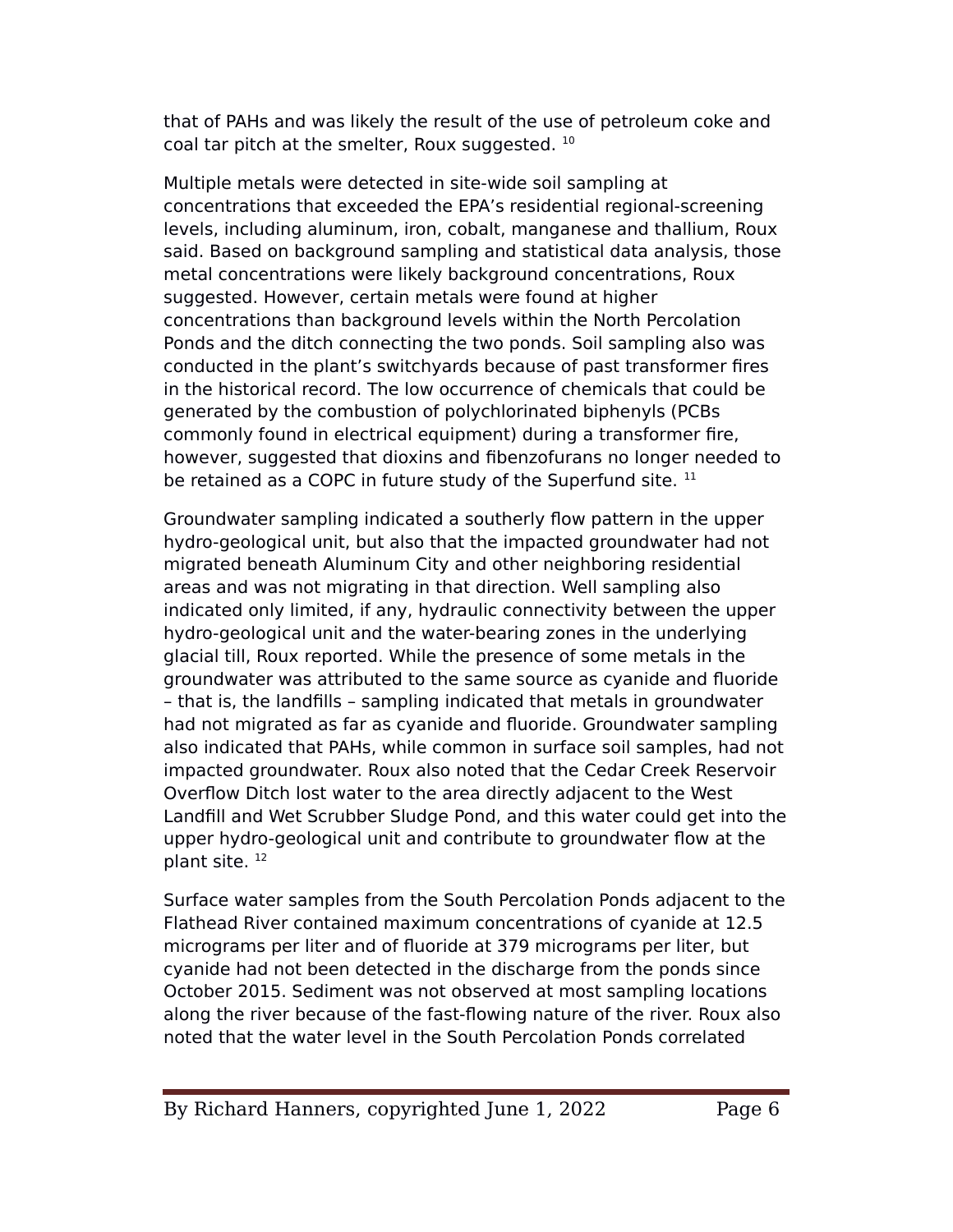closely with surface water elevations in the Flathead River, indicating a hydraulic connection between the two water bodies. Roux concluded that preliminary fndings indicated that elevated levels of cyanide and fluoride in groundwater, the Backwater Seep Sampling Area and the South Percolation Ponds "are not significantly impacting surface water quality within the main stem of the Flathead River." Further sampling and evaluation would be conducted, Roux said.<sup>13</sup>

#### **Community health concerns**

In the meantime, concerns had been raised by a doctor in Whitefsh about a spike in cancer cases in Flathead County that could be linked to emissions by the CFAC smelter or by elum Creek Timber Co.'s mediumdensity fberboard plant. The MDF plant had emitted large amounts of formaldehyde until the company installed a \$9.5-million bioflter in 2008. According to statistics provided in February 2018 by Heather Zimmerman, an epidemiologist at the Montana Department of Public Health and Human Services, Cancer Control Programs, Flathead County had a statistically and signifcantly higher incidence rate of cancer per 100,000 people than Montana from 2011 to 2015 in four age-adjusted categories – all sites (533.8 to 451), prostate (158.9 to 112.2), lung (64.9 to 55.9) and melanoma (36.3 to 25.9). <sup>14</sup>

"Flathead County does have a higher cancer incidence rate than what we see in Montana overall," Zimmerman said. "When I look at the incidence rate for the 10 most common types of cancer in Montana, we can see that this increased cancer rate is probably because of an increase in prostate cancer, lung cancer, and melanoma." Zimmer said the tumor registry could not explain why these cancers were occurring more often in Flathead County residents, and her agency didn't collect any information about potential risk factors or environmental exposures in the registry data. "However, when we look at the rate of deaths due to cancer, we can see that the rate of death is the same in Flathead County as in Montana overall for all cancers and for the 10 most common types of cancer," Zimmerman said. "This tells us that the increased incidence is likely not due to more severe cases of cancer occurring in Flathead County. The increased incidence may be because of more screening (especially for prostate cancer) or more aggressive diagnosis that fnds early cancers or slow-growing cancers that would not ultimately progress to more severe disease and death." 15

Zimmerman said the Montana Environmental Health Assessment and Education program, which is part of her agency, was working on an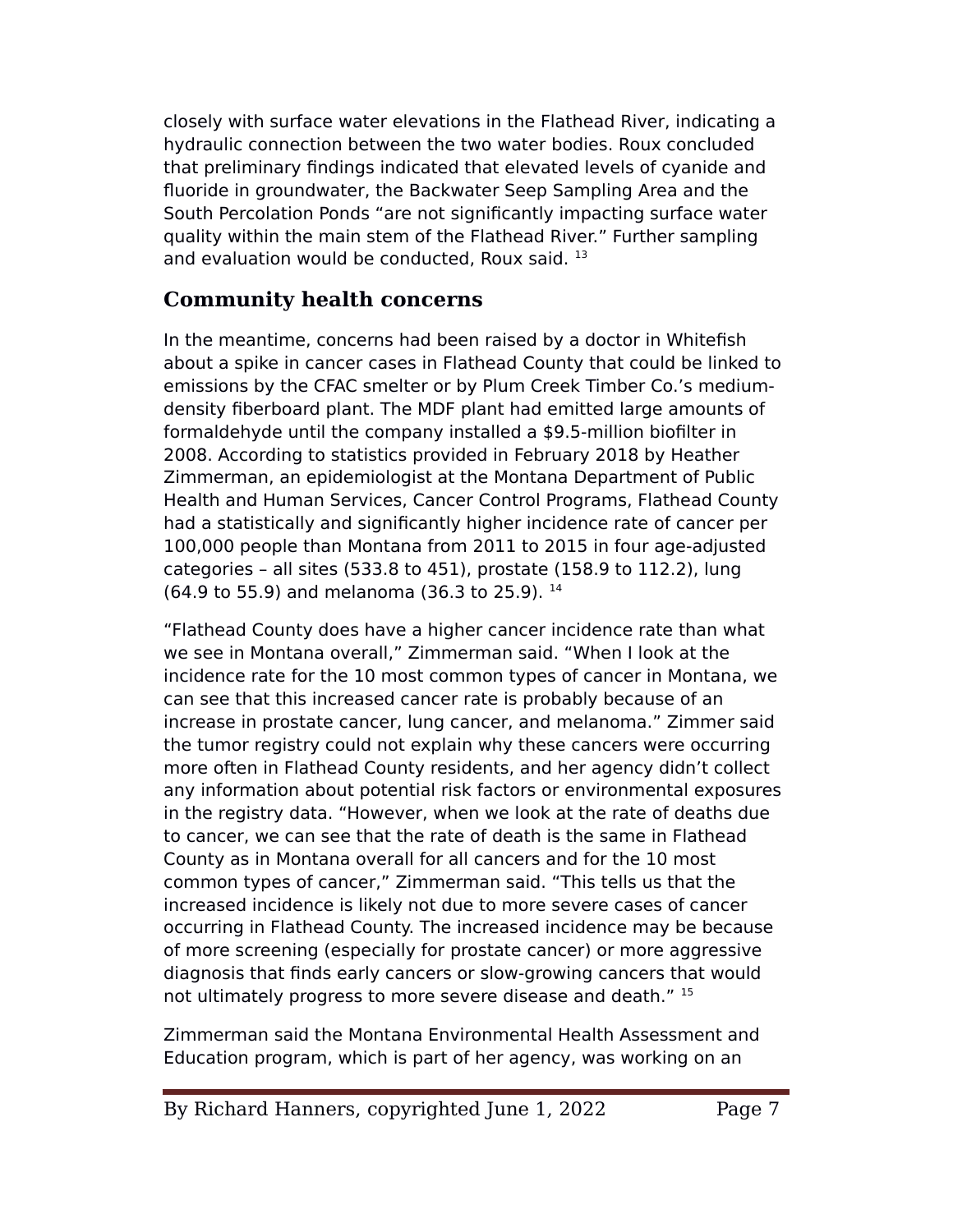assessment of public health risks from the CFAC site. "They have reviewed all of the environmental data that has been collected thus far on the site," she said. "Next they will estimate the amounts of contaminants workers and trespassers might have taken in from touching surface soil and sediments and accidentally swallowing them from hand-to-mouth contact." The Environmental Health Assessment and Education program staff also would estimate residents' past exposure levels from drinking tap water with cyanide levels found in ofsite private wells in 2013. "They call these completed exposure pathways - the means by which people might take in site-related contamination," Zimmerman said. "Only then can they determine what adverse health efects might be expected from these estimated exposure levels, by comparing them with levels known to cause illness from animal and medical studies." Contaminant levels measured in surface water and most groundwater samples would only pose a risk if people used this water as a drinking water source, she noted. Because of the known emissions of polycyclic aromatic hydrocarbons by the CFAC smelter, the Environmental Health Assessment and Education program staf "will recommend testing of ofsite yard surface soil for eAHs, as currently no such testing has been done," Zimmerman said. "They will also recommend continued testing of nearby ofsite drinking water wells." 16

In April 2018, IRS Environmental reported to the Montana DEQ that 69,900 pounds of regulated asbestos waste had been removed from the CFAC site since demolition began. Another 635,380 pounds of nonregulated asbestos material was removed in March 2018, bringing the total of non-regulated asbestos material removed since demolition began to 5.5 million pounds. The materials came from the West Rectifier, Rod Mill, Paste Plant, Quonset Hut, West Aluminum Unloader, Compressor Building, Laboratory, Building 1 (the 10 potrooms) and the Changehouse. The asbestos project permit and demolition notifcation for Building 1 was extended by the DEQ through August 2018.<sup>17</sup>

On May 9, 2018, more than 50 people attended a presentation and tour led by the EeA, Roux Associates and CFAC to learn about progress at the CFAC Superfund site. During demolition, more than 29,000 tons of hazardous materials had been removed, and more than 131,000 tons of materials were recycled. Project managers said the 10th and final potroom would be dismantled by early 2019. The fabrication building, warehouses and main office building would remain standing for use by any industrial businesses that occupied the site after the site was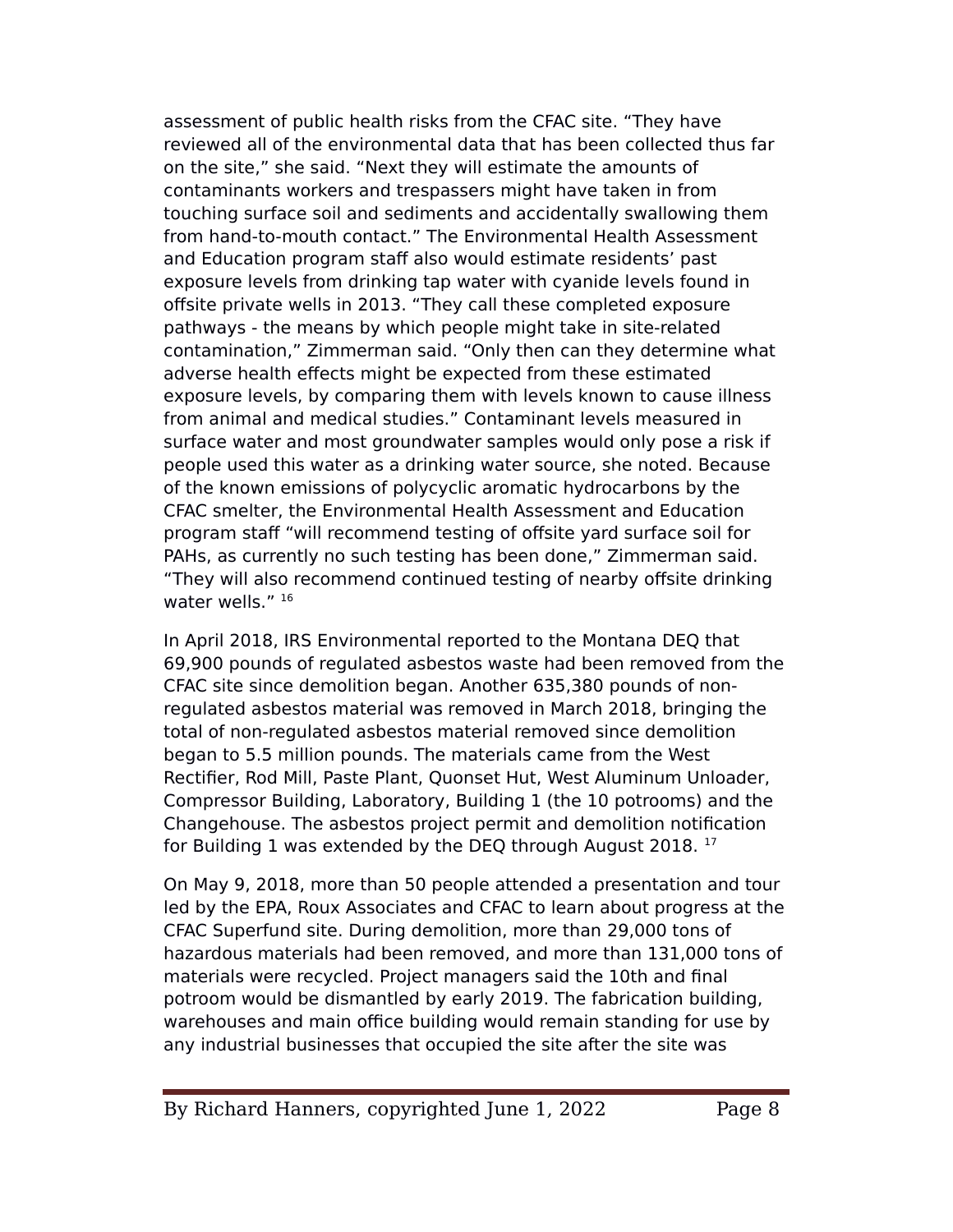cleared by the EPA, which officials said would be no earlier than 2021.  $18$ CFAC environmental project manager John Stroiazzo said the company received about three to four inquiries each month from companies interested in using one of the buildings still standing at the CFAC site. "They're good buildings," Stroiazzo said. "They could be renovated and used for something." He noted that the fabrication building had rail service.<sup>19</sup>

EeA project manager Mike Cirian told the tour group that the potroom basement floors had been punctured so water could drain through them. The concrete walls and floors of the basements had been tested, and no contaminants had been found. About 450,000 cubic yards of material mined from the CFAC site would be used to fll the basements. The potrooms should be gone by November or December 2018, and the entire demolition should be completed in the frst quarter of 2019, Stroiazzo said. Ritorto said Roux Associates planned to take 425 additional soil samples in 2018, along with 33 sediment samples, 50 pore water samples from sediment, 152 groundwater samples and 103 surface water samples. Plans also called for conducting a background study using soil and water collected off the site. <sup>20</sup>

Questions were also asked about the future of the Gateway to Glacier Trail planned to run along the south side of the Flathead River opposite from the CFAC plant site. The land on both sides of the river at that point belonged to Glencore, CFAC's owner. A licensing agreement had been negotiated between Glencore and the trail group, but when the group approached the city of Columbia Falls in spring 2018 about the city taking over long-term administration of the license, the city's insurance company said it wouldn't cover the proposed bike-pedestrian path. Justin Breck, the city's attorney, suggested that the trail group obtain an easement for the trail, which would be a real property right that insurance would cover. But when asked whether Glencore would grant an easement, CFAC president Cheryl Driscoll said the company had already spent a lot of time and effort on the license. "We're not in a position to grant an easement," Driscoll said. <sup>21</sup>

On June 5, 2018, EeA Region 8 Administrator Doug Benevento and project manager Mike Cirian met with local officials in Columbia Falls to discuss the CFAC Superfund site. "One of the priorities we have is trying to move things along safely but also getting it done expeditiously," Benevento said. "We want to start bringing things to some sort of resolution so that people can move on." Benevento said the EPA wanted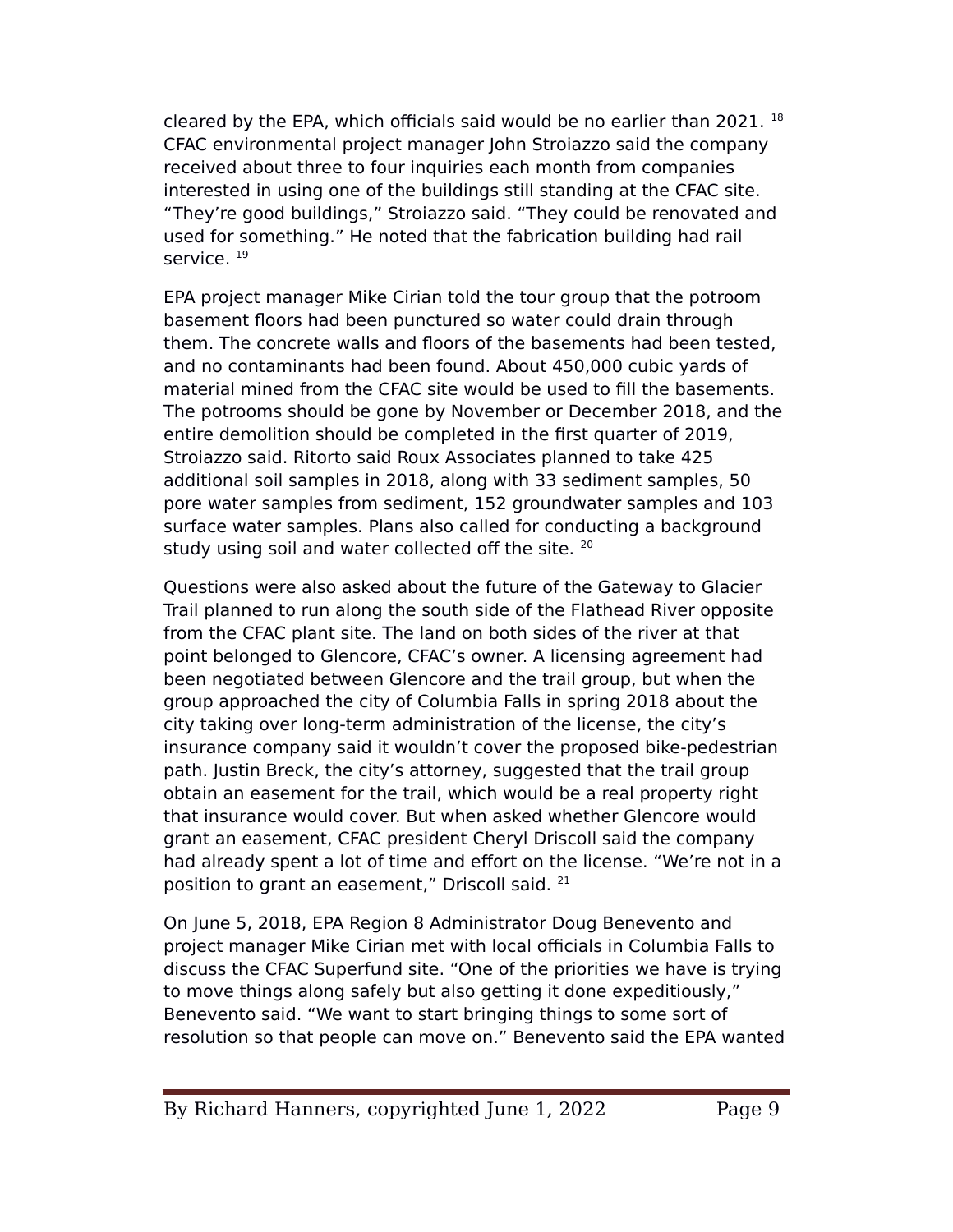to enact a remedy that protected both human health and the environment. "It appears to me that things are going pretty well, though our job is to trust by verify and make sure that things are moving forward the way they should be moving forward," he said. The process the EPA was taking to identify any contaminants at the CFAC site and to fnd their source was a lengthy one, but Columbia Falls City Manager Susan Nicosia said she wanted it to be done right the frst time. "We don't want people sitting around this table years down the line surprised that there is water contamination and wondering why we missed it," she said. "We all share this water, and we certainly don't want contaminated water 25 years from now." <sup>22</sup>

City councilors present at the meeting said they wanted information provided to the public in a way that could be easily understood and in a way that would quell rumors. "With the innuendos and the rumors and half-truths and the outright bald-face lies that float around, there is an undercurrent of 'what if,'" Councilor Mike Shepard said. "It has more than one person concerned, because half of them don't know a damn thing about what they are talking about, but they are relying on that crazy information that is out there." To address how information was provided to the public, the EPA and local officials discussed the use of a Technical Assistance Group, which would hire an expert to break the large amount of technical data down into simpler-to-understand terms. "I think a technical assistance grant makes some sense for this community," Benevento said. <sup>23</sup>

Shepard noted that testing so far had done a good job of identifying some of the contaminated sites at the CFAC plant, but investigators needed to talk to former employees whose job had been to bury materials at the plant. "The only people that buried stuff at this plant were the materials department and the service crew," Shepard said. "When things happened, the order was to get rid of it immediately. The ex-employees that know where things are felt that no one listened to them when they came to initial meetings, so they quit coming. There are some that could tell you where things are." Benevento acknowledged that Shepard's suggestion could be a worthwhile avenue to pursue, and he noted that the cleanup project would continue to do everything in its power to identify and locate all possible contaminants. Cirian spoke of the possibility of dividing the cleanup project into "operable units" that would allow specifc problems to be dealt with if a simple solution was available. "Just because we are still investigating doesn't mean we can't solve problems as we fnd them," he said.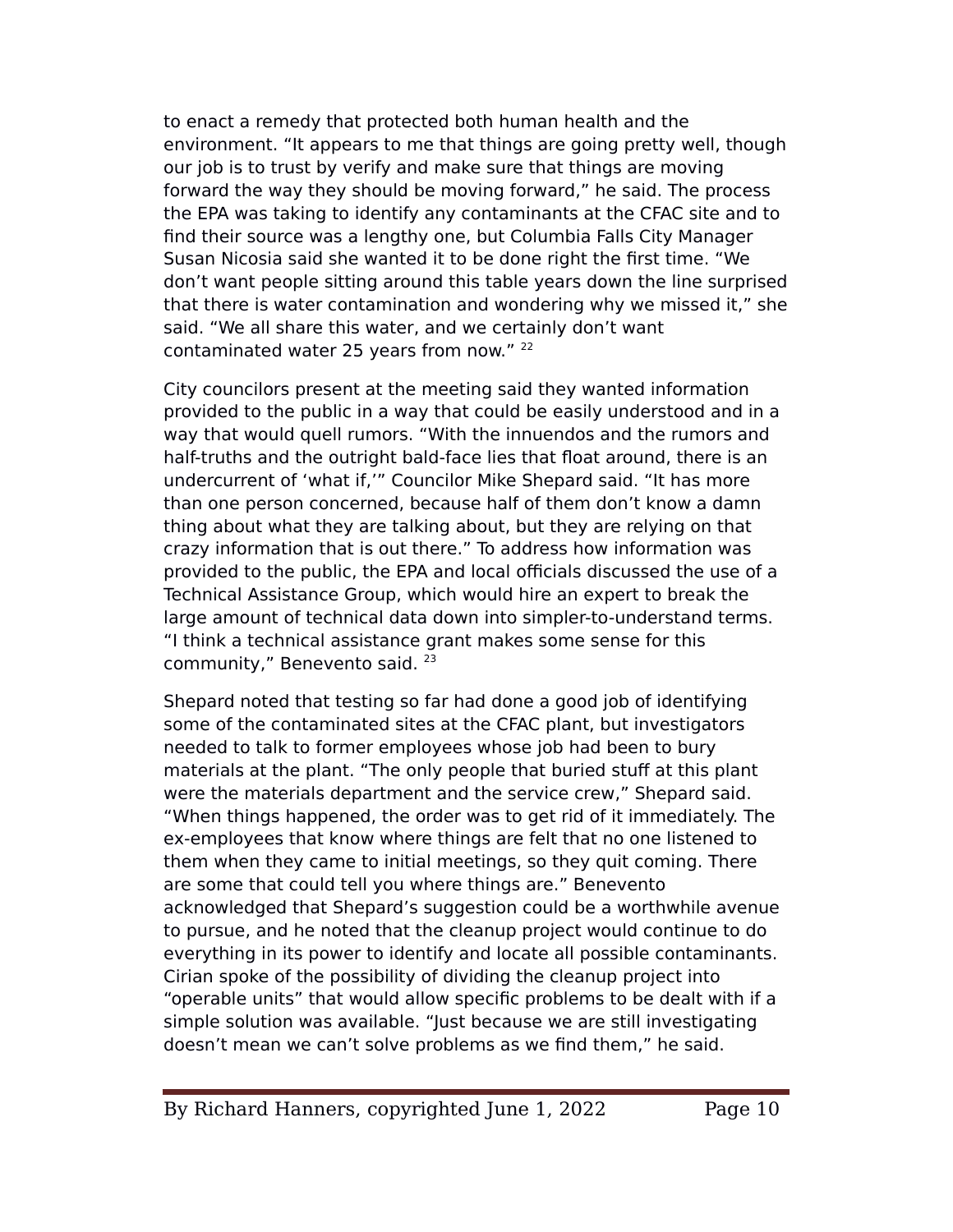Benevento elaborated on that approach. "We are looking at adaptive management approaches, where we can see some progress, not just constant study followed by work," he said. "We are trying to be quick, smartly. That is what we are trying to implement." <sup>24</sup>

In January 2019, the Montana Department of Environmental Quality posted a draft environmental assessment on its website stating that a preferred action had been determined to terminate the Montana eollutant Discharge Elimination System permit for the CFAC site. The permit governed the point-source discharges from the aluminum smelter, but the plant was no longer operating and had been torn down and removed. No other persons or agencies had been consulted in this decision, but a 30-day comment period would be held. The assessment said nothing about nonpoint pollution discharges that could come from leaking landfills or other hazardous materials at the site. <sup>25</sup>

On March 12, 2019, Stroiazzo announced that three important draft reports on contamination at the CFAC Superfund site had been submitted to the EPA and DEQ, marking a milestone in the cleanup effort. The 17,000 total pages included the Phase II Site Characterization Data Summary Report, the Baseline Human Health Risk Assessment, and the Baseline Ecological Risk Assessment. "We are pleased to keep moving this project forward," Stroiazzo said. "We have a dedicated team and regulatory agencies who are keeping to their commitment. That means a great deal to this project and to getting the work completed. This portion is critical to understanding the big picture of the site." $26$ 

The Baseline Human Health Risk Assessment preliminarily confrmed that constituents from the site did not impact plant neighbors or other ofsite people. The Baseline Ecological Risk Assessment preliminarily indicated some potential, theoretical impact from the site to a backwater seep along the Flathead River but didn't show any actual impact to organisms. The assessment also determined that the area impacted by the seep had limited fsh habitat and that the plant did not impact the rest of the Flathead River. The Phase II Site Characterization Data Summary Report confrmed site facts indicated by the earlier ehase I report, including that groundwater flow was south to southwest toward the Flathead River during all seasons and flowed away from the Aluminum City residential area. In addition, the new report confrmed that the highest concentrations of cyanide and fluoride in groundwater were found near the legacy landflls, indicating that the landflls were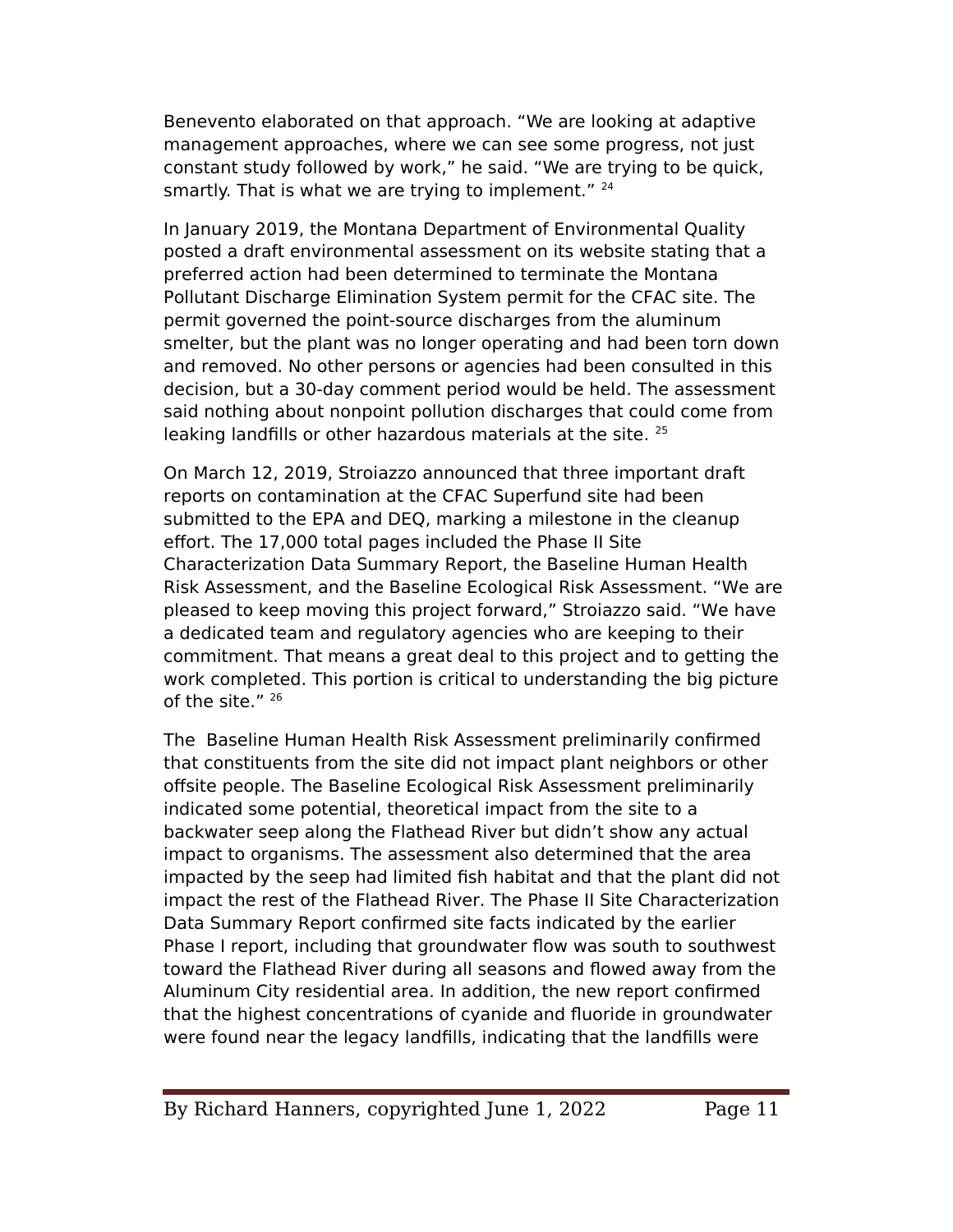the primary source of cyanide and fluoride. Also, the report confrmed that polycyclical aromatic hydrocarbons were detected at the site, mostly in soil samples, and the highest eAH concentrations were found near the main smelter building and operational areas. EPA and DEQ personnel would review the three reports and provide comments. <sup>27</sup>

On Sept. 18, 2019, the public was invited for an update and tour of the CFAC plant. Representatives from CFAC, EPA, Roux and EHS Support presented fndings and answered questions. Roux and EHS Support had worked to collect data and prepare the EPA-required human health and ecological risk assessments, which were completed in August and sent to the EPA and Montana DEQ for review. The assessments made up the frst part of the remedial investigation and feasibility study, which in turn was step three of the nine-step Superfund process the EPA required in full before any Superfund site could be deemed reusable, Mike Cirian explained. According to Gary Long with EHS Support, the assessments would help engineers determine what areas of the project site needed further attention.<sup>28</sup>

According to fndings in the human health risk assessment, the percolation ponds north of the potlines building, operational areas between the main plant and the central landfll, and the industrial landfill were primary areas in need of further evaluation for risk reduction. Long said constituents of possible concern at those areas primarily included cyanide, fluoride and polycyclic aromatic hydrocarbons. The same three areas were in need of further evaluation for risk to human health. Long added that a backwater seep area along the Flathead River and the cooling ponds next to the river might require further evaluation for risk posed to aquatic life. Long emphasized that the risk calculations for the assessments "are estimated for theoretical current use of the site and future scenarios." <sup>29</sup>

"We basically wanted to look at scenarios where humans or wildlife would come in contact with the site and what are the risks that would be associated with those exposures," Long said. For the human health report, consultants analyzed situations where commercial or industrial workers, trespassers, recreationists or others might be impacted by entering the site. For the ecological assessment, they analyzed potential impacts to terrestrial and aquatic animals and looked at routes of exposure, such as humans drinking water from the site or coming into contact with soils, or animals ingesting plants or sediments. The potential for humans and wildlife to experience adverse efects from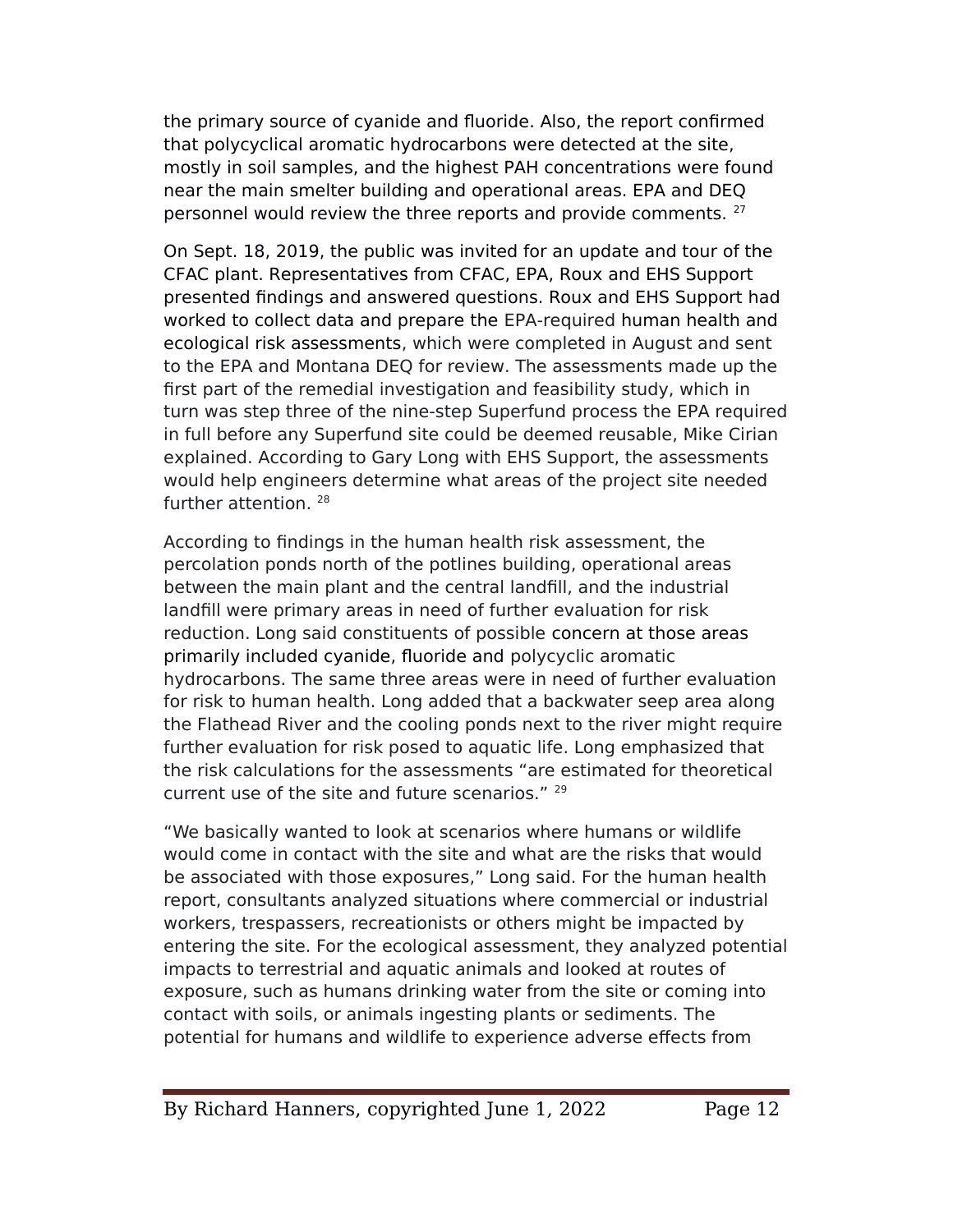contaminants on the site varied greatly depending on how they might come into contact with the site, how long they might be exposed and other factors, Long said. Notably, the ecological assessment found no impacts to the Flathead River, upstream or downstream, and that contaminated groundwater flowing south toward the Flathead River was not impacting the nearby Aluminum City subdivision. 30

During a meeting of the CFAC liaison panel, community leaders and stakeholders were told the health and ecological risk assessment was just another step in eventually "cleaning up" the Superfund site. Richard Sloan, of the Montana Department of Environmental Quality, however, said the term "cleaning up" was not entirely correct. "We're going to re-mediate to the extent necessary to reduce the risk to an acceptable level," Sloan told the panel. "It's important to understand that." Long said that while the smelter site proper had contaminants, the modeling also didn't indicate any "bio-accumulation" of hazards in animals such as fish and game. Cyanide and PAHs don't bio-accumulate - they tend to metabolize, he said.  $31$ 

According to Ritoro, nearly 2,000 samples were collected from soil, groundwater and other potential points of contamination on the 1,300 acre project site. In addition, 52 monitoring wells were installed and 20 existing wells were redeveloped to establish a "robust" data set. "There really wasn't a portion of the site that wasn't evaluated extensively," he said. Cirian added to that point. "There were so many hands and eyes on these assessments," the EPA official said. "There were hundreds of comments on all of these initial documents, and people from multiple agencies were involved." With most of the remedial investigation completed, the consultants expected to begin work on the feasibility study. Ritoro said a work plan draft, which involved looking at possible methods for re-mediating the identifed risk areas, would be submitted by 2020. The hope was to have the fnal feasibility study report completed by the frst quarter of 2021, after state and federal agencies had completed extensive reviews. According to Cirian, the teams were on track to meet those deadlines. "We defnitely aren't done yet. We have a long ways to go," he said. "But we are on schedule and we are moving ahead." He noted that it wasn't uncommon for the Superfund process to take a decade or longer. <sup>32</sup>

### **Cleanup and development**

By January 2018, demolition had begun on Potroom 5 at the CFAC site. Demolition of the North Crane Bay structure and Potrooms 1 through 4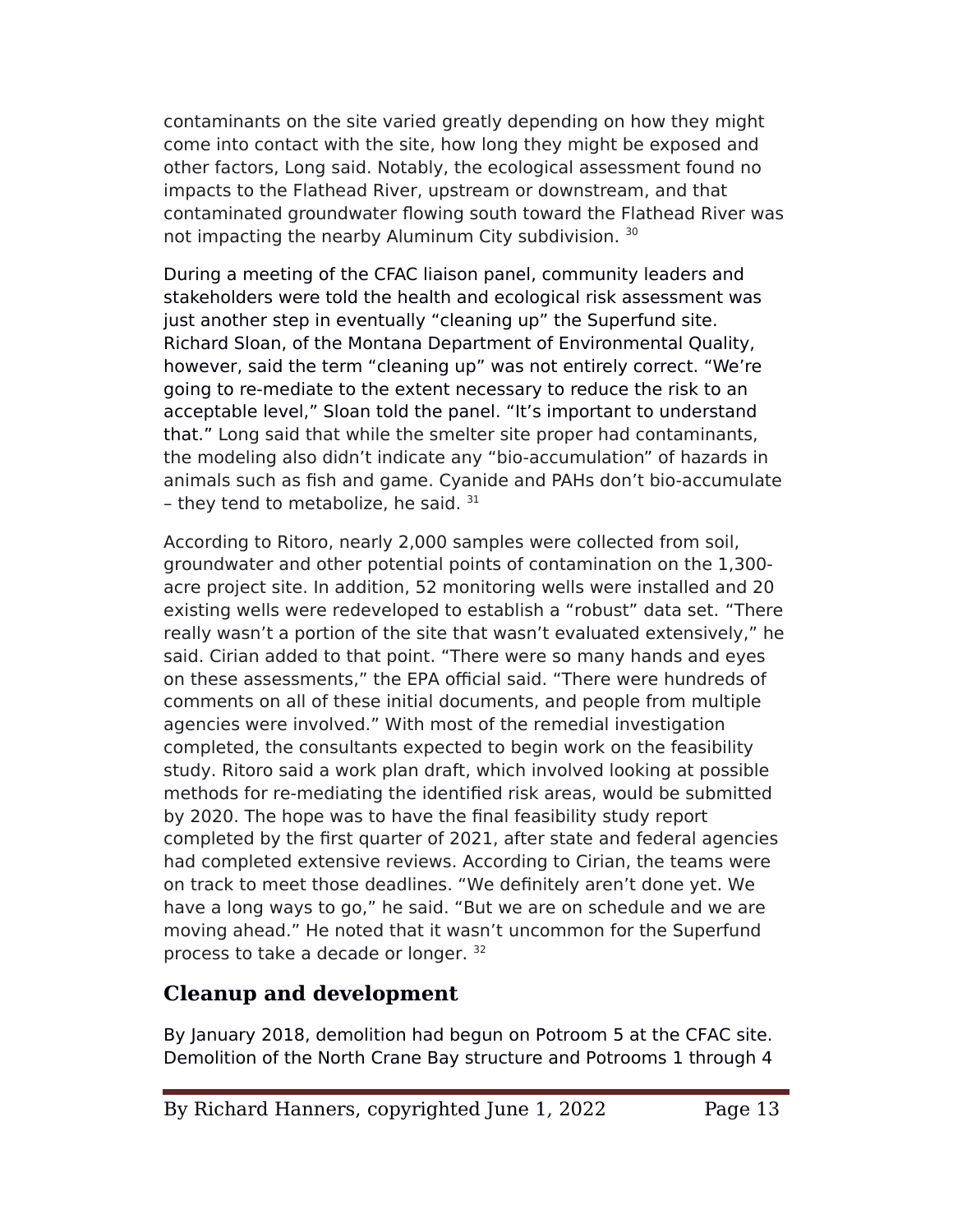were completed. <sup>33</sup> On Jan. 31, 2018, the Hungry Horse News reported on past work at the CFAC Superfund site and future plans. Mike Cirian told the newspaper eight more monitoring wells would be drilled across the 900-acre site, and wells located at the southeast end of the site would be tested in 2018. Two of the new wells would be drilled near the Aluminum City residential area. In 2017, crews obtained 520 soil samples, 12 sediment samples, 87 surface water samples and 242 groundwater samples. Cirian said sampling in 2018 would take place during high water, likely in June, and during low water, likely in the fall. Investigative work would be done at several water-production wells in the southeast corner of the site, including pulling the pumps. Former CFAC workers had criticized the EeA for not having those waterproduction wells tested. Cirian also reported that crews had shored up a coffer dam along the Flathead River that protected CFAC's settling ponds along the river. About 30 feet of river bank washed out in spring 2017, so the EPA decided to bolster the coffer dam with rip-rap. Roux Associates also had recently released two important reports on the Superfund site – the Screening Level Ecological Risk Assessment Report and the Final Phase 1 Site Characterization Data Summary Report, the newspaper reported. <sup>34</sup>

On Sept. 21, 2018, the Montana Department of Environmental Quality announced that Calbag Resources had completed cleaning all the reduction pots in the CFAC smelter building. An agreement between DEQ and Calbag in 2015 called for removal of hazardous potlining material from the 451 reduction pots in the smelter room. Consultant TetraTech submitted a closure report that included closure certifcations, annual hazardous waste registration and a total project summary log of wastes disposed and recycled materials. About 415,881,518 pounds of waste had been removed from the plant site, including solid waste, asbestos, hazardous waste, universal waste and reused and recycled waste. "We are happy to have reached this milestone in the cleanup of the Columbia Falls Aluminum Co.," DEQ waste management and remediation administrator Jenny Chambers said in a press release. "While there is still work to do, DEQ is committed to making sure all aspects of the cleanup are done right to protect human health and the environment." 35

On Oct. 17, 2018, CFAC, Roux Associates and EPA officials addressed the public in Columbia Falls to provide an update on contamination at the closed smelter site. Ritorto said his company had taken 860 samples over summer 2018 from soil, surface water, groundwater and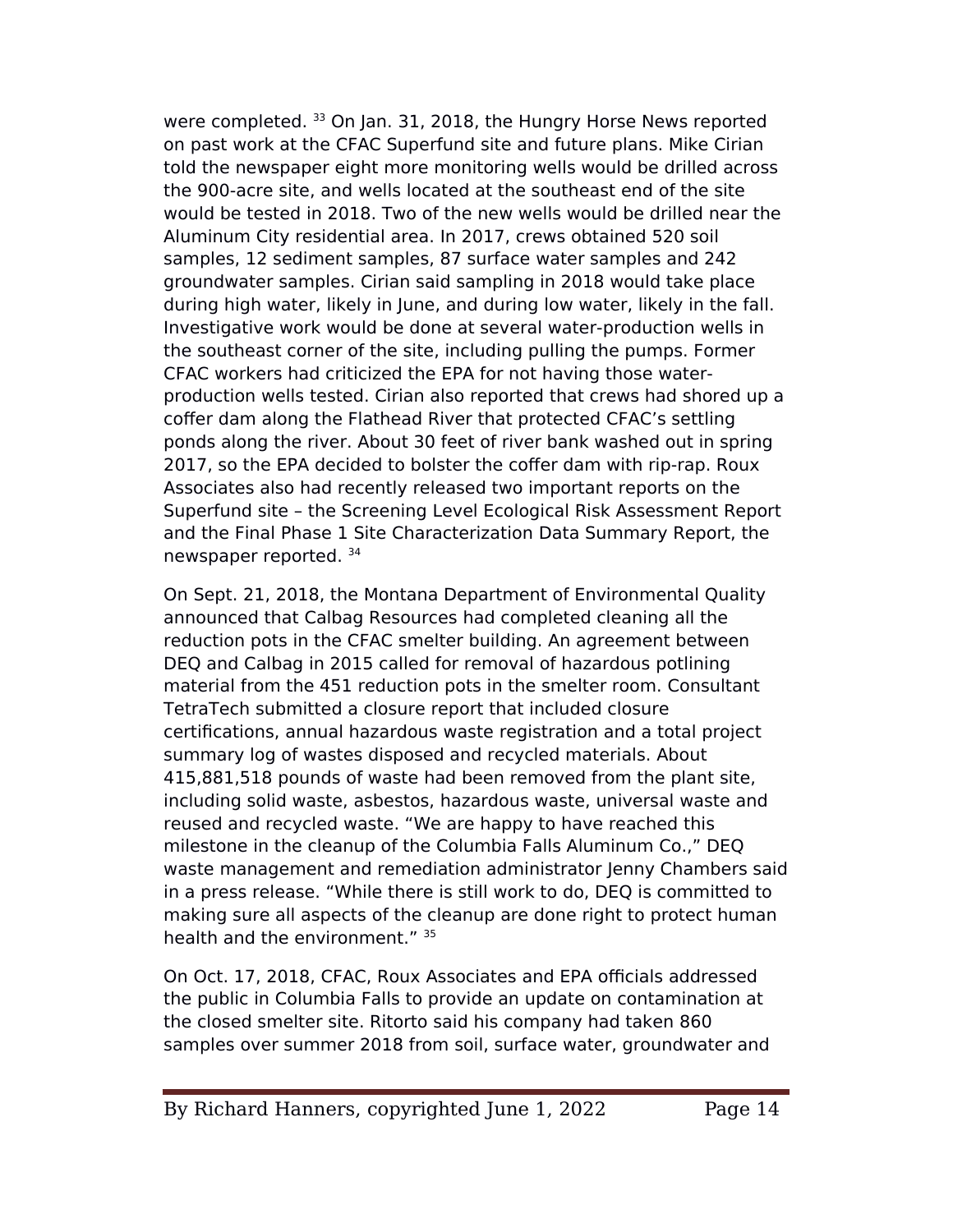sediment. The results confrmed what Roux had suspected – that groundwater contamination was moving south toward the Flathead River and not toward the Aluminum City residential neighborhood. EPA project manager Mike Cirian said a sample taken several years ago from a drinking well in Aluminum City that detected low levels of cyanide could not be repeated and might have been the result of methods used by the testing lab. Ritorto said levels of groundwater contamination flowing beneath the smelter site dropped off the further away from old landflls, which were located located north of the potlines buildings. By the time the contaminated groundwater reached the Flathead River, cyanide levels were below the safe drinking water standard of 100 micrograms per liter. Some monitoring wells near the river didn't detect cyanide at all, Ritorto said. The data bolstered CFAC's legal case against ARCO, Stroiazzo said. <sup>36</sup>

Meanwhile, Calbag had completed demolition of the potlines buildings and filled many of the basements with gravel mined on site. Five alumina silos for the East Plant remained standing as they still held alumina. Calbag planned to sell the alumina and then tear down the silos in spring 2019. Several warehouses, the machine shop and the administrative offices also remained standing, as they could be used by a future business that moved onto the industrial site. The next phase in the cleanup project was for Roux to draft a characterization data summary report for Phase 2 testing that was done in 2018. After that, EHS Support would look at risk assessments for humans and ecology. The EHS Support report was expected to be completed by late 2019. Drafting a feasibility work plan to determine the best way to clean up the smelter site would start in 2020, with a final report due to the EPA by 2021. <sup>37</sup>

According to the official minutes to the Oct. 17, 2018, liaison panel meeting at the Columbia Falls High School cafeteria, Stroiazzo said demolition was expected to be completed by the end of January 2019. Once the alumina in the East Plant silos was sold, the silos could be torn down, possibly by spring 2019. Rail cars were being used to haul steel from the site for recycling. Any material taken from the site by truck through Columbia Falls was tested before leaving the site to ensure all laws and regulations were followed. Some hazardous material, such as asbestos, needed to be packaged in specifc ways, Stroiazzo said. He expected truck shipments would be completed by early December 2018. The onsite borrow pit being used to provide gravel to fill in the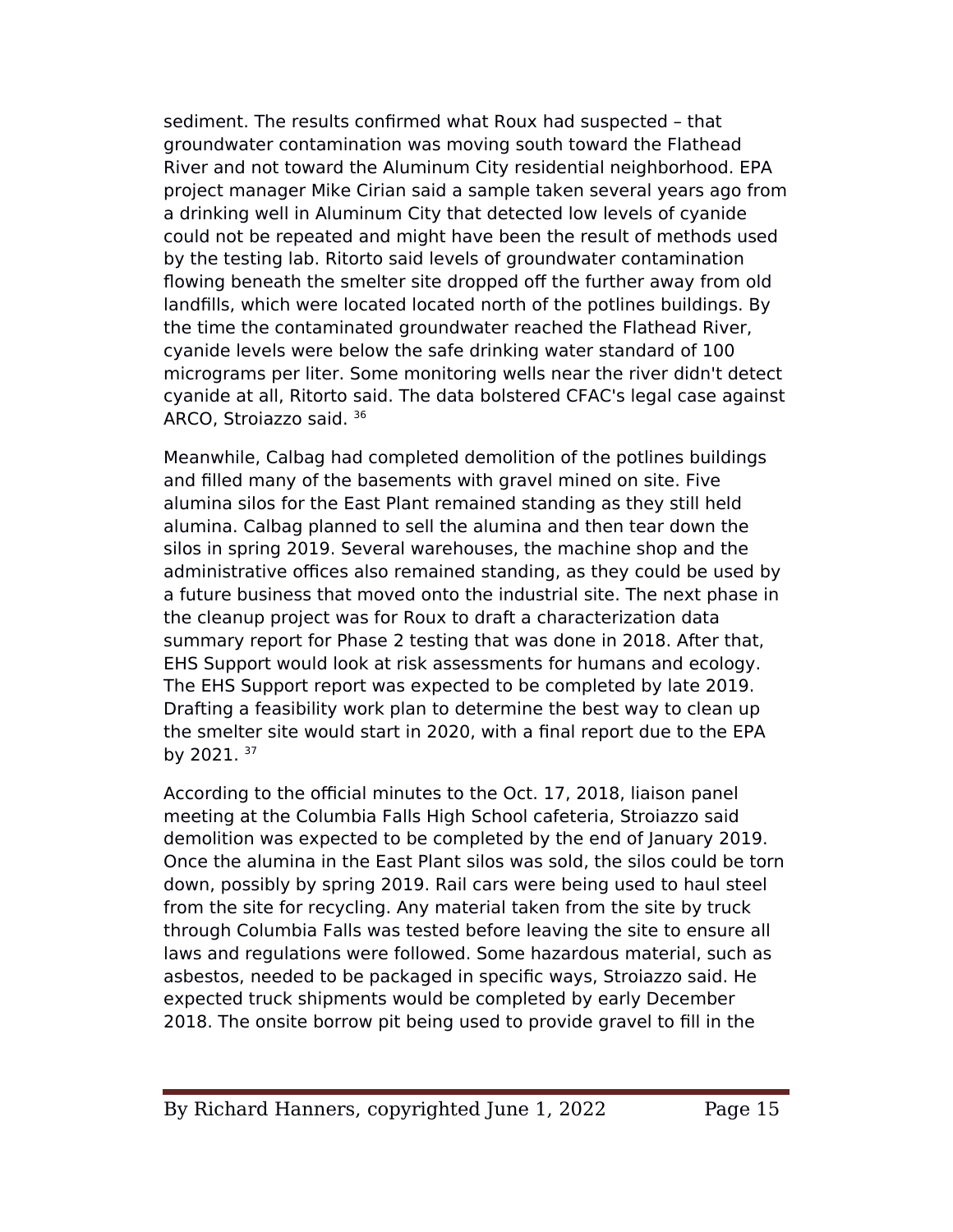potlines basements would be reclaimed with onsite topsoil and then reseeded, he said,  $38$ 

CFAC environmental manager Steve Wright said 10 to 11 community drinking water wells were being tested by CFAC along with the rest of the plant-site testing. The drinking water wells were tested quarterly, with three tests so far in 2018, he said. Because no variability had been seen, the community wells testing would be done twice annually starting in 2019, Wright said – in the spring and fall. Cirian reviewed the remedial investigation for the liaison panel and reported that no cyanide had been detected in wells near Aluminum City. The older landflls at the smelter were the source of cyanide and fluoride in groundwater, Cirian said. He also noted that the EeA was looking for ways to manage the project more efficiently. One approach could shorten the review process by four months, he said. In response to a question by former CFAC engineer Nino Berube about the transparency of the review process, Cirian said discussions between the parties needed to be candid and so were not open to the public. Dick Sloan from Montana DEQ said the reports would be made public and there would be a public comment period for the proposed remediation plan that would follow the remedial investigation and risk assessment process. Berube pointed out that pertinent documents were no longer up to date at the local library. It was noted that the library was unwilling to manage the documents until Wright dealt with the issue. <sup>39</sup>

The Columbia Falls Planning Board discussed future uses of the CFAC site as part of the board's review of the city's growth policy on Dec. 11, 2018. It was believed that the property could one day be valuable real estate for industrial or even residential purposes, but that depended on the level of cleanup under the Superfund program. Glencore had hired rePlan to look at future uses of the property, but rePlan's report had never been published, the board noted. The potrooms and subsidiary buildings had been removed, except for some silos that temporarily held alumina, and the basements had been flled with gravel, so all that remained for a future buyer were the machine shop and some warehouses. The board went through possible problems with the site, including the BeA's plans to tear down the switchyard, which the federal agency said dated back to the 1950s and 1960s and was too old to refurbish. An industrial buyer would need the Flathead Electric Cooperative to put in a new power service, the board noted. City councilor Mike Shepard, who also sat on the board, said heating and cooling systems had likely frozen and broken and needed replacement.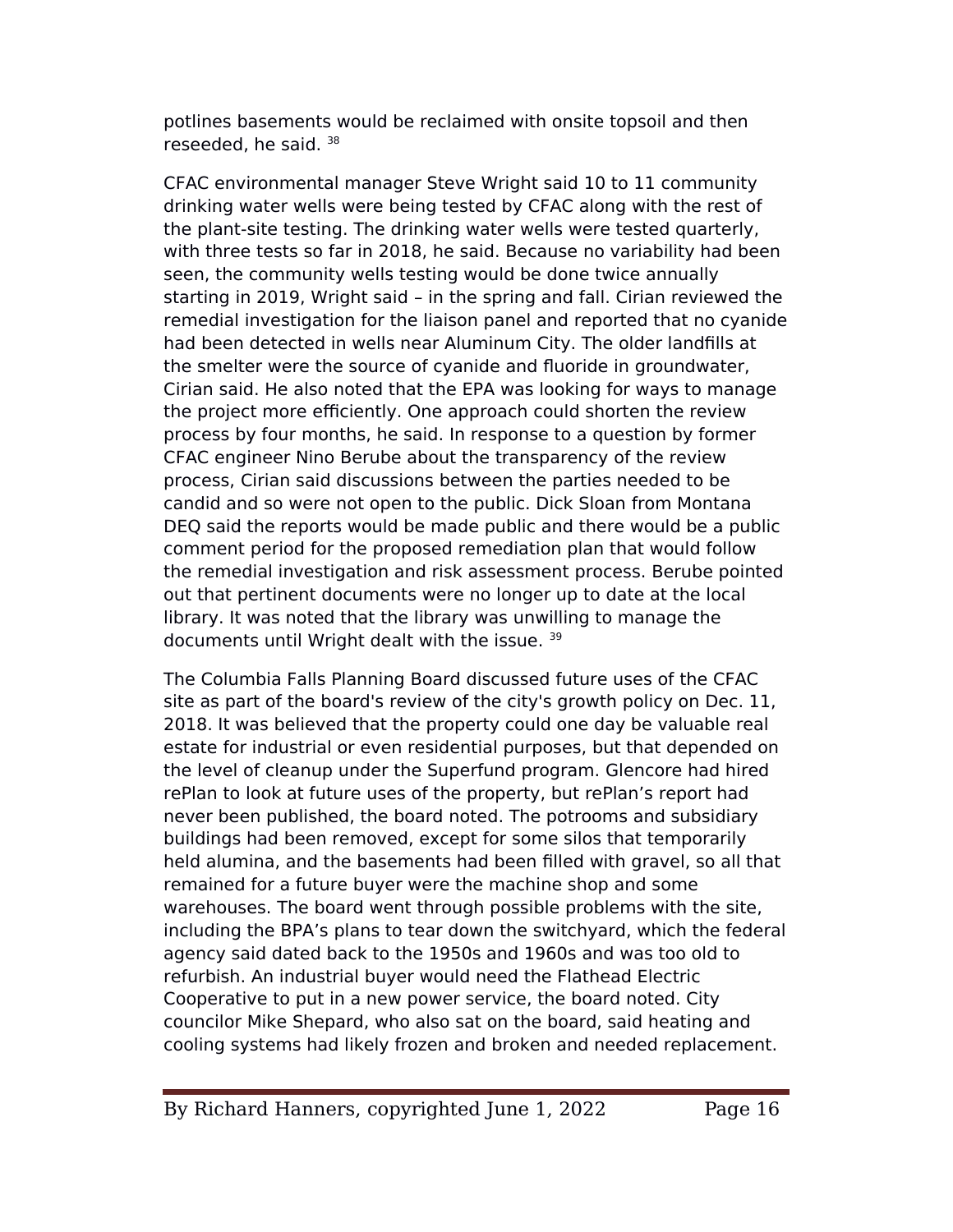Contaminants leaking from the landflls still needed to be addressed before residential uses at the CFAC site could be considered. The board noted that Glencore had cleaned up its Vanalco aluminum smelter property at Vancouver, Wash. on the Columbia River about 10 years ago, but the cleanup there only met industrial standards and covenants for the site restricted many uses, such as residential. <sup>40</sup>

Signs of cleanup progress or community optimism became evident when the Columbia Falls City Council approved a new growth policy in mid-August 2019. Slated for updates every five years, the city's planning board had worked on the growth policy revision for several months before submitting it to the city council. The policy document was intended to be a guide to future development both inside the city limits and in the planning area surrounding the city. Depending on land availability, economic trends and housing demands, some areas would be targeted for increased development through zoning and extension of services by the city.  $41$ 

Slowly but surely, Columbia Falls was losing its title to the "Industrial Hub of the Flathead," a slogan that long ago found itself in newspapers and publications and on signs around the city. But with the demolition of the sawmill and plywood plant by Weyerhaeuser and the demolition of the CFAC smelter plant, along with its Superfund designation for cleanup, heavy industry was no longer the primary economic driver for the city. Instead it was housing for residents who commuted to neighboring towns for work. Median house prices in Columbia Falls had increased from \$100,000 in 2011 during the Great Recession to \$309,500 in 2019. The median price in 2007, one year prior to the Wall Street meltdown, was \$183,000. With increased demand for new housing, the city's planners turned to the area surrounding the former aluminum smelter site, where contamination was believed to be primarily in groundwater caused by leaky landflls. The new growth policy called for designating land surrounding the plant property for suburban-residential development once the cleanup was completed. The heart of the plant, where 10 potrooms once stood, would remain zoned for industrial use, but the rest of the plant site would be zoned suburban-agricultural. Large parcels of industrially-zoned land remained within the city's growth-policy area, and more than 80% of the residents surveyed for the document revision supported new clean industries. 42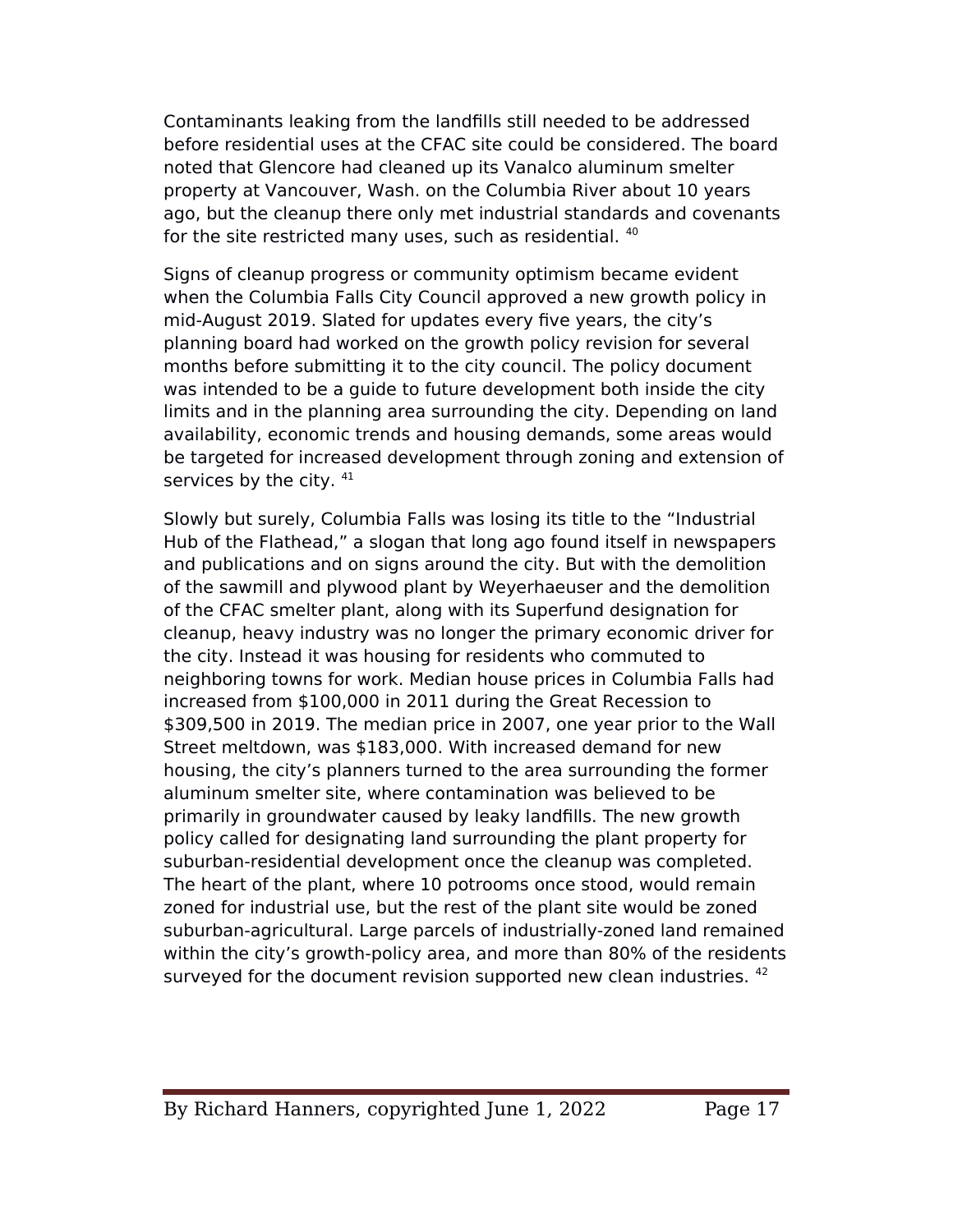### **Glencore's controversial cleanup plan**

If permanently closing the CFAC plant, placing it on the Superfund's National Priority List, investigating contamination and demolishing the buildings were the frst four major steps toward cleaning up the smelter site, then the feasibility study and a lawsuit between potentially responsible parties marked the next major moves. The advent of the COVID-19 pandemic, however, delayed both cleanup and litigation in 2020 and 2021. The public frst learned about the Draft Feasibility Study Report that summed up the remedial investigation and proposed a path forward on Feb. 11, 2021, during a virtual meeting of the CFAC Community Liaison Panel. Roux, Glencore's environmental consultant, and EPA staff participated in the meeting, as well as city council members and media. The report was completed by Roux in October 2020 and had been under review by the EPA and the state Department of Environmental Quality. <sup>43</sup>

According to Roux's cleanup plan, known contaminants in a leaking landfll and a sludge pond would remain buried where they were, but those sites would be recapped and a slurry wall would be constructed around them to ensure contaminants were contained and no longer entering groundwater. Furthermore, contaminated soils around the facility would be removed and then placed in approved landflls already onsite, explained Laura Jensen, a hydro-geologist with Roux. The slurry wall that would surround the landfill and wastewater pond would be made of an impenetrable material, said Drew Baris, another Roux hydro-geologist. <sup>44</sup>

When Erin Sexton, a senior research scientist with the Flathead Lake Biological Station, brought up concerns about a potential rain or snow event that could flood the site and damage the slurry wall, Baris responded, "It's made of material that doesn't degrade," adding, "There should be long-term almost indefnite durability of the wall." The most concerning contaminant at the plant site was cyanide emanating from spent potliner. When asked whether cyanide would degrade over time, Baris noted that some types of cyanide degraded in sunlight, but "some forms don't degrade that much." EPA officials stressed the feasibility study was still a draft and that the public could comment once the fnal version was released in fall 2021. <sup>45</sup>

Former Columbia Falls city councilor Dave Petersen criticized the proposed cleanup plan during the council's March 1, 2021 meeting, calling the idea of leaving the waste onsite "untenable." He urged the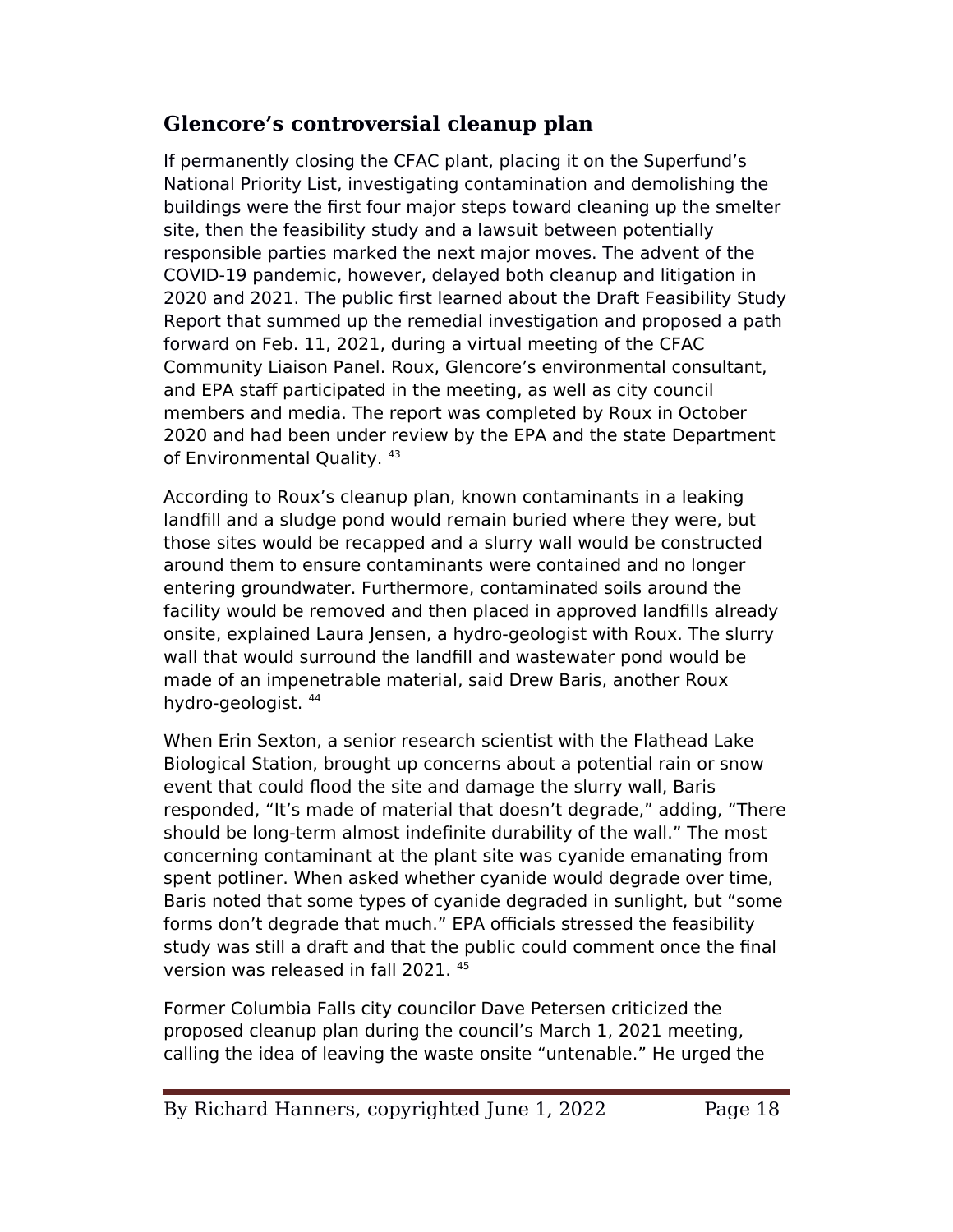council to send a letter to the EeA in opposition. "They've always had their eye on the least expensive route they could go," he said, referring to Glencore, CFAC's parent company. Councilor Mike Shepard, who once worked at the smelter plant, agreed that the wastes should be removed, not simply contained. "Many of us are concerned," he noted. Mayor Don Barnhart agreed the wastes should be removed but noted it was "a matter of science" when it came to the EPA's final decision. "I'm totally in favor of (the waste) being removed," he said. The council stopped short of formally endorsing a letter in opposition to Glencore's plan, and Shepard suggested they consult with Sen. Jon Tester's office on the timing of a letter. The council concurred. <sup>46</sup>

The city council officially responded to the proposed cleanup plan during its March 15, 2021 meeting. After consulting with Tester's office and the EPA, the council approved sending a letter to the EPA and certain elected officials voicing their disapproval of Glencore's cleanup proposal. Tester had earlier pushed for Superfund listing of the site at the urging of city leaders and residents. The council expressed concern that groundwater contaminated with cyanide and fluoride could eventually migrate ofsite into neighboring drinking water wells and the Flathead River, although that hadn't yet happened. Earlier in March, the plant site's new EeA project manager Ken Champagne noted that the final plan was not set in stone, and the EPA could require Glencore to remove the wastes. "We're not constrained to choosing (the company's) highest ranking (alternative)," he said, adding that Glencore's cleanup plan was an expensive alternative, contrary to the assertion of some city residents. He noted that the fnal feasibility study would come out May 31, followed by a round of public meetings on the plan. <sup>47</sup>

The city council got its frst detailed look at the draft feasibility study during its April 19, 2021 meeting. Following a slide presentation, Glencore project manager John Stroiazzo estimated the total cost of the slurry wall plan at about \$50 million. About \$46 million would go to constructing the wall, which would be 3 to 6 feet thick and 100 feet deep, he told media. Constructing a new and approved onsite landfll to re-bury the waste could cost \$148 million, he said. <sup>48</sup> Glencore's proposed plan resembled a Corrective Action Management Unit (CAMU) as provided for under federal law 40 CFR § 264.552. According to statute, the EeA regional administrator could designate one or more areas inside a facility's boundary as a corrective action management unit if the wastes were CAMU-eligible. According to the statute, "Areas within the CAMU, where wastes remain in place after closure of the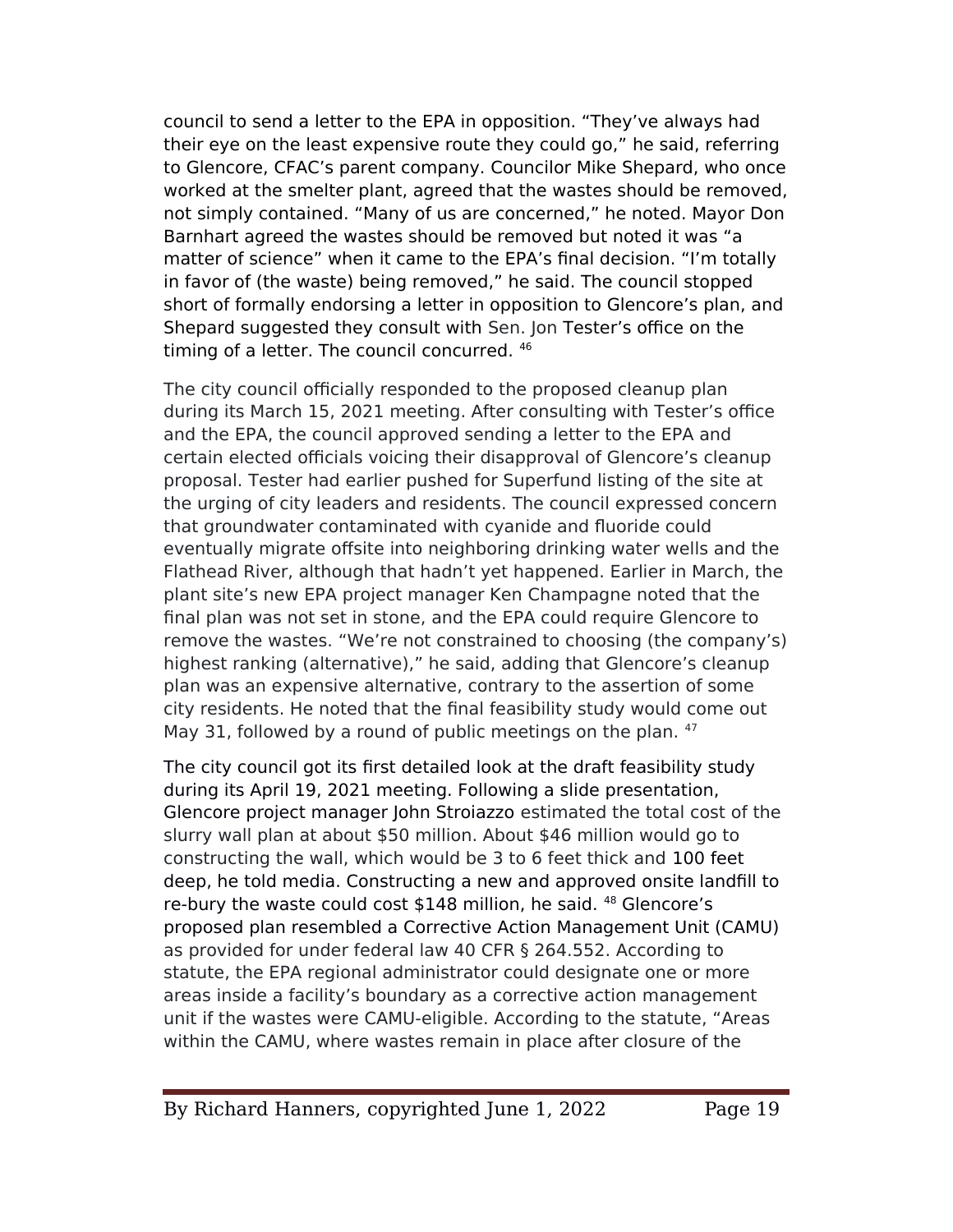CAMU, shall be managed and contained so as to minimize future releases, to the extent practicable." 49

Roux ranked several action alternatives, and removing the waste from the plant site was rejected because Roux felt that process could expose the community to hazardous material during transportation to an approved ofsite landfll, Stroiazzo said. While Roux did not complete a cost estimate for removing the contaminants from the plant site by truck, they estimated it would take up to five years, he said. About 60,000 truckloads would be needed to haul the estimated 1.6 million cubic yards of waste to a hazardous waste landfll in Arlington, Ore. Those thousands of truckloads would presumably travel through towns and cities. The waste could be hauled by train, he noted, but that would require specialized rail cars that the company would need to provide. City councilors made no statements during the presentation, but afterword they expressed concerns about the long-term viability of the containment plan. "Walls crumble, Mother Nature attacks," councilor Mike Shepard said. 50

During the city council presentation, Stroiazzo said Roux examined statistics on 86 slurry walls used at other Superfund sites. "From what we can tell, all of them worked," he said. The Hungry Horse News reported on EPA reports about slurry walls they found online. A 1998 study that looked at 36 walls found eight had met objectives, 17 "may have" met objectives and seven "may not" have met objectives. A key factor in the successful use of slurry walls was closely monitoring water inside and outside of the site to see if any long-term migration had taken place, the EPA noted in its study. CFAC's plan included numerous monitoring wells. A 2002 EPA study looked at fewer wall samples, but the EPA noted they worked as designed.  $51$ 

The Draft Feasibility Study Report organized the CFAC plant site into six Decision Units based on similar environmental factors, not specifc locations. They included DU1 – the West Landfll, Wet Scrubber Sludge Pond and Center Landfill; DU2 - the Industrial Landfill, Sanitary Landfill, East Landfll and four asbestos landflls; DU3 – soils across the plant site; DU4 – the two North Percolation Ponds and connecting ditch; DU5 – percolation ponds and land along the Flathead River; and DU6 – groundwater defned by a previously mapped cyanide plume beneath the plant site. Remedial technology options in the report included no action, restricting access, treatment, containment, or removal and disposal. The options were analyzed in terms of efectiveness, implementability and relative cost.<sup>52</sup>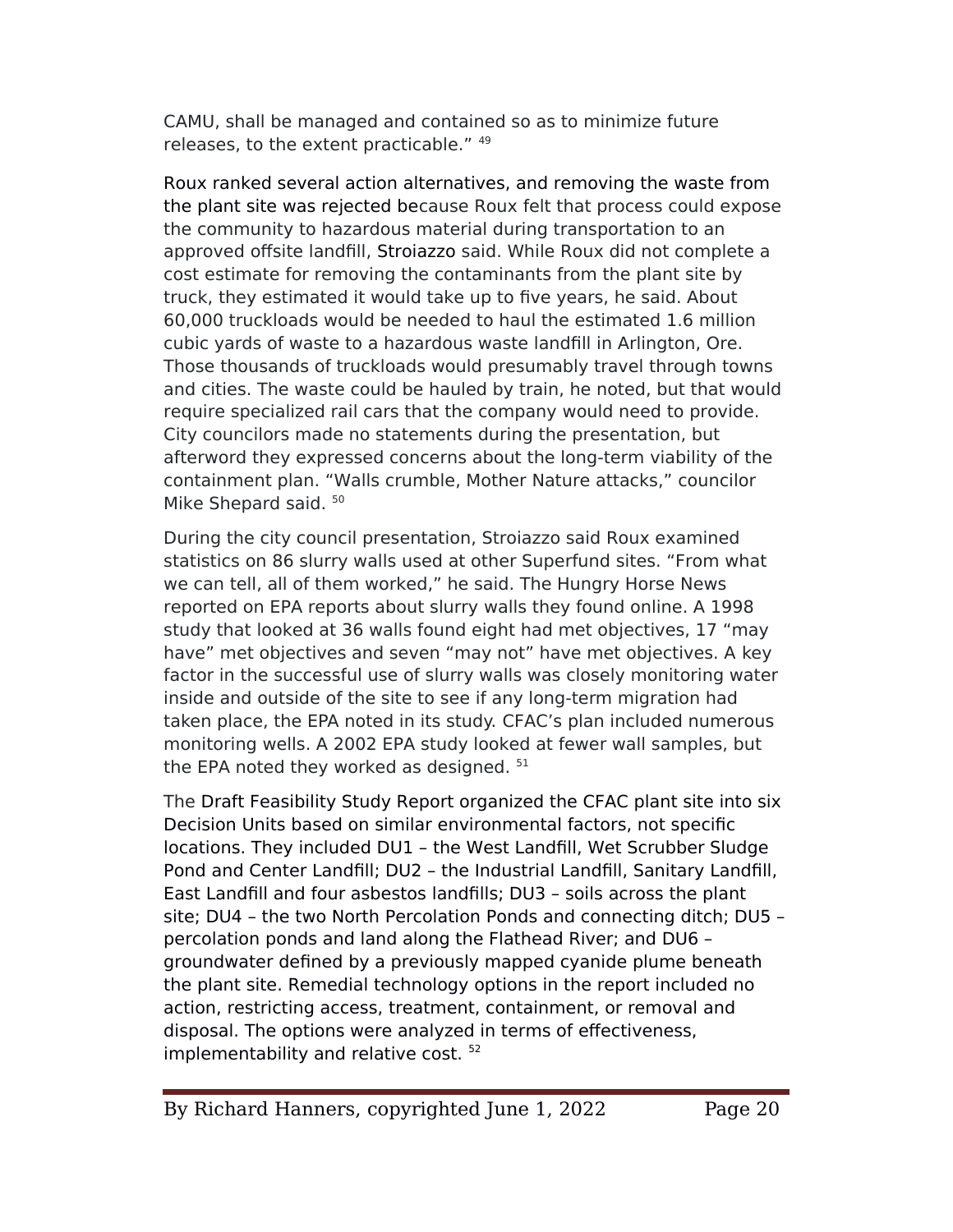During the screening process, simply vegetating landfll caps was ruled out because of the area's short growing season and the volume of water during spring runoff. Excavation of the DU1 landfills was ruled out because of potential adverse efects on communities during transportation of the waste material. A total of seven action alternatives were analyzed for DU1 and DU6, two for DU2, four for DU3, four for DU4, and two for DU5. Threshold criteria for evaluating these action alternatives included overall protection of human health and the environment, and compliance with Applicable or Relevant and Appropriate Requirements (ARARs). Balancing criteria included longterm efectiveness and permanence, reduction of toxicity, mobility or volume of contaminants, short-term efectiveness, implementability and cost. According to Roux, this evaluation process was prescribed by Superfund law and subsequent EPA regulations and guidance. A scoring system was used to summarize the process and results.  $53$ 

For Decision Unit 1, considered the main source of cyanide and fluoride contamination in groundwater beneath the plant site, the highest scoring alternative, LDU1/GW-4A with 77 points, called for improved containment by capping and construction of a slurry wall around the West Landfill and Wet Scrubber Sludge Pond. The lowest scoring alternative for this decision unit, LDU1/GW-6 with 37 points, called for excavation of the waste and onsite consolidation. Roux awarded this alternative zero points for implementability and cost. Capping was proposed for the seven landflls making up Decision Unit 2. Seven areas of concern in Decision Unit 3 were mapped for excavation, including the Former Drum Storage Area. The two percolation ponds and the overflow ditch connecting them in Decision Unit 4 would be excavated and consolidated onsite. The South Percolation Ponds along the Flathead River in Decision Unit 5 would be excavated, while the backwater seep area where cyanide had been detected and a nearby riparian area would receive long-term monitoring. Long-term groundwater monitoring was recommended for Decision Unit 6. <sup>54</sup>

The Daily Inter Lake supported the Columbia Falls City Council's objection to Glencore's cleanup proposal in a May 15, 2021 editorial. "Corporations using and abusing Montana's lands and natural resources, and then trying to wiggle out of cleanup responsibilities when the time comes, is an all too common scenario," the editorial said. The Inter Lake noted that a century of copper mining had left the largest Superfund site in the country at Butte, and asbestos dust from the defunct W.R. Grace & Co. vermiculite mine in Libby killed hundreds of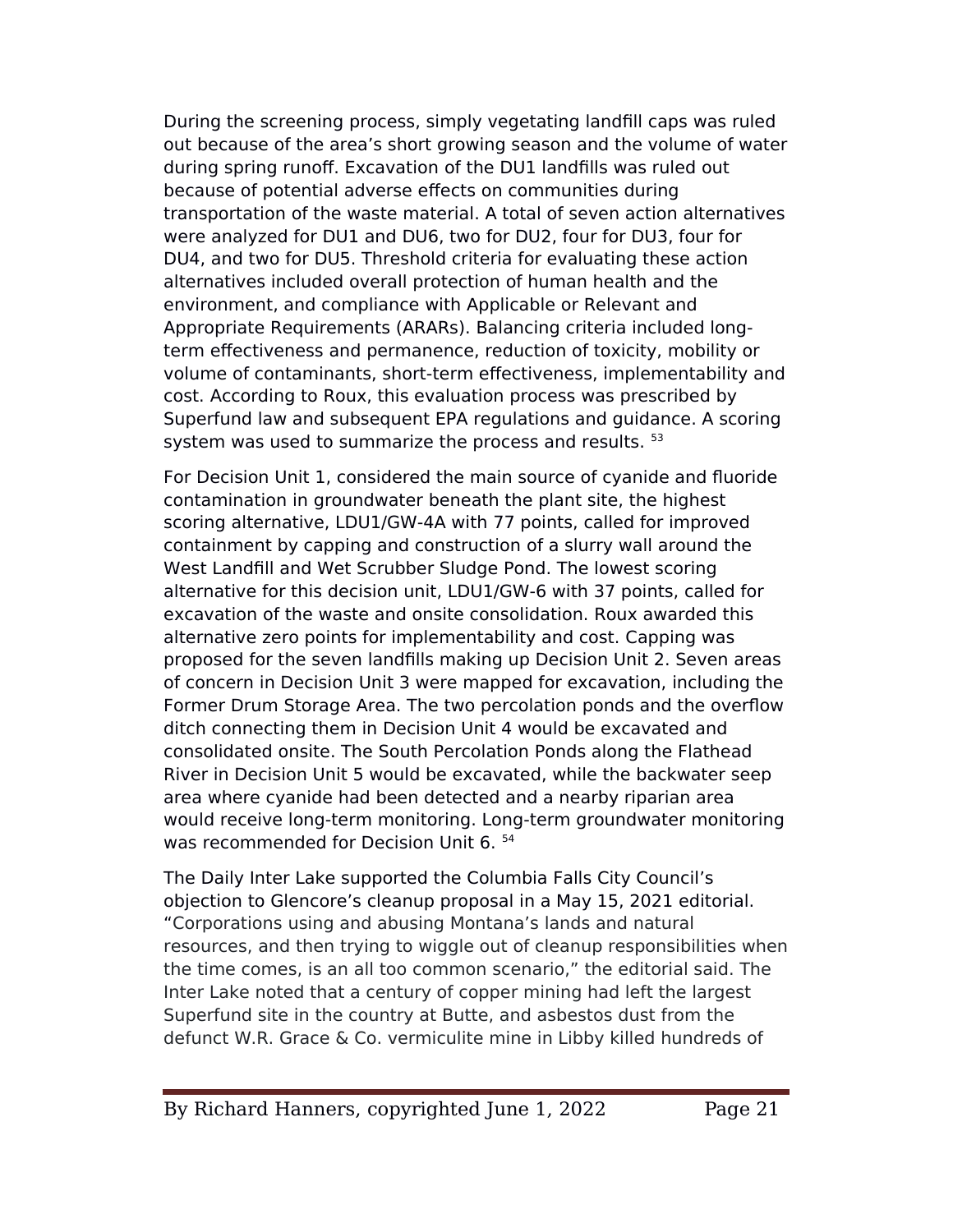residents and sickened thousands. "Now the Flathead Valley – Columbia Falls specifcally – faces its own Superfund saga," the editorial said. Noting that Glencore rejected removing the wastes because of potential hazards during shipping, the editorial said, "It doesn't take a rocket scientist to figure out the real reason for CFAC ditching this plan is that it likely would be much more expensive." The editorial urged the city council to continue insisting that Glencore remove all the wastes from the plant site.<sup>55</sup>

## **Roux defends its recommendations**

On June 24, 2021, the Hungry Horse News reported that Glencore had released its 538-page Final Feasibility Study Report to the public for review and comment. Marking the end of a five-year long process determined by the company's commitment to an EPA administrative order of consent, Glencore project manager John Stroiazzo said the study process came in on time and on budget. "We're kind of proud of that," he said. "It was a pretty tight timeline." He said Glencore would continue to be involved in the site cleanup, which could take years. He noted that the EPA would make the final decision on how best to clean up the site, and that allocation of the cleanup costs between CFAC and ARCO would be determined during a two-week bench trial before U.S. District Judge Donald Molloy, scheduled to begin in just four days. "We think we're a lesser responsible party," Stroiazzo said. <sup>56</sup>

In accordance with federal regulations, the objectives of the overall Remedial Investigation/Feasibility Study were to identify and characterize sources of contaminants of potential concern (COPCs); determine the nature and extent of site-related COPCs in environmental media at the site, including soil, groundwater, surface water, sediment and sediment porewater (the interface between groundwater and surface water); understand the fate and transport of COPCs in environmental media at the site; identify any complete or potentially complete exposure pathways, considering current and also potential future land use; evaluate current and potential future human health and ecological risks posed by the COPCs present at the site; and conduct an evaluation of remedial alternatives for the site. This information was presented in a series of reports, including a Site Characterization Data Summary Report in 2017; a Screening Level Ecological Risk Assessment in 2017; a Groundwater and Surface Water Data Summary Report in 2018; a ehase II Site Characterization Data Summary Report in 2019; a Baseline Human Health Risk Assessment in 2019; a Baseline Ecological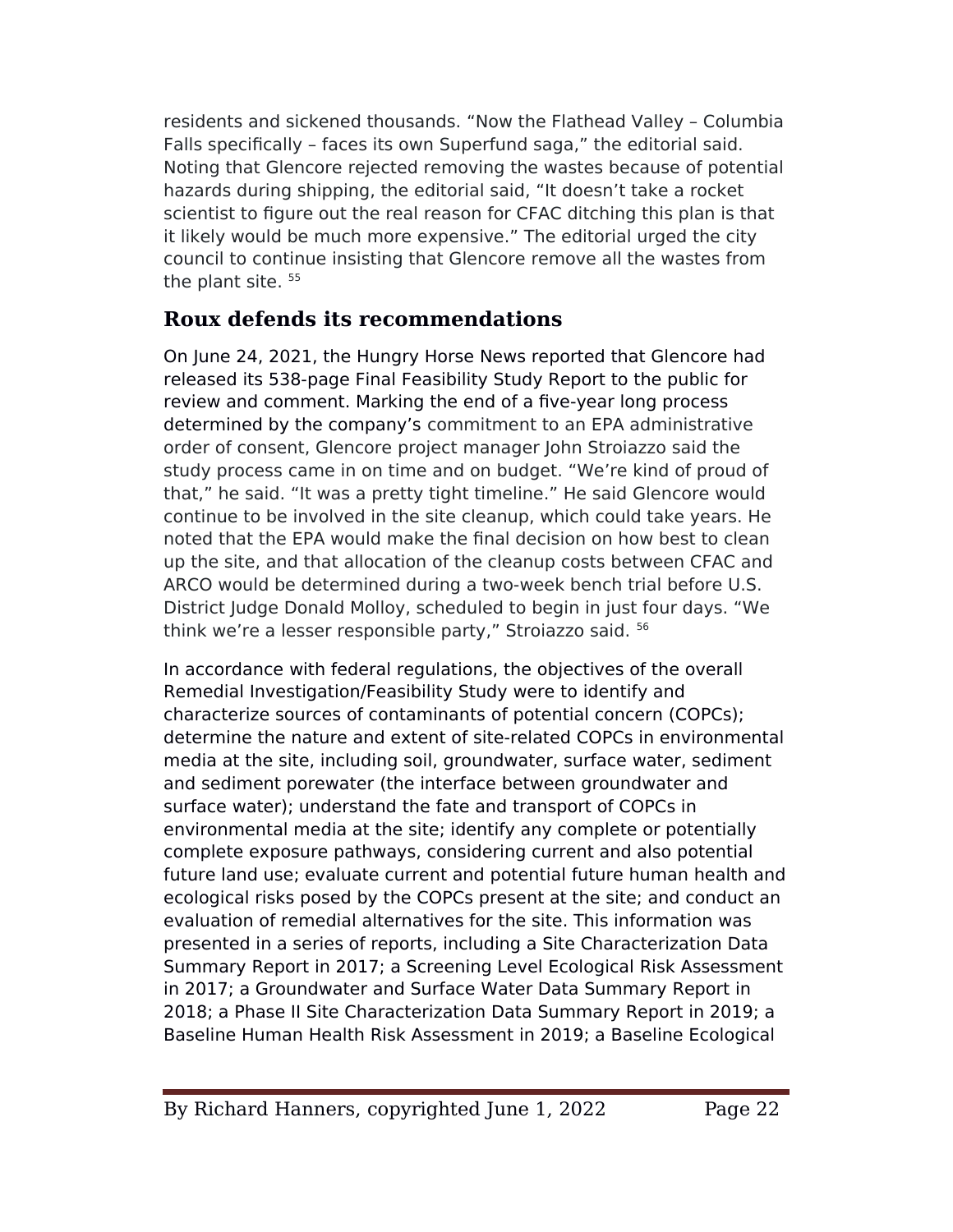Risk Assessment in 2019; and a Remedial Investigation Report in 2020. 57

By the time Glencore released Roux's fnal feasibility study to the public, it was well known and considered established fact that the main sources of cyanide and fluoride contamination in the groundwater flowing beneath the plant south to southwest toward the Flathead River were hazardous wastes in the West Landfll and adjacent Wet Scrubber Sludge Pond. While other sources of contamination at the site, including plant-wide soils, additional landflls and percolation ponds, could be cleaned up by excavation, relocation and additional capping, the West Landfill and Wet Scrubber Sludge Pond underwent a different remediation evaluation. Options ranged from allowing the wastes to remain on site contained by a slurry wall and cap, or excavating the wastes and hauling them to an appropriate offsite landfill. With that said, several key points about the main source of cyanide contamination could be gleaned from the fnal feasibility study:

1) Spent potliner was not considered a hazardous substance by the EeA at the time it was dumped in the West Landfll by the Anaconda Aluminum Company.

2) Contaminated soil beneath the West Landfll contributing to cyanide pollution in the groundwater likely extended to 115 feet below the surface, well within the groundwater table during high-water season.

3) Excavation was considered a proven method for removing contaminated surface and subsurface materials, but not necessarily for buried spent potliner or spent potliner intermingled with mixed industrial wastes, and not at the scale which would be required at the CFAC site.

4) Roux believed spent potliner could be left in-situ or be consolidated onsite in accordance with federal regulations.

5) The nearest approved site for removal and disposal of spent potliner mixed with other industrial waste was in Arlington, Ore., nearly 500 miles from the plant site.

6) Transportation to Arlington could require up to 60,000 trucks or containers with 60 million truck miles over 4 to 5 years, resulting in as many as 35 estimated injuries from traffic accidents and one fatality. According to Roux, truck traffic would adversely impact communities and tourists, and they noted past concerns expressed by Flathead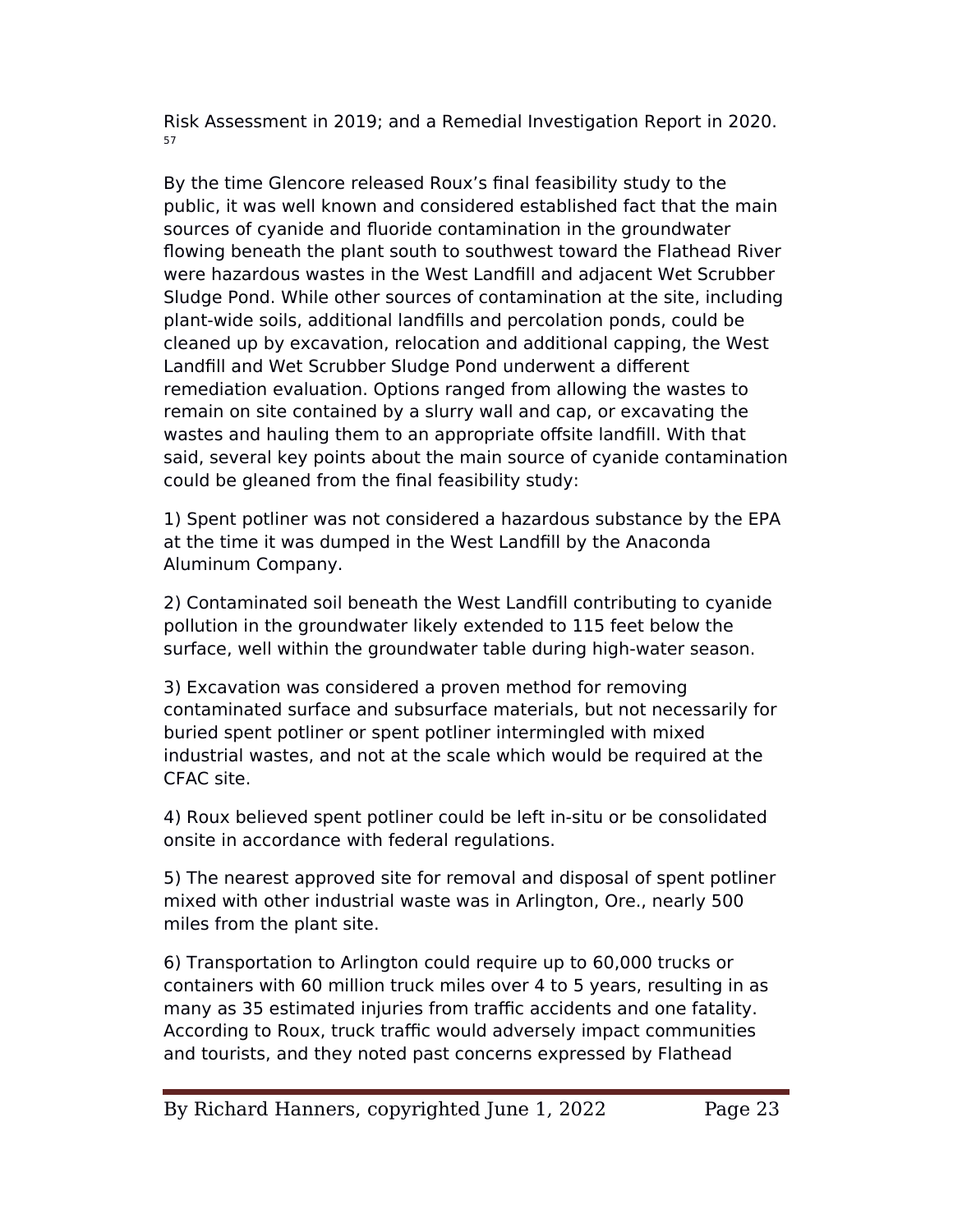County residents about trucks hauling hazardous waste during the demolition process.

7) The Oregon Department of Environmental Quality might require pretreatment of cyanide-contaminated material, which would drive up the cost and time to excavate and remove the West Landfll material.

8) Roux had screened excavation and offsite disposal for the West Landfll from further consideration early in the decision process.

9) Roux said relative cost alone was not used to justify eliminating a technology for further consideration. But it's worth noting that the cost of the preferred alternative for remediating the West Landfll and Wet Scrubber Sludge Pond area, by containment via capping and a fullyencompassing slurry wall, was about \$45 million at present value, while the least preferred option, excavation with onsite consolidation, was estimated to cost more than \$165 million. <sup>58</sup>

Roux provided more detailed information about the West Landfll in the fnal feasibility study. Based on aerial photography, it was believed dumping of spent potliner in the unlined West Landfll did not start until circa 1963-1974. Spent potliner may have been dumped there through 1980, although dumping of spent potliner in the West Landfll reportedly ended in 1970. According to a CFAC statement in 2013, the West Landfll was closed in 1981 and covered with an earthen cap including a 6-inch clay layer, and it was further capped with synthetic Hypalon material in 1994. As-built drawings for construction of the 1994 cap indicated the depth of the waste in the West Landfll at 30 feet, but CFAC reported in 2013 that the depth was 48 feet. According to Roux, for the purpose of evaluating and comparing remedial alternatives in the fnal feasibility study report, "an average depth of waste of 35 feet has been assumed." That put the bottom of the waste at about 15 to 22 feet below the surrounding grade. Roux estimated the volume of waste in the 7.8-acre 30-to-48-foot deep West Landfll at about 378,000 to 604,000 cubic yards. "These volume estimates do not include impacted underlying soils beneath the West Landfll that are likely contributing to groundwater contamination," Roux noted. Based on assumptions about depths, Roux estimated the total volume of waste at 440,440 cubic yards and the total volume of impacted underlying soils at 377,520 cubic yards. <sup>59</sup>

Cyanide and fluoride contamination entered the groundwater by a process called leaching. According to Roux, "Leaching can occur when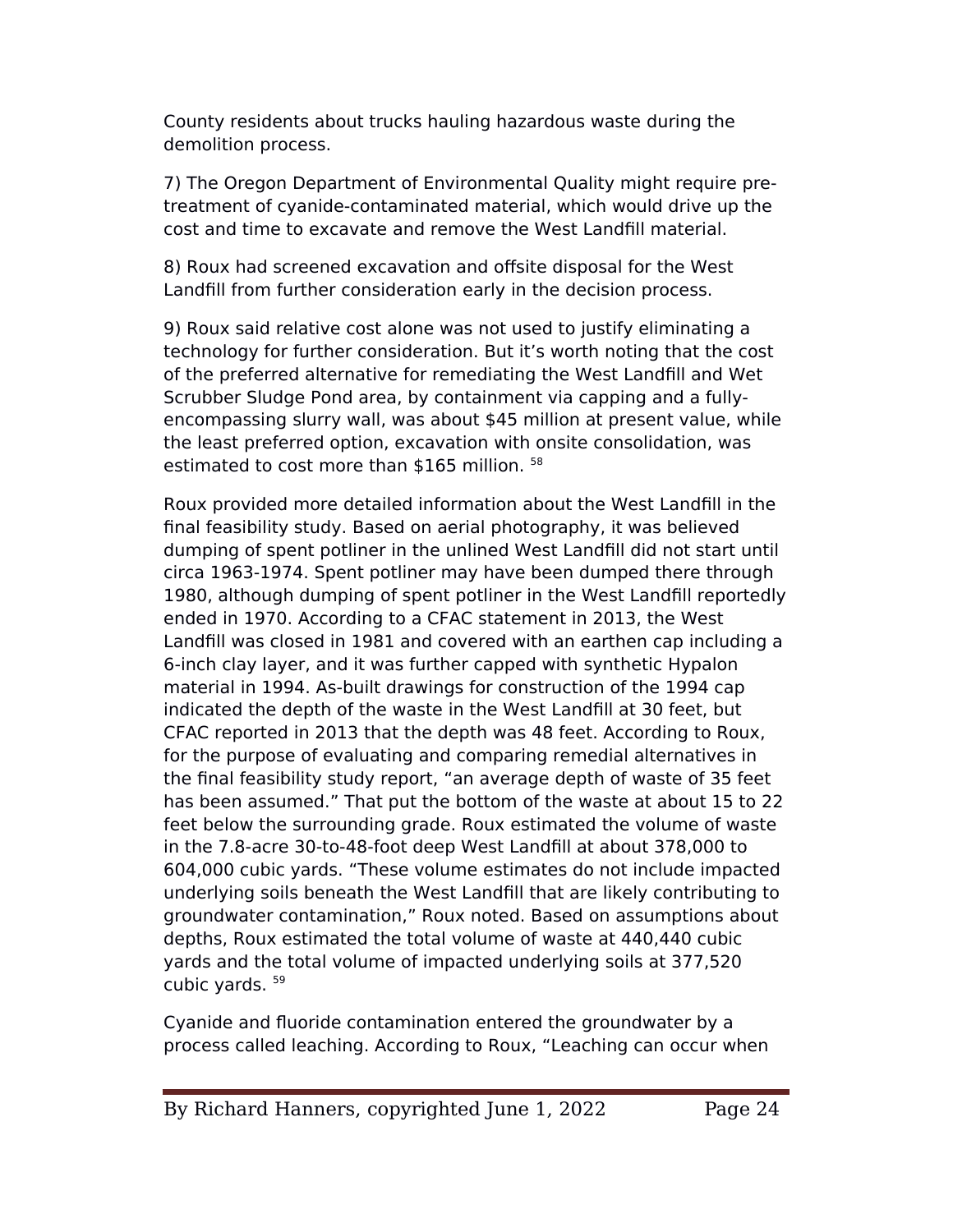soils or waste contact either precipitation (i.e., rainwater) or groundwater, resulting in a liquid known as leachate. Leachate can move downward from a source into the water table and cause groundwater contamination. Leaching is the primary process responsible for the mobilization of cyanide and fluoride from wastes within the West Landfill and Wet Scrubber Sludge Pond into the underlying groundwater. Rates of leaching of contaminants from soil or waste into groundwater depends on the solubility of the chemical, the tightness of binding of the chemical to soil, the amount of water the soil-bound chemical comes in contact with, and the chemical characteristics of the soil and recharging water." <sup>60</sup>

Groundwater levels at the West Landfll site ranged from 36 feet below the land surface in high-water season to 87 feet in low-water season. According to Roux, "These water table depths are below the estimated base of the waste within the West Landfll, suggesting that groundwater does not saturate the waste, even under high-water conditions. However, this does not include any impacted underlying soils beneath the West Landfill." According to Roux, "Prior to construction of an efective low-permeability cap on the landfll in 1994, precipitation would have infltrated through the landfll, generating spent potliner leachate that would have migrated vertically downward into groundwater. Some of the cyanide within this leachate would have been retained in the soil above the seasonal low-water table (which as described above can be more than 80 feet below land surface) and available to serve as a residual source of cyanide to groundwater when the water table rises during the high-water season." 61

Roux described how it determined the depth of contamination beneath the West Landfll at 115 feet. "This conclusion is supported by an electrical resistivity/induced polarization geophysical survey that was conducted as part of the ehase I site characterization to approximate the landfll bottom and landfll caps. As determined from the ER/Ie geophysical survey, an area of low resistivity was identifed to approximately 115 feet below the top of the West Landfll. The interpretation of these results suggested the depth of the waste material or impacted soil and groundwater underlying the West Landfll could be as thick as 115 feet; though it should be noted that these types of geophysical surveys are indirect measurements and subject to various interferences." Roux added, "While no samples have been collected beneath the West Landfll, the long-term persistence of cyanide in groundwater directly downgradient of the landfll coupled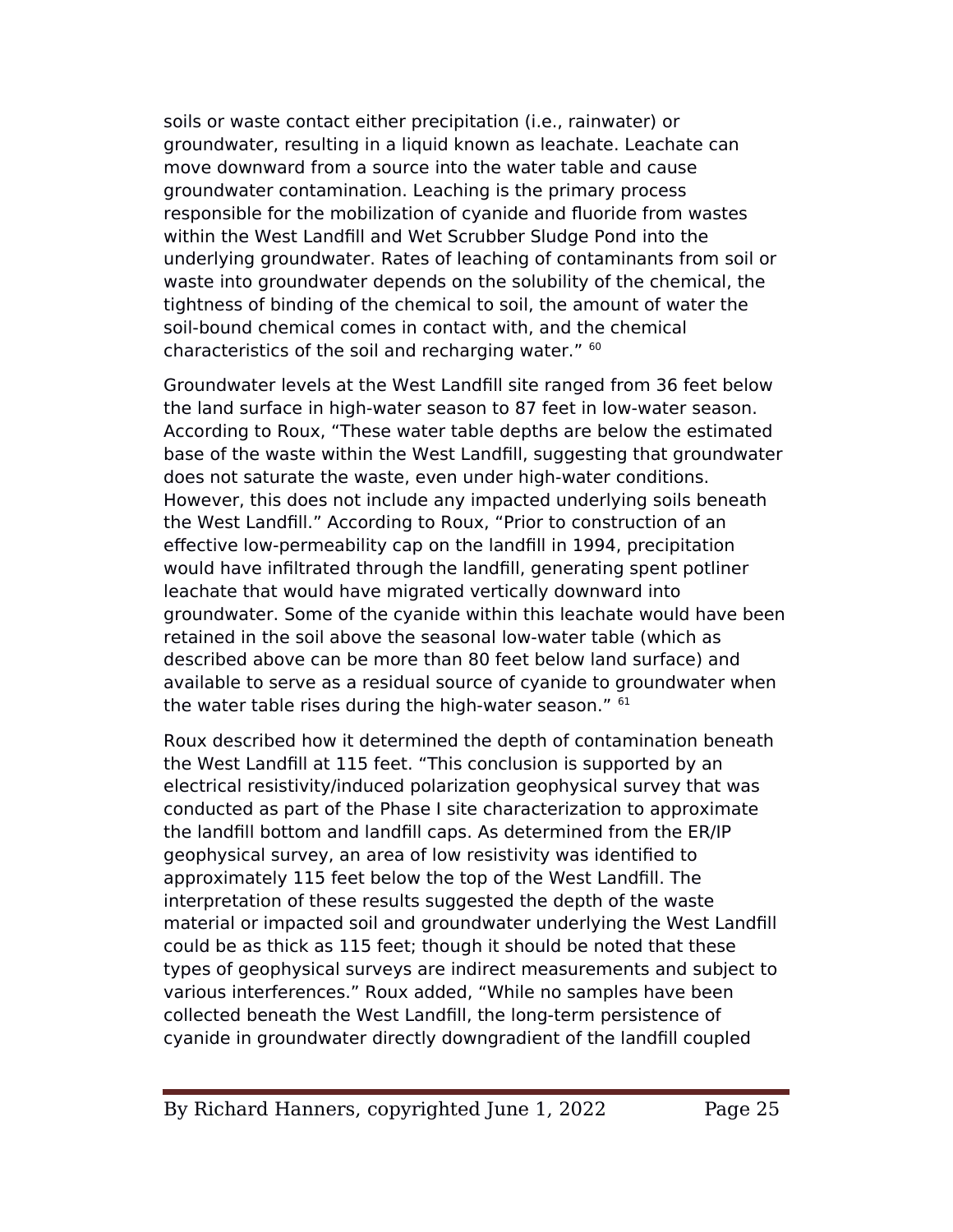with a low-permeability cap in place since 1994 indicates that impacted material likely extends into and beneath the seasonal high-water table and is serving as a continuing source of contamination. Impacted material above the water table could also come in contact with infiltrating surface water runoff via lateral migration of such water through the vadose zone [the area between the land surface and the groundwater level]." <sup>62</sup>

The Wet Scrubber Sludge Pond received waste material from the wet scrubber system used to remove fluoride gas and fluoride particulate emissions from reduction-pot gas from 1955 until about 1980. The wet scrubbers were replaced with dry scrubbers that efficiently recycled fluoride back to the aluminum reduction system and produced significantly less waste. The Wet Scrubber Sludge Pond was subsequently covered with an earthen cap in 1981 and vegetated. Located adjacent to the West Landfill, the pond was about 10.8 acres in size, measuring about 750 feet by 580 feet. The berm surrounding the pond was about 15 feet above surrounding grade. Based on historical documents reviewed by Roux, the total depth of waste material in the pond, including the above-grade portion, was estimated to be about 30 feet. Groundwater levels measured in adjacent monitoring wells indicated that during high-water season, groundwater was observed to be about 60 feet below land surface, although groundwater levels in a monitoring well adjacent to the West Landfll reached 35.5 feet below land surface. During low-water season, groundwater near the pond was observed to be about 105 feet below land surface. <sup>63</sup>

Roux also calculated the size of the groundwater in Decision Unit 6. "The approximate area of the plume area (upper hydrogeologic unit) exceeding maximum contaminant levels/DEQ-7 standards is 300 acres," Roux said. "The saturated thickness of the upper hydrogeologic unit varies across the site depending upon the depth to underlying glacial till and the proximity to Teakettle Mountain. Saturated thickness was observed to be less near Teakettle Mountain when compared to areas beneath the Central Landflls Area and to the west of this area. Water level elevation data indicated that groundwater elevations fluctuate seasonally at varying magnitudes depending on the area of the site; as such, the saturated thickness fluctuates seasonally. During high-water season, the saturated thickness of the upper hydrogeologic unit varies from approximately 19 feet to 92 feet. During low-water season, the saturated thickness of the upper hydrogeologic unit varies from approximately 1 foot to 77 feet." <sup>64</sup>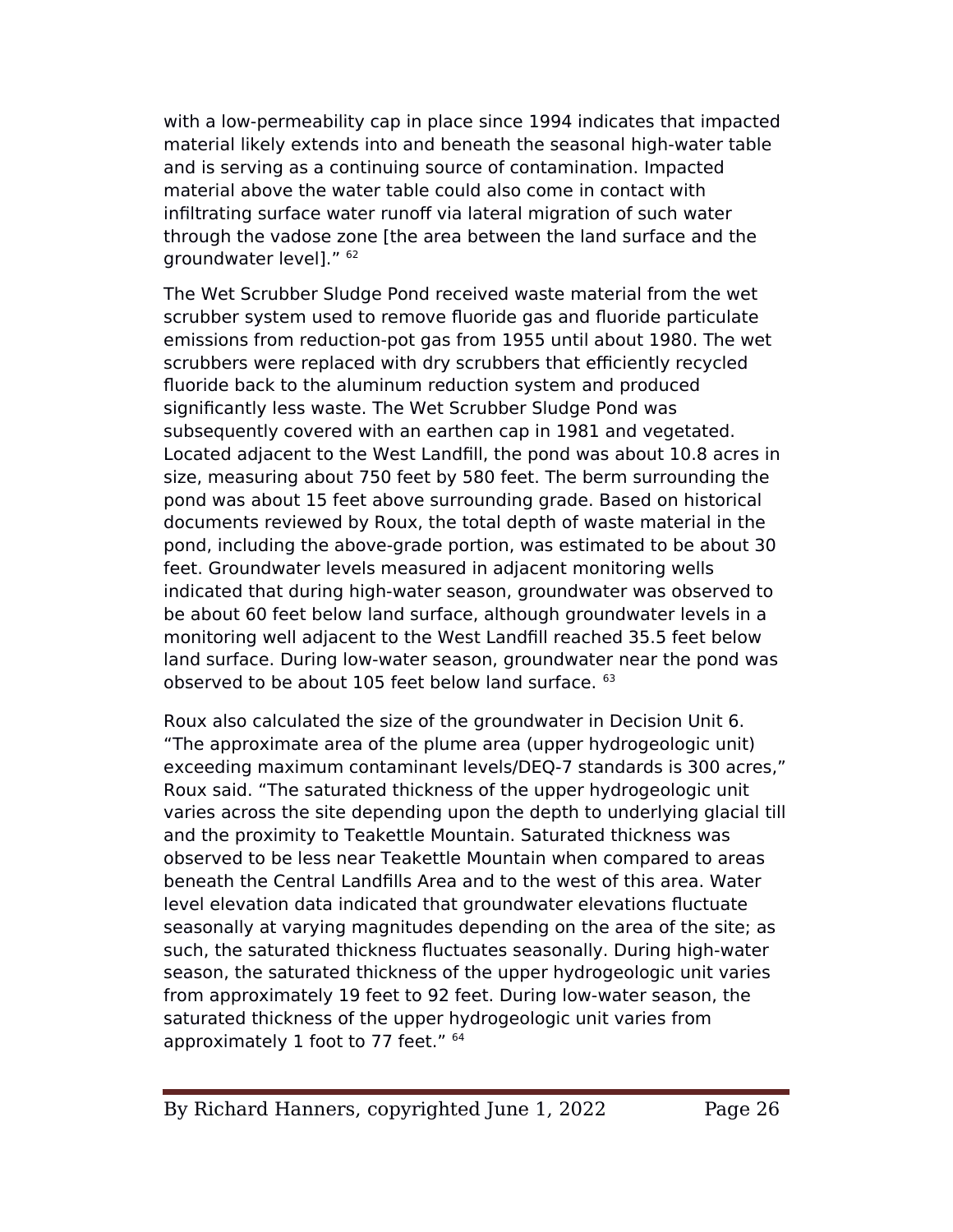Identification of the West Landfill and Wet Scrubber Sludge Pond as the main sources of groundwater contamination had resulted from groundwater migration studies at the site. According to Roux, "The six rounds of groundwater sampling conducted during the Remedial Investigation indicate that the West Landfll and Wet Scrubber Sludge Pond area appears to be the primary source of the cyanide and fluoride in groundwater." Furthermore, "A consistent pattern was observed during all six rounds of groundwater sampling; cyanide and fluoride migrates in a south/south-westerly direction from the aforementioned landflls toward the Flathead River. Total cyanide and fluoride concentrations in groundwater within the upper hydrogeologic unit decrease with increasing distance away from the landfills." <sup>65</sup>

Roux also reported that contamination from the West Landfll and Wet Scrubber Sludge Pond had entered the Flathead River. According to Roux, "The hydrogeologic studies (i.e., groundwater elevation data and surface water elevation data) indicate that groundwater discharges to the Flathead River. The Backwater Seep Sampling Area, the Riparian Sampling Area and the South Percolation Pond Area are all located within the extent of the 'Seep Area' where groundwater is expressed from the upper hydrogeologic unit to the Flathead River. Elevated concentrations of cyanide in sediment and sediment porewater are present in the Backwater Seep Sampling Area and Riparian Sampling Area." Roux, however, believed that the contaminants were not negatively impacting the river. According to Roux, "These fndings confrmed that the elevated levels of cyanide and fluoride found in groundwater and in the Backwater Seep Sampling Area, Riparian Sampling Area and the South Percolation Pond are not measurably impacting surface water, sediment or sediment porewater quality within the main channel of the Flathead River." <sup>66</sup>

Roux identifed the following recommended remedial action objectives for contaminated groundwater at the smelter site: "Reduce cyanide, fluoride and arsenic concentrations in groundwater within the upper hydrogeologic unit to levels below Montana DEQ-7 standards, prevent further degradation of groundwater that exceeds Montana DEQ-7 standards (i.e. ensure no actions are taken that could increase concentrations of COCs within the contaminant plume), and prevent expansion of the contaminant plume into groundwater that meets Montana DEQ-7 standards." <sup>67</sup> Published in 2019, the Montana Department of Environmental Quality's 80-page Circular DEQ-7 set numerical standards for aquatic life and human health for total cyanide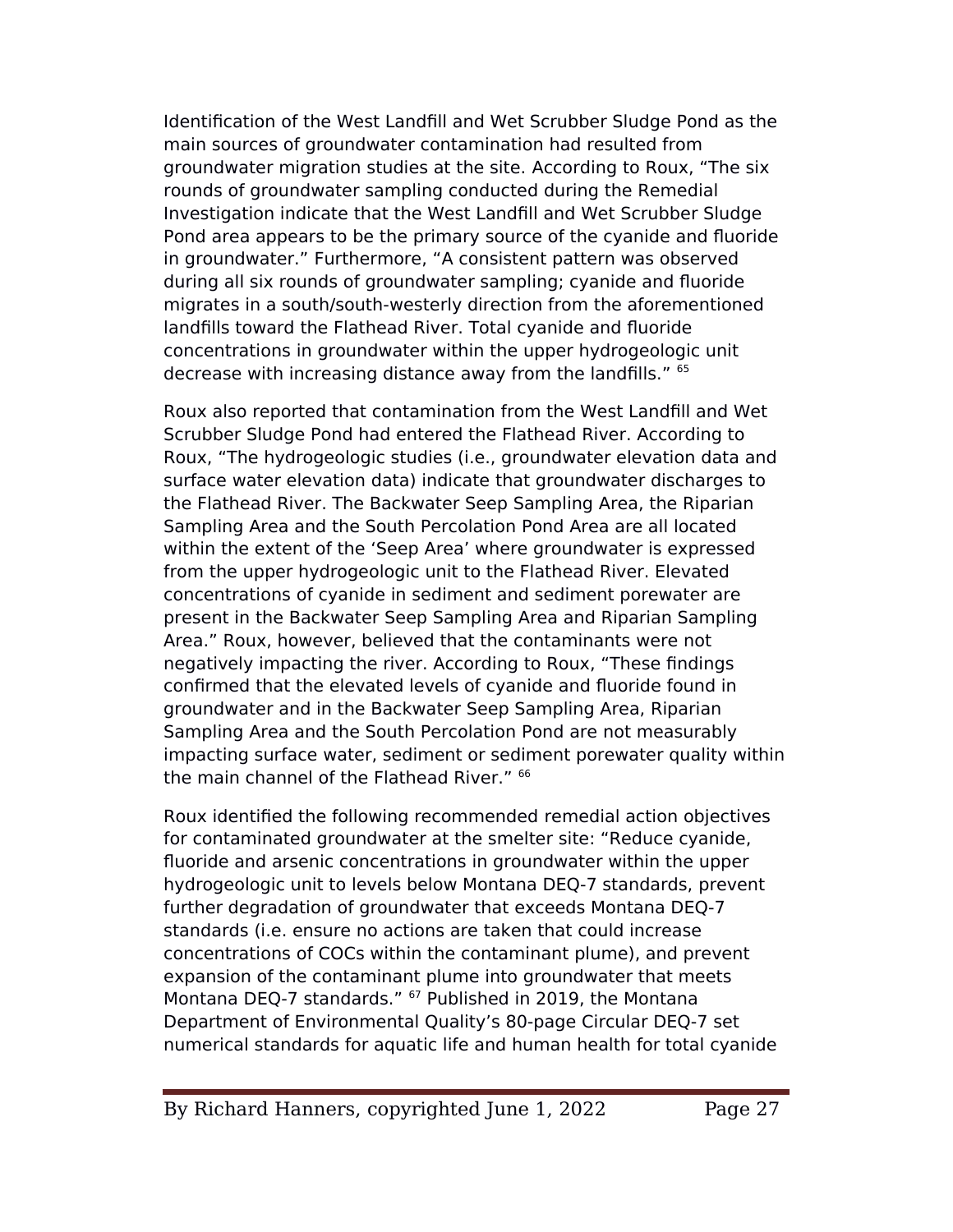and fluoride. <sup>68</sup> According to Roux, its preliminary remediation goals for the groundwater decision unit were 200 micrograms per liter total cyanide, 200 mg/L free cyanide and 4,000 mg/L fluoride. Roux noted, "Total cyanide and fluoride concentrations in groundwater within the upper hydrogeologic unit decrease with increasing distance away from the Landfills DU1 [the West Landfill and Wet Scrubber Sludge Pond], likely due to various natural attenuation processes such as biodegradation and adsorption." <sup>69</sup>

In evaluating general response actions for the Final Feasibility Study Report, Roux looked at any combination of no action; access restrictions, including institutional controls and engineering controls; insitu treatment, including monitored natural attenuation processes; exsitu treatment following excavation or groundwater extraction, with treatment performed at an onsite treatment unit; containment; and removal/collection and disposal. The evaluated technology screening criteria and methodology included efectiveness, implementability and relative cost. According to Roux, "Relative cost was used to screen out process options that have a high capital cost only if similar or greater efectiveness is available via other process option(s) at similar or lesser cost; relative cost alone was not used to justify not retaining a technology for further consideration." In the case of the West Landfll, Wet Scrubber Sludge Pond and Center Landfill, the offsite disposal solution was "screened from further consideration." 70

Roux described the technological challenges of excavation as a remediation for Decision Unit 1, which included about 1 million bulk cubic yards and 1.2 million loose cubic yards of material. According to Roux, "This volume estimate does not include impacted underlying soils beneath the West Landfll that are likely contributing to groundwater contamination, which for the purpose of screening technologies and alternatives in this feasibility study has been assumed to extend to 50 feet below surrounding grade (i.e., approximately 30 feet in thickness; or 380,000 cubic yards)," Roux said. "To excavate material to approximately 50 feet below grade, sloping and benching would be required to maintain stability of the sidewalls. Collection and treatment of water that enters the open excavation would be necessary to maintain a safe and dry work area as well as to minimize impacts to groundwater from infltration of precipitation and surface water runof through waste and impacted soil."  $71$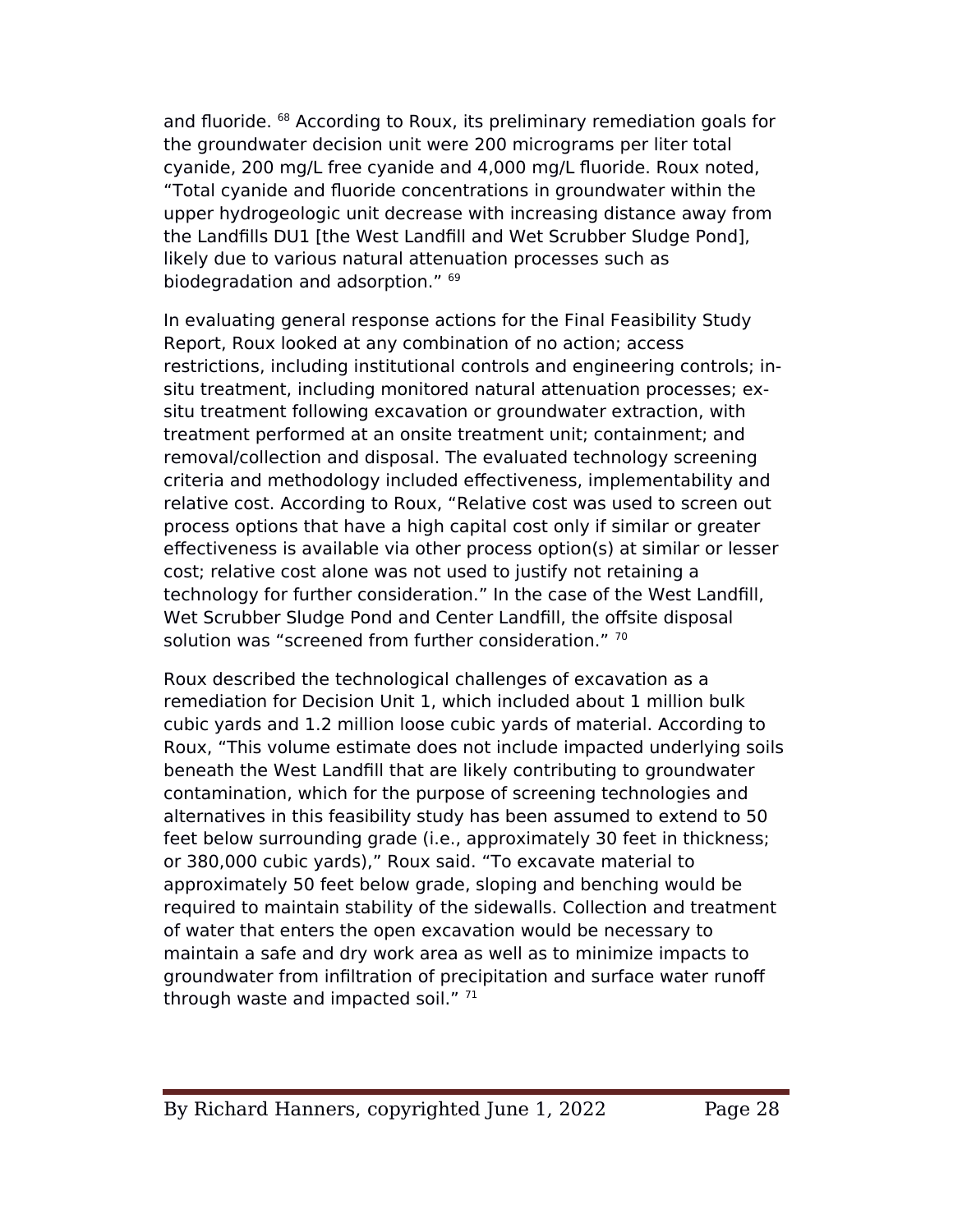Reducing the scope of the excavation would not succeed in remediating the landfll, Roux noted. "The volume and depth of material to be excavated would be reduced under a partial source removal alternative," Roux said. "Such an alternative would limit the excavation to a depth less than the seasonal high-water table, a shallower depth than would be required to remove all waste and underlying impacted soils. By reducing the depth of the excavation, the requirements for sidewall stability and dewatering would be reduced, subsequently lessening a few of the technical challenges associated with a complete source removal alternative. However, by failing to remove impacted material from below the seasonal high-water table, a continuing source of contamination would not be addressed, diminishing the efectiveness of an excavation remedy such that achievement of remedial action objectives, including Applicable or Relevant and Appropriate Requirements, would be unlikely in the absence of additional remedial measures to contain the residual contamination. For this reason, a partial source removal alternative for Landflls DU1 was screened from further consideration." 72

Roux also noted that spent potliner was not considered a hazardous waste at the time of its disposal in the site's landfills. "Thus, EPA policy is clear that it is not a hazardous waste," Roux said, citing the 1990 National Contingency elan. "Although spent potliner is now a listed hazardous waste requiring treatment prior to land disposal, the EPA stated in amendments to the National Contingency Plan that such material is not subject to Resource Conservation and Recovery Act requirements, including land disposal restrictions, when it is relocated and contained within the same area of contamination as the originally disposed of material…. The EeA's rationale was that the material is not actually moved from what would be the equivalent of a Resource Conservation and Recovery Act unit and therefore it is not 'placed in' a 'land disposal unit' as defned by the Resource Conservation and Recovery Act."<sup>73</sup>

Roux concluded, "CFAC believes that the Landflls DU1 and the groundwater immediately to the south that is impacted by contaminant migration from the Landflls DU1 is an 'Area of Contamination' as described in EPA amendments to the National Contingency Plan. Therefore, removal of spent potliner and soil or other material impacted by spent potliner from the Landflls DU1 and relocation of that material into a repository constructed in the area of contamination would not constitute placement of the material in a land disposal unit.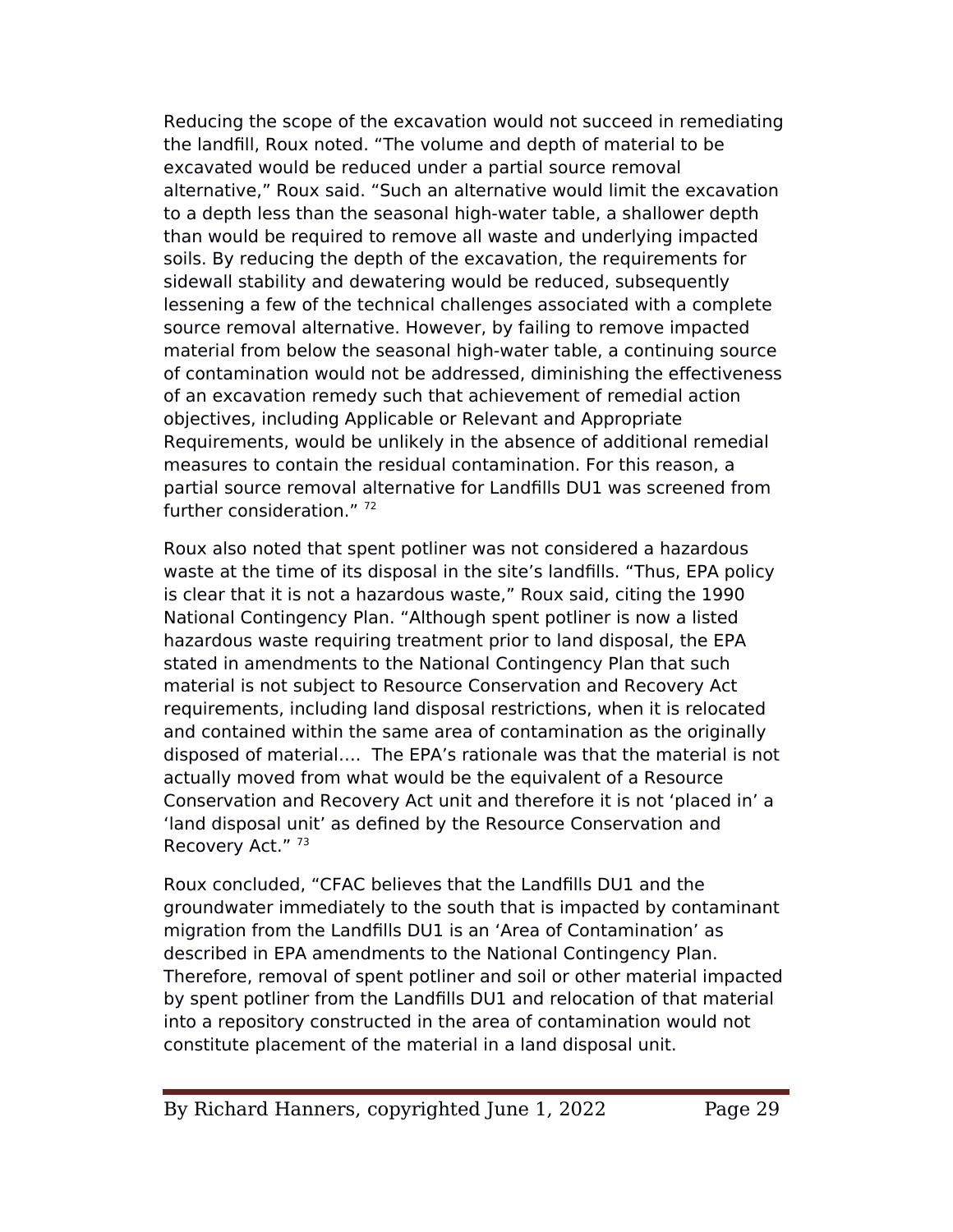Nonetheless, any new repository for spent potliner-impacted material in Landflls DU1 would comply with substantive requirements of Resource Conservation and Recovery Act Subtitle C for new landflls (e.g., liner, leachate collection, capping) as relevant and appropriate provisions governing design, construction, operation, closure and post-closure care." $74$ 

Beyond the legal parsing of the 1990 National Contingency Plan and the 1976 Resource Conservation and Recovery Act, Roux emphasized the practical concerns of excavating and removing the contaminants in Decision Unit 1. "Based on the anticipated volume, depth and characteristics of the impacted material which would need to be excavated, there are numerous risks and technical challenges which could complicate implementation of such a remedy and potentially compromise the efectiveness of the remedial action," Roux said. "These challenges would need to be further evaluated if this technology is retained. Evaluation of an excavation alternative for the Landflls DU1 would also need to assess the potential adverse environmental impacts resulting from an open excavation for an extended period as well as the potential adverse efects on human health from exposure to hazardous substances, fugitive dust, contaminant vapors/odors, exhaust emissions and noise." <sup>75</sup>

Roux also questioned the efectiveness of excavating in this situation. "Although excavation is a proven method of removing contaminated surface and subsurface materials, it is not a proven method of removing previously-landflled spent potliner material, or spent potliner intermingled with mixed industrial wastes, at the scale which would be required to address the Landflls DU1 waste management units," Roux said. "While there are numerous technical and administrative challenges associated with such an alternative, excavation is a commercially available technology and has the potential to be efective. Therefore, excavation has been retained for further consideration for the Landflls DU1 to evaluate the technical implementability of this alternative and its impacts to human health and the environment." An additional concern was that if Oregon required pre-treatment of spent potliner before allowing the waste to be deposited at the Arlington site, excavation could be impeded, increasing the duration of remedial activities. Roux noted that the EPA had acknowledged the difficulty in treating spent potliner intermingled with soil or other waste.<sup>76</sup>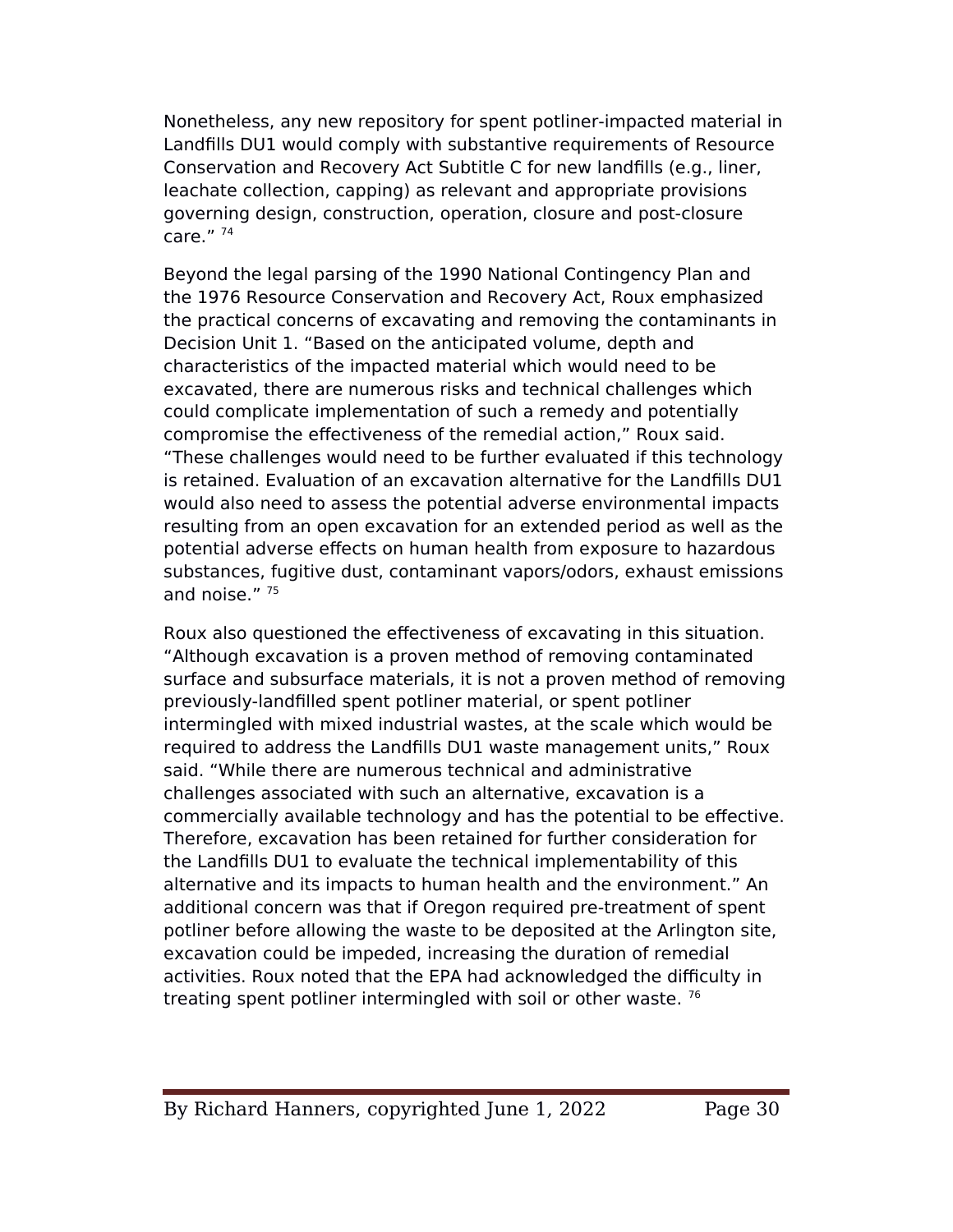As for transportation difficulties, Roux noted that, "Excavated material would be packaged in clean, leak-proof, vented containers and transported in accordance with United States Department of Transportation regulations as a Resource Conservation and Recovery Act hazardous waste by a licensed hazardous waste hauler with the appropriate manifests, permits, training, equipment, insurance and fnancial responsibility." In addition to the high carbon footprint for 60 million truck miles over 4 to 5 years, there would be community welfare impacts. According to Roux, "residents in neighboring communities as well as communities along the designated route would be subject to trucks and/or trains regularly passing through their neighborhoods for several years. The impact to quality of life for the residents of these communities as well as to visitors of Glacier National Park due to this increased traffic would include noise, dust and congestion (truck traffic or delays from railroad crossings) above and beyond the signifcant seasonal increases. During previous demolition activities at the site, CFAC received complaints from the community."  $77$ 

Roux also outlined health and safety concerns resulting from transporting hazardous wastes about 500 miles to Arlington, Ore. "Health and safety are also substantial concerns with this process option as movement of material at this scale has statistically resulted in numerous incidents," Roux said. "Risk of traffic accidents during transportation increases the likelihood of injuries and inadvertent contaminant releases. The potential for releases during transport and the risk associated with such releases would be much greater than for other process options as they are directly proportional to the quantity of transported waste and the travel distance between the site and the disposal facility. Further, the route from the site to the nearest spent potliner disposal facility traverses approximately 130 miles of two-lane road before reaching the interstate; these roads are often well traveled during the tourist season (which overlaps the construction season), increasing the risk of traffic accidents. In addition, the route runs near the Flathead River and alongside the Flathead Lake for tens of miles, worsening the adverse effects a potential release would cause." <sup>78</sup>

Health and safety concerns related to transportation extended to others beside the general public, Roux noted. "The health and safety risks for the workers involved with the loading, transporting and unloading of the waste are also proportional to these metrics, and as such would also be expected to be signifcant," Roux said. "As an example, if the excavated waste material were to be transported to the nearest operational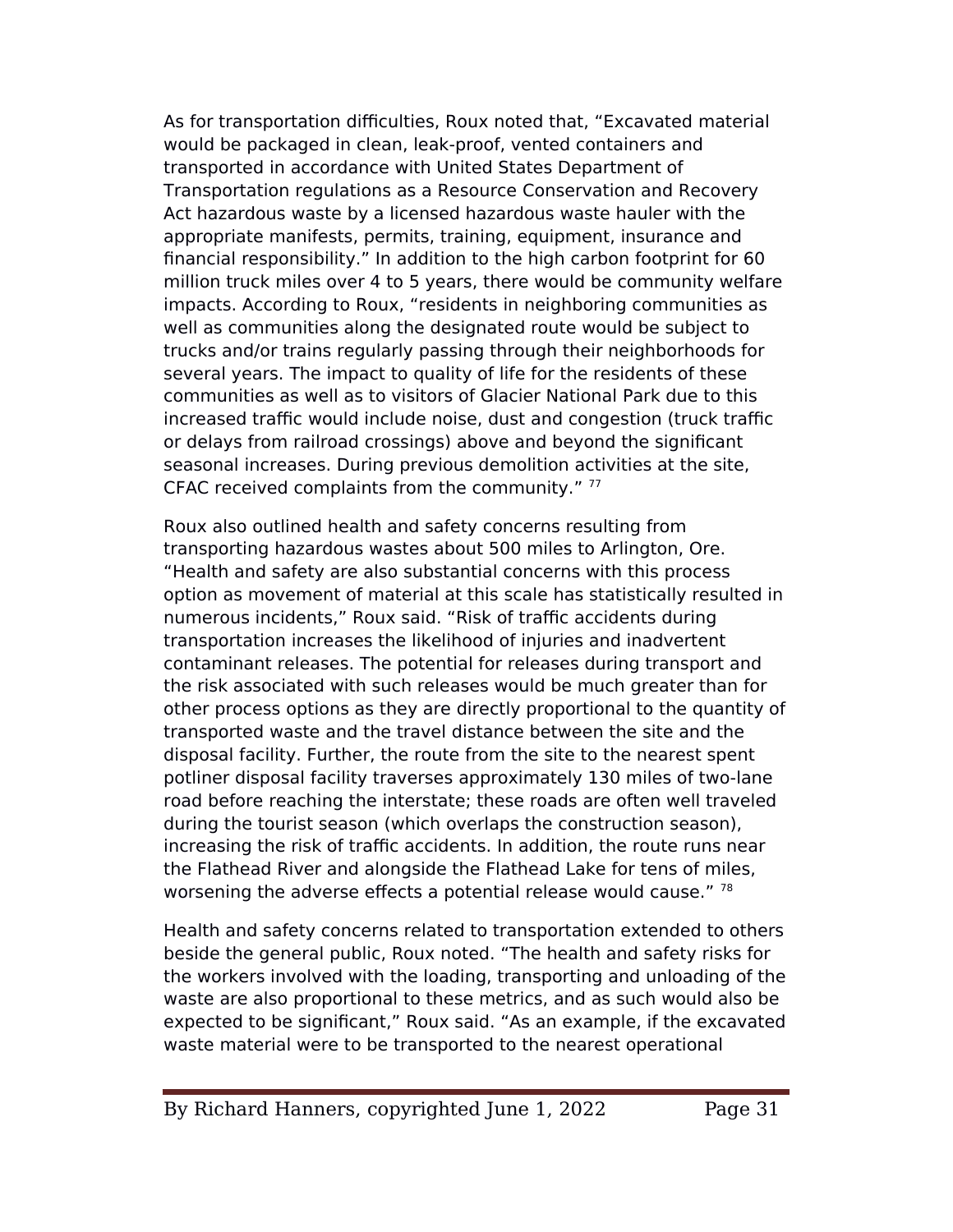Resource Conservation and Recovery Act Subtitle C landfll exclusively by truck, the expected magnitude of persons injured as a result of transportation alone would be 35 persons, including at least one fatality." Roux based this estimate on 2017 trucking statistics provided by the Federal Motor Carrier Safety Administration. On top of all that would be disposal fees charged at the Arlington, Ore. landfll, Roux noted. "These costs increase nearly linearly as the volumes of waste increase. Due to the large volumes of waste that would be generated from excavating the Landflls DU1 waste management units, much of which would be listed hazardous waste, offsite disposal would be prohibitively expensive." <sup>79</sup>

It should be noted that much larger volumes of materials were transported by rail to the smelter facility during the years it operated, from 1955 to 2009, than would be expected from the removal of the West Landfill waste. These incoming rail shipments included tank cars flled with coal tar pitch and hopper cars flled with petroleum coke, anthracite coal and alumina. In addition, CFAC Montana and Glencore shipped spent potliner to offsite landfills from 1990 through 2009 without notable incident.

With the Final Feasibility Study Report available to the public, despite its overwhelming size, objections to Glencore's proposed cleanup plan soon followed. During a visit to Kalispell, Mont., on July 9, 2021, Sen. Jon Tester said he supported the Columbia Falls City Council over its concerns about the proposed cleanup plan. "I'll be on the city council's side on this stuf," Tester said, adding that he intended to take a hard look at what the EPA proposed. Tester, a Democrat, played a key role in getting the CFAC site placed on the Superfund's National Priority List. Rep. Ryan Zinke, a Republican and Montana's lone congressman at that time, opposed the listing, insisting the CFAC cleanup should have state oversight only and that Superfund designation was unnecessary. With Montana gaining a second House seat under the 2020 census, Zinke, who briefly served as President Trump's Interior Secretary, was running again for the House. 80

The public learned Nov. 26, 2021, that an EPA decision on the cleanup plan had been delayed when the Hungry Horse News reported on a meeting between Columbia Falls City Manager Susan Nicosia and Glencore officials. "Our concern is the water [is made] clean," Nicosia said she told company officials. Beth Archer, a community involvement coordinator for the EeA, said the agency expected to have a proposed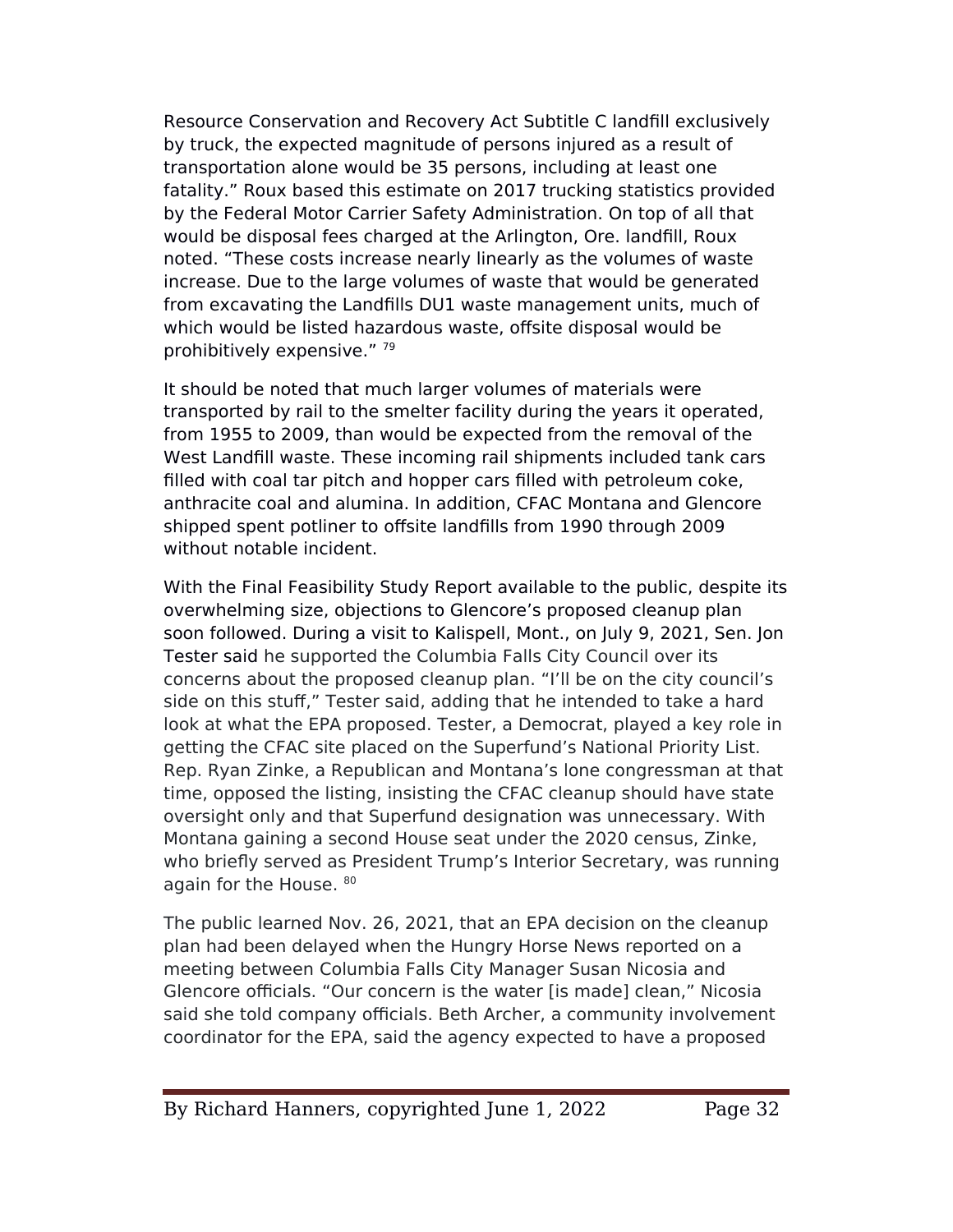action available for public review in fall 2021, but the EPA lacked contractor support to examine the feasibility study. The EPA hoped to have a contractor on board soon and have the proposed action released by the first or second quarter of 2022, she said. <sup>81</sup>

# **CFAC sues ARCO**

The Superfund drama took a new direction on July 13, 2018, when CFAC fled a complaint against ARCO in U.S. District Court in Missoula, Mont. claiming damages caused by ARCO dumping hazardous materials in the plant site's landflls. Local newspapers in the Flathead Valley reported the story in front-page articles. According to CFAC's complaint, ARCO dumped many tons of spent potliner in the West and Center Landflls while CFAC never dumped materials in either of them. CFAC also claimed millions of gallons of water used to cool spent pot bottoms or discharged from wet scrubbers were disposed of in percolation ponds on the plant site. <sup>82</sup> On Aug. 8, 2018, the Hungry Horse News reported that EeA project manager Mike Cirian believed CFAC's lawsuit would not delay the cleanup at the former aluminum smelter. Cirian said such lawsuits were not uncommon in Superfund cleanups, and by the time the remedial investigation and feasibility study of the site was completed in a few more years, the lawsuit might have already gone through the federal court system. <sup>83</sup> U.S. District Court Judge Donald W. Molloy was assigned to the case, and the Browning Kaleczyc Berry & Hoven law frm of Bozeman, Mont. represented CFAC. According to the court docket, CFAC fled 26 exhibits, including reports on spent potliner, production and consumption; hydrological data and analytical reports; reports on dry scrubber operations and stormwater pollution prevention; the agreement and plan for merger of the Anaconda Company and ARCO; and letters between CFAC and state or federal officials.  $^{84}$ 

CFAC fled the complaint against ARCO under the Comprehensive Environmental Response, Compensation and Liability Act (CERCLA) and the Montana Comprehensive Environmental Cleanup and Responsibility Act (CECRA). CFAC sought a contribution from ARCO for expenses that CFAC had incurred and would continue to incur in the future by responding to releases or threatened releases of hazardous substances at the former smelter site near Columbia Falls. According to the complaint, ARCO or its corporate predecessor, the Anaconda Company, owned and operated the site from 1955 to 1985 and was responsible for the disposal and release of signifcant amounts of hazardous substances, including cyanide, fluoride and polycyclic aromatic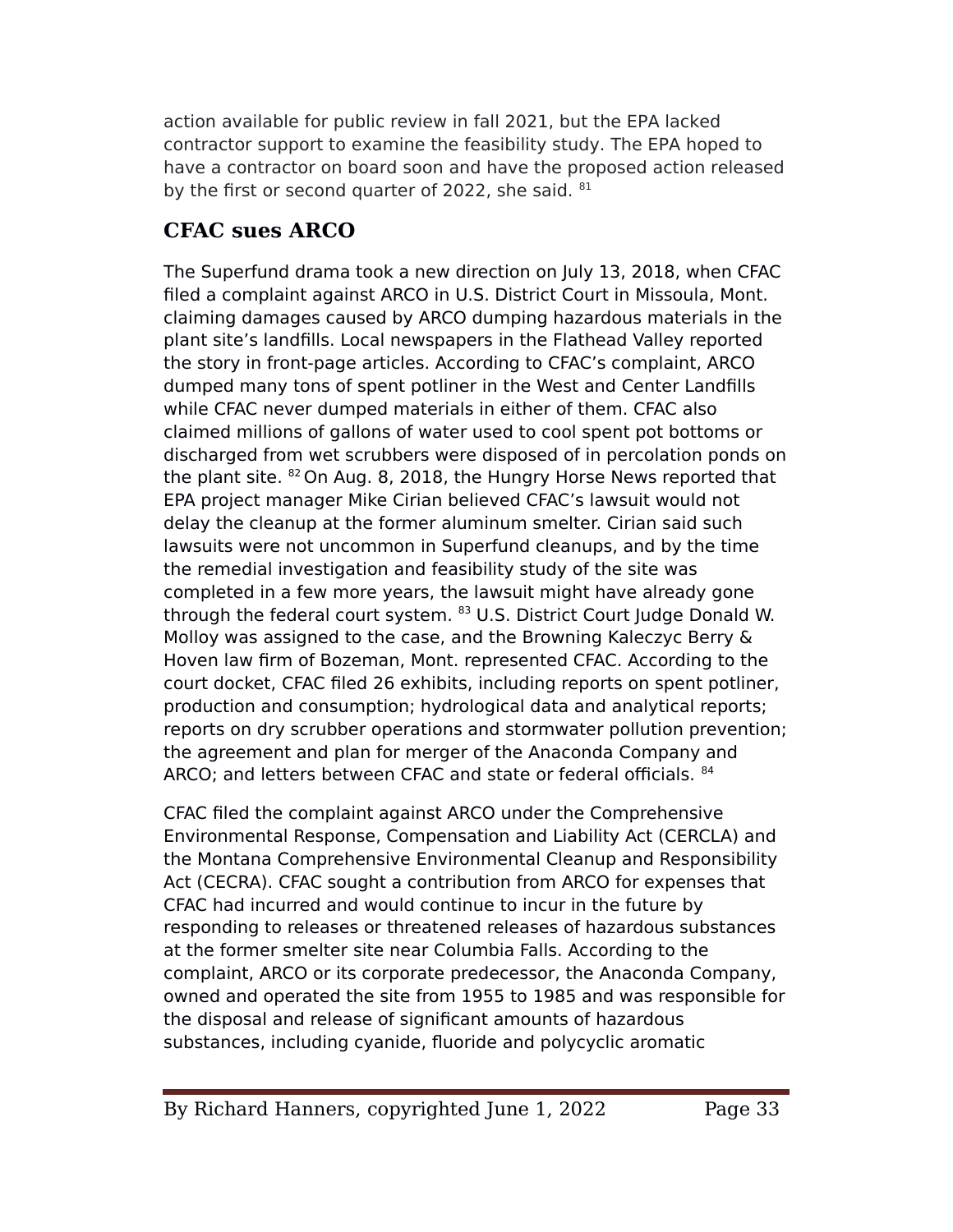hydrocarbons (PAH). "To date, ARCO has refused to contribute toward any portion of the response costs that CFAC has and will incur," the complaint said. According to the complaint, the Anaconda Company and ARCO produced 3,523,501 tons of aluminum from 1955 to 1985. ARCO sold the plant in 1985 to the Montana Aluminum Investors Corp. (MAIC), which became CFAC Montana in 1989. CFAC Montana produced 2,380,973 tons of aluminum from 1985 through 1998. Glencore, operating under the name CFAC, acquired the plant in 1999. CFAC produced 810,755 tons of aluminum from 1999 to 2009. 85

"Both CFAC Montana's and CFAC's production of aluminum at the site caused substantially fewer releases or threatened releases of hazardous substances than ARCO's ownership and operation of the site did," the complaint said. According to the complaint, the Anaconda Company's and ARCO's operation of the smelter created several waste streams which ended up in various landfills, ponds and other areas on the plant site. From 1955 to 1970, the Anaconda Company disposed of about 50,000 tons of spent potliner at the West Landfll while spilling waste material around the landfll. ARCO closed, capped and re-vegetated the West Landfll in 1981 and no more materials were disposed of there. From 1970 to 1980, ARCO disposed of 50,000 tons of spent potliner in the Center Landfll while spilling waste material around the landfll. ARCO closed, capped and re-vegetated the Center Landfll in 1981 and no more materials were disposed of there. From 1955 through 1978, the Anaconda Company disposed of sludge from the pot gas wet scrubbers in the Wet Scrubber Sludge Pond. The wet scrubbers were replaced with dry scrubbers by 1978 and no more waste was sent to the Wet Scrubber Sludge Pond, which was closed in 1981. 86

According to the complaint, the Anaconda Company soaked failed cathode pot bottoms in a pit to cool the spent potliner before it was disposed of in the West Landfll and the Center Landfll from 1964 to 1977. About 180 million gallons of water used to soak the cathodes was disposed of in the Northeast Percolation Pond. Discharge water from the Paste Plant wet scrubber also was disposed of in the Northeast Percolation Pond. The Paste Plant's wet scrubber was replaced with a dry scrubber using petroleum coke in 1999. During the time that the Anaconda Company and ARCO owned and operated the smelter, the smelter used about 2,105,151 tons of carbon, which came to the Paste Plant in the form of petroleum coke, coal tar pitch and anthracite coal. These materials were released during unloading and storage in uncovered piles around the Paste Plant. From 1963 to 1985, the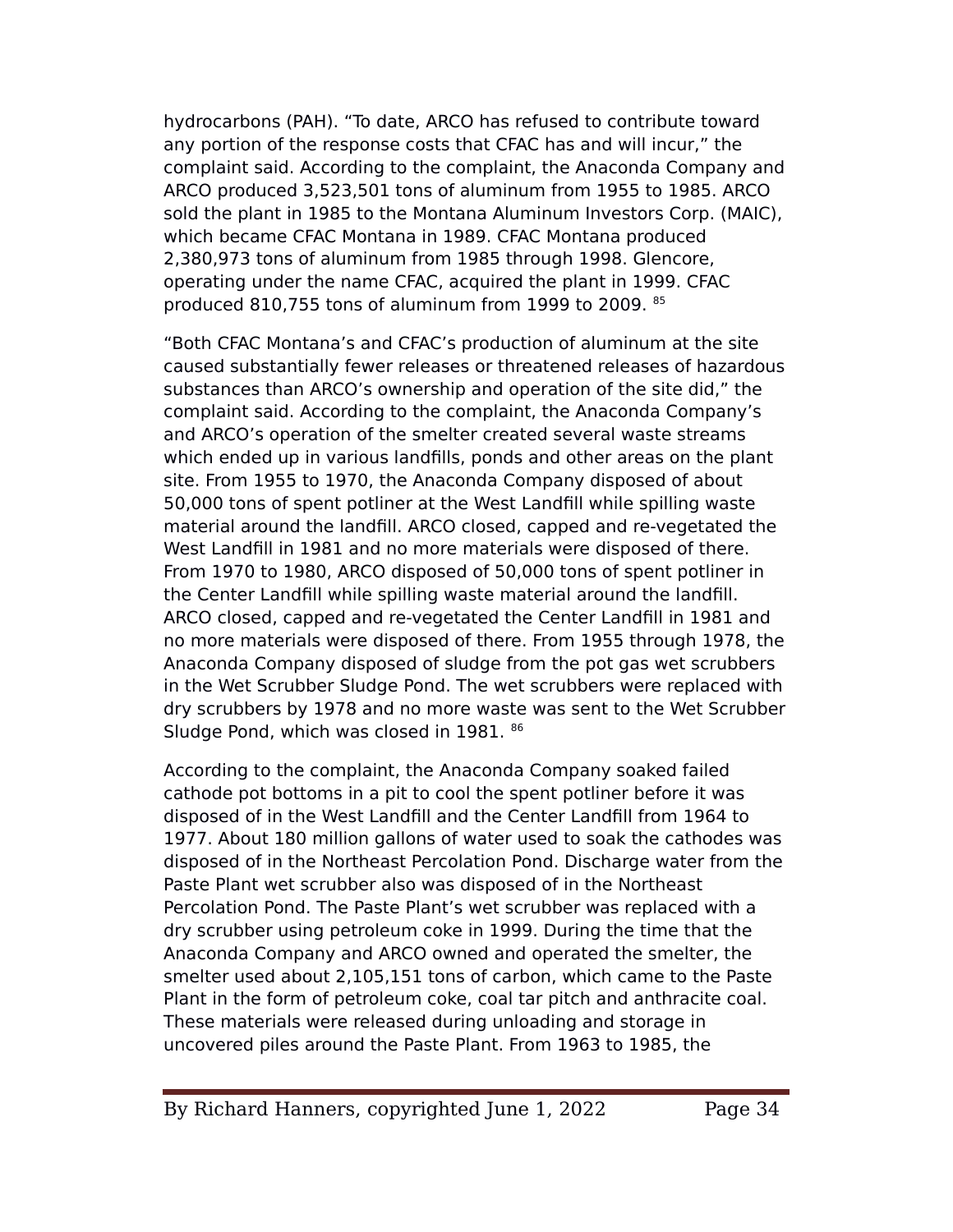Anaconda Company and ARCO disposed of water used for cooling in the Cast House and wastewater from the plant's sewage plant in the South Percolation Ponds, located along the Flathead River. 87

Contrasting past practices by the Anaconda Company and ARCO, according to the complaint, CFAC Montana and CFAC were more careful about disposing of hazardous materials. CFAC Montana disposed of spent potliner onsite from 1985 to 1990 in a landfll lined with a clay pad from two to five feet thick. The landfill was capped and revegetated in 1990, and spent potliner from then on was shipped to an out-of-state landfll. From 1999 to 2009, under Glencore ownership, CFAC continued to dispose of spent potliner ofsite. According to the complaint, CFAC Montana and CFAC utilized the Sumitomo-design reduction pots, which released less polycyclic aromatic hydrocarbon emissions to the air. The pot gas dry scrubbers also did a better job of controlling emissions of fluoride and eAHs than the wet scrubbers and did not produce sludge that was discharged into the Wet Scrubber Sludge Pond. 88

The complaint noted that CFAC under Glencore ownership spent money to study the site for cleanup. The EeA hired Weston Solutions Inc. to investigate the site, and a report was released April 4, 2014. CFAC participated in a teleconference with the EeA and Montana DEQ on May 23, 2014 and met with the DEQ in Helena on July 8, 2014. The DEQ sent an email to CFAC on July 31, 2014 notifying the company that CFAC was liable for remedial actions under CECRA. On Aug. 14, 2014, in response to these communications, CFAC hired Roux Associates to prepare a remedial investigation and feasibility study work plan for the site. Cooperation between CFAC and the state of Montana deteriorated at that point. "Unable to agree to an administrative order on consent with Montana DEQ, however, CFAC reached out to EeA in November 2014 to note its desire to begin discussions about entering into an administrative order on consent with EPA regarding assessment activities at CFAC," the complaint said. "Negotiations with Montana DEQ ended in December 2014." <sup>89</sup>

According to the complaint, CFAC contacted ARCO on Feb. 25, 2015 to notify them that CFAC was beginning to negotiate an administrative order on consent with the EeA to address contamination identifed at the site. "In that same letter, CFAC told ARCO that it welcomed any views that ARCO had with respect to the site," the complaint said. On June 8, 2015, CFAC contacted the EeA to reiterate its interest in discussing an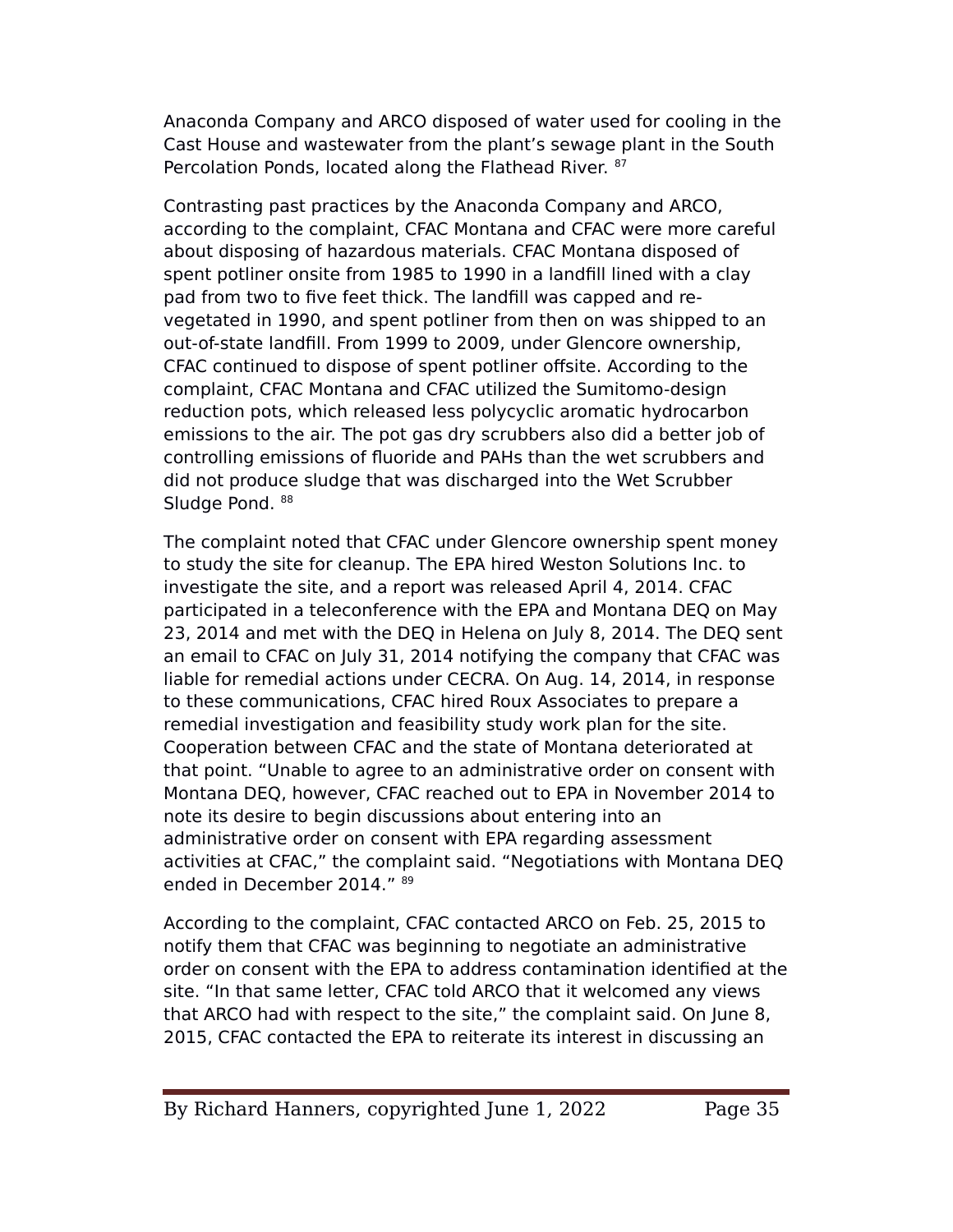administrative order on consent and to notify the EeA that CFAC had already prepared a remedial investigation and feasibility study work plan for the site. The next day, the EeA sent a letter to ARCO and CFAC stating that both companies were potentially responsible parties and should pay response costs the EPA had incurred so far at the site. The EeA also asked ARCO and CFAC to "voluntarily negotiate a consent order" in which both parties "perform a remedial investigation and feasibility study... under EPA's oversight at the site," according to the complaint. CFAC accepted the EPA's invitation to negotiate an administrative order on consent on June 25, 2015. That same day, ARCO rejected the EPA's invitation to engage in negotiating the administrative order on consent, "leaving 100 percent of the burden and fnancial costs on CFAC," the complaint said. "To date, ARCO has refused to reimburse CFAC for any of the pre-administrative order on consent costs." Furthermore, ARCO refused to reimburse the EPA for any of its expenses incurred to date, despite the EPA's demand for ARCO to do so. The EPA's costs had reached \$743,133 by that time. <sup>90</sup>

The EPA approved CFAC's remedial investigation and feasibility study work plan on Nov. 23, 2015 as prepared by Roux. CFAC entered into an administrative order on consent with the EeA on Nov. 30, 2015. Roux's work plan identifed several sources and pathways for contaminants of potential concern (COPCs) - cyanide, fluoride and PAHs, which qualified as hazardous substances under CERCLA. "Each of the specifc areas where COPCs are found at potentially hazardous levels are all closely associated with ARCO's historic ownership and operation of the site," the complaint said. Roux's groundwater sampling indicated that the highest concentrations of cyanide and fluoride were found next to the West Landfill and Wet Scrubber Sludge Pond. "ARCO is solely responsible for depositing the material that are the likely sources of this contamination," the complaint said. "ARCO disposed of over 50,000 tons of spent potliner, which contains cyanide and fluoride, into the West Landfll." Furthermore, Roux determined that "the soils around the landflls have likely been impacted by the historical waste handling practices around the landfills and by aerial deposition of COPCs (like eAHs) from historical plant emissions," the complaint quoted Roux. The same situation was described at the Center Landfll and the Wet Scrubber Sludge Pond, where the calcium fluoride sludge from the pot gas scrubbers that was pumped into the pond contained elevated levels of PAHs.  $91$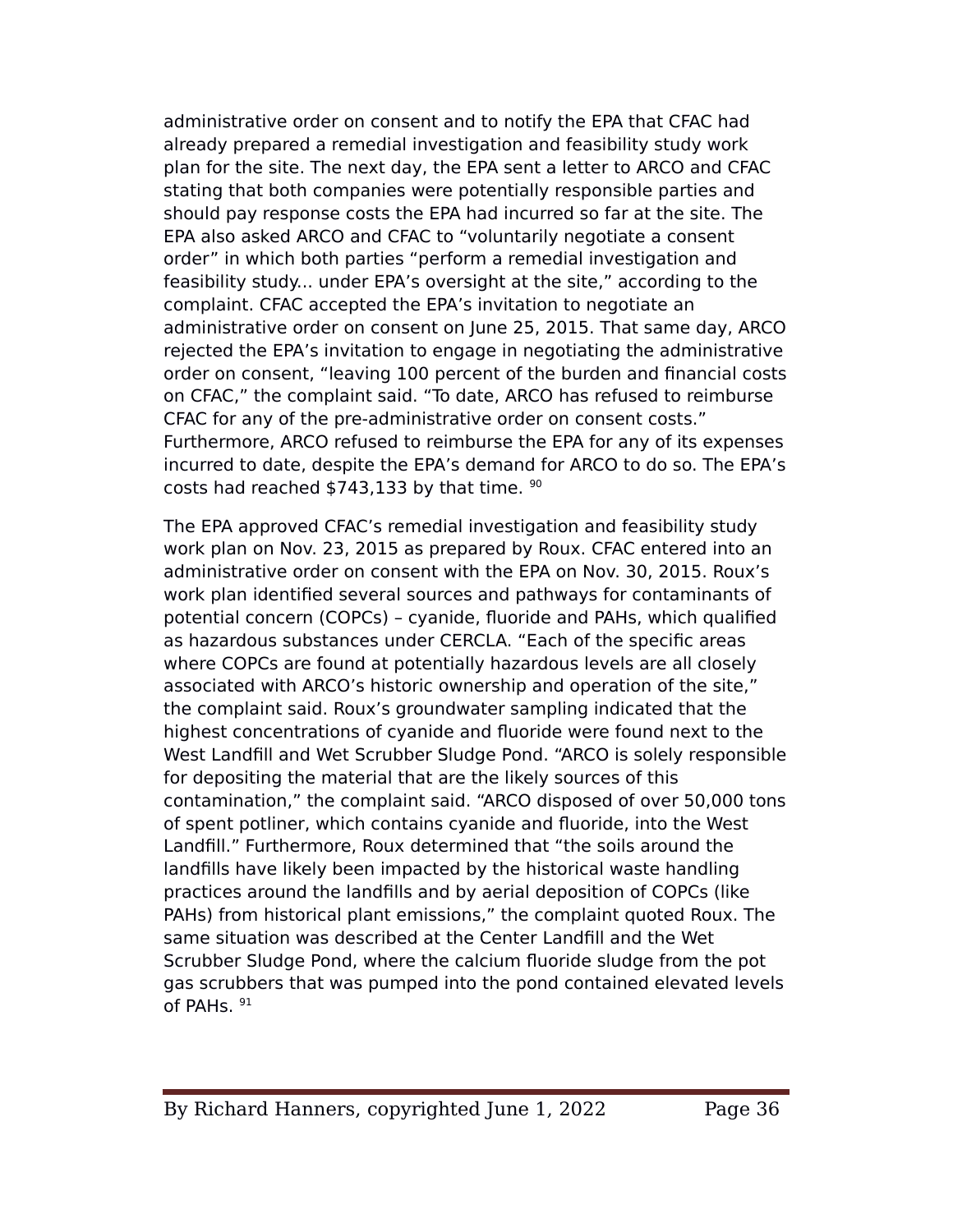According to the complaint, CFAC had spent at least \$7 million in response costs to date and would incur additional costs under the administrative order under consent. These costs would include data collection, human risk assessment, site reconnaissance, well monitoring, sediment sampling, groundwater sampling, surface water sampling, ecological screening, assessment of treatment technologies, and further analysis of alternative remedial methods. "ARCO has refused to reimburse CFAC for any of the administrative order on consent costs incurred to date," the complaint said. CFAC's frst claim for relief was for cost recovery based on CERCLA and incurred in connection with the investigation, assessment and monitoring of the site. CFAC's second claim for relief was for contribution under CERCLA for ARCO's equitable portion of the response costs. CFAC's third claim for relief was for a declaratory judgment based on the belief that "the extent and magnitude of the contamination in, around and under the site… is not yet fully known, and because the contamination has not yet been fully mitigated, CFAC will incur further necessary response costs, which may include (but not be limited to) additional investigatory, remedial and removal expenses," the complaint said. "There is a present and actual controversy between CFAC and ARCO concerning their respective rights and obligations with respect to the response costs associated with the releases of hazardous substances at the site," the complaint said. CFAC's fourth and ffth claims for relief were similar but based on Montana's CECRA laws. In summary, CFAC sought damages and prejudgment interest to be proven at trial and a declaration that ARCO was responsible and liable for any and all remedial actions costs and responses at the site. 92

Several observations could be made about the facts and claims made in CFAC's complaint. For one, ARCO was no newcomer to CERCLA and CECRA actions in Montana – the Butte-Anaconda Superfund site in the Upper Clark Fork River Basin has been characterized as the largest and oldest Superfund site in the U.S. The EPA placed the Butte-Anaconda copper mining and smelting complex on the Superfund's National Priorities List in September 1983. The Anaconda Company owned and operated the copper complex there since 1884, and ARCO became the responsible party after it acquired the Anaconda Company in the late 1970s. Thirty-fve years after the site was placed on the National Priorities List on July 28, 2018, the EPA, U.S. Department of Justice, State of Montana, Anaconda-Deer Lodge County and ARCO reached a conceptual settlement framework that addressed fnal cleanup actions at the giant Superfund site. <sup>93</sup> In a curious coincidence, ARCO became a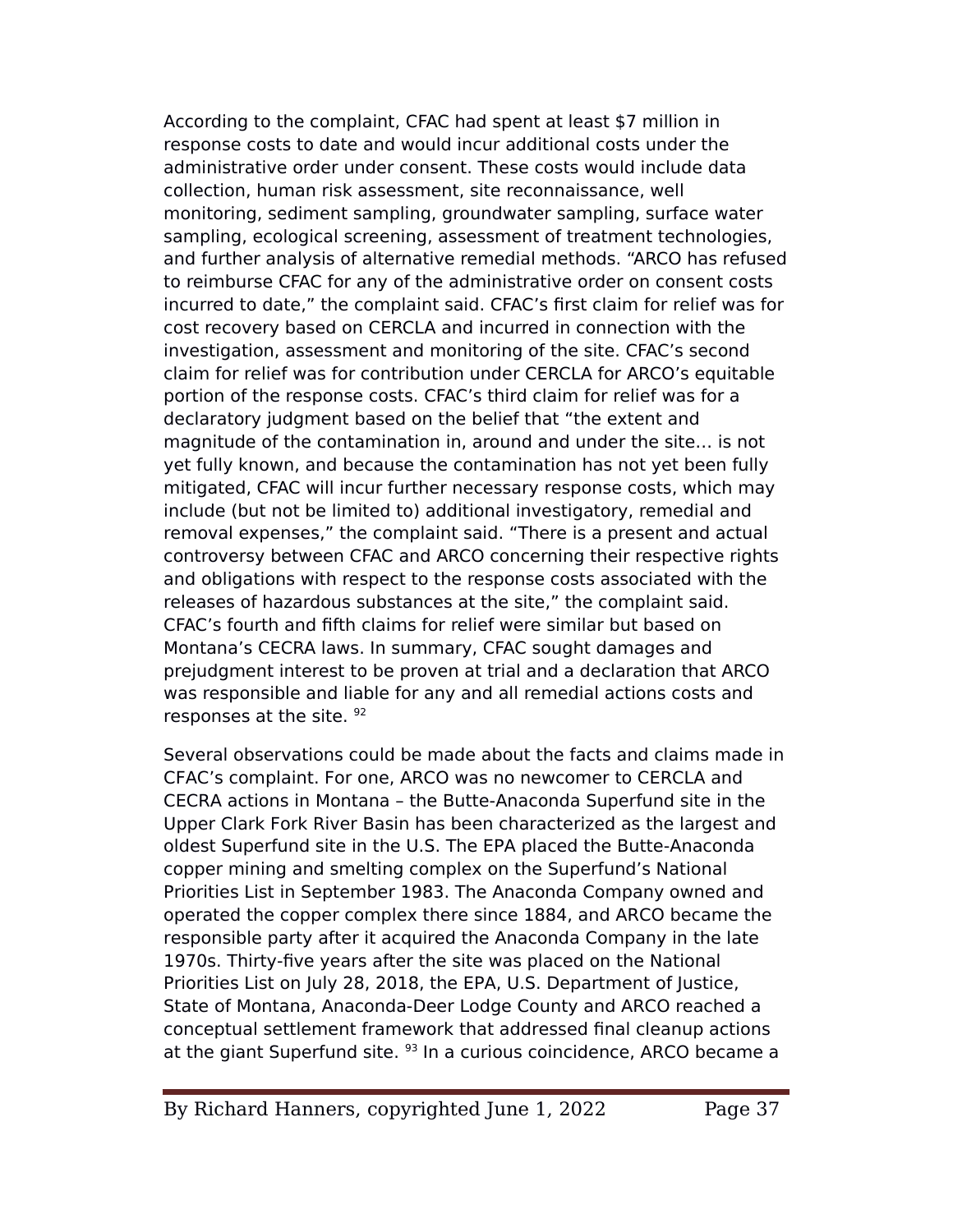subsidiary of British eetroleum in 2000. Tony Hayward, who was CEO of British Petroleum at the time of the Deepwater Horizon oil spill in the Gulf of Mexico in April 2010, became chairman of the board of Glencore in May 2013. <sup>94</sup>

In addition, the complaint diferentiated between CFAC Montana and CFAC. The former grew out of MAIC, which was comprised of two men – Brack Duker and Jerome Broussard – and which owned and operated the smelter plant from 1985 to 1989. According to the complaint, MAIC became CFAC Montana in 1989, although Duker and Broussard continued to own the company. Glencore acquired the smelter plant in 1999, at which point the complaint referred to the operating company as CFAC. The complaint also provided interesting fgures for aluminum production at the plant – the Anaconda Company and ARCO produced 3,523,501 tons of aluminum from 1955 to 1985, MAIC and CFAC Montana produced 2,380,973 tons of aluminum from 1985 through 1998, and Glencore, operating under the name CFAC, produced 810,755 tons of aluminum from 1999 to 2009. A correlation could be drawn between the amount of aluminum produced and the amount of hazardous materials handled, produced, released or emitted, but the complaint made the claim that CFAC employed better practices and procedures and relied on better pollution control equipment to limit releases or emissions.

But several points could be made about that claim – frst, the complaint itself stated that CFAC Montana placed spent potliner in a clay-lined landfll from 1985 through 1990 that was later capped with a clay liner and re-vegetated. An argument could be made that those hazardous materials should be removed from the smelter site and shipped to a certifed landfll because their long-term status could never be certain. Even if construction plans for that landfll could be reviewed and contractors interviewed to see if the landfll was well built, that landfll was perched above groundwater and the Flathead River and could be considered always at risk of leaking. CFAC did not name Duker or Broussard, which owned CFAC Montana, as responsible parties.

Secondly, while the dry scrubbers used for pot gases were very efficient, nevertheless significant amounts of fluoride and polycyclic aromatic hydrocarbons continued to be present in the plant's primary emissions from 1985 to 2009. And while the use of Sumitomo-type reduction pots reduced the amount of fluoride or polycyclic aromatic hydrocarbons escaping through the potrooms' rooftop clamshell vents,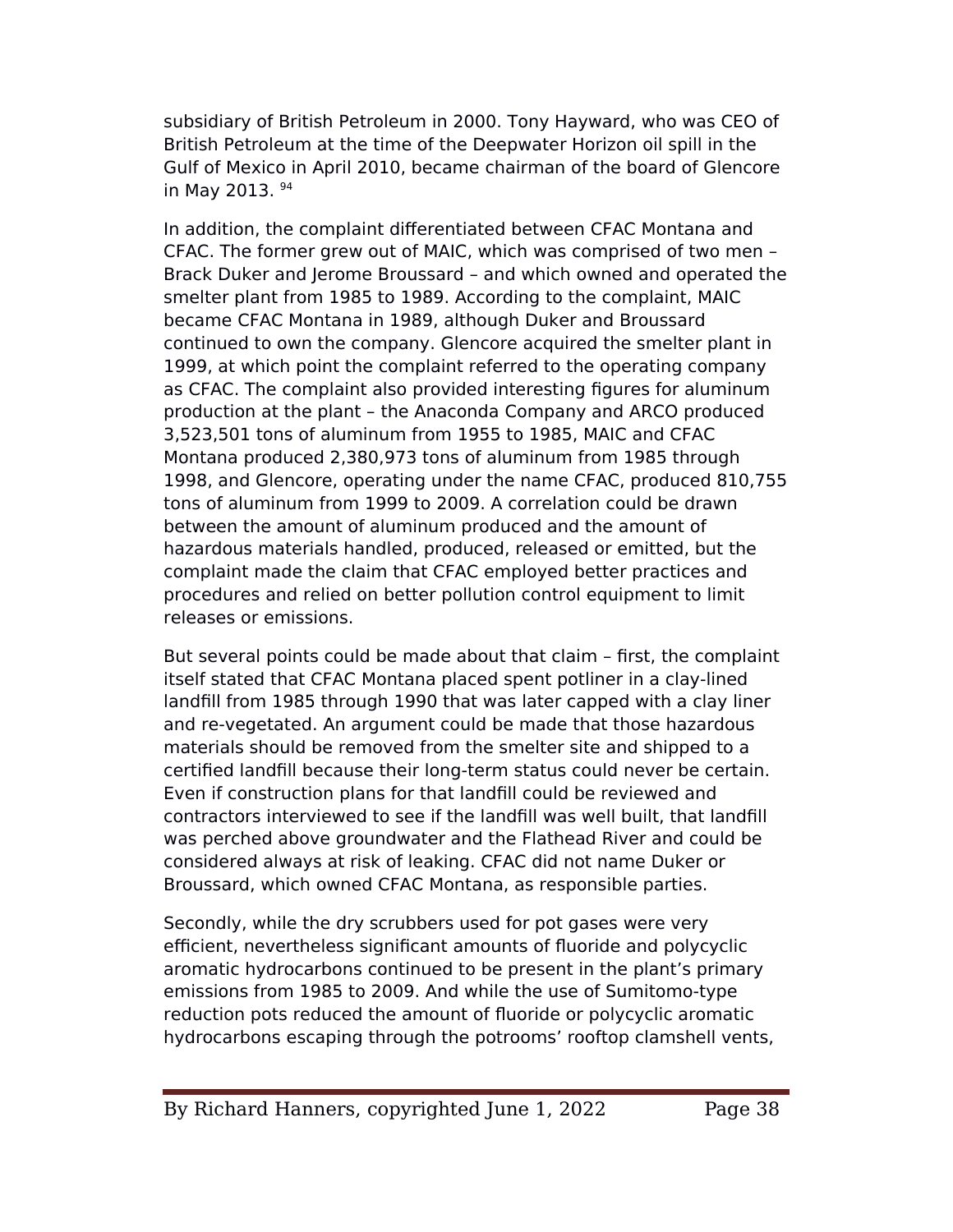nevertheless signifcant amounts of hazardous materials continued to be released as secondary emissions. The materials in primary and secondary emissions were deposited on the ground and surface water at the plant site and for miles around – extending all the way to lakes in Glacier National Park, where evidence of polycyclic aromatic hydrocarbons traced to the aluminum smelter were found in sediment samples.

In March 2019, ARCO fled a motion in the CFAC v. ARCO case seeking a dismissal on the grounds that when it sold the smelter business to MAIC for \$1 in 1985, the buyer agreed to "indemnify and hold harmless ARCO for all contingent liabilities relating to the operation of the smelter business post closing." Under the purchase agreement, ARCO claimed, CFAC couldn't seek liabilities more than fve years after the sale was completed. Judge Molloy ruled against ARCO's motion on April 11, 2019. "CFAC's indemnifcation obligation could reasonably be interpreted not to include pre-existing environmental conditions," Molloy said in his ruling. He cited Stimson Lumber Co.'s lawsuit against International Paper Co. over disputed liabilities related to PCBs found in cooling ponds at the former timber mill site at Bonner, Mont. In that case, Stimson was not found to expressly assume International Paper's environmental liabilities under CERCLA law. Molloy, however, noted that the indemnity provision in the sale of the aluminum smelter to MAIC was "ambiguous" and it was "not possible to ascertain the intent of the parties at this stage of the proceeding." 95

While the CFAC v. ARCO case was slated to continue, ARCO fled a counterclaim for \$160,000 in attorneys fees. In addition, ARCO noted that if it paid for cleaning up the landflls blamed for groundwater contamination, CFAC would be able to sell the site for a proft. "CFAC will benefit from any increase in the value of the property above the  $$1$ attributable to any cleanup," ARCO attorneys said. "It therefore should be allocated a share of the response costs accordingly." CFAC claimed in its initial fling that it had already spent \$7 million on demolition and investigations, and that more expenditures were expected. <sup>96</sup> According to a National Law Review report on Molloy's ruling, the decision "illustrates the challenges of contracting away CERCLA liability even when contractual negotiations occur between sophisticated parties." 97

Under CERCLA, parties could assign environmental liabilities and CERCLA liabilities to other private individuals through an indemnifcation agreement. ARCO claimed that this was done in the 1985 sales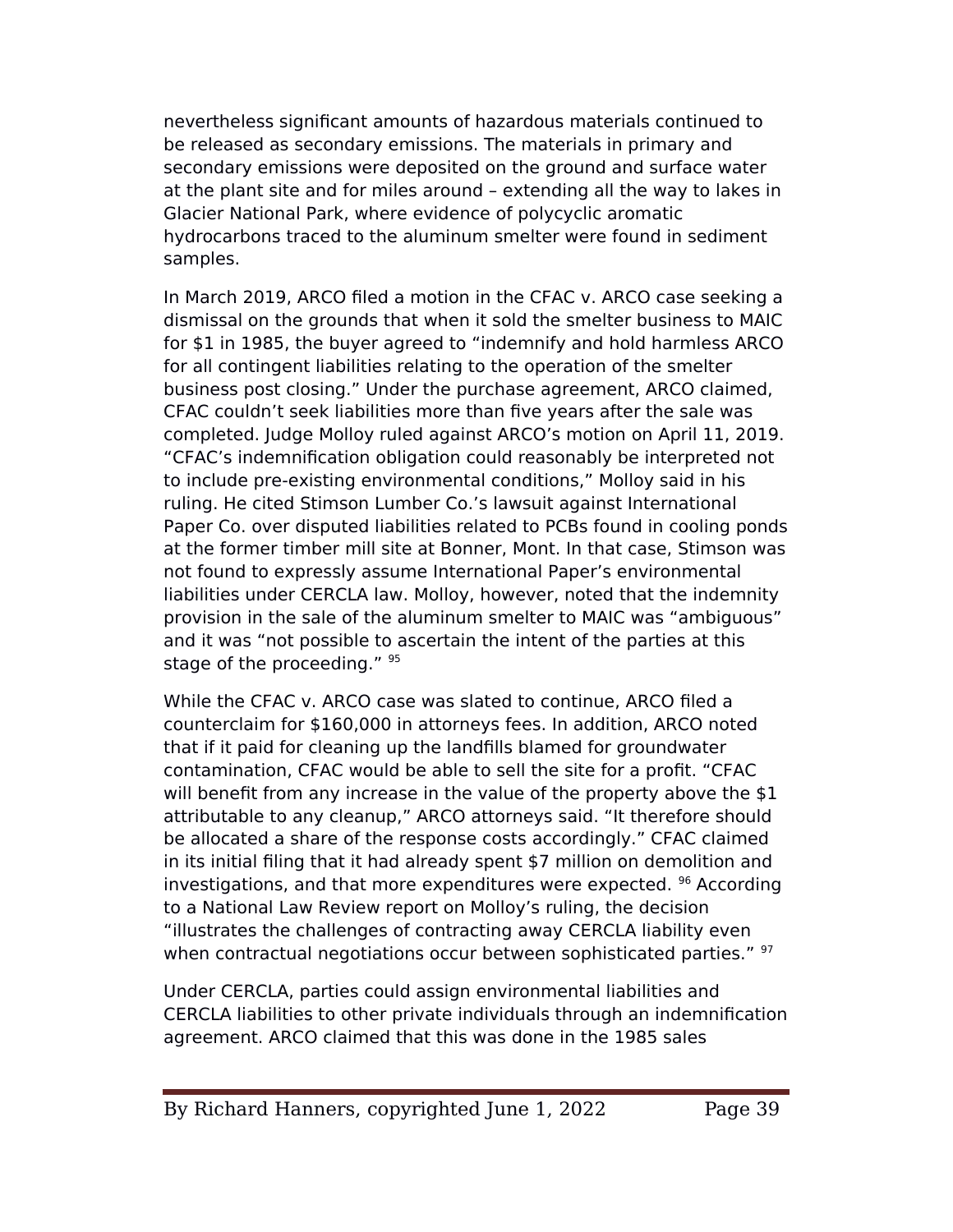agreement, in which it sold the smelter plant and related company assets to CFAC. Montana law governed the interpretation of the contract provisions at issue in this case. Citing case law, Molloy noted that to the extent that there was ambiguity, indemnity clauses generally should be liberally construed in favor of the party intended to be indemnifed. Furthermore, if the language of a contract was ambiguous, a factual determination needed to be made as to the parties' intent in entering into the contract. <sup>98</sup>

The 1985 sales agreement stated that CFAC would indemnify and hold ARCO harmless from and against "all damages, losses and out-of-pocket expenses arising out of the assumed liabilities, contingent or otherwise, relating to the operation of the smelter business after the closing date, other than obligations or liabilities as to which [ARCO] is obligated to indemnify [CFAC] pursuant to Section 10(a)(iii)." The closing date was Sept. 17, 1985. Section 10(a)(iii) of the sales agreement stated that ARCO would indemnify and hold CFAC harmless from and against "all damages, losses and out-of-pocket expenses… caused by or arising out of obligations or liabilities relating to the smelter business resulting from events or conditions in existence prior to the closing date." But according to the sales agreement, Molloy noted, CFAC could not make a claim with respect to ARCO's indemnity in Section 10(a)(iii) after Aug. 31, 1990, that is five years later, except for tax matters.  $99$ 

As a result of that language, ARCO claimed CFAC assumed broad liability for all contingencies, including CERCLA liability, after Aug. 31, 1990. CFAC, however, claimed that the mere expiration of ARCO's indemnifcation obligation did not expand CFAC's indemnifcation obligation. Both parties also claimed that the plain language of the sales agreement unambiguously supported their claims. "The parties' arguments, however, emphasize that the agreement is susceptible to more than one reasonable interpretation, making it ambiguous," Molloy said. "And because that ambiguity cannot be resolved at this stage of proceedings, ARCO's motion is denied." <sup>100</sup>

ARCO argued that the "obligations and liabilities" for which CFAC sought contributions did not accrue until 2015, when the EeA issued an order in the Superfund cleanup matter, or in 2013 at the earliest, when CFAC first incurred investigation expenses in response to the EPA's inquiries. According to ARCO, "the CERCLA liability at issue and CFAC's contribution claim did not arise from pre-closing events, but rather from the EPA's post-closing CERCLA action." Molloy bluntly characterized this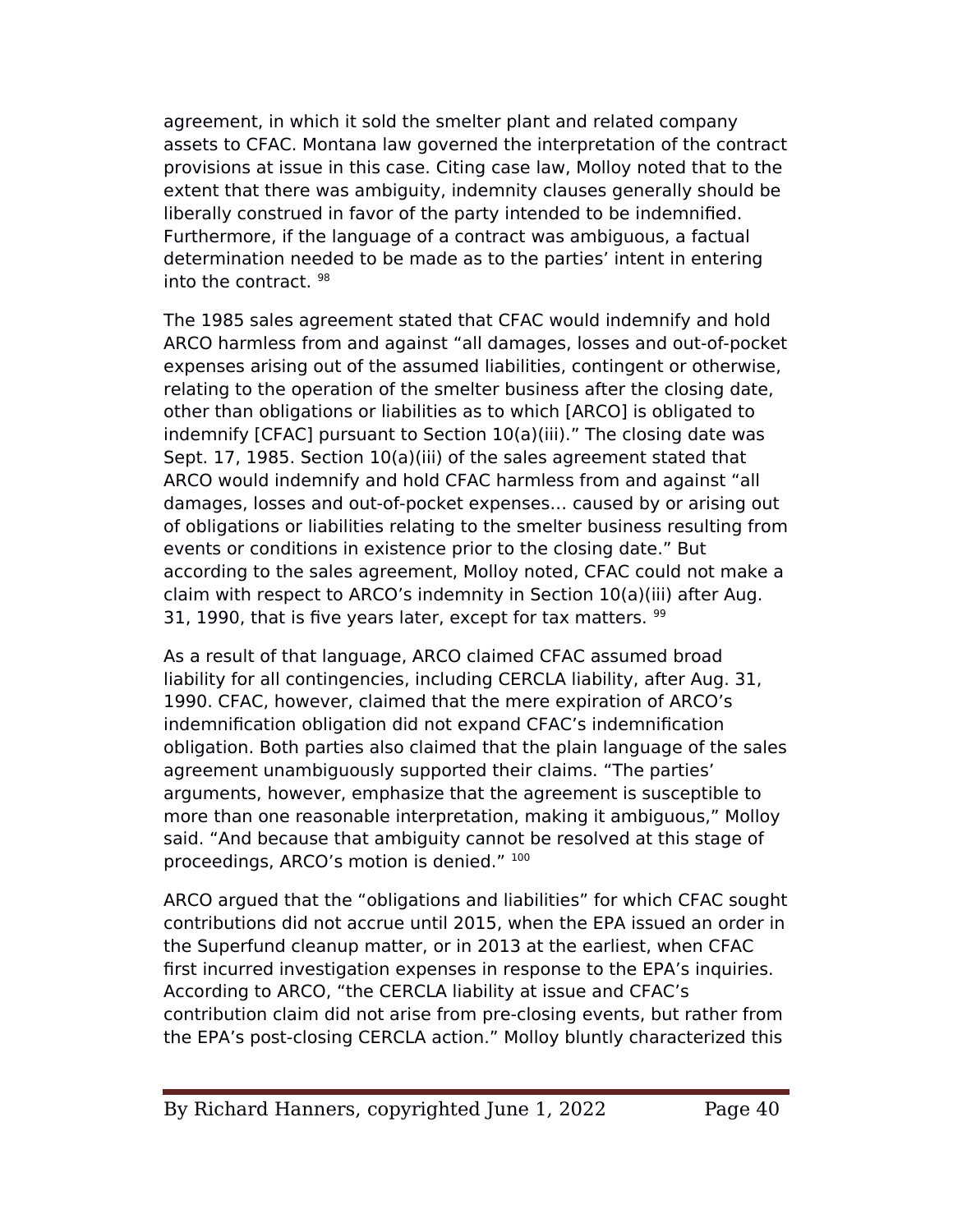argument as "unpersuasive," particularly because the 1985 sales agreement referred to "events or conditions prior to the closing date." ARCO also argued that all liability for environmental conditions at the site shifted to CFAC five years after the closing date. But CFAC argued that "the mere fact that ARCO is not obligated to indemnify CFAC for a particular liability does not mean CFAC is obligated to indemnify ARCO for that liability." 101

"Contrary to the position taken by both parties, the plain language of the contract does not answer this question," Molloy said. The language used in the sales agreement "does not mention environmental liability," Molloy said. If the language of the sales agreement was broad enough, environmental liability could be considered included, Molloy said, citing precedent. ARCO insisted the language in the sales agreement was broad enough, but the only reference to hazardous materials in the sales agreement dealt with permits for waste production and disposal, Molloy noted. According to language in the sales agreement, CFAC's assumption of liability was limited to operation of the smelter business after the closing date. "It is not clear that the parties intended preexisting CERCLA liability to fall within the gambit of the smelter's future 'operation,'" Molloy said. The situation in the 2011 Stimson Lumber Co. v. International Paper Co. ruling for a lawsuit over PCB contamination at the former Bonner timber mill east of Missoula was similar, Molloy said. In that case, U.S. Magistrate Judge Jeremiah C. Lynch denied summary judgment because the sales agreement between the two companies did not expressly state that Stimson was to assume International Paper's statutory environmental liabilities once the indemnifcation period ended. <sup>102</sup>

## **Ruling unveils early awareness of pollution**

The COVID-19 pandemic and its lingering aftermath caused signifcant impacts throughout the global economy beginning by early 2020. In addition to businesses shutting down and workers being laid off, schools closing and sporting events canceled, many legal proceedings were put on hold when online conferences were not suitable. On Dec. 9, 2020, the Hungry Horse News reported that Judge Molloy had postponed the CFAC v. ARCO case until June 2021 because of coronavirus concerns. The bench trial had been scheduled to begin one week earlier. 103 Nearly a year later, on Oct. 20, 2021, the Hungry Horse News reported on Molloy's 158-page fndings of fact and conclusions of law. Molloy ruled after a two-week bench trial earlier in the summer that CFAC would be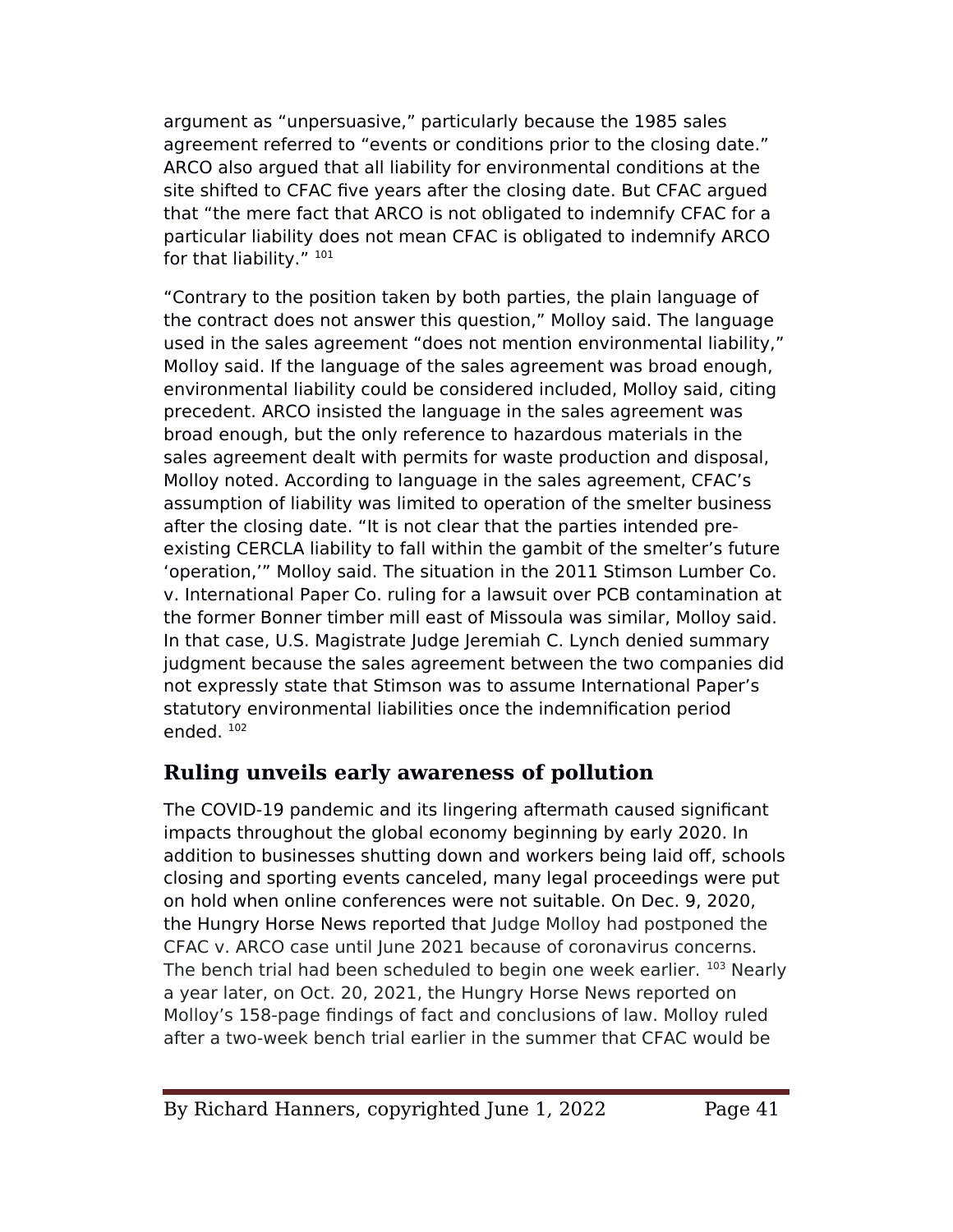responsible for 65 percent of approved cleanup costs and ARCO would be responsible for 35 percent. In his complex and lengthy decision, Molloy disallowed a signifcant portion of CFAC's \$22 million in past claims from the allocation allowed under CERCLA. Based on fgures presented in Molloy's ruling, the Hungry Horse News noted, "The cleanup costs are a fraction of what it's estimated the companies made when they owned the plant." 104

The seven-day bench trial took place in Missoula, Mont. beginning June 28, 2021. CFAC presented seven witnesses – Andrew Baris, a remediation expert for Roux Engineering Associates; David Batson, an allocation expert; John Stroiazzo, Glencore's project manager at the Columbia Falls facility; William Muno, a cleanup cost expert; Andrew Otis, CFAC's regulatory counsel; Jefrey Dunn, a rebuttal fnancial expert; and Kraig Kosena, a rebuttal appraisal expert. ARCO presented six witnesses – Brian Johnson, a strategy manager for ARCO; Marcia Williams, an industrial site closure expert; Peter Jewett, a remediation expert; David Hall, a fnancial expert; Thomas Stevens, an appraisal expert; and Gayle Koch, a cleanup cost expert. The parties also presented deposition testimony from Steven Wright, CFAC's sole employee and the site manager; Subodh Das, an environmental manager for ARCO in the 1980s; and John R. Lucas, an ARCO attorney involved in the 1985 acquisition. "Notably, neither party deposed or called Brack Duker as a witness in the case," Molloy said, "even though he was a critical player in disposing of ARCO's assets and negotiating the 1985 Acquisition Agreement in favor of his new company." <sup>105</sup>

Molloy's task in deciding this case was to address the plaintif's and defendant's legal claims; rule on claims relating to the 1985 sale of the smelter company by ARCO, especially assumption of environmental liabilities posed by the sale contract versus statutory rights; address post-sale claims made by CFAC and awareness of groundwater contamination by ARCO, CFAC and the government before, during and immediately after the 1985 sale; address the sources of contaminants at the site and their historical sources; take into account each company's interaction with government agencies involved in the cleanup process; address each of CFAC's past cleanup payments by agency, contractor or service provider to determine which were covered under CERCLA; and decide how to allocate recoverable cleanup costs based on each company's own determination and acceptable practices under CERCLA.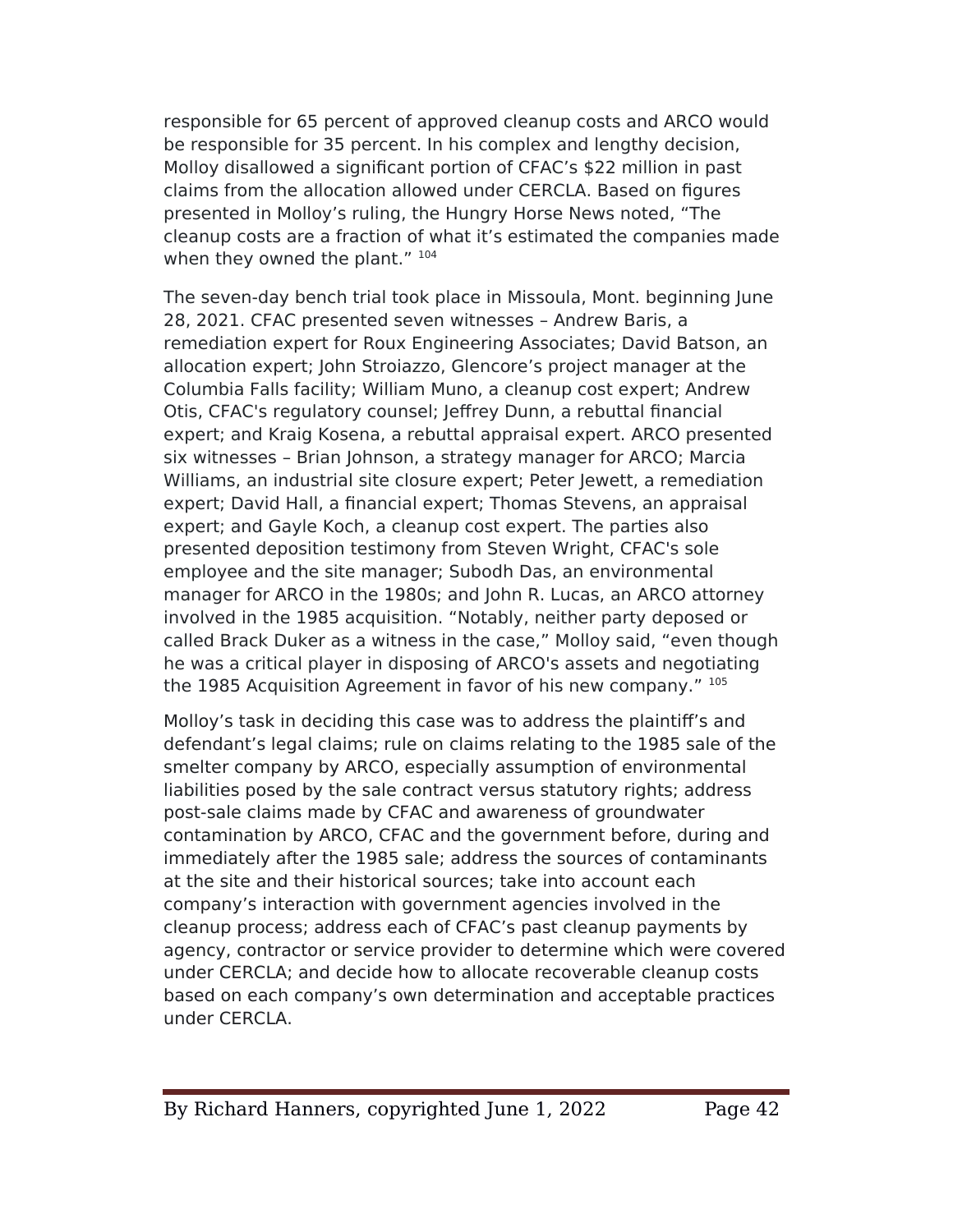"As a threshold matter, the parties dispute whether CFAC is contractually barred from bringing this action against ARCO," Molloy concluded. "Based on the evidence presented at trial, the contractual bone of contention is resolved in CFAC's favor. Even so, the proof at trial supports allocating a majority of the site cleanup costs to CFAC under CERCLA's equitable allocation process." <sup>106</sup>

According to CFAC's legal argument, ARCO alone disposed of an estimated 129,000 to 135,000 tons of spent potliner from about 1960 through 1980 in two unlined landflls – the West Landfll and the Center Landfll. In addition, CFAC claimed, ARCO alone disposed of sludge from wet scrubbers composed of 80 percent calcium fluoride in the Wet Scrubber Sludge Pond from the beginning of ARCO's operations at the site in 1955 through about 1979. These onsite spent potliner and fluoride disposals by ARCO were primarily ("if not in fact exclusively," Molloy noted) responsible for elevated concentrations of cyanide and fluoride observed in groundwater downgradient from the two landfills and the sludge pond. The spent potliner and fluoride disposed of by ARCO and the elevated groundwater concentrations, CFAC claimed, led the EPA to place the site on the Superfund's National Priorities List in September 2016.<sup>107</sup>

According to ARCO, the present lawsuit was foreclosed by the 1985 Acquisition Agreement between the parties. But even if it was not, ARCO argued, CFAC sought to recover costs which were either not recoverable under CERCLA or for which it had agreed to indemnify ARCO. Furthermore, ARCO argued, to the extent that any costs were recoverable, CFAC should be allocated a greater responsibility for those costs based on the 1985 Acquisition Agreement, CFAC's failure to exercise due care during its operation and the closure of the facility, CFAC's own discharges of hazardous materials, and the economic benefit CFAC realized or would realize from the site. 108

Citing precedent, Molloy noted, "Where an ambiguity in a contract exists, the court may turn to extrinsic evidence to determine the intent of the parties." At trial, CFAC and ARCO presented evidence surrounding the Acquisition Agreement. More specifcally, ARCO presented testimony of John Lucas, a former ARCO in-house lawyer, and Subodh Das, a former ARCO environmental manager. CFAC did not present any witnesses on this issue. Both parties offered documentary exhibits, including correspondence leading up to the 1985 sale and following the acquisition between 1985 and 1990. 109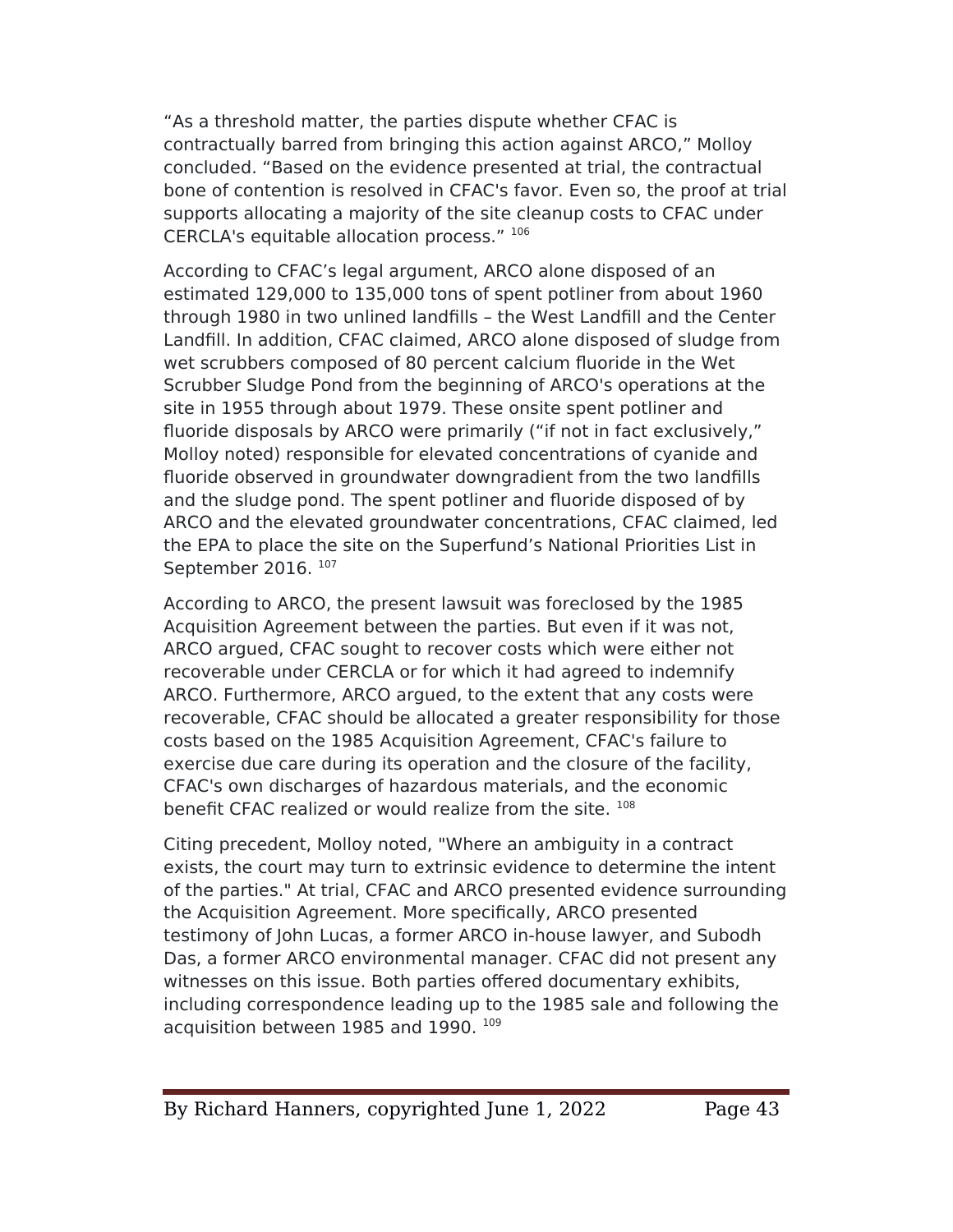The signatories to the 1985 Acquisition Agreement were Claude Goldsmith, on behalf of ARCO, and Brack Duker, on behalf of MAIC. Goldsmith was deceased at the time of the trial, Molloy said, and no one remaining at ARCO had personal knowledge of the Acquisition Agreement. Duker was still alive, but he was not called as a witness at trial. Other companies were potentially interested in acquiring the smelter business from ARCO in 1985, including Reynolds and Kaiser. Molloy noted that while Subodh Das did not have any direct contact with Duker, Das indicated he had the impression Duker actively tried to discourage a third-party sale in order to acquire the facility as a "new going concern" – that concern to include existing ARCO employees Jerome Broussard, Thomas Payne, Donald Ryan and Ken Reick. ARCO ultimately sold the smelter business to MAIC for \$1. The sale was not without beneft to ARCO, Molloy pointed out, as the company had decided to withdraw from the primary aluminum business and intended to either sell or liquidate the facility. Despite the sale price of \$1, ARCO would have lost more money liquidating the facility than selling it to MAIC, Molloy said, with a projected savings of \$7 million.  $110$ 

ARCO and MAIC, CFAC's predecessor, entered into the Acquisition Agreement on Sept. 10, 1985. The Acquisition Agreement contained indemnity provisions in favor of both ARCO, as the seller, and MAIC, as the buyer. ARCO insisted at trial that pursuant to those provisions, CFAC agreed not to sue ARCO for environmental conditions at the site after 1990 and/or assumed all environmental liability for the site as of 1990, foreclosing the present action. ARCO presented two defenses based on language contained in Section 10 of the Acquisition Agreement – one, that Section 10(a) acted as a covenant not to sue, barring CFAC's claims for contribution and recovery under CERCLA and CECRA; and two, failing that frst defense, that Section 10(b) shifted liability for pre-closing environmental conditions to CFAC at the time of the sale. <sup>111</sup>

In response, CFAC argued that the covenant – to the extent there was one – was limited to CFAC's contractual right to seek indemnity, not its ability to pursue a statutory right to recovery or contribution under CERCLA or CECRA. Molloy concluded that CFAC had the better argument. The plain language of Section 10(a) stated that CFAC would not make a claim "with respect to" ARCO's "indemnity" as defned under the Acquisition Agreement. As both parties agreed at trial, CFAC was not making a claim under the indemnifcation provision. Rather, CFAC's claims were based on independent statutory obligations that could form the basis of a lawsuit regardless of whether CFAC had a contractual right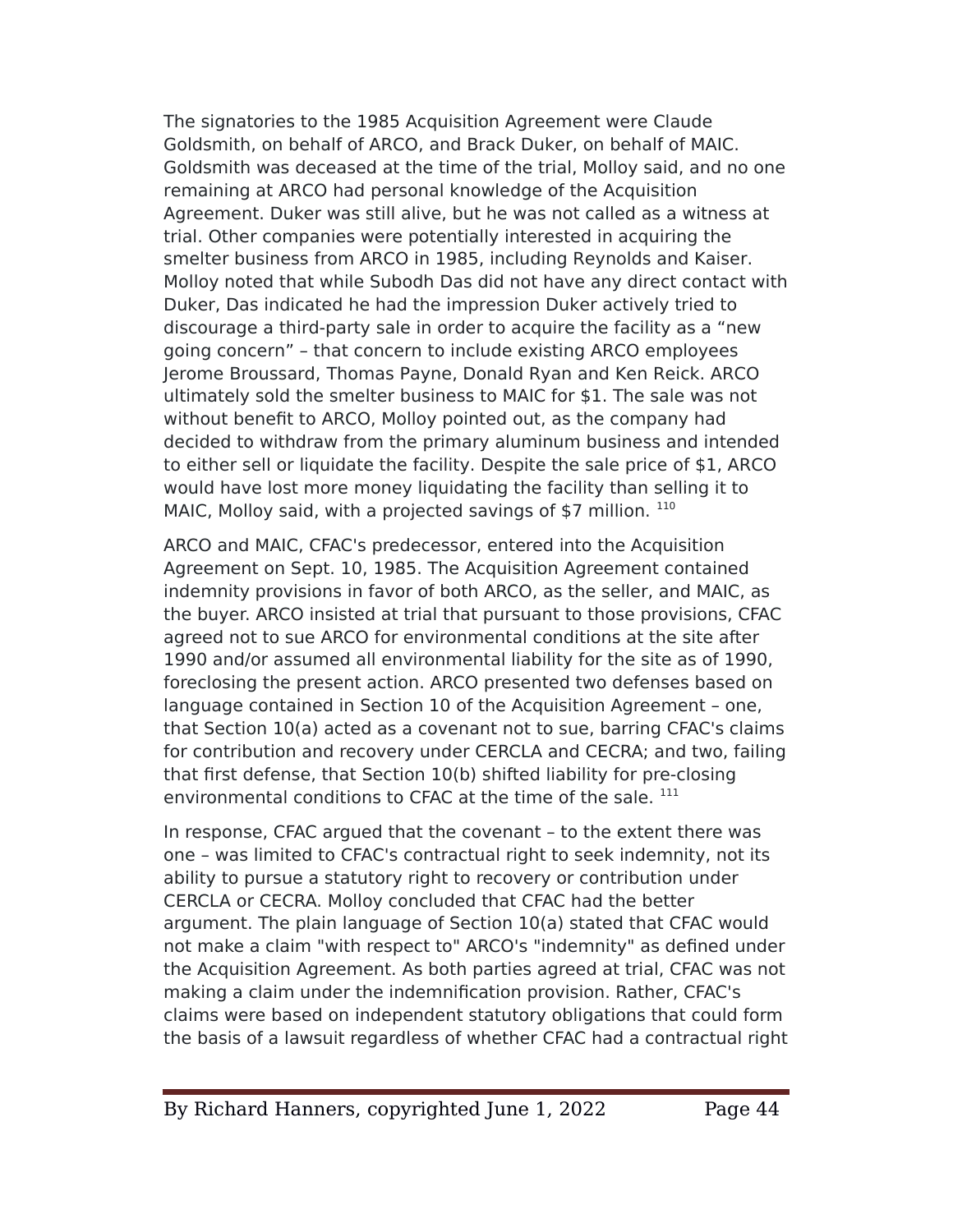of indemnity against ARCO. ARCO relied on several out-of-jurisdiction authorities to argue that the contractual language "with respect to" must be broadly construed to include any related matter. In doing so, Molloy said, ARCO ignored the fact that it was essentially arguing that CFAC waived its statutory right to bring a lawsuit under CERCLA. "To be sure, statutory rights created for a private beneft can be waived by contract," Molloy said, citing precedent. "But the waiver of statutory rights requires specifcity as 'waiver is the intentional and voluntary relinquishment of a known right, claim or privilege.' Thus, to bar CFAC's claims, the language 'with respect to' must be read to specifcally waive independent statutory claims beyond those arising from the indemnifcation provision itself. Considering ARCO's own argument that 'with respect to' broadens, rather than narrows, the scope of contractual language, such a reading is not tenable." 112

ARCO and MAIC also entered into a Supplemental Agreement on Sept. 10, 1985, in which ARCO agreed to place \$4 million into an escrow account. MAIC was authorized to draw upon this account to pay certain operating expenses or liquidating expenses for a period not to exceed fve years. If MAIC earned an aggregate amount of \$10 million or more from smelter operations over the fve-year period, it was required to repay ARCO. In November 1988, MAIC repaid the \$4 million after it had reached the \$10 million benchmark. ARCO and MAIC also entered into a settlement on Nov. 16, 1988, in which ARCO agreed to pay one-half of the \$310,000 that MAIC had paid for asbestos encapsulation. In exchange, MAIC agreed it would "continue to remain solely responsible for compliance with all environmental, health, safety and other regulations applicable to the operation of the Columbia Falls smelter with reference to the presence of asbestos-containing materials." CFAC also agreed to "defend and hold ARCO harmless against any claims which might be brought by any person with respect to or arising out of the asbestos encapsulation program" and "to waive and hereby release ARCO from any and all claims which Montana Aluminum Investors Corp. may presently have, or may have in the future, with respect to the presence of asbestos containing material at the Columbia Falls smelter." Consequently, CFAC cannot recover contribution for past costs of \$2.85 million related to asbestos abatement of the former Main Plant Building nor future costs for remedial action related to the Asbestos Landfills. 113

CFAC's post-contract conduct, Molloy said, indicated that while it believed it could not bring an indemnifcation claim against ARCO after 1990, it did not necessarily believe it was barred from bringing a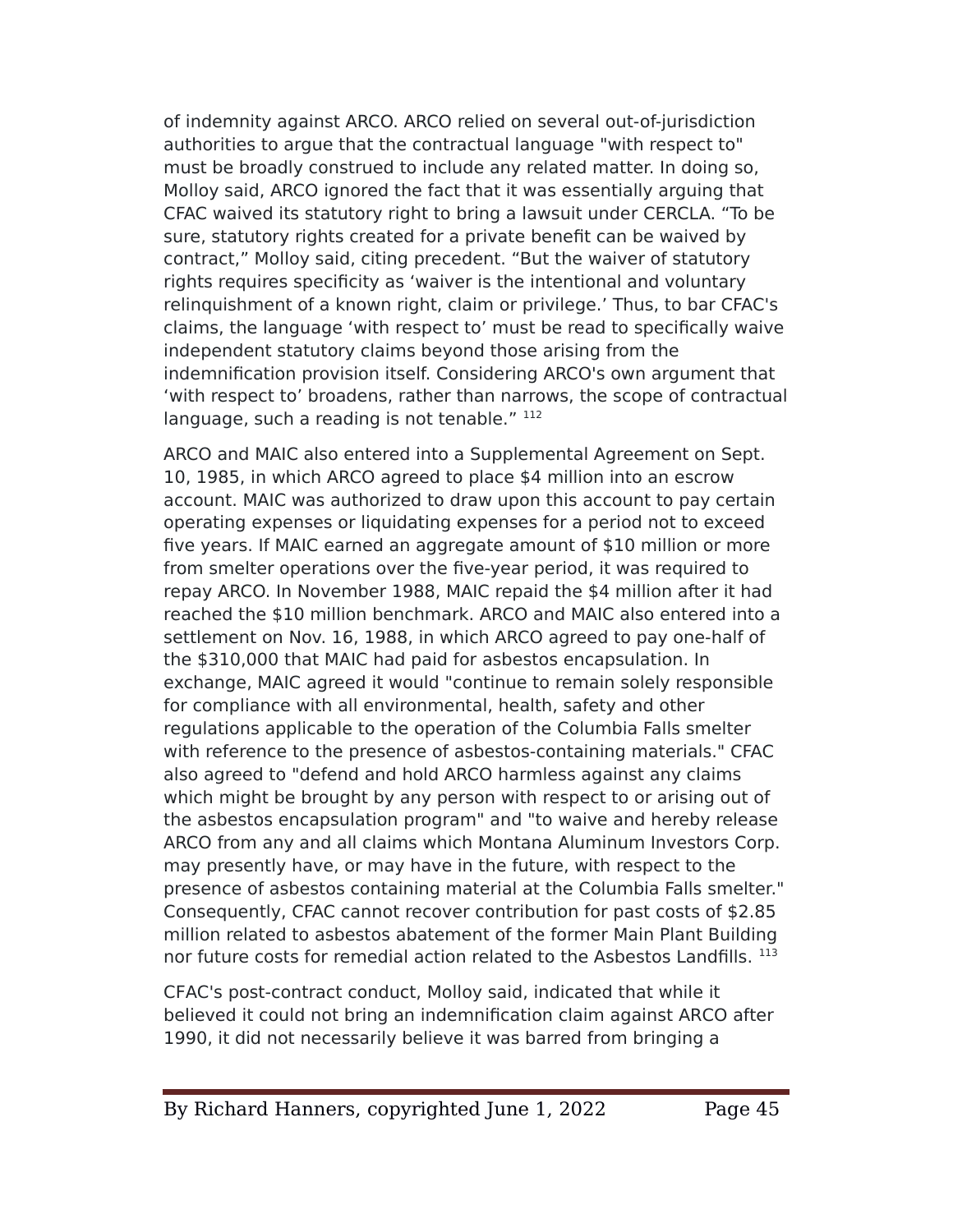statutory claim. In response, ARCO presented evidence that CFAC sought to amend the Acquisition Agreement in 1986 and made several environmentally related indemnifcation demands prior to 1990. In 1986, CFAC sought to amend the Acquisition Agreement to "waive ARCO's Aug. 31, 1990 deadline for making of claims under Section 10(a) (iii) of the Agreement for all claims related to environmental hazards," among other things. The proposed amendment also requested that ARCO "acknowledge and accept" the environmental claims CFAC had been attempting to assert against ARCO under the terms of the indemnifcation provision. The draft amendment required ARCO to accept such claims even if "the nature, scope and extent" of the claim was not known by the Aug. 31, 1990 deadline and no actual claim had been made against CFAC before Aug. 31, 1990. The proposed amendment specifcally referenced government and state ordered remediation but stopped short of addressing statutory obligations. Instead, the proposed amendment cited the parties' contractual indemnifcation obligations. Lucas, who received the draft amendment from CFAC, testifed that the proposed amendment was "completely inconsistent with the fundamental nature" of the Acquisition Agreement, and ARCO did not agree to the amendment. <sup>114</sup>

CFAC also made a number of indemnifcation demands on ARCO from 1985 through 1990, specifcally attempting to assert indemnity claims for costs related to spent potliner in the landfills, cyanide and fluoride in the groundwater, and other environmental issues. On Jan. 4, 1988, Payne sent a letter on behalf of CFAC to ARCO and Lucas advising ARCO that the EeA had visited the smelter site and discussed past practices and closed disposal sites. Payne wrote that "per section  $10(a)(iii)$ , we will look to ARCO to indemnify [MAIC] and CFAC for any expenses from this matter which result from conditions in existence prior to September 10, 1985." In eayne's letter, CFAC took the position that the Acquisition Agreement's indemnifcation obligations extended to pre-1985 environmental liabilities, Molloy noted. On April 12, 1988, eayne sent a letter to ARCO and Lucas notifying ARCO about potential Superfund cleanup requirements at the site in accordance with the Acquisition Agreement. Specifcally, the letter advised that a consultant with the EPA requested information about CFAC's waste streams prior to EPA's sampling at the plant, and that the EPA was planning a site investigation.  $115$ 

On April 18, 1988, Don Ryan sent a letter on behalf of CFAC to the EeA regarding potential placement of the smelter site on the Superfund's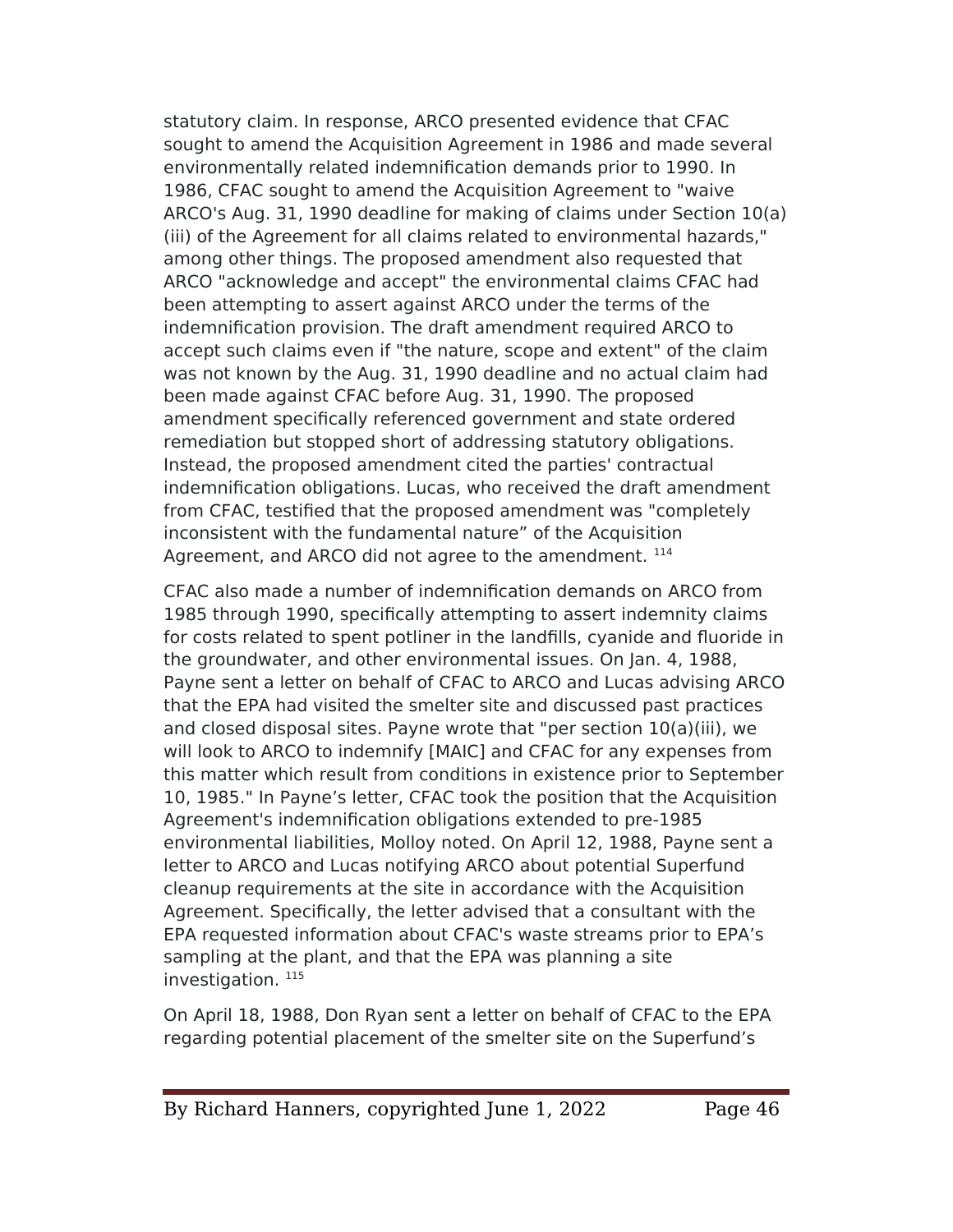National Priority List, stating, "Any liability for these sites would be the responsibility of ARCO." On April 29, 1988, Lucas wrote to Payne to dispute CFAC's claim to the EeA. Lucas noted that "any potential liability on ARCO's part will depend upon a combination of the factual context as it evolves," adding that he did "not wish to leave an impression that ARCO does not intend to meet its contractual obligations to [MAIC] or that it is, at this point, disclaiming all responsibility with respect to future enforcement obligations which may be instituted with respect to the Columbia Falls site." On Nov. 29, 1988, eayne again wrote to ARCO and Lucas advising that pursuant to the Acquisition Agreement, "[MAIC] is providing ARCO with notice of EPA activities regarding spent potliner wastes" at the site, adding that the EPA now listed spent potliner as a hazardous waste. Molloy noted that Lucas testified at trial that Payne was "once again, giving notice of a possible indemnity claim to [ARCO] based on the spent potliner that [ARCO] may have disposed of at the site."  $116$ 

On Aug. 24, 1990, days before the Aug. 31, 1990 expiration of ARCO's contractual indemnity, Duker wrote to ARCO and Lucas stating CFAC was "making a claim for damages, losses and out-of-pocket expenses (including attorneys' fees) caused by or arising out of the Columbia Falls Aluminum Reduction Facility resulting from events or conditions in existence prior to Sept. 10, 1985 relating to environmental hazards which have been identifed at the plant site in Columbia Falls." Lucas confrmed at trial that many of Duker's claims concerned the same environmental issues in CFAC's lawsuit, including cyanide and fluoride in groundwater, cyanide and fluoride under the Wet Scrubber Sludge Pond, spent potliner in the West Landfill and contamination of the North and South Percolation Ponds. 117

Floyd George responded to Duker on behalf of ARCO on Sept. 14, 1990. George kept track of divested assets ARCO had sold in previous years, and he was monitoring the CFAC Acquisition Agreement. Lucas assisted in drafting the letter for George's signature. In the letter, ARCO explained that "to be a claim under the Agreement, it is necessary that by Aug. 31, 1990, CFAC have sustained damages, losses or out-ofpocket expenses caused by or arising out of an obligation or liability relating to the smelter business resulting from conditions existing as of the time of the sale." Because no such damages were listed in Duker's letter, ARCO asserted that CFAC had no valid claim. "Such a potential, contingent environmental risk or hazard, even if it were to occur in the future, is not a claim covered within the provisions of Section 10(a),"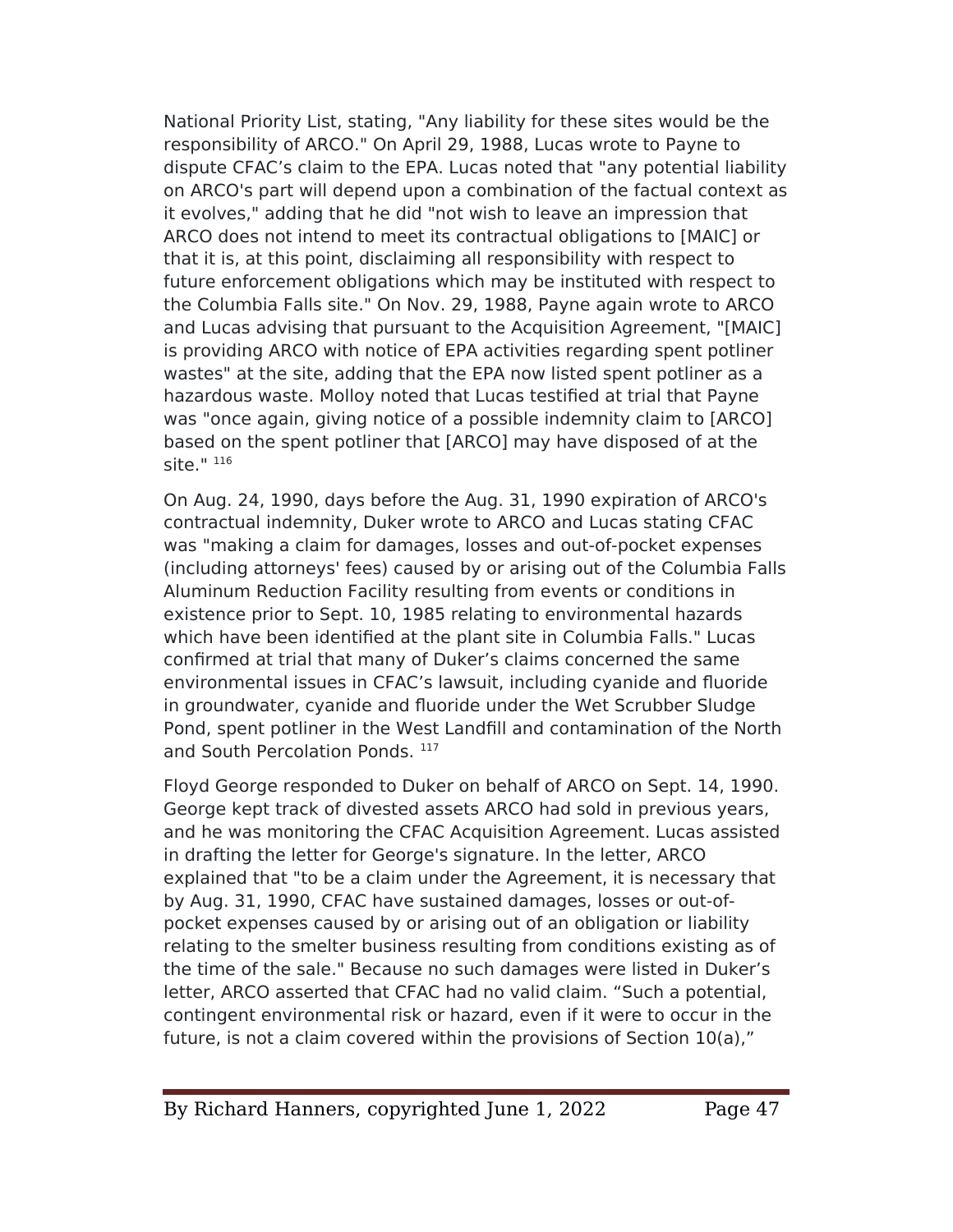George wrote. "The indemnity sought by your letter is of an entirely diferent type than that contained in the Agreement. Essentially, CFAC is seeking indemnity for all liabilities which might at any time arise out of conditions existing at the site as of the date of sale. This would be a continuing obligation of much broader scope than that bargained for by the parties. It would have required vastly diferent language in the indemnifying clause. Instead, what Montana Aluminum Investors Company [sic] received was a limited indemnity designed to protect it during the frst fve years of operations against losses and other expenses arising out of liabilities and obligations resulting from conditions existing as of the time of sale."  $118$ 

According to trial testimony by Subodh Das, ARCO had concerns CFAC might not honor the fve-year expiration of the indemnifcation terms. As an environmental manager for ARCO when the smelter facility was sold to CFAC, Das was charged with assessing potential environmental liabilities CFAC might assert during the fve-year period during which ARCO had promised to indemnify CFAC. Das said conversations with his superiors at ARCO from 1988 through 1989 raised concerns that CFAC might not take the fve-year environmental responsibility seriously and would continue to return to ARCO about issues it had agreed to forego in the Acquisition Agreement. Das advised his co-workers to take copious notes regarding all the facts and fgures at that time. When ARCO's indemnifcation obligation expired, Das sent a memorandum to ARCO management advising, "There should be a letter written by ARCO to [CFAC] effectively giving notice that the five (5) year obligation on environmental concerns has ended efective Aug. 31, 1990." Molloy noted that, based on evidence presented at trial, no such letter was written despite ARCO's knowledge of CFAC's contrary understanding of its rights and obligations under the Acquisition Agreement.<sup>119</sup>

"And, unsurprisingly, CFAC continued to make demands after 1990," Molloy noted. On several occasions after 1990, CFAC sent letters to ARCO seeking indemnifcation for environmental issues, including "the leaching of cyanide into the groundwater from the spent potliner placed in the landfll" cited in a May 23, 1994 letter. ARCO rejected these indemnifcation demands for the same reasons articulated in the Sept. 14, 1990 letter. "Ultimately, however, CFAC did not assert a right to sue ARCO under any theory other than for indemnity under the Acquisition Agreement until the run up to this lawsuit," Molloy said. "To the contrary, when the parties discussed CERCLA or CECRA liability, it was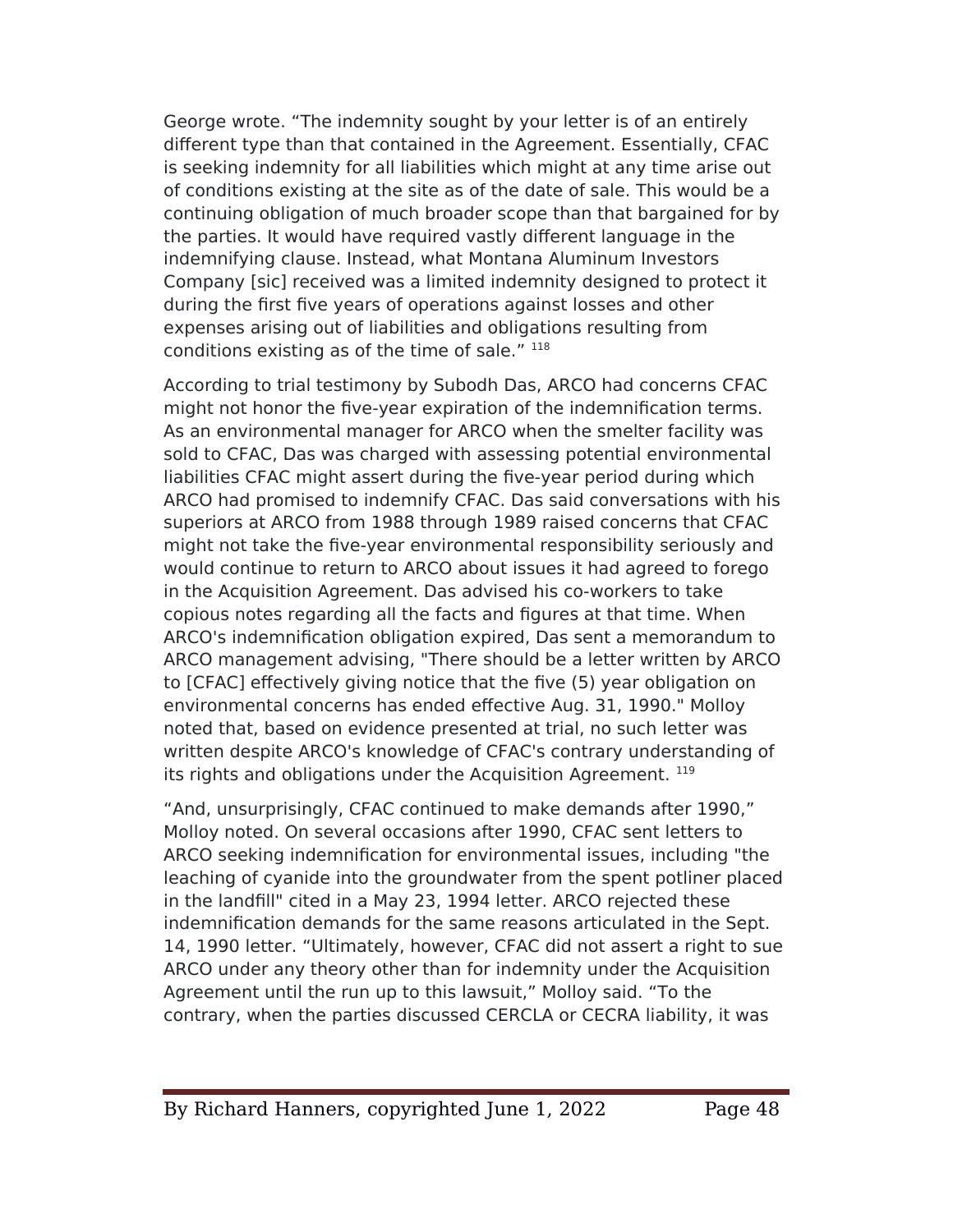in the context of the non-transferable liability that the statute authorized regulators to impose rather than a private-party claim." 120

The letters exchanged between CFAC and ARCO in the period before, during and following the Acquisition Agreement contain a wealth of information about potential and existing groundwater contamination at the plant site that was not widely known by the general public. But even more evidence of that was produced at trial.

An Oct. 15, 1980 report by Hydrometrics Inc. – commissioned by ARCO to evaluate possible site locations for a new waste disposal system in light of new hazardous-waste regulations – found two samples of exposed spent potliner at the landflls containing 36 and 16 parts per million of cyanide, that "crushed pot bottom extract" contained 0.42 ppm of cyanide, and that the diferences in reported total cyanide concentrations between the samples "is attributed to non-uniform contamination of the spent potliners with cyanide." The report concluded that "signifcant concentrations of cyanide and fluoride [had been] detected in the shallow groundwater" and "elevated concentrations of both cyanide and fluoride are indicated in Production Wells No. 6 and 7. The source of the contamination may be the cooling water ponds, contaminated groundwater which is migrating from the plant site to the river, or a combination of the two." In a 1985 report, Hydrometrics concluded that "based on quarterly groundwater sampling and analysis by ARCO staff, the plant has had limited effects on area groundwater and surface water quality." The 1985 report also stated that "present waste management practices were developed to minimize environmental impacts" and "monitoring to date indicates this objective is being achieved." 121

A 1984 Ofering Memorandum prepared by Duker prior to the sale of the smelter facility stated, "Two waste landflls are currently on the facility property. Spent potlinings from the reduction process are the main waste disposed onsite. As a result of… a mining waste exemption from the Resource Conservation and Recovery Act (RCRA), these spent potlinings are considered non-hazardous." Duker's 1984 Columbia Falls Divestiture Review: Environmental, Safety and Health Summary report stated, "Two onsite landflls are currently in operation: one is a sanitary landfill for non-hazardous wastes; the second is for the disposal of spent cathodes. (Spent cathode materials are likely to receive future classification as hazardous wastes by the EPA.) Three closed onsite landflls are present: the frst was a sanitary landfll; the second contains spent cathodes; and the third is believed to have been used for the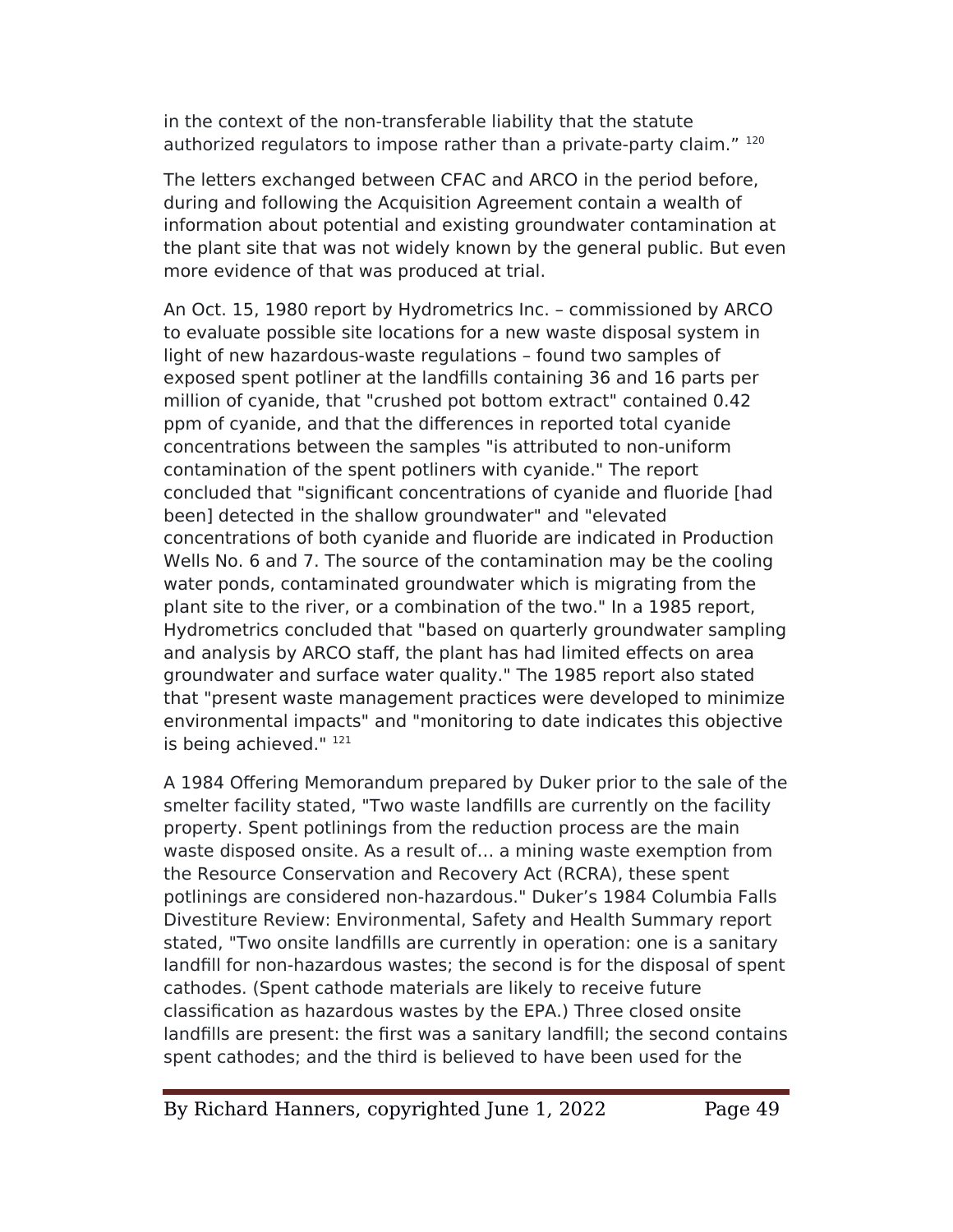disposal of all plant wastes, possibly including hazardous wastes. An open, but inactive, calcium fluoride sludge pond is also present." And Duker's 1984 Due Diligence Review Report stated, "One groundwater monitoring well (TW-1) has elevated levels of cyanide and fluoride.… Two onsite landflls are currently in operation.... The second is for the disposal of spent cathodes from the potlines. This material is currently classifed as non-hazardous but is expected to be reclassifed as hazardous at some future date.… There are three closed landflls at the facility... the second contains spent cathode materials." 122

The state and federal government was also aware of potential and existing groundwater contamination at the plant site during that same time period. From the time the plant began operating, wastewater from facility operations was discharged to surface impoundments at the site, from which it then migrated indirectly to groundwater. These discharges were undertaken in accordance with permits issued by the Montana Department of Health and Environmental Sciences (MDHES), which was subsequently renamed the Montana Department of Environmental Quality (MDEQ). <sup>123</sup>

When ARCO applied for a groundwater discharge permit around May 1983, the MDHES inquired about the source of "elevated cyanide and fluoride levels in some of the test wells" and was informed it was likely from the "past practice" of discharging wastewater from pot-soaking pits to the North eercolation eonds. The Aug. 10, 1984 public notice for the issuance of a Montana Groundwater eollution Control System eermit for the site stated, "The groundwater under the facility may be somewhat contaminated with cyanide and fluoride from historic operations at the site." <sup>124</sup>

The permit, issued on Sept. 17, 1984, allowed certain discharges to the surface impoundments and indirectly to groundwater but prohibited degradation of groundwater beyond the property boundary. It also required submission of a hydrogeological report within one year summarizing groundwater conditions at the site and making recommendations regarding the existing monitoring system and continuing management of wastes present at the site. Molloy noted that under this permit, both companies discharged cyanide-containing leachate into the Wet Scrubber Sludge Pond - ARCO twice and CFAC three times. <sup>125</sup>

In June 1986, the state Water Quality Bureau informed CFAC that an expanded groundwater monitoring program was needed to determine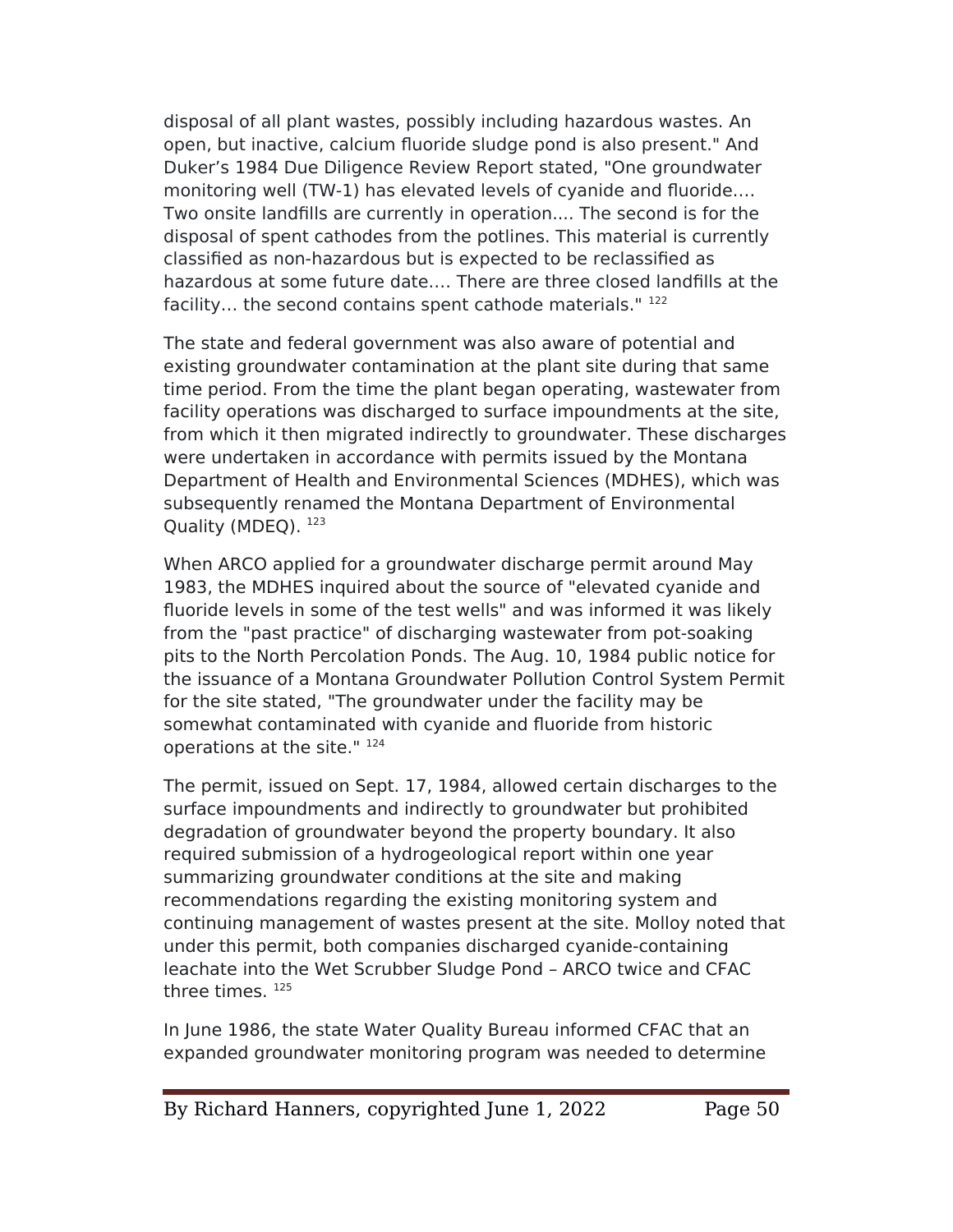the impacts of past and current waste-handling practices at the site. CFAC installed additional monitoring wells on the site (as opposed to its perimeter) in the early 1990s. 126

In June 1988, Ecology & Environment, Inc., under contract with the EPA, conducted a CERCLA site assessment for the plant site that included installing two monitoring wells, one up gradient and one downgradient. The assessment also reviewed sampling taken from seven existing monitoring wells. The site assessment indicated "a release of cyanide to groundwater and surface water which is also attributable to plant processes." In February 1989, the EeA determined that no further action under CERCLA was required. 127

In August 1991, the MDEQ conducted a groundwater inspection at the smelter site and concluded that groundwater was contaminated. Elevated levels of cyanide were detected in seeps discharging from the site into the Flathead River, which the MDEQ determined was an unauthorized discharge of pollutants by CFAC. Molloy noted that while CFAC agreed to increase monitoring and install new sampling wells, the seeps remained active. 128

On June 11, 1993, shortly before the TW-17 monitoring well was installed southwest of the West Landfll, the MDHES advised CFAC that "since learning of the presence of buried potliner in the abandoned landfll, the Water Quality Bureau has suspected the abandoned landfll as a greater contributor of groundwater cyanide than either of the north percolation ponds." A 1993 Hydrometrics investigation conducted shortly after the new wells were installed found that by far the site's highest cyanide and fluoride concentrations were observed at TW-17, just downgradient of the West Landfill.<sup>129</sup>

CFAC applied for a Montana eollutant Discharge Elimination System permit in 1993 to address contaminated groundwater seeping into the Flathead River. The MDHES issued the permit on May 1, 1994, authorizing process wastewater discharges to specifed receiving ponds and to groundwater. The permit required CFAC to cap the West Landfll and investigate site hydrology to track the cyanide concentrations in groundwater from the landfll to the Flathead River. The permit was reissued in 1999 and terminated in 2019 after the plant ceased operations for a decade. 130

The EPA issued a violation notice to CFAC on Dec. 4, 1996 under the federal Clean Water Act for the unauthorized discharge of contaminated seepage from the site into the Flathead River. The MDEQ issued a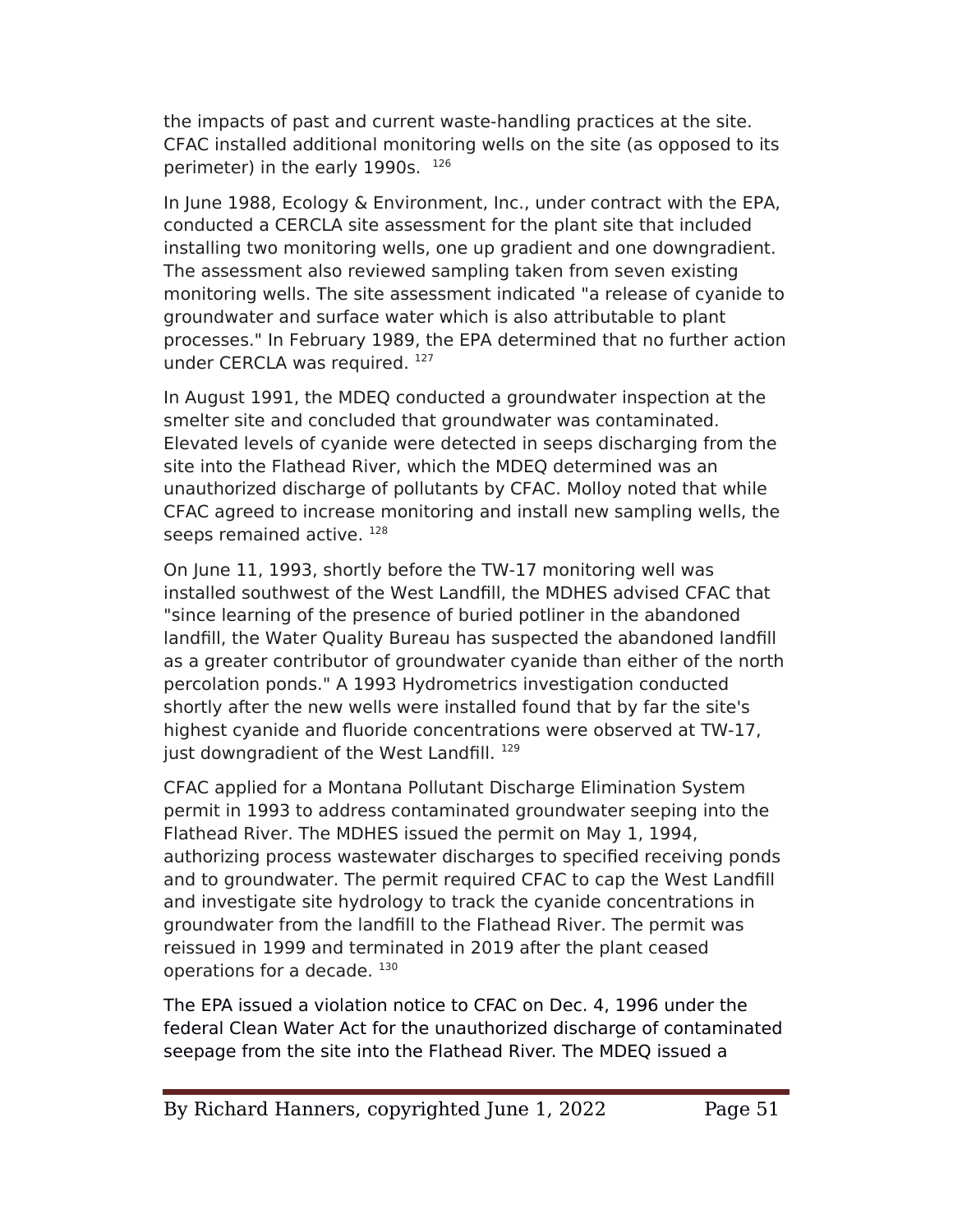violation notice to CFAC on Jan. 13, 1997 under the Montana Water Quality Act for the unpermitted discharge of industrial waste to the Flathead River. But instead of addressing the cyanide-contaminated seeps, CFAC obtained permission from the MDEQ to modify its permit to allow for a mixing zone in the Flathead River – the MDEQ would allow cyanide concentrations in part of the Flathead River to exceed state water quality standards. The MDEQ issued a revised permit to CFAC on July 25, 2014 that efectively eliminated the mixing zone. CFAC appealed but the permit was terminated on April 17, 2019 when the smelter plant closed permanently. "However, the discharge of cyanidecontaminated seepage from the site into the Flathead River continues today," Molloy noted. 131

## **Identifying the sources**

One of the key elements in Judge Molloy's decision for allocating remediation costs in the CFAC v. ARCO lawsuit was to look closely at each of the landflls and ponds or other sources to understand how much they contributed to groundwater contamination, which of the parties was responsible for disposing of the hazardous materials at those locations, and how the parties took steps to protect the environment from those hazardous materials.

According to the facts presented in Molloy's ruling, the 7.8-acre unlined West Landfll was considered a main source of cyanide contamination to groundwater. The landfll extended about 15 to 22 feet below surrounding grade and about 13 to 20 feet above grade. Impacted soil beneath the landfll could be as thick as 115 feet, while groundwater ranged from about 36 feet to 87 feet below surrounding grade. The landfill was used to dispose of spent potliner and other wastes (sanitary, industrial and reportedly solvents) through 1980, although spent potliner disposal reportedly ended in 1970. The landfll was closed with a clay cap in 1981 and a state-ordered synthetic cap in 1994. By June 11, 1980, ARCO had disposed of about 61,800 tons of spent potliner in the landfll, and as of July 1980, detectable amounts of cyanide and fluoride had migrated from the spent potliner in the landfill into underlying soils. By April 22, 1981, ARCO had disposed of approximately 68,000 tons of "total material" in the West Landfll, including 410 tons of cyanide and 13,000 tons of sodium fluoride. 132

"Although no soil or groundwater samples have been collected beneath the West Landfll," Molloy said, "the long-term persistence of cyanide in groundwater directly downgradient of the landfll coupled with a low-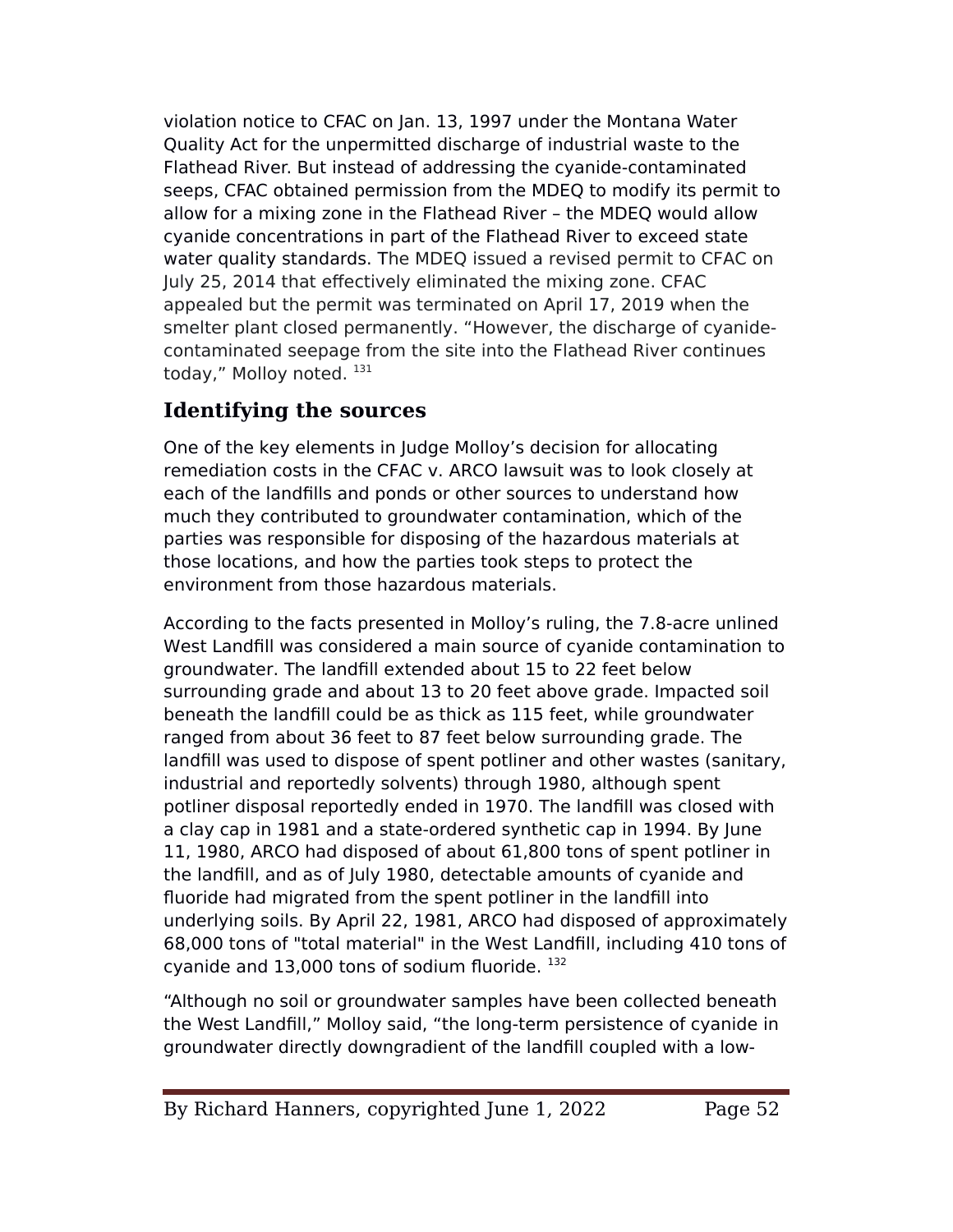permeability cap in place since 1994 indicates that impacted material likely extends into and beneath the seasonal high-water table and is serving as a continuing source of contamination." He added that the EeA had indicated it was not feasible to either leave the landfll as it was or simply upgrade the cap, and the Final Feasibility Study Report recommended a range of alternatives from construction of a slurry wall to excavation of the landfill with onsite consolidation.  $133$ 

The 10.8-acre unlined Wet Scrubber Sludge Pond was considered a main source of fluoride contamination to groundwater. The total depth of waste material in the pond was about 30 feet, half of which was above grade. Groundwater levels beneath the pond ranged from 60 to 105 feet below grade. The pond was covered with an earthen cap in 1981 and re-vegetated. ARCO disposed of about 450,000 cubic yards of calcium fluoride sludge in the pond from 1955 to 1980. While sludge from the wet scrubbers contained fluoride and not cyanide, both ARCO and CFAC had transferred leachate to the pond at discrete times to prevent overflow of leachate ponds for the East Landfll, and CFAC disposed of pot diggings in the pond in 1993 or 1994. Those materials did contain cyanide. 134

The source of the leachate dumped into the Wet Scrubber Sludge Pond was the East Landfll. After construction and expansion of the East Landfill and its associated 900,000-gallon Leachate Ponds in 1980-1982, ARCO discovered that heavy seasonal precipitation could cause the Leachate Ponds to overflow. To avoid contamination of the groundwater during an overflow, transferring the extra leachate to the Wet Scrubber Sludge Pond was viewed as a more environmentally sound option. No witness with personal knowledge of these transfers testifed at the trial, Molloy said, but evidence suggested that ARCO likely disposed of excess leachate in the Wet Scrubber Sludge Pond in 1983 and 1984. Conflicting documents describe a total of 800,000 gallons of leachate each time, or 80,000 gallons on one occasion and 80,000 or 100,000 gallons on the second. While ARCO did not inform the state about these leachate disposals, CFAC disclosed them to the MDHES in November 1985. <sup>135</sup>

CFAC disposed of excess leachate into the Wet Scrubber Sludge Pond three times. The 1987 disposal involved about 400,000 gallons with a cyanide concentration of 0.479 milligrams per liter, the 1989 disposal involved about 150,000 gallons with a cyanide concentration of 3 mg/L, and the 1994 disposal involved about 400,000 to 500,000 gallons with a cyanide concentration of 0.44 mg/L. According to Steven Wright, CFAC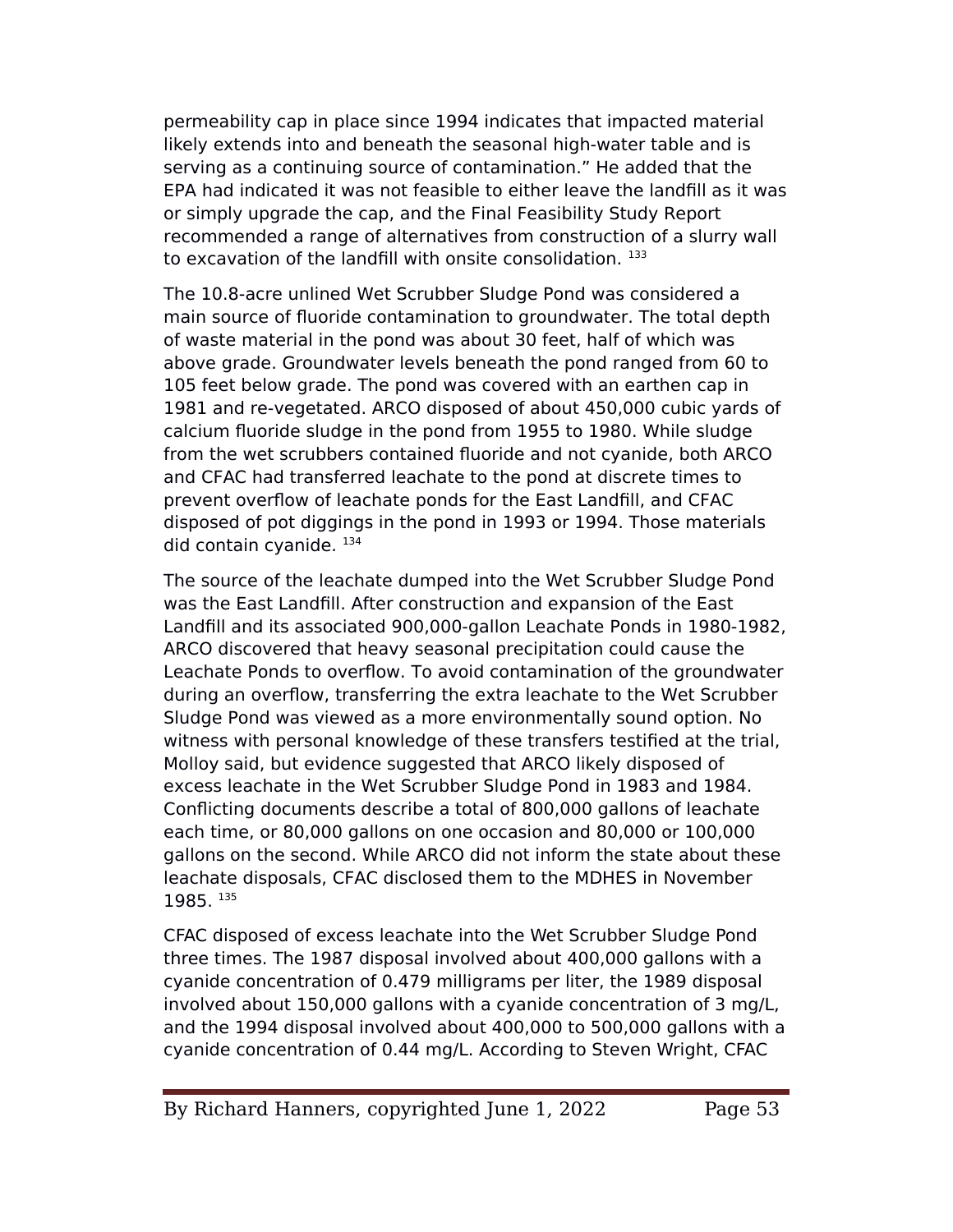received MDEQ approval for all three discharges, but at trial Marcia Williams said the 1994 disposal was not properly authorized. Both ARCO and CFAC used methods to reduce contamination, such as aeration, bleach and UV. Percolation of the leachate through the calcium fluoride sludge was also efective in reducing both cyanide and fluoride concentrations in the leachate disposed of by both parties. <sup>136</sup>

Another source of cyanide contamination in the Wet Scrubbers Sludge Pond were pot diggings. Around 1993 or 1994, CFAC conducted an experiment to improve reduction pot operation that called for opening up about 120 of the facility's 600 reduction pots to remove muck consisting of undissolved alumina and anode carbon dust. CFAC planned to reuse material dug out from the pots. Other than these specifc pot diggings, CFAC continued shipping its spent potliner offsite for disposal. A backhoe was used to remove the muck from the pots, and some of the pot diggings material (the mostly clean cryolite bath) was recycled back into the pots. Pot digging material that could not be re-used was transported to the closed Wet Scrubber Sludge Pond. The pot diggings were not expected to contain spent potliner, and pot diggings were not generally considered hazardous. CFAC did not put a liner under the pot diggings when they were placed in the closed pond, nor did CFAC cover the pot diggings. The experiment was abandoned after digging 120 pots when it was determined the improvements in pot operations did not justify the efforts.  $137$ 

On Nov. 12, 1997, CFAC personnel discovered pieces of carbon in the pot diggings placed on the Wet Scrubber Sludge Pond. Upon closer inspection, both anode carbon and cathode carbon were found. CFAC investigated the origin of the carbon and concluded that, although care was used when digging the pots, the backhoe inadvertently removed pieces of cathode carbon potliner along with the muck. The next day, CFAC reported its discovery of the cathode carbon to the MDEQ. CFAC paid a fne and was given a violation. Sampling results indicated that total cyanide content of the cathode carbon was below the detectable limit of 0.05 mg/L. CFAC estimated the overall volume of the pot diggings to be 1,800 cubic yards, but the carbon material deemed by the MDEQ to meet the defnition of K088 spent potliner, a listed hazardous waste, was estimated to have a volume of between four and six cubic yards and a total weight of 14,340 pounds. CFAC began excavating the carbon material from the pot diggings on Feb. 23, 1998. Results of cyanide sampling at the pot diggings location around the time of the carbon excavation ranged from a non-detect result to a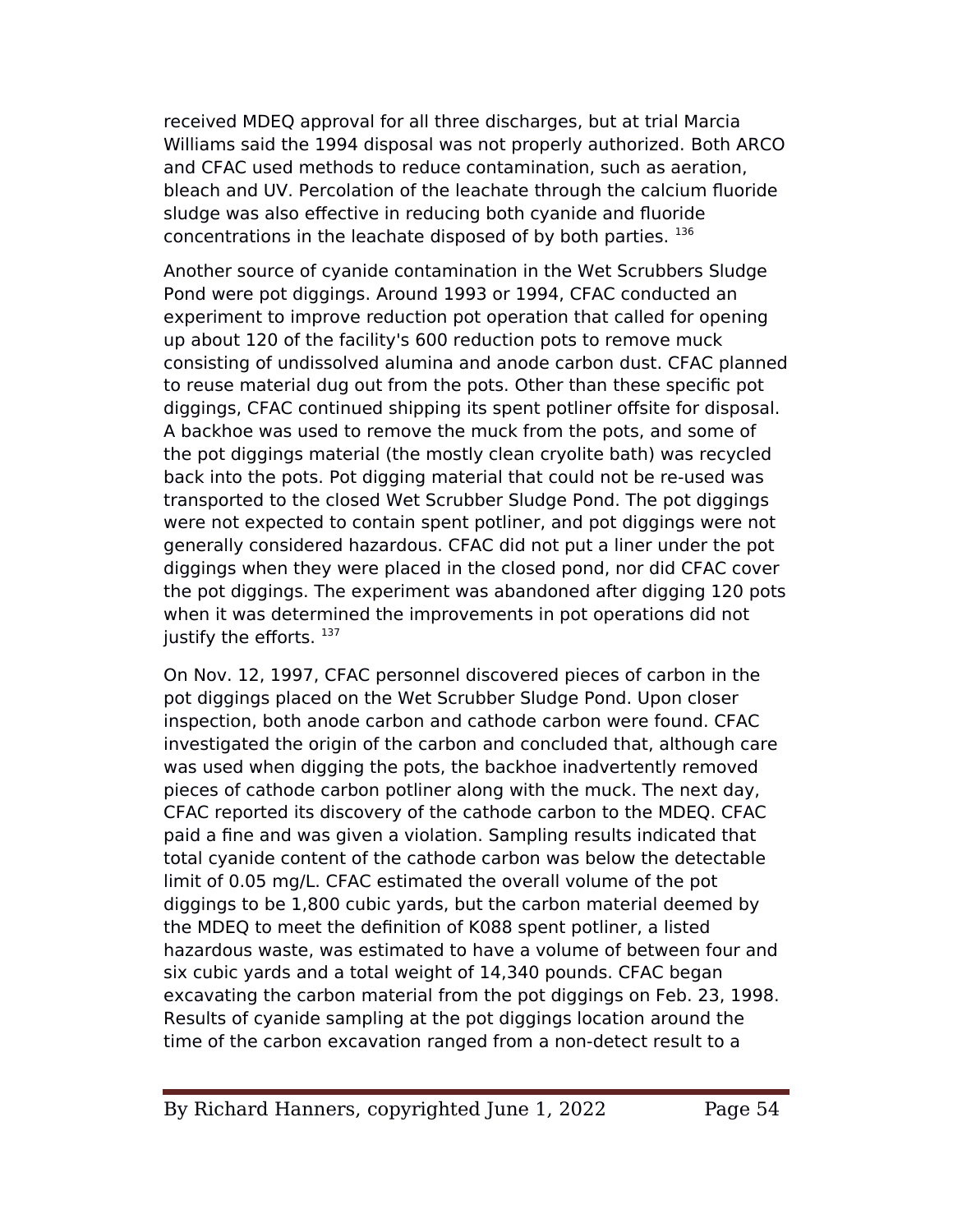maximum of 2.1 mg/L. These concentrations were consistent with levels found in soil across the plant site that did not have any cyanide contamination. The MDEQ did not request analysis of fluoride levels. On Oct. 14, 1998, the MDEQ notifed CFAC and the EeA that "the state will require no further cleanup action for the waste pile material or soil under the pile." 138

The 1.8-acre unlined Center Landfll was located east of the West Landfll. The Center Landfll, historically referred to as the carbon mound or carbon pile, was constructed about 15 feet above surrounding grade. A geophysical survey indicated the thickness of the landfll material at between 15 and 30 feet. Groundwater levels around the landfll ranged from about 57 feet to 139 feet below surrounding grade. By 1980, according to internal ARCO records, ARCO had disposed of about 67,200 tons of spent potliner at the landfll. Around 1980, concurrent with or shortly after construction of the East Landfll, a clay cap was placed on the Center Landfll, in addition to about 18 inches of till. "Although not a primary source, the Center Landfll is considered a secondary source of cyanide and fluoride contamination of the groundwater," Molloy said. <sup>139</sup>

The 2.4-acre clay-lined East Landfll was built on the northeastern border of the Superfund site, directly east of the Cedar Creek Reservoir Overflow Ditch. It was constructed between two lined leachate ponds. The East Landfll was about 30 feet above grade, with a depth of about 40 feet. Groundwater levels around the East Landfll were about 109 to 130 feet below grade. Spent potliner was dumped into the landfll from 1980 to 1990, with ARCO and CFAC each disposing of spent potliner in the landfll for about fve years. The volume of spent potliner in the landfill totaled about 65,042 tons. When it was closed, the landfill was capped with a 6-inch clay layer, a synthetic cap and an 18-inch vegetated cover. The East Landfll was not a contributing source of cyanide and fluoride in groundwater. The 0.6-acre North Leachate Pond had a Hypalon liner and was closed in 1994. The 0.9-acre South Leachate Pond was closed in 1993. Both received stormwater runoff and leachate from the East Landfll and were hydraulically connected to the Wet Scrubber Sludge Pond. Both leachate ponds were aerated to reduce cyanide concentrations. <sup>140</sup>

The 12.4-acre Industrial Landfll was an inactive, uncovered landfll of unknown depth northwest of the West Landfll. Based on aerial photography, the landfll began operations in the 1980s and received non-hazardous waste and debris until land-flling operations ceased in October 2009. The landfll was contaminated with polycyclic aromatic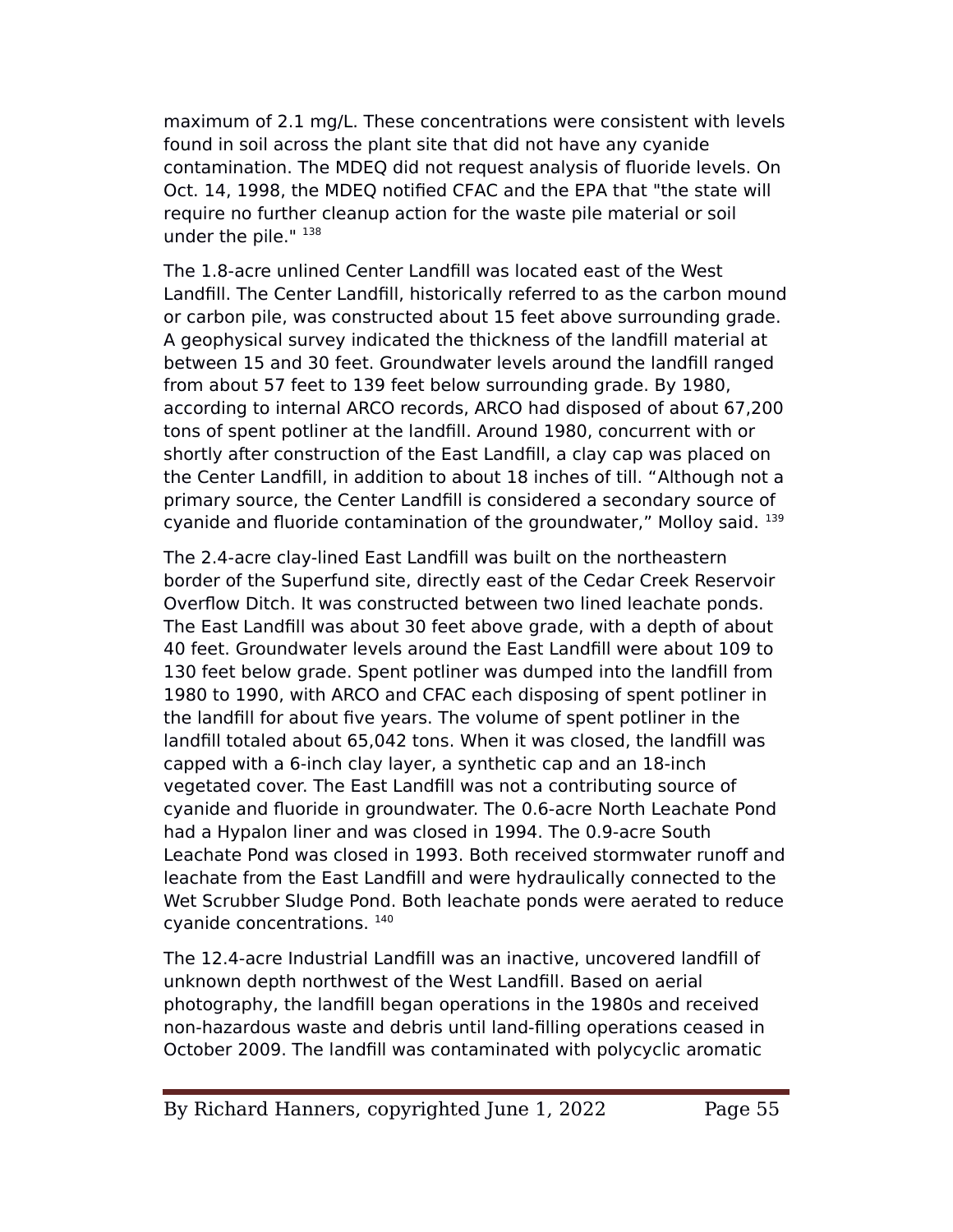hydrocarbons and may contribute to PAH detections in groundwater at the site. Fluoride and cyanide levels immediately downgradient of the landfll indicated that it was not a signifcant contributing source of cyanide and fluoride in groundwater at the site. The Industrial Landfll was identifed as a potential remedial location for disposing of onsite soils after excavation.  $141$ 

The North Percolation Ponds were comprised of two unlined ponds connected by an unlined drainage ditch. The 2-acre Northeast Pond, constructed in 1955, received discharges from various operations within the main plant area until manufacturing ceased in 2009. At the time of the trial, it was used for stormwater drainage. The 8-acre Northwest Pond was constructed around 1972 to receive overflow water from the Northeast Pond. The Remedial Investigation found that the Northeast Pond and its influent ditch typically contained among the highest concentrations of PAHs in sediment, followed by the effluent ditch and the Northwest Pond. 142

High cyanide and PAH concentrations were detected in the highly viscous to solid surface layer of black carbonaceous material found across the majority of the Northeast Pond and intermittently across the ditches and the Northwest Pond. Soil samples gathered around the perimeter of the ponds confrmed the impacts were confned to the footprint of the ponds and the ditch. Cyanide concentrations detected beneath the North Percolation Ponds decreased with increasing depth, indicating the ponds were not a continuing signifcant source of groundwater cyanide and/or fluoride. The highest-ranked remedial alternative for the North Percolation Ponds called for excavation of about 35,000 cubic yards of contaminated sediments and placing them in the Wet Scrubber Sludge Pond and then capping the Wet Scrubber Sludge Pond. 143

The South Percolation Ponds feature was a series of three ponds located near the Flathead River. Wastewater entered the pond system from a concrete pipe and flowed into the subsequent ponds through an unlined ditch. The ponds received discharge water from the sewage treatment plant, contact chilling water from the Cast House, non-contact cooling water from the Rectifer Building and other equipment, wastewater from mold cleaning and steam cleaning in the Cast House, steam-cleaning wastewater from the Fabrication Shop, and stormwater beginning in the early 1960s. The South Percolation Ponds were designed as settlement ponds intended to reduce solids in wastewater. Under the terms of its MeDES permit, CFAC could put authorized contaminants in the pond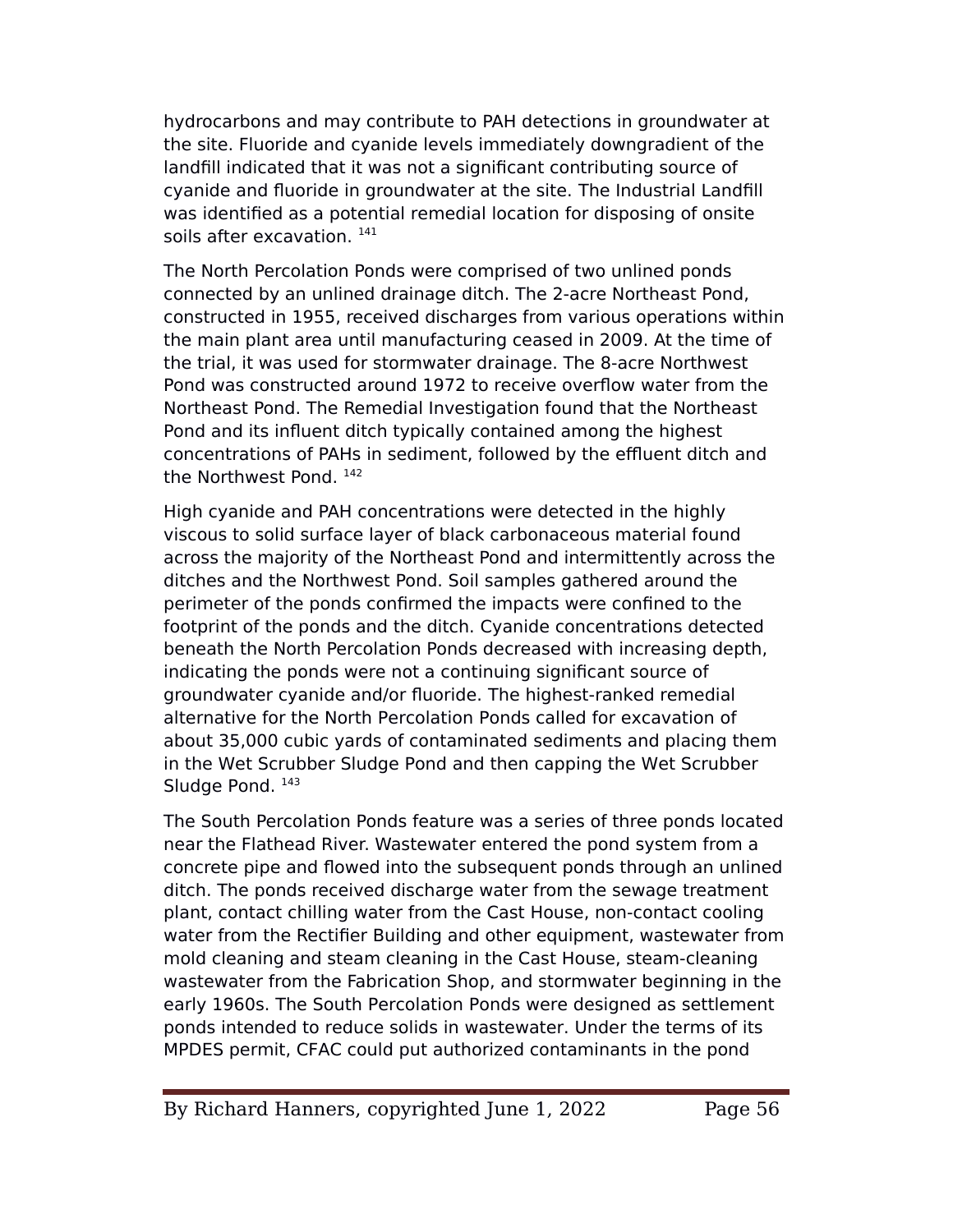system but could not allow contaminants not authorized by the permit to escape, specifically settled solids. 144

Other areas addressed in Molloy's rulings included two asbestos landfll areas, the Former Drum Storage Area and soils north of the Main Plant Buildings. The asbestos landflls were constructed in the late 1970s or early 1980s and were used from 1993 to 2009, with evidence of an engineered cap or liner. Superficial sampling of surface soils indicated "there is no potential exposure for asbestos by human receptor activity in the area." However, soil-disturbing activities might expose asbestos. The Former Drum Storage Area was used for temporary storage of drums containing listed hazardous substances, primarily spent solvents, for shipment offsite beginning in 1980. There was no indication that spent potliner was ever stored in the area, which was no longer used after 1996. The surface soil of the area was contaminated with PAHs. metals, cyanide and fluoride, but the decrease in concentration with depth and the absence of any observed waste materials suggested this area was not a primary contributor to groundwater contamination. Potential remediation of the Former Drum Storage Area would require removal of soil to other onsite locations, such as the Industrial Landfll. The Main Plant soils also were not considered a significant source of cyanide and fluoride in the groundwater. <sup>145</sup>

## **Divvying up the damages**

In deciding how to allocate cleanup costs between ARCO and CFAC, Judge Molloy employed Gore factors, an approach used by other courts. Gore factors were enumerated by then-Rep. Al Gore in an unsuccessful attempt to amend CERCLA in 1980. His amendment was defeated, but with the statute lacking guidance, courts turned to Gore's evaluation system. The six Gore factors included (1) the ability of the parties to demonstrate that their contribution to a discharge, release or disposal of a hazardous waste could be distinguished; (2) the amount of the hazardous waste involved; (3) the degree of toxicity of the hazardous waste involved; (4) the degree of involvement by the parties in the generation, transportation, treatment, storage or disposal of the hazardous waste; (5) the degree of care exercised by the parties with respect to the hazardous waste concerned, taking into account the characteristics of such hazardous waste; and (6) the degree of cooperation by the parties with the federal, state or local officials to prevent any harm to the public health or the environment.  $^{146}$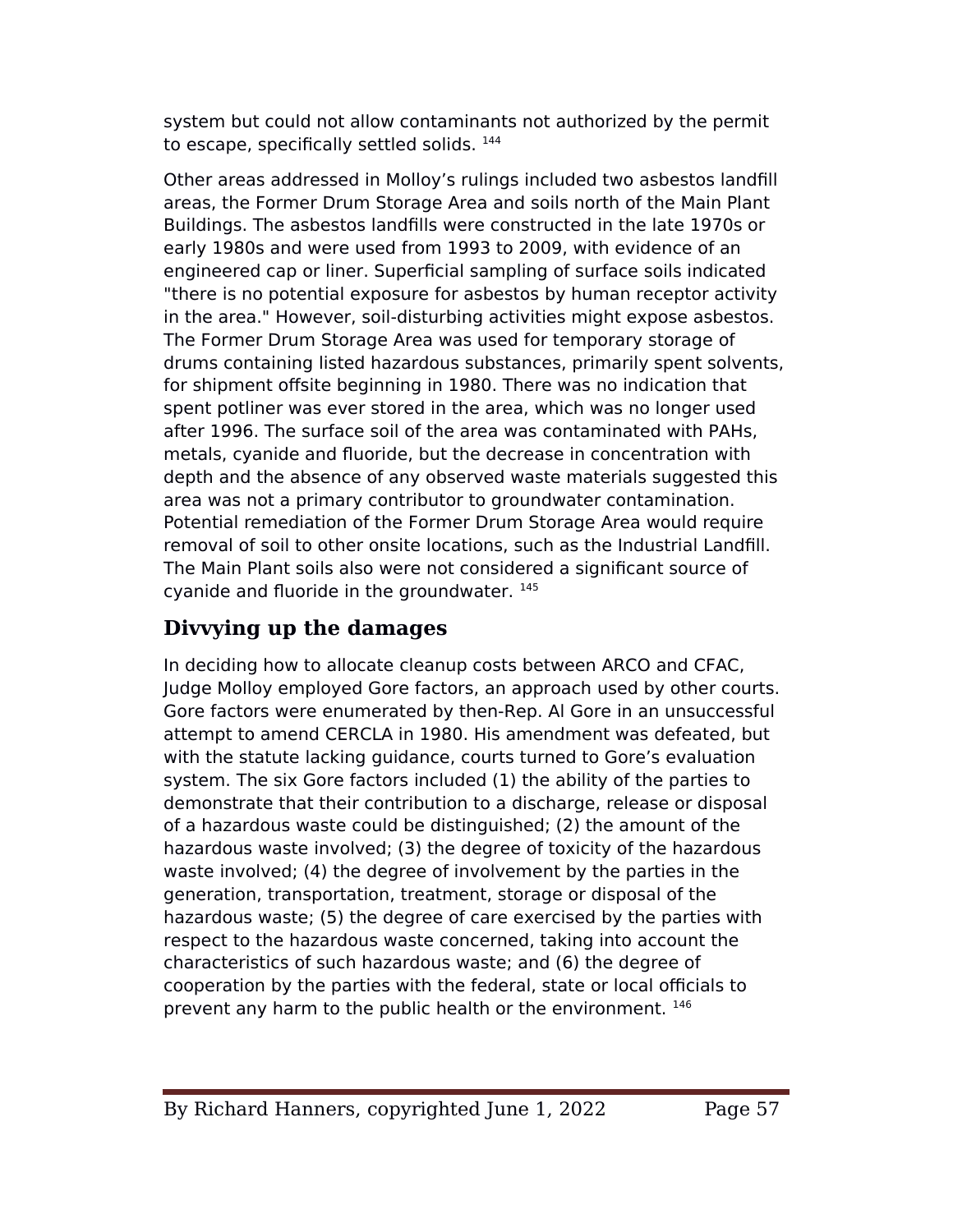To determine government cooperation, Molloy looked at the actions and interactions by the MDEQ, the EPA, ARCO and CFAC. On March 5, 2013, the EPA began a new investigation of the smelter site for possible listing on the Superfund's National eriorities List. Weston Solutions, Inc., under contract with the EeA, conducted a CERCLA site inspection between Sept. 23 and Oct. 1, 2013, that included taking soil, surface water and groundwater samples and reviewing the site's operational history. The EeA issued a Site Reassessment Report in April 2014, based on Weston's work and identifed releases of hazardous substances at the site, including from the landfills, the Wet Scrubber Sludge Pond, the North and South Percolation Ponds and other areas. 147

In July 2014, Roux Engineering Associates, Inc. discussed with CFAC its proposal to lead site investigation eforts with the EeA. Roux began its initial work in September 2014. About two months later, CFAC began discussing with the EPA about possibly entering an Administrative Order on Consent to conduct a Remedial Investigation/Feasibility Study for the site under CERCLA, while voluntarily beginning to prepare a remedial work plan. On Feb. 25, 2015, CFAC informed ARCO it would soon begin negotiating an Administrative Order on Consent with the EeA to investigate the contamination at the site, and that it welcomed ARCO's views with respect to the site. 148

On March 26, 2015, the EeA proposed placing the smelter site on the Superfund's National Priority List. ARCO responded to the EPA on May 29, 2015, in opposition to the proposed listing, noting that CFAC "has already taken signifcant steps to address contamination at the site – including hiring a consultant to investigate the site, forming a Community Liaison Panel, and contracting for the demolition of major buildings to prepare for re-development." 149

On June 9, 2015, the EeA sent a CERCLA Section 122(e) Special Notice letter to ARCO and CFAC requesting that they, as potentially responsible parties, "voluntarily negotiate a consent order" in which the two parties would "perform a remedial investigation and feasibility study… under the EPA's oversight at the site." The EPA also requested that both parties reimburse the EPA's response costs incurred in response to releases and threatened releases of hazardous substances at the plant site. Prior to receipt of the General Notice, ARCO responded to the EPA's Section 104(e) request for the plant site, noting that several documents requested by the EPA had passed with the site and were no longer held by ARCO.  $150$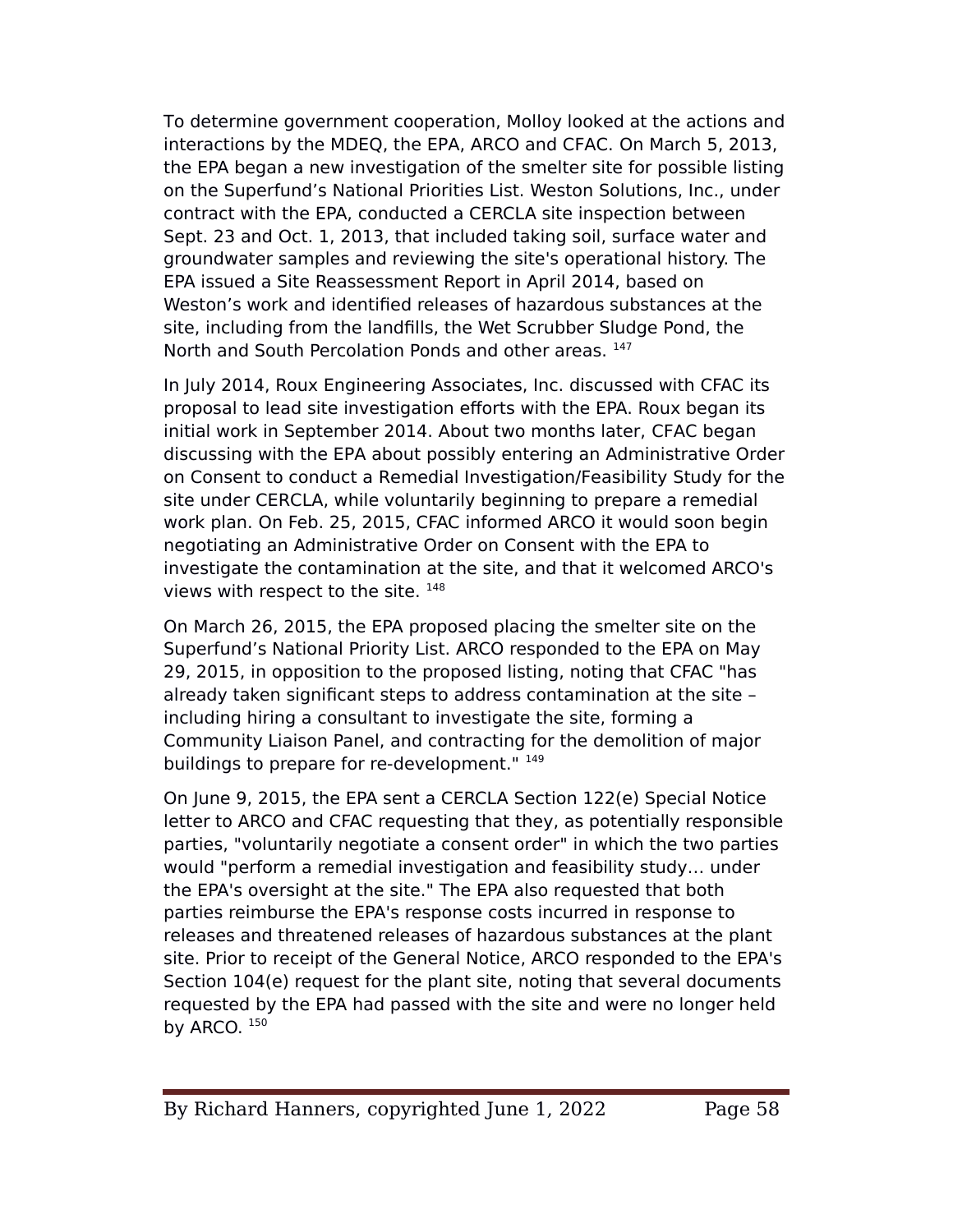CFAC accepted the EeA's invitation to negotiate an Administrative Order on Consent on June 25, 2015, while ARCO declined to participate. At the time of trial, CFAC was in full compliance with the Administrative Order on Consent and had incurred no penalties. On Nov. 23, 2015, the EeA approved CFAC's Remedial Investigation/Feasibility Study Work Plan, and one week later CFAC entered an Administrative Order on Consent with the EPA. CFAC, however, did not agree to reimburse the EPA for CERCLA response costs the agency incurred prior to the date of the Administrative Order on Consent. CFAC was unable to agree on an Administrative Order on Consent with the MDEQ and negotiations with the MDEQ ended in December 2014. According to CFAC's regulatory counsel, Andrew Otis, CFAC chose to proceed with the EeA because he believed it would provide more flexibility and was the better option. The smelter site was added to the National Priority List on Sept. 9, 2016. 151

At the time of the trial, ARCO had not entered an Administrative Order on Consent with the EeA or the MDEQ to address contamination at the site. While ARCO never disputed that it was a potentially responsible party, ARCO took the position that it did not need to negotiate an Administrative Order on Consent with the EeA because CFAC had already publicly stated its intent to enter an Administrative Order on Consent with the EeA, CFAC's environmental consultant had already prepared the Remedial Investigation/Feasibility Study Work elan, and ARCO believed that it was entitled to indemnifcation from CFAC under the 1985 Acquisition Agreement.<sup>152</sup>

Roux submitted its fnal Remedial Investigation report in February 2020, which the EPA approved on Feb. 27, 2020. The report presented the results of multiple phases of the Remedial Investigation, including a review of the plant site's operational history and a summary of the results of Roux's prior investigations of the diferent media at the site, including soils, sediment, surface water, porewater and groundwater. The EPA and Roux discussed which remedial alternatives should be retained for detailed review in the Feasibility Study in January and February 2020 and decided to divide the site into six Decision Units. On Oct. 12, 2020, Roux submitted a draft Feasibility Study Report to the EeA for its review, outlining specifc possible alternatives for remediation at each of the Decision Units. Roux submitted a revised draft Feasibility Study incorporating the EPA's and the MDEQ's comments on May 25, 2021. 153

While ARCO did not participate developing the draft Feasibility Study, it did submit a report with comments to the EPA. Neither the MDEQ nor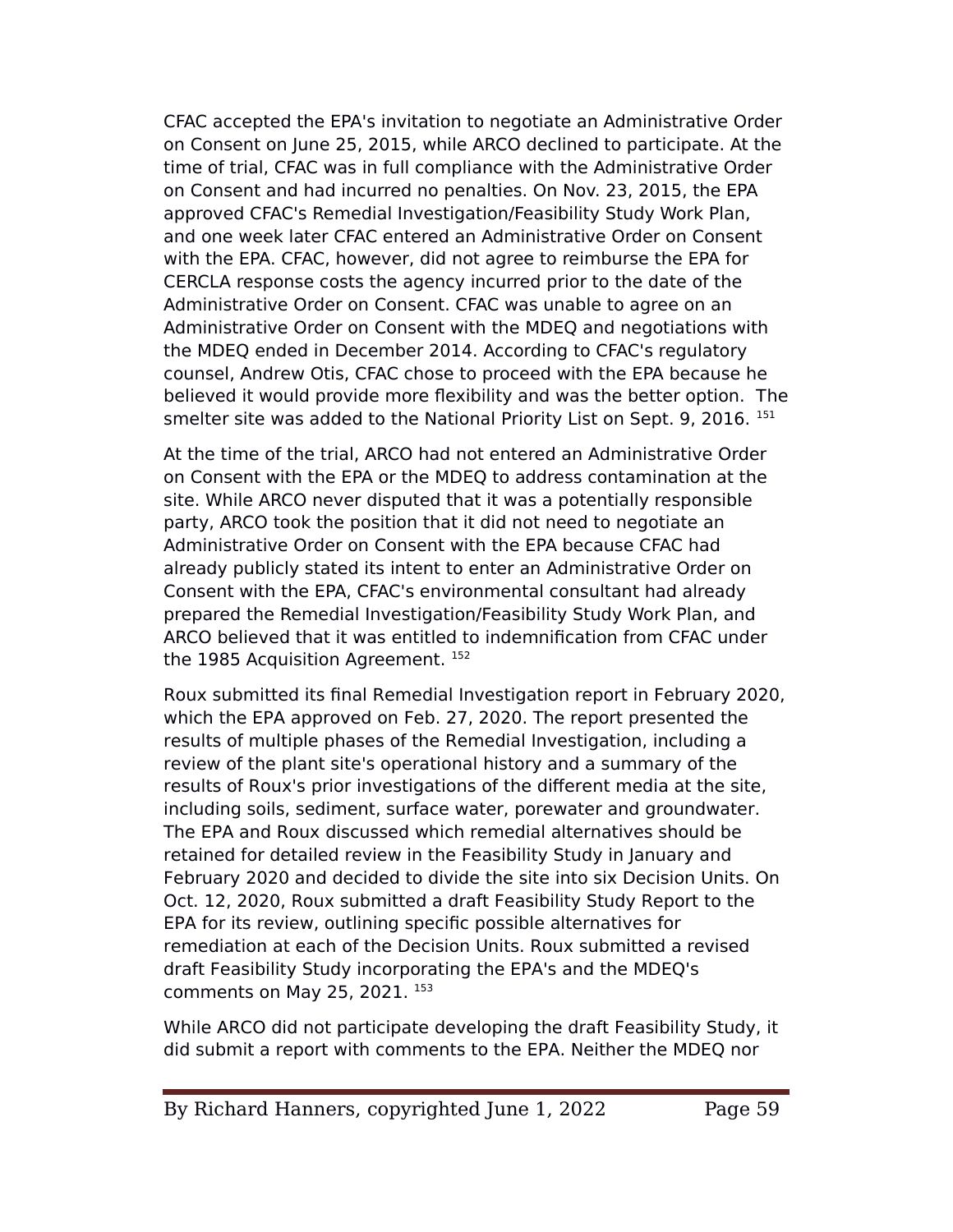the EPA accepted any of ARCO's comments, which alleged "data gaps" regarding contamination from the West Landfill. In response, the EPA and the MDEQ stated that "the Remedial Investigation results indicate that the West Landfill and Wet Scrubber Sludge Pond area is the primary source of cyanide and fluoride in groundwater at the site and the Center Landfll is likely a secondary source." <sup>154</sup>

The EPA approved the Feasibility Study on June 17, 2021. The study included Roux's cost estimates for evaluated alternatives that were expected to achieve the EPA's remedial goals for the site, grouped by Decision Unit, with a low, high and preferred cost. The remediation costs associated with Landflls DU1 and Groundwater DU were expected to be the primary cost drivers, underscoring the parties' dispute over those specific plant site features. At the time of trial, the EPA had not yet selected remedial actions for the plant site and would not do so until after publication of a Proposed Plan and issuance of a final Record of Decision, which was not anticipated until at least 2022. By the time of the trial, neither CFAC nor ARCO had agreed to design or perform the selected remedial action at the plant site. 155

Summarizing past and present government cooperation by each party, Molloy noted that CFAC emphasized each party's cooperation with the EeA related to the present cleanup action, while ARCO insisted that cooperation should include a party's conduct during the operation of a facility. CFAC was credited for its decision to voluntarily enter an Administrative Order on Consent with the EPA and its consistent cooperation and coordination with the EeA throughout the remediation process. ARCO was invited to participate in this process and, other than submitting comments to the draft feasibility study that were rejected, chose not to participate. <sup>156</sup>

"Despite ARCO's attempt to broaden the temporal scope of this factor, there is also very little evidence that ARCO went out of its way during its operation to cooperate with authorities," Molloy said. "To the contrary, ARCO implemented certain environmentally friendly protections – such as its dry scrubber system – only after the facility emitted so much fluoride that it killed the surrounding vegetation…. Furthermore, while ARCO attempted to prove a history of cooperation with the EPA at other CERCLA sites in Montana, a devastating cross-examination showed that claim to be untenable…. ARCO has fought tooth-and-nail to avoid paying the \$1,027,721,000 it has paid to clean up former industrial sites in Montana. As a result, the sixth Gore factor weighs in favor of allocating more responsibility to ARCO." 157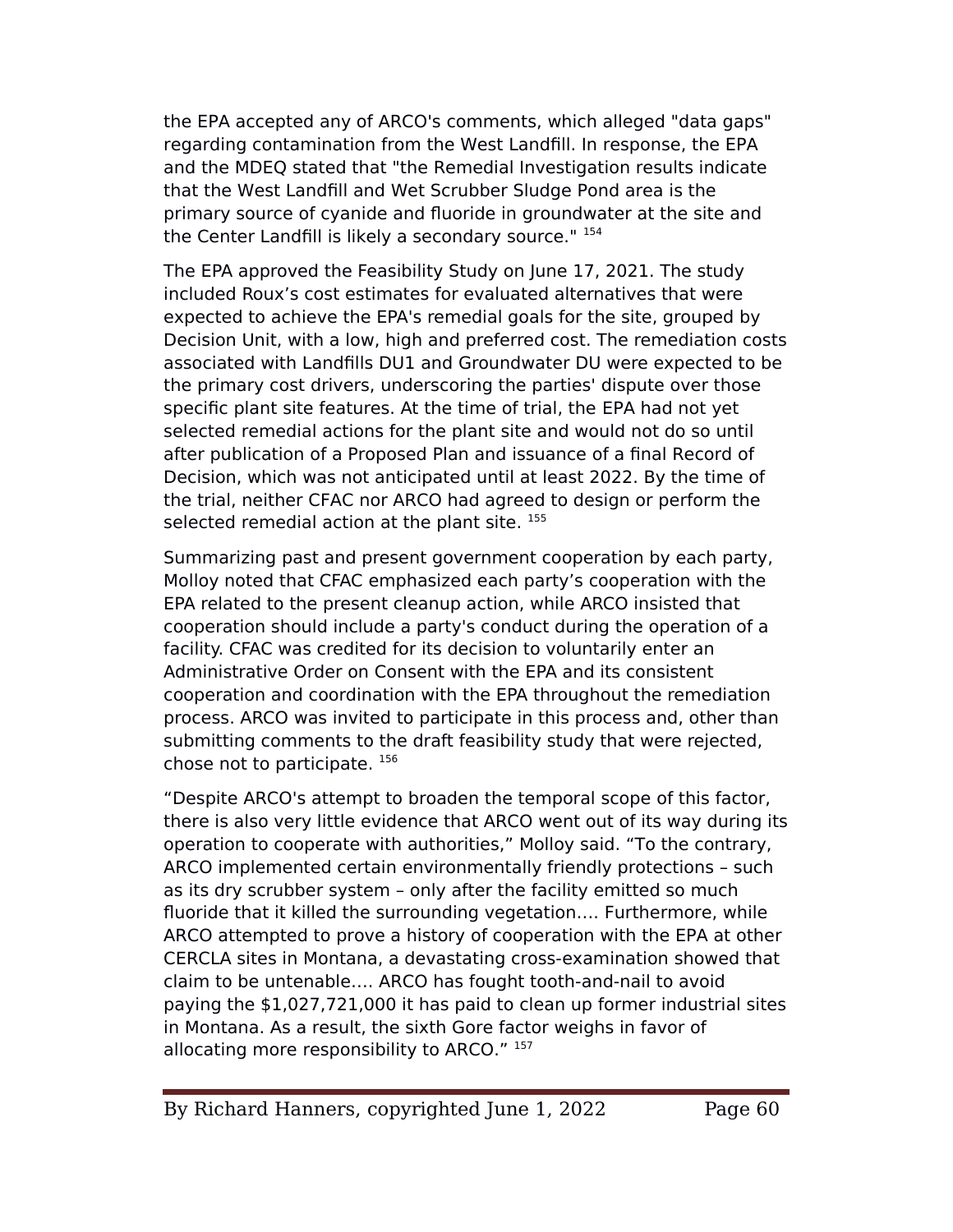Molloy also considered the degree of care exercised by each party with respect to how it handled hazardous wastes. "While this is a relevant factor here, the trial record shows this factor weighs only slightly in favor of allocating more responsibility to CFAC," Molloy concluded. As Marcia Williams testifed and William Muno conceded, when ARCO placed spent potliner in an unlined landfll, it was operating the facility in accordance with prevailing environmental practices. Spent potliner was not regulated as a hazardous waste at any time during ARCO's ownership and operation of the smelter plant. EPA surveys from 1975 to 1978 found that 78 percent of hazardous waste in the United States was disposed of in unlined landflls and only 2 percent in secure landflls. A 1983 EPA report found that only 0.3 percent of active landfills were lined. "Accordingly, the practice ARCO used until 1980 was consistent with industry practice," Molloy said. Furthermore, ARCO improved environmental conditions at the plant by cutting emissions, reducing solid and liquid waste volumes, and increasing environmental monitoring. "Likewise, CFAC's operation of the facility generally conformed to regulatory requirements and industry practice," Molloy said. CFAC stopped using unlined landflls and shipped its spent potliner ofsite for disposal beginning in 1990. "CFAC's treatment of spent potliner therefore reflected the evolving rules and norms regarding its disposal," Molloy said. <sup>158</sup>

ARCO, however, argued that CFAC failed to exercise due care by failing to address threats to groundwater earlier and by consciously avoiding regulatory obligations. Williams testifed that cyanide concentration in groundwater migrating from the West Landfll area was known to CFAC at the time it acquired the smelter plant, and if CFAC had taken action to monitor and address that threat sooner, the current contamination may not have grown as serious. Molloy, however, noted that while CFAC was aware of contamination issues at the time it acquired the plant, CFAC began groundwater monitoring in the late 1980s and installed additional monitoring wells. Furthermore, CFAC increased the frequency of groundwater sampling, which led to remedial action. Monitoring wells installed in the 1990s downgradient from the West Landfll and Wet Scrubber Sludge Pond revealed the extent of the cyanide plume, which in turn led to additional monitoring wells and ultimately the installation of a synthetic cap on the West Landfill in 1994. 159

Following up on ARCO's regulatory argument, Molloy found an instance where CFAC had failed to practice due care. In December 1989, CFAC retained the environmental consulting frm Kennedy/Jenks/Chilton, Inc.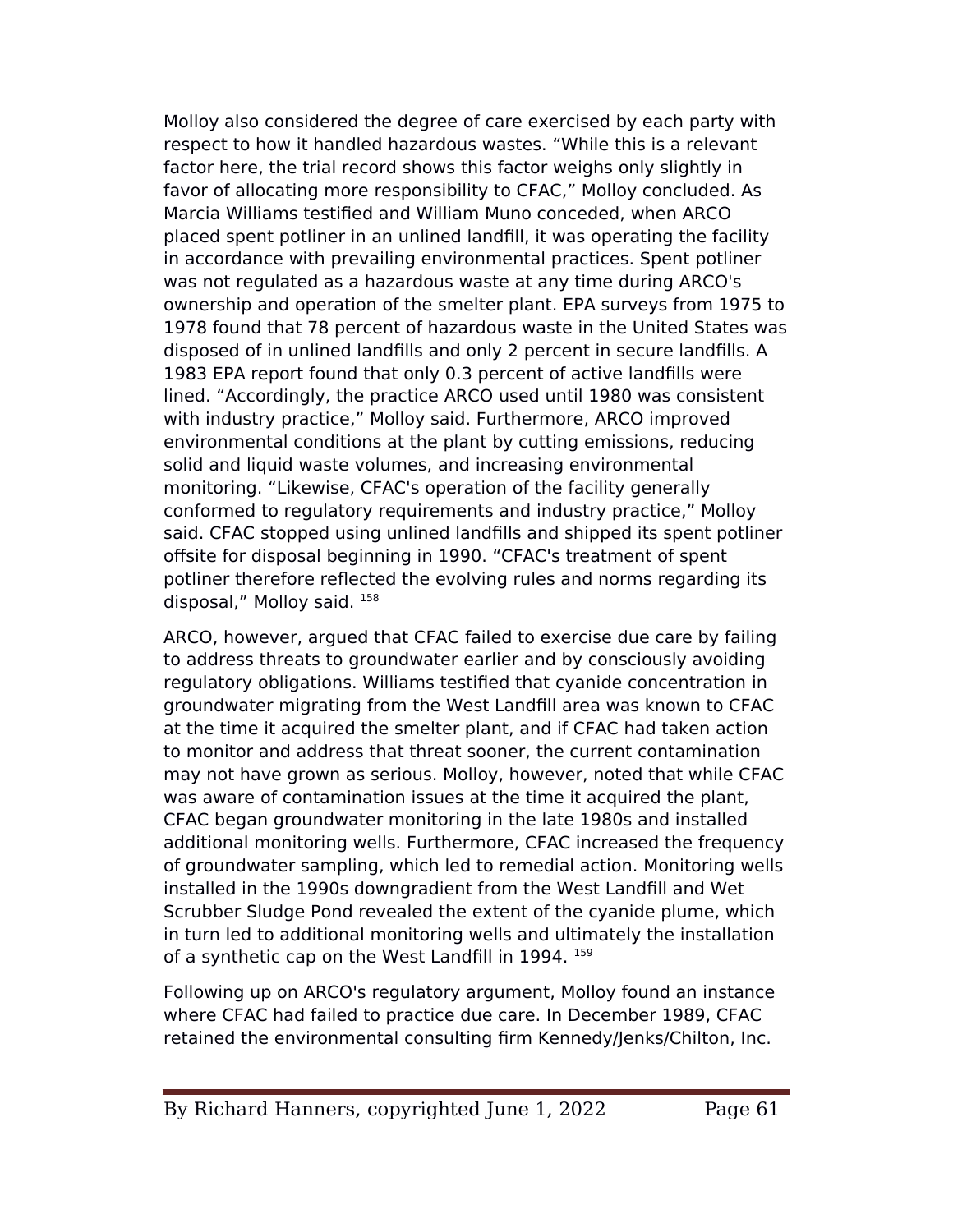to conduct an environmental site assessment to evaluate operations at the plant and identify potential environmental issues associated with past and present waste management practices. Based on the report, CFAC understood that applying for a hazardous waste storage permit under the Resource Conservation and Recovery Act would open up the facility to further scrutiny, which could lead to public exposure and a review by regulatory agencies of all past and current plant waste disposal practices. "CFAC did not apply for such a permit, and the evidence suggests that CFAC knowingly avoided regulatory requirements and regulatory scrutiny because the alternative would have meant beginning site-wide environmental investigations and implementing Resource Conservation and Recovery Act corrective action measures to remediate some or all the environmental problems that the investigations identifed," Molloy said. "And, if this had been done in the proper time frame, it likely would have reduced both the scope and cost of the present CERCLA action. This fact therefore weighs in favor of allocating more responsibility to CFAC." 160

The fact that CFAC had disposed of overflow leachate from the East Landfill into the Wet Scrubber Sludge Pond three times, along with dumping pot diggings that contained cathode carbon and fluoride into the pond area, meant CFAC was responsible to some degree for contaminating the Wet Scrubber Sludge Pond with cyanide. To prove that CFAC's discrete disposals were not currently contributing to cyanide and fluoride in the groundwater, CFAC relied on the expert testimony of Andrew Baris, a principal of Roux Engineering Associates. Using mass flux analysis to evaluate the potential impact, Baris estimated the total mass of cyanide and fluoride that could have been present in the leachate and pot diggings, then compared that to the mass flux of cyanide and fluoride in groundwater emanating daily from beneath landflls at the site. For the leachate events, Baris estimated the masses of cyanide and fluoride in the leachate comprised a combined 0.01 percent of total cyanide mass and 1.38 percent of total fluoride mass that migrated in groundwater from beneath the landflls since 1994. Furthermore, Baris said, those specifc contributions had already migrated through groundwater at the site and would not need for future remediation.<sup>161</sup>

For the pot diggings, Baris calculated that 6 cubic yards of cathode carbon with a cyanide concentration of 0.1 percent contributed 0.03 percent of the total cyanide mass that migrated in groundwater from beneath the landflls since 1998. He performed a similar calculation for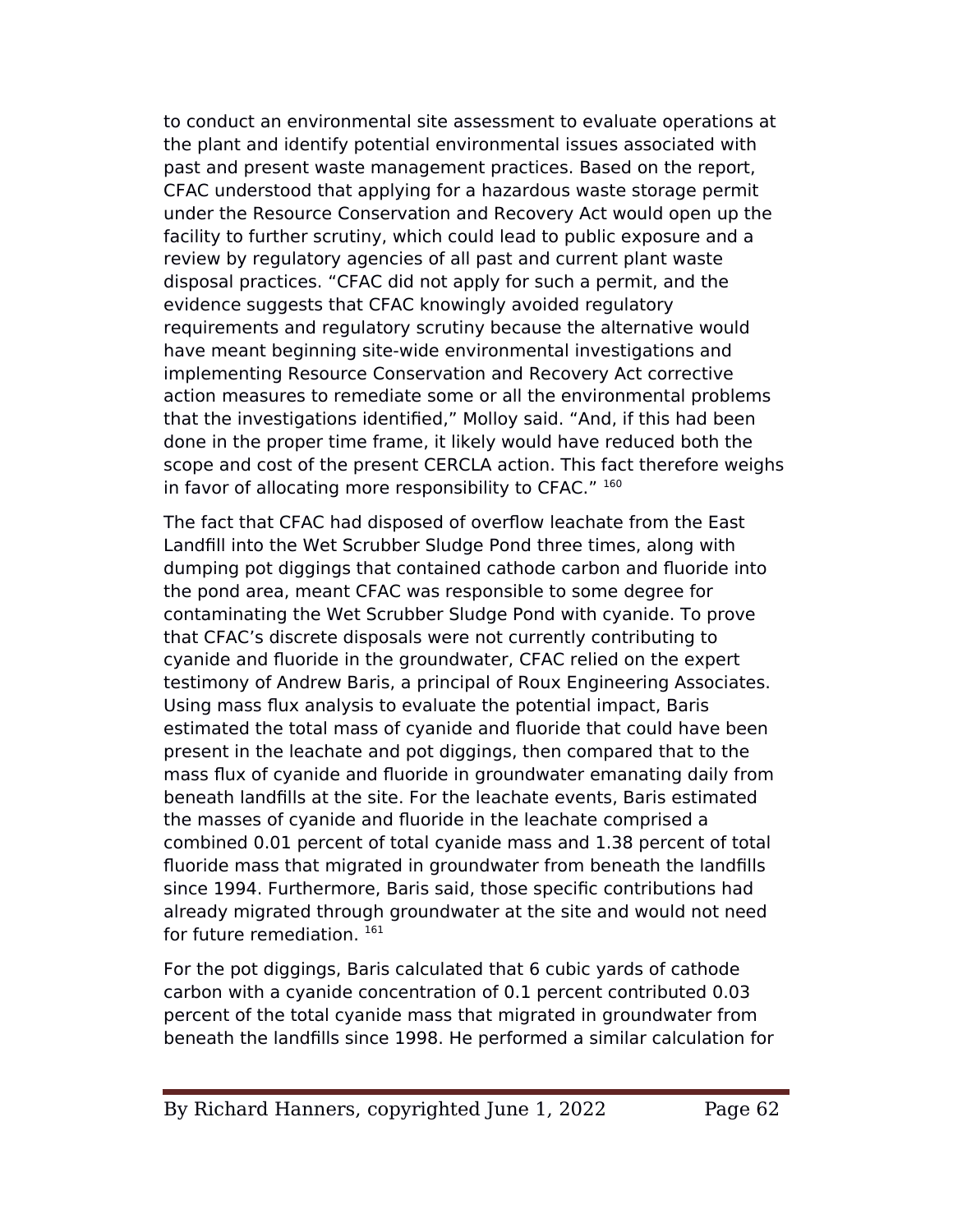fluoride leaching to groundwater from the Wet Scrubber Sludge Pond since 1998 and concluded that 99 to 99.7 percent of cyanide and fluoride leaching to groundwater could not be attributed to the pot diggings. Baris noted that contamination from CFAC's discrete disposals left the groundwater even faster than his model indicated because he assumed no attenuation of the contamination, even though at least some attenuation was guaranteed. Baris acknowledged that he lacked sufficient information about ARCO's leachate disposal in the Wet Scrubber Sludge Pond for his mass flux model, but if leachate disposed of by CFAC had already fully migrated and/or attenuated, so had contamination from ARCO's earlier leachate disposal. Baris concluded that the primary contributor of cyanide to groundwater was spent potliner dumped in the West Landfill by ARCO prior to 1981. 162

ARCO, relying on the testimony of Peter Jewett, an environmental remedial expert, disagreed with Baris' fndings and testifed that CFAC's disposals on the Wet Scrubber Sludge Pond were contributing events. Jewett's primary criticism of Baris' analysis was that Baris could not establish the necessary connection between the West Landfll and groundwater. Jewett conceded, however, that cyanide contamination could be coming from impacted soil beneath the landfll, which could be as thick as 115 feet. Jewett noted that evaluations of groundwater contamination should be based on concentration of contamination, not volume of spent potliner. In support of his opinion, he noted that cyanide levels in the plume beneath the smelter site had increased fvefold from 1993 to 2016. He emphasized that no groundwater sampling had been performed beneath the West Landfll or the Wet Scrubber Sludge Pond, which was necessary because the single plume of contamination would be otherwise difficult to attribute to a discrete area. He also criticized the assumptions that mass flux analysis required regarding both the behavior of contaminants and groundwater. "While Jewett testifed that he did not disagree with any of Baris' math, he simply said it was beside the point," Molloy said.  $163$ 

In his ruling, Molloy said, "Ultimately, there is merit to the conclusion that cyanide and fluoride levels in the groundwater sampling wells immediately downgradient from the West Landfll and Wet Scrubber Sludge Pond show that these are the two primary sources of continuing groundwater pollution." Even if Jewett was correct that the impacted soil beneath the landfill or pond caused the continued groundwater contamination – not the features themselves – the contamination originated from the landfll and pond. "Because ARCO was the only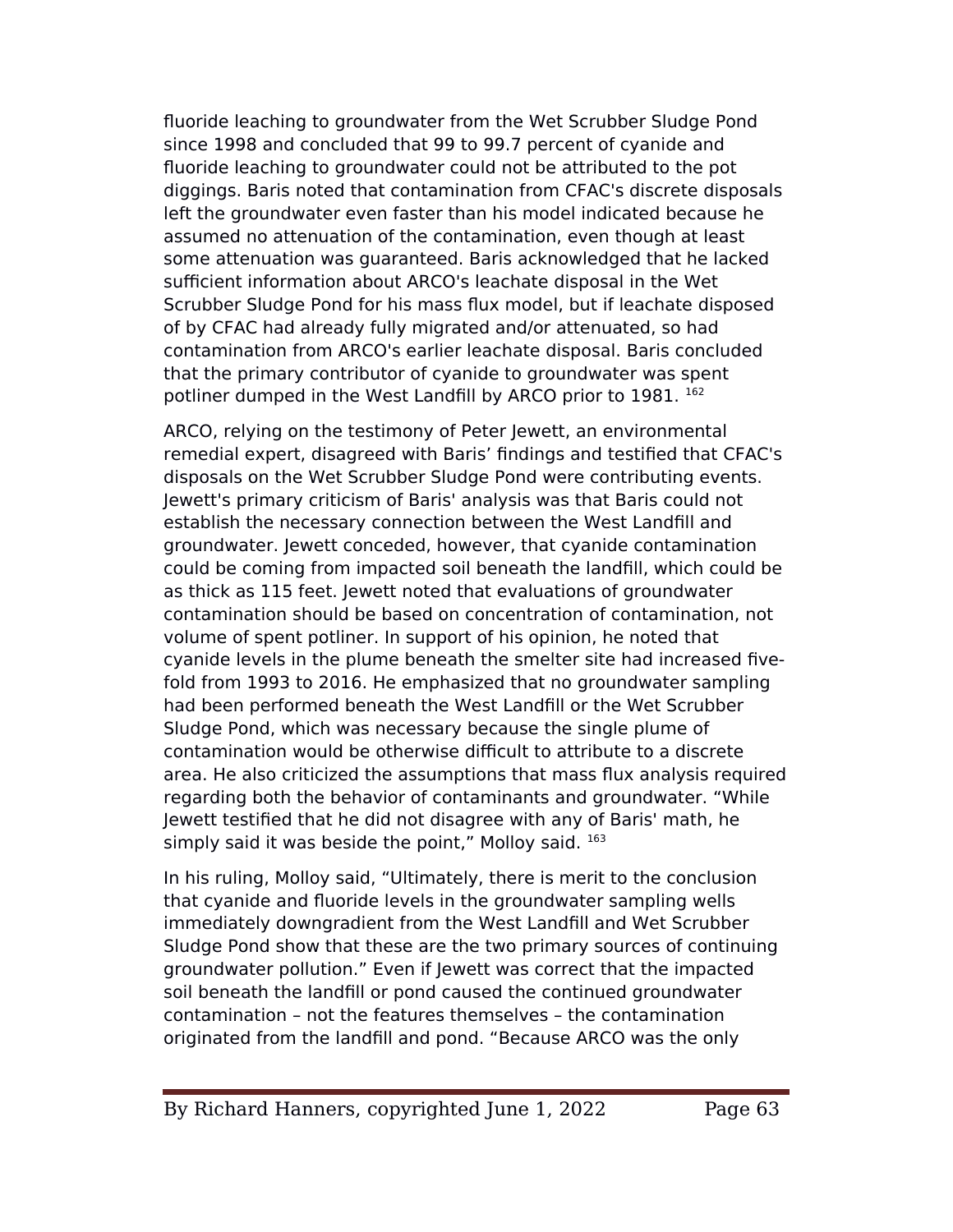party to dispose of spent potliner on the West Landfll, ARCO is responsible for a majority of the groundwater contamination," Molloy said. But Molloy was not convinced by Baris' conclusion that cyanide and fluoride from the leachate and pot diggings had already passed through the groundwater system or attenuated. Molloy noted that Baris "conceded during cross-examination that he did not calculate an error rate and, given the uncertainties in his model, it could often be off by a factor." Molloy concluded, "Given the parties' activities on the site and the contamination levels reflected in the groundwater sampling wells, both parties contributed to the groundwater contamination, albeit ARCO more so." $164$ 

Turning to the allocation of past and future cleanup costs, Molloy explained that CERCLA promoted the timely cleanup of hazardous waste sites and ensured that cleanup costs were borne by those responsible for the contamination. To accomplish these goals, the act imposed strict liability for remediating the release or threatened release of hazardous substances on four classes of people – past and present owners and operators, transporters, and those who arranged for the disposal or treatment of hazardous substances – which were commonly referred to as potentially responsible parties or PRPs. CERCLA offered two complementary yet procedurally distinct forms of relief for privately funded cleanups – cost-recovery and contribution. For costs to be recovered under CERCLA, they must be necessary costs of response and incurred consistent with the 1994 National Contingency Plan, and the party seeking recovery bore the burden of proving necessity and consistency with the National Contingency Plan. 165

Under CERCLA, a response meant a removal or remedial action. Removal actions were those designed to afect an interim solution to a contamination problem, while remedial actions were designed to afect a permanent solution. Costs were necessary costs of response when an actual and real threat to human health or the environment existed, and when the costs were incurred in a response action addressed to that threat. Response costs did not include recovery of private damages unrelated to a cleanup effort. The National Contingency Plan provided a detailed list of procedures and requirements designed to ensure any party seeking response costs chose a cost-efective course of action to protect public health and the environment. The National Contingency Plan governed all aspects of the response, from discovery of the release of a hazardous substance through the investigatory process, the decision on whether a cleanup was required and what form it should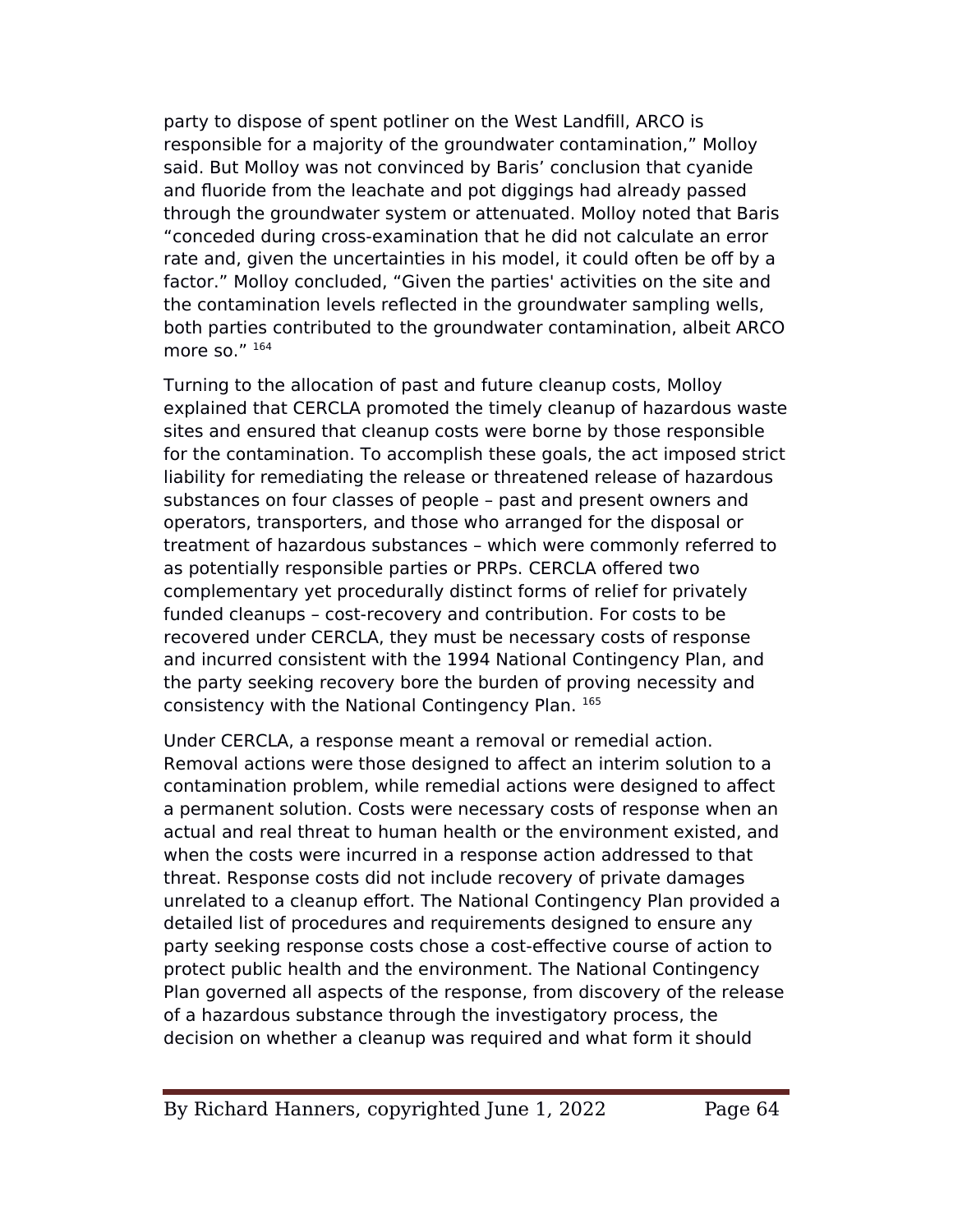take, and implementation of the selected response. Plaintiffs were required to maintain and provide an accurate accounting of their claimed costs. <sup>166</sup>

At trial, both parties presented expert testimony on recoverable costs, CFAC relying on the testimony of William Muno and ARCO relying on the testimony of Gayle Koch and Marcia Williams. Muno argued that response costs should be interpreted broadly and include all costs claimed by CFAC. Williams testifed that many of CFAC's claims were better categorized as operational costs, and Koch testifed that CFAC failed to either show costs were necessary or provide accurate documentation for costs incurred. According to Molloy, "As with most things, the answer lies somewhere in the middle." 167

CFAC claimed it incurred \$22.7 million in response costs through March 31, 2021, including public relations, legal services, building demolition and related waste removal, technical support, employee costs, South Percolation Pond bank stabilization and excavation, well sampling, performance of the Remedial Investigation/Feasibility Study, and EPA reimbursement. Of those, ARCO argued only about \$5 million were recoverable under CERCLA. ARCO sought to exclude costs on three primary grounds: (1) costs expended after March 31, 2021; (2) costs not consistent with the National Contingency elan; and (3) costs without proof of payment. As to ARCO's frst argument, pursuant to the parties' pre-trial stipulation, costs incurred after March 31, 2021 were not considered past response costs. The second argument was addressed in the context of CFAC's specifc cost requests. As to ARCO's third argument, the absence of fnal proof of payment was not an absolute bar to cost recovery. As conceded by Koch, while evidence of payment may be indicative of National Contingency elan requirements that a cost be incurred and supported by accurate documentation, the statute did not explicitly require it. <sup>168</sup>

CFAC submitted twenty cost recovery claims from before March 31, 2021 ranging from \$500 to \$8.8 million totaling more than \$22.7 million. Molloy determined that under CERCLA, ARCO partially shared responsibility for some and owed nothing for others. The EPA billed CFAC more than \$1 million prior to Dec. 31, 2019 for oversight costs pursuant to the Administrative Order on Consent, which Molloy determined was entirely recoverable. CFAC sought to recover \$8.8 million paid to Roux for environmental services. According to Koch, only \$8.5 million was consistent with the National Contingency elan because some of Roux's billing was related to facility decommissioning and demolition, primarily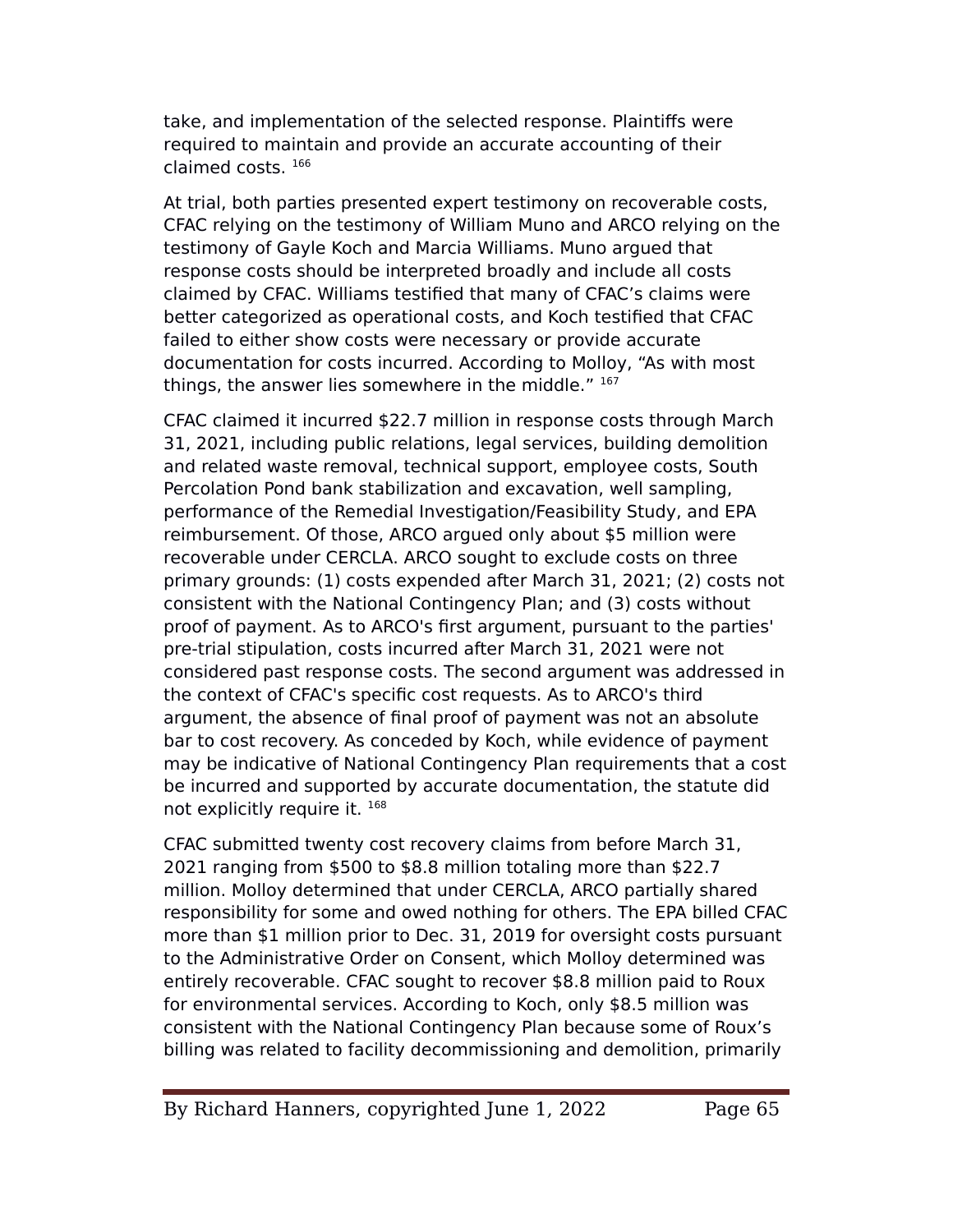concrete sampling, and projects designated as litigation support. Molloy sustained both of Koch's challenges, leaving \$8.5 million recoverable under CERCLA. <sup>169</sup>

The matter of the \$7.7 million CFAC sought to recover for demolition of the smelter plant buildings by Calbag required more scrutiny. Molloy first noted that the EPA did not review or approve any agreements between Calbag and CFAC, and the demolition and removal of the Main Plant buildings, including removal of asbestos and chemicals from those buildings, was not part of any CERCLA investigation or response action, nor any remedial action selected by the EPA. Furthermore, Calbag's work was not overseen or authorized by the EPA. At trial, CFAC conceded that \$2.8 million sought for Calbag's asbestos abatement work was foreclosed by the parties' 1988 Settlement, leaving CFAC's \$4.5 million claim for concrete crushing and back-flling in connection with demolition of the Main Plant Buildings. But according to Molloy, "To be recoverable, these activities must be necessary to the containment and cleanup of a release or threatened release of a hazardous substance. Costs that are undertaken for other reasons – such as routine maintenance or solely enhancing the use or value of a property - are generally not recoverable."  $170$ 

Citing precedent, Molloy noted that "the issue is not why the landowner decided to undertake the cleanup, but whether it was necessary." He noted no evidence was presented at trial showing CFAC's expenses for building decommissioning and demolition were a response to a release or threatened release of hazardous substances. "In fact, the evidence suggests just the opposite," Molloy said. "Stroiazzo's testimony made clear that the Main Plant Building had simply been abandoned when production stopped, describing it as if 'someone turned off a switch and walked away.' The Main Plant Building was therefore in disrepair and needed to be demolished to recoup any value." Calbag's demolition work appeared to result from business decisions focused on preparing the property for future sale and use.  $171$ 

Muno testifed the smelter buildings would have been removed as part of a fnal cleanup remedy because ubiquitous contamination prevented their use for any other purpose. "Yet multiple witnesses testifed that buildings are rarely removed during CERCLA actions, and generally it is only done if the structure prevents the removal of contaminated soils beneath the building," Molloy said. "CFAC presented no evidence that building removal was necessary to address contaminated soil beneath the structure. To the contrary, Baris testifed that such removal was not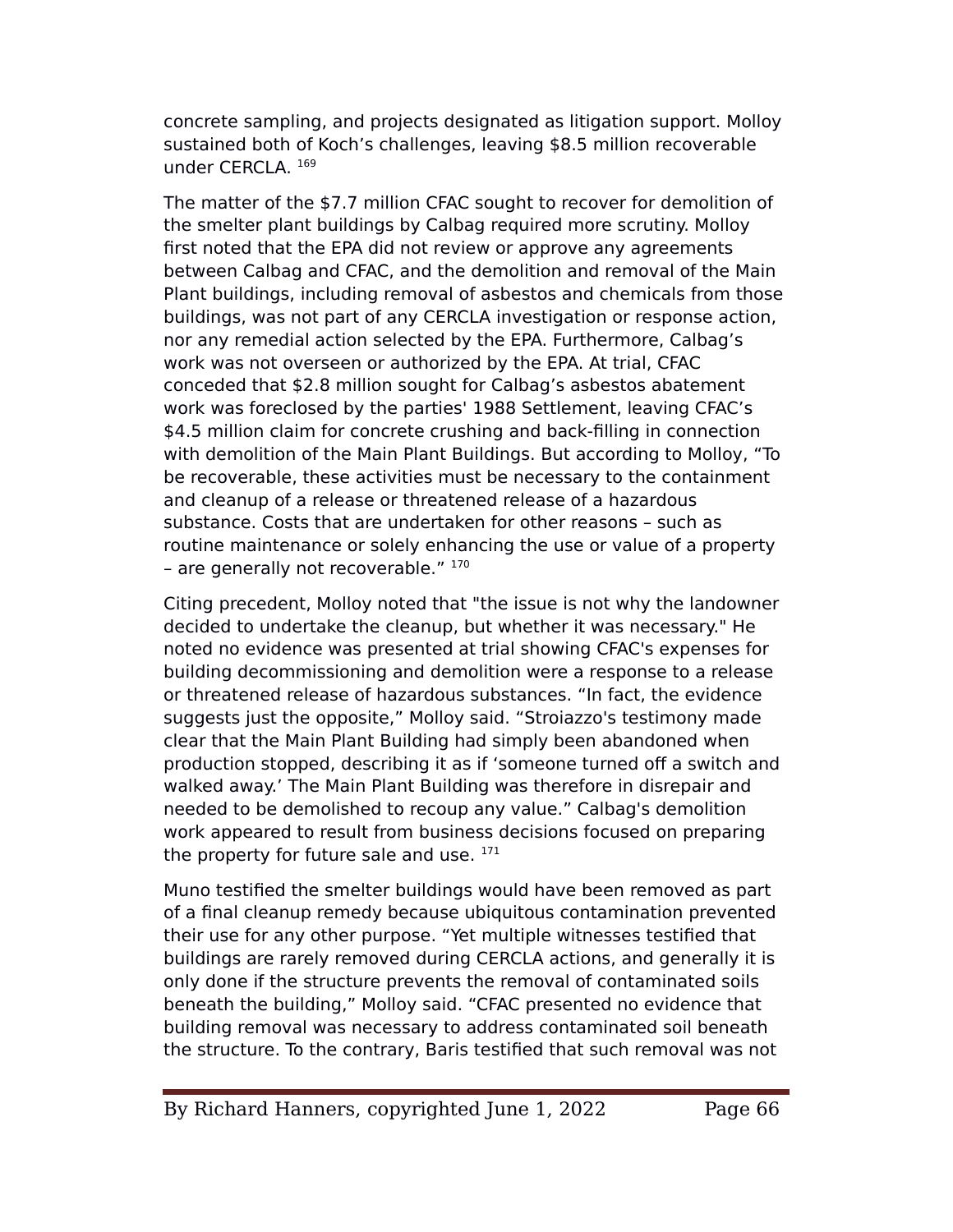necessary to address soil contamination. And, to the extent the concrete itself was contaminated, the record suggests such contamination only became an issue once demolition began and the concrete had to be moved." CFAC also sought to recover Calbag's costs related to disposal of hazardous substances, auction of debris, sampling, housekeeping and waste disposal. But according to Williams and Koch, removal and proper disposal of hazardous substances from the smelter buildings at the time of closure was CFAC's obligation as the owner and operator of the plant. Molloy concluded by ruling none of Calbag's costs were recoverable under CERCLA. <sup>172</sup>

Molloy ruled that \$206,082 of the \$708,872 in attorney fees CFAC paid to three diferent law frms was recoverable under CERCLA, based on whether the fees were for litigation- or remediation-based services. Citing the U.S. Supreme Court's 1994 Key Tronic ruling, recoverable attorney fees included services similar to those performed by "engineers, chemists, private investigators or other professionals who are not lawyers," and "these kinds of activities are recoverable costs of response clearly distinguishable from litigation expenses." Molloy noted that identifying other eRes was recoverable, but there were only two. At trial, Koch identifed numerous descriptions of work entirely unrelated to the CERCLA cleanup effort, such as work on closing down the aluminum reduction works and disposition of the site, as well as internal lawyer conferences. Those included conferences with and among CFAC trial counsel, and lawyers' telephone calls, meetings and travel concerning undisclosed subjects or containing generic references to strategy. "Koch is correct that fees for such work are excluded by the Supreme Court's Key Tronic exception because they seek to protect CFAC's interests as a PRP or to reallocate costs from CFAC to ARCO," Molloy said. "Moreover, Andrew Otis, CFAC's regulatory counsel, testifed that his work for CFAC went beyond cleanup efforts, describing his services broadly as 'strategic' assistance." 173

The matter of costs related to work at the South Percolation Ponds required special scrutiny because, as Molloy noted, that work was the frst actual remedial work performed at the site even if it was performed prior to the EPA's decision on a final cleanup plan. CFAC made two sets of claims – for construction of a sheet-pile dam and rip-rap in 2016 through 2018 as a stopgap measure to address erosion and release concerns, and removal of the temporary impoundment and returning the dam and ponds to their natural state in 2020 under a separate Administrative Order on Consent with the EeA. ARCO challenged the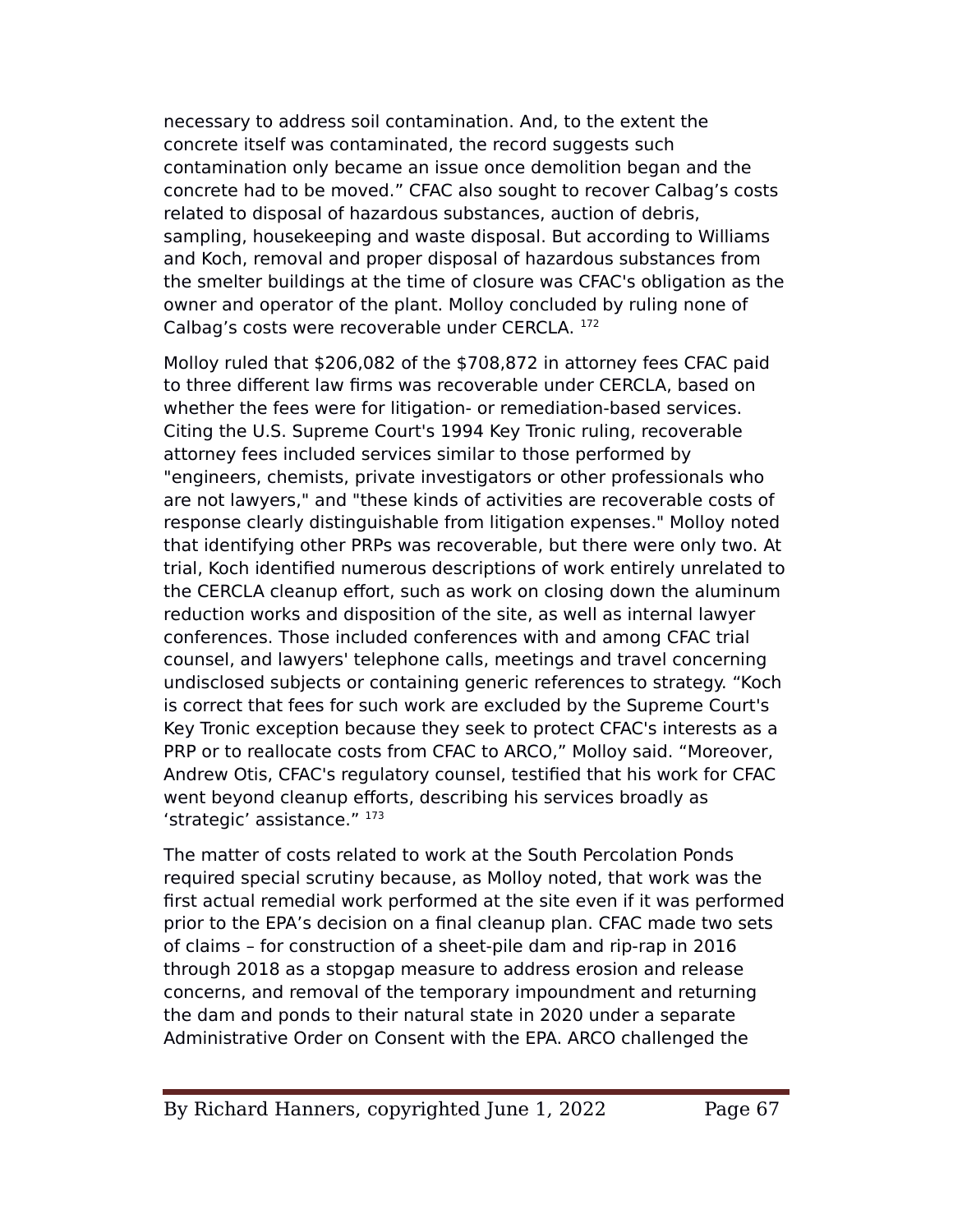costs related to the stopgap measure, frst arguing that proper containment of the sediments within the ponds was a closure obligation, and secondly that because the dam and rip-rap had to be removed to implement the Administrative Order on Consent, they were not consistent with the fnal remedy as required by the National Contingency Plan. "Neither argument is persuasive," Molloy said. <sup>174</sup>

Citing Stroiazzo's testimony, Molloy noted that the Flathead River began to change course in 2014, which threatened the existing dam and ponds in a way that was not previously apparent. "The timing and nature of that threat took the necessary action beyond operation closure obligations," Molloy said. He went on to rule that under CERCLA certain short-term actions could be taken to address immediate releases or threatened releases. "Here, the sheet-pile dam and rip-rap had to be removed when the South Percolation Ponds were fully excavated as part of the final remedial action," Molloy said. "Put differently, the stopgap efforts were taken to contain the contamination until it could be addressed more permanently; the sheet-pile dam and rip-rap achieved that goal." He ruled that Morrison-Maierle's total costs for engineering work, Montana Helical Piers' total costs for sheet-pile work and Sandry Construction's total costs for rip-rap were recoverable response costs. 175

Overall, Molloy ruled that the following claims were recoverable under CERCLA – groundwater monitoring by ERM Consulting for residential wells in Aluminum City; groundwater monitoring on the plant site by Hydrometrics, Inc.; peer review of the Draft Feasibility Study by MBS GeoConsulting, Ltd.; offsite disposal of drums containing transformer oil, Pyrotek Pyrocast L-30 refractory material, fire extinguisher powder, joint compound, fre-fghting foam concentrates and other chemicals by Mountain States Environmental; removal and disposal of capacitors containing eCBs by IRS Environmental; printing of public newsletters and public-facing materials by Allegra Marketing; \$380,611 of the \$515,680 sought by CFAC for public relations consulting and communications services by Ann Green Communications and Mary Green Communications; \$32,102 of the \$59,564 sought by CFAC for public relations consulting and communications services by Haley Beaudry; and \$400 of the \$500 sought by CFAC for design and maintenance of the CFAC website by Jacob Hall Design. 176

The following claims were not recoverable under CERCLA – Aqua Terra Restoration for work related to reclamation of an onsite borrow pit and obtaining additional clean backfll to fll basements, tunnels and cavities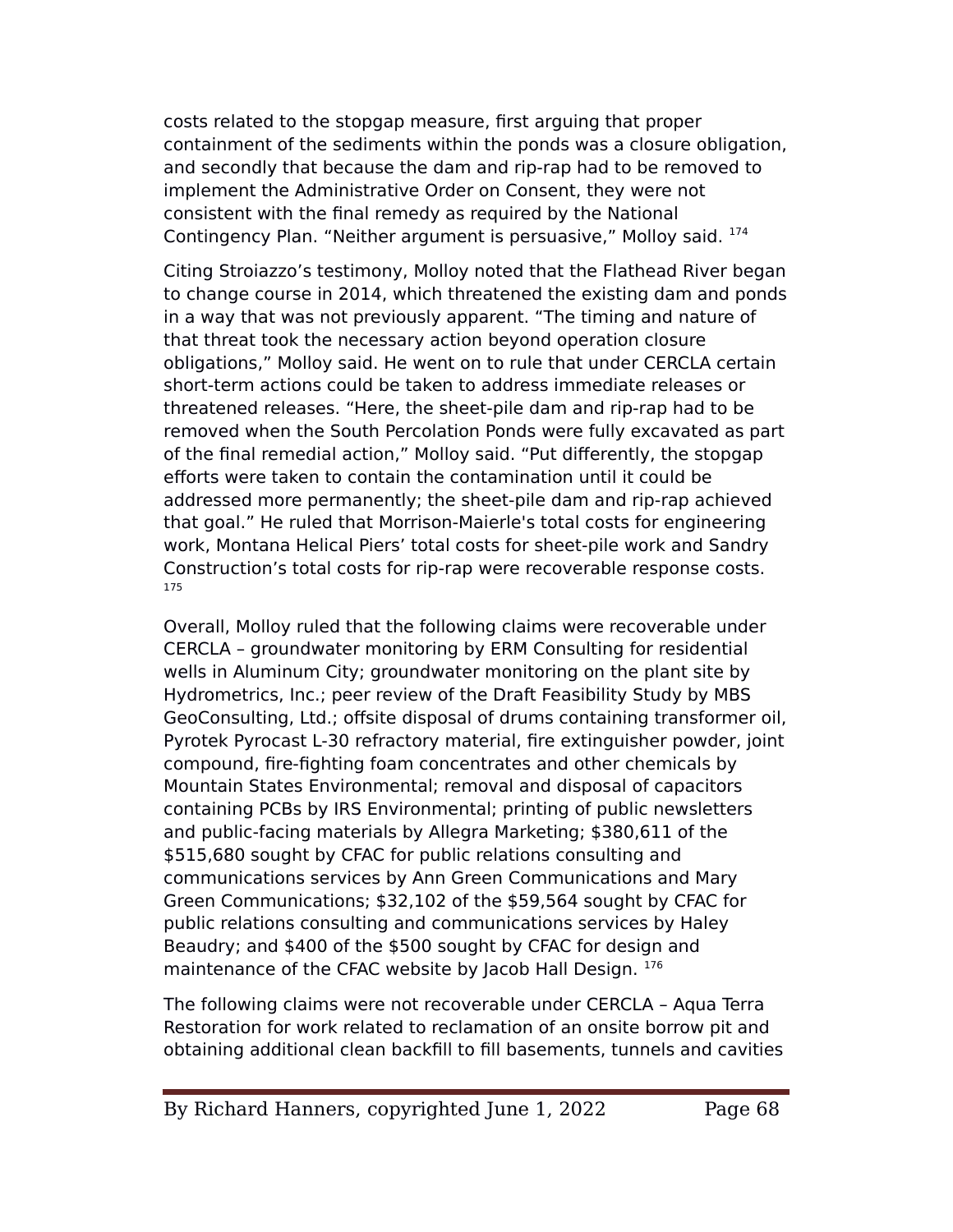left by CFAC's crushing and removal of concrete; MWC Viking eump for dismantling fve water production wells and fabrication and installation of extended well, salvage valves and fttings; Sard Verbinnen & Co. for public relations consulting and communication services; and the salaries and expenses of two Glencore and CFAC employees involved with the cleanup effort, John Stroiazzo and Steve Wright. 177

Once which costs were determined recoverable under CERCLA, another task was to determine an appropriate allocation for past and future cleanup costs. ARCO argued that the 1985 Acquisition Agreement indemnifed it from environmental liabilities arising from operation of the smelter business after Sept. 17, 1985, but Molloy noted that both parties dumped hazardous materials all around the plant site, often on top of each other. "The result would potentially be diferent, however, if ARCO had shown that there was a site area used solely by CFAC in its operation of the facility," Molloy ruled. "The cleanup of that area would then be solely attributable to CFAC's operation of the site. To the contrary, however, ARCO has repeatedly argued that the waste streams produced by the parties are not segregable. Ultimately, the parties' agreements only bar recovery of costs related to asbestos; the remaining site costs are not subject to the indemnity terms." <sup>178</sup>

While Molloy turned to Gore factors to determine an equitable allocation of recoverable costs under CERCLA, CFAC proposed a three-phased allocation methodology developed by its expert David Batson. In the frst two phases, Batson determined a baseline allocation by considering the frst four Gore factors to identify the creation of the risk and how it was managed. In the third phase, Baton considered other equitable factors beyond the initial risk creation, which were typically reflective of the last two Gore factors. In developing a baseline, Batson frst determined the quantity of waste deposited by each party at discrete locations on the plant site, what he called the disposal risk contribution. Based on available data, this calculation was possible for the West Landfill, Wet Scrubber Sludge Pond, Center Landfill and East Landfill. For the rest of the plant site, where contaminant volume information was not available, Batson used aluminum production numbers as a proxy for waste disposal, adjusted for years of operation in each site area. <sup>179</sup>

With a relative percentage established for disposal risk, Batson next considered ongoing responsibility for management of the plant site and the waste, what he called the maintenance risk. This calculation considered actions by the parties that either increased risk, such as failing to line or cap landflls, or decreased risk, such as lining, capping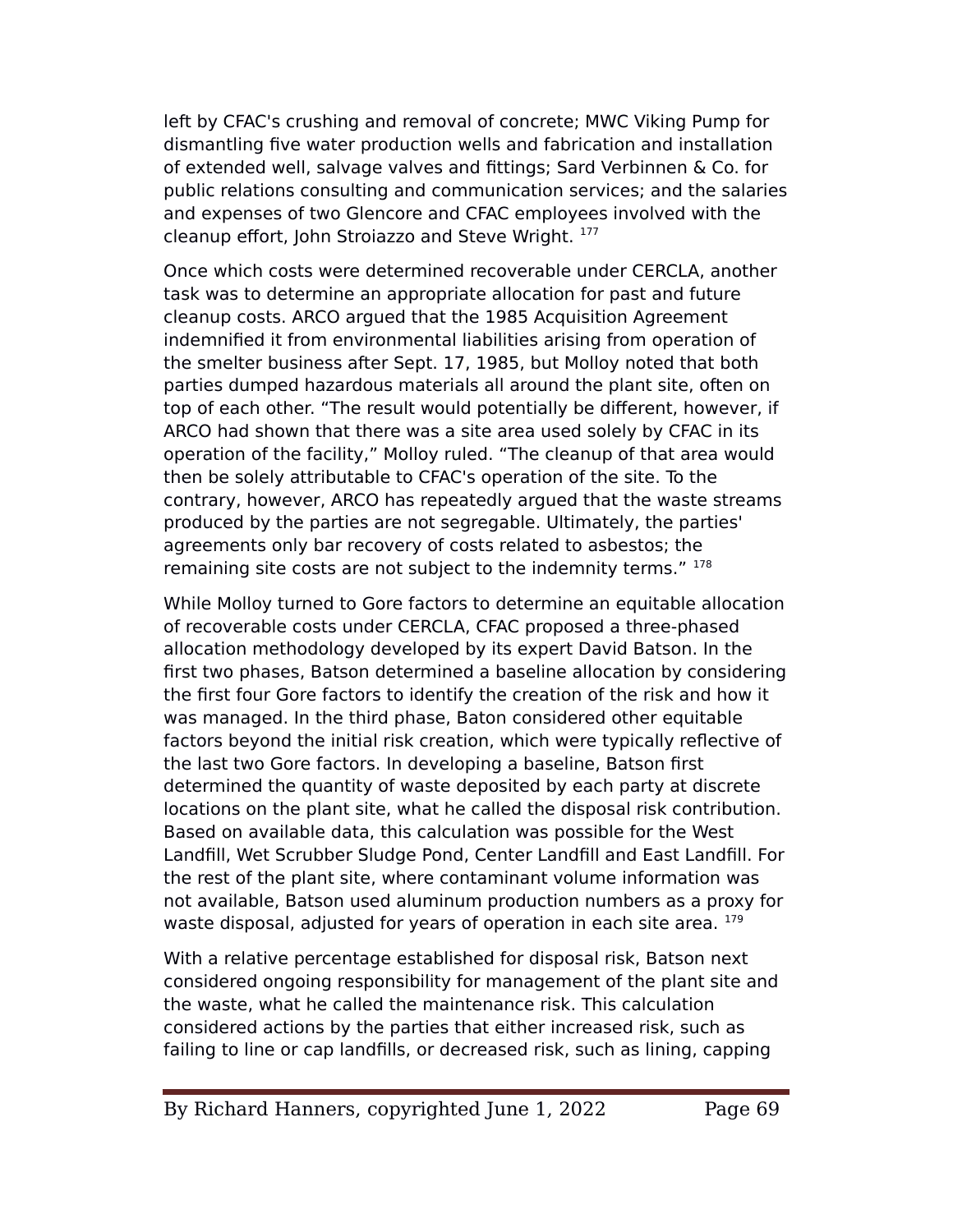or excavating landflls. Batson then turned to other equitable factors, such as care exercised by each party and its cooperation with government, which provided a positive or negative offset. Batson determined the parties were equal in their level of care but proposed an adjustment in CFAC's favor of 5 percent for its cooperation with the EPA throughout the Remedial Investigation/Feasibility Study process. Batson's model assigned a percentage to each plant site area. 180

Molloy was not convinced by Batson's approach. "Ultimately, while the Court is persuaded that ARCO's disposal of spent potliner in the unlined West Landfll is a primary cause of groundwater contamination on the site – and thus a driver of remediation costs – considerations beyond the parties' waste disposal and production volumes favor a site-wide allocation," he said. Molloy also questioned parts of Batson's methodology, especially as it placed the maximum cost burden on ARCO. "As ARCO points out, Batson's allocation was rejected by the court in El easo Natural Gas Co. LLC v. United States, the single other case where Batson's proposed methodology was subjected to judicial review," Molloy noted. In that case, Batson based his allocation methodology on the volume of soil moved during each phase of a mining operation, ultimately assigning 86.77 percent of the liability to the United States and 13.23 percent of the liability to his client. Considering all the facts surrounding the operation, that court rejected Batson's opinion and found "El Paso's proposed allocation to be quite unreliable – contrived to assign maximum responsibility to the United States." 181

Concerned that Batson's methodology drove most of the cleanup costs to ARCO, ARCO pressed him at trial over whether he considered remediation costs in proposing his allocation ratios. Batson denied that cost was a relevant consideration, regardless of which party it favored. Molloy disagreed. "While Batson's response appears genuine, it highlights a shortcoming of his methodology: equitable allocation is about more than just the volume of waste produced," he said, adding that "allocation in this case requires consideration of numerous qualitative factors, many not considered by Batson." Citing the Wet Scrubber Sludge Pond as an example, Molloy noted it only received calcium fluoride sludge and chemically treated leachate that was below background levels from ARCO. "This is important because, as recognized by CFAC's expert Baris, the sludge has a low solubility and is essentially 'inert,'" Molloy said. But "under Batson's calculation, ARCO is held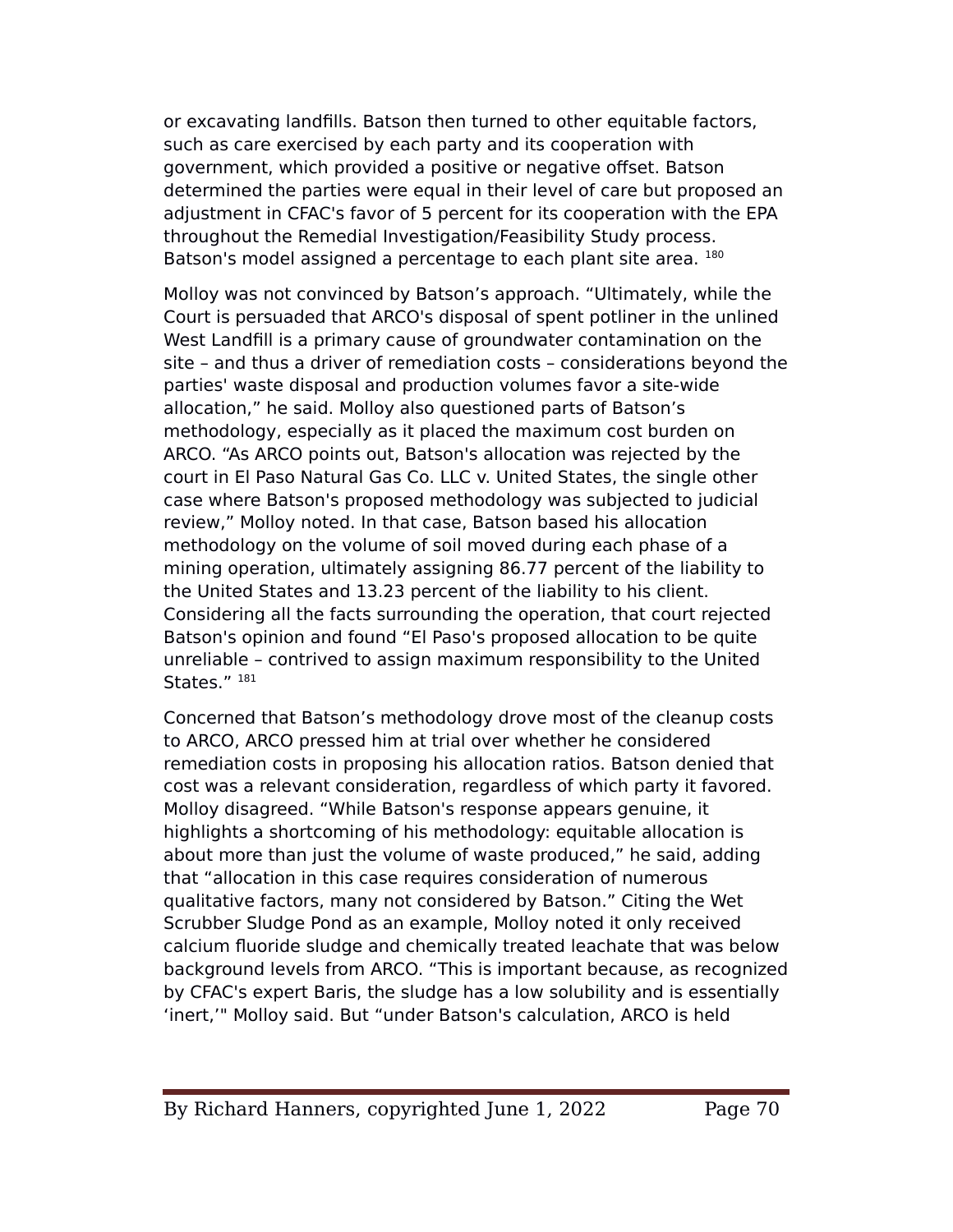responsible for 91 million gallons of an inert substance of low solubility," Molloy noted.<sup>182</sup>

Batson had not distinguished between toxicity of each parties' waste streams but rather assumed each parties' disposals had the same impact on the groundwater. Furthermore, Molloy noted, Batson gave CFAC an offset for removing pot diggings it had improperly placed on the Wet Scrubber Sludge Pond but didn't increase CFAC's responsibility for disposing of leachate with cyanide concentrations above background levels on the pond. "While ARCO may have disposed of more volume of waste at the Wet Scrubber Sludge Pond, the evidence does not show that ARCO's waste at that location was more responsible for the groundwater contamination simply due to its volume," Molloy said. Other problems with Batson's methodology included not considering the language of the parties' indemnity agreement, the fact that CFAC acquired the facility for \$1 but could sell it for much more, and the difficulty in implementing his cost ratios for a plant site divided into six Decision Units. <sup>183</sup>

While ARCO did not provide expert testimony on the issue of allocation, it had proposed in its briefngs a site-wide allocation on the ground that the parties' site operations were comparable. ARCO wanted other considerations to determine its allocation, such as the terms of the parties' early agreements and the fnancial benefts each party gained from ownership and operation of the facility and would gain from remediation of the site. Batson disagreed that a site-wide allocation was appropriate, noting that while production activity and waste streams by ARCO and CFAC were similar, risk-driving factors such as volume of disposed of waste were known. Batson said a site-wide allocation would ignore the facts on the ground, but he conceded that site-wide allocations were given to many other facilities, even those with complex operational histories. <sup>184</sup>

In his ruling, Molloy noted that "ARCO's disposal of 61,800 tons of spent potliner in the unlined West Landfll prior to 1980 stands out as a primary contributor to site contamination. That is especially so given the fact that CFAC only ever disposed of spent potliner in the lined East Landfill and, starting in 1990, disposed of all spent potliner offsite." But the high remediation cost for the Landflls DU1 and Groundwater DU6 was related to the cost of constructing a slurry wall jointly around the West Landfill and Wet Scrubber Sludge Pond. More than half of that enclosed area would be occupied by the pond, for which CFAC had responsibility for improperly disposing of cyanide-contaminated waste.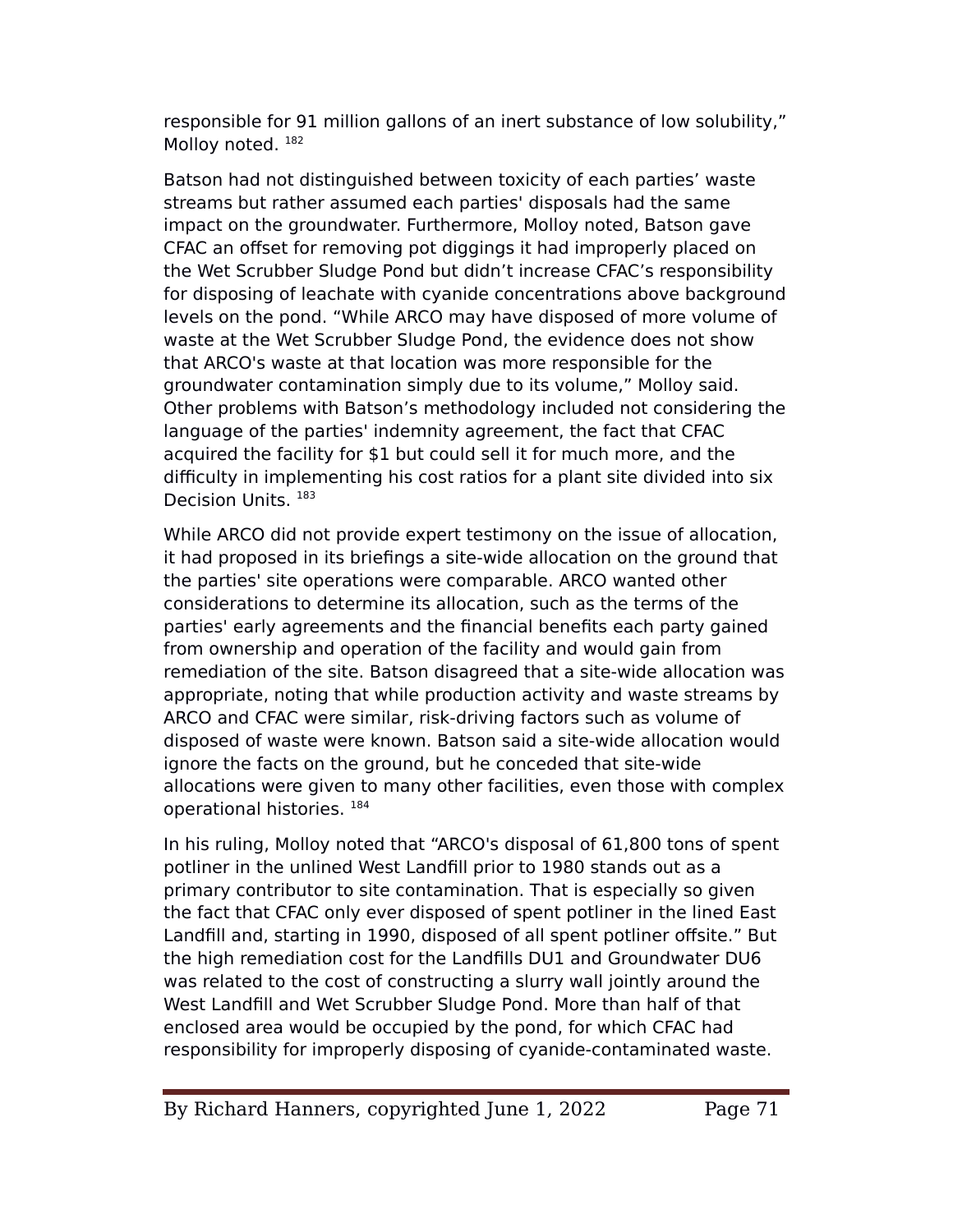"Thus, while ARCO may be responsible for the lion's share of the groundwater contamination, the remedial action addresses site features used by both parties," Molloy said, and "the high cost of remediating those areas cannot be attributed to ARCO alone." Considering each parties' use of other contaminated areas on the plant site during normal operations, "the frst four Gore factors do not weigh in favor of either party," Molloy concluded. <sup>185</sup>

Molloy also considered the weight of the Acquisition Agreement in determining allocation of recoverable cleanup costs under CERCLA. "Assessed under the Gore factors alone, the parties' relative contributions to the site warrant an equal assignment of liability," Molloy said. "But there are qualitative considerations related to this site that require assessing additional equitable factors that tip the scales in ARCO's favor. The additional factor of contractual indemnity and site value and economic beneft warrant assigning greater liability to CFAC. Because the contractual indemnity issue is the most important factor in this case, such an allocation is ultimately appropriate." While the language of the Acquisition Agreement was not specifc enough to waive CFAC's statutory rights, the parties understood these obligations to include the very environmental liabilities raised in this case, Molloy said. "Even if the indemnity provisions are not enforceable as a matter of contract law to bar CFAC's claims, the evidence shows that the parties intended for CFAC alone to have an indemnifcation obligation to ARCO after Aug. 31, 1990," Molloy said. Based on proof of the intent of the parties, it was appropriate to allocate more responsibility to CFAC than ARCO, Molloy ruled. 186

The fnancial benefts each party gained from past ownership and operation of the plant site or which would be gained from remediation of the plant site were also factors to consider in the allocation of recoverable cleanup costs. ARCO produced an estimated 3,222,531 metric tonnes of aluminum between 1955 and September 1985, when it sold the site to CFAC. CFAC produced an estimated 2,866,628 metric tonnes of aluminum between October 1985 and 2009, when it stopped producing aluminum. Accounting and fnancial consultant David Hall estimated at trial that ARCO expended \$1.1 billion on the facility and gained \$565 million in revenue less production costs, including depreciation, while CFAC expended \$95 million and gained \$1.054 billion. Hall noted that ARCO made signifcant capital investments that benefted CFAC. After spending \$65 million to construct the facility, ARCO spent more than \$62 million adding three additional potlines and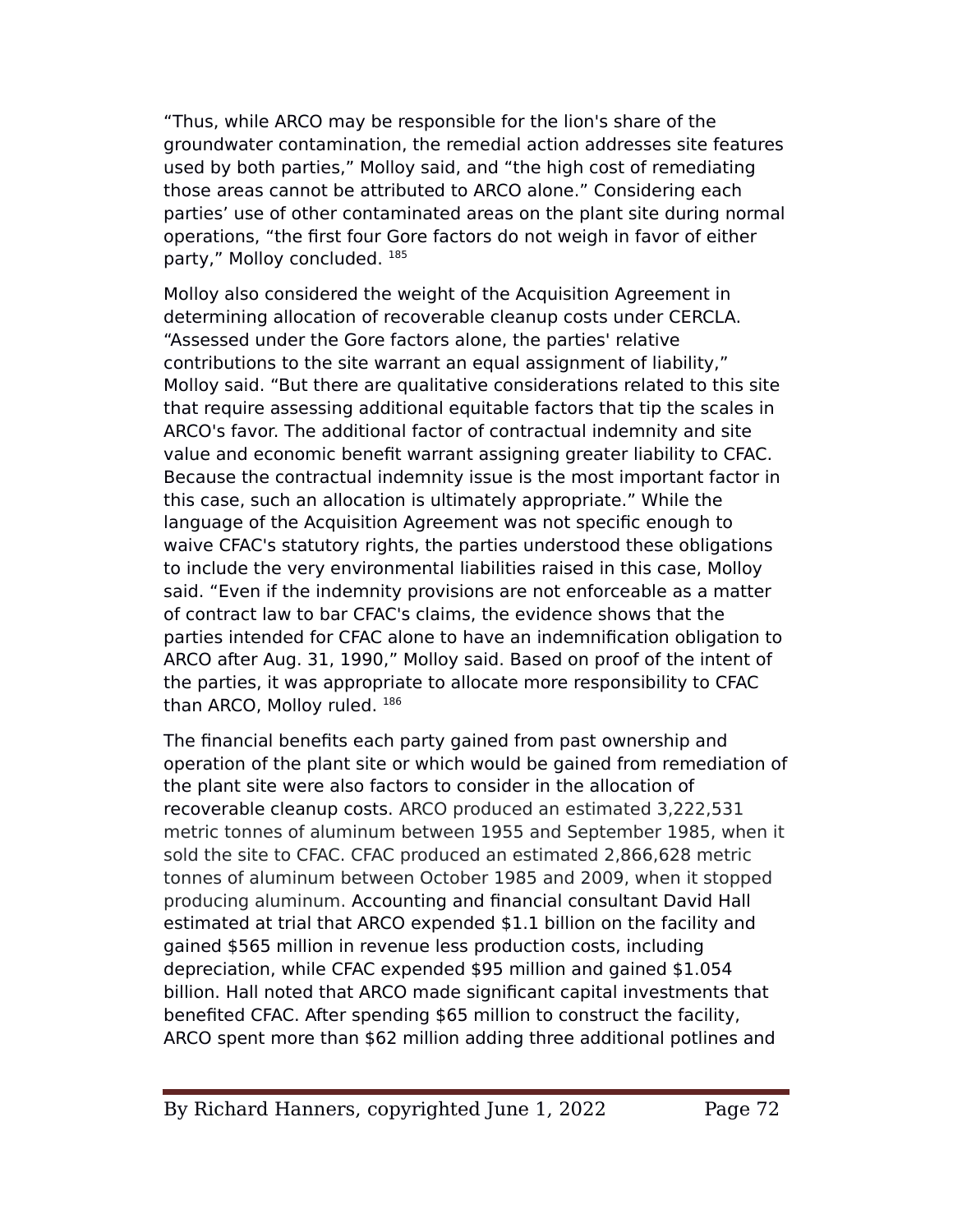spent more than \$75 million on environmental improvement projects, including installing Sumitomo reduction pot technology and replacing the wet scrubbers with dry scrubbers. Hall also credited ARCO with \$118 million as undepreciated capital investment for the property, plant and equipment acquired by CFAC in the 1985 transaction. He concluded that ARCO received 35 percent of the facility's fnancial beneft while CFAC received 65 percent. 187

CFAC's rebuttal fnancial expert, Jefrey Dunn, criticized Hall's use of book value to assess the 1985 asset transfer, saying market value was the more important metric. Dunn noted that according to ARCO's internal documents, the company expected to lose money operating the plant for the next few years and therefore needed to liquidate or sell the aluminum smelter business to avoid those losses. Furthermore, Dunn said, ARCO itself valued the facility at only \$5 million at the time. According to Dunn, CFAC was able to continue operating the smelter facility at a proft by moving away from the vertical integration model – owning mines, refneries, smelters and fabrication plants, even transportation assets – to the tolling model, where CFAC simply processed aluminum for third parties which owned the alumina that arrived at the plant and the aluminum that left. "Dunn therefore concluded that CFAC did not receive any net fnancial beneft at the time of the acquisition," Molloy said. 188

Molloy agreed with Dunn's testimony about the value of the smelter business to ARCO at the time of the sale. But the matter of electrical power sales by CFAC in 2001-2002 during the West Coast Energy Crisis received additional scrutiny. The parties disagreed about whether the \$659 million CFAC made by shutting down aluminum production and selling its contracted Bonneville Power Administration electrical power on the open market should be considered in allocating cleanup costs. Molloy ruled that, "Ultimately, the \$659 million is a beneft divorced from the production of aluminum, which is the source of the cleanup obligation. As a result, it is not appropriate to consider the profts from the sale of electricity in assessing the economic beneft CFAC realized during its operation of the site." Deducting the power sales from CFAC's profit margin reduced CFAC's total profit to about \$279 million, or a relative financial benefit of 33 percent. 189

The parties also disagreed about the plant site's value once it was remediated. ARCO's real estate expert Thomas Stevens testifed that after remediation was completed, the property CFAC purchased from ARCO would be worth \$15.5 million. Stevens valued the 807-acre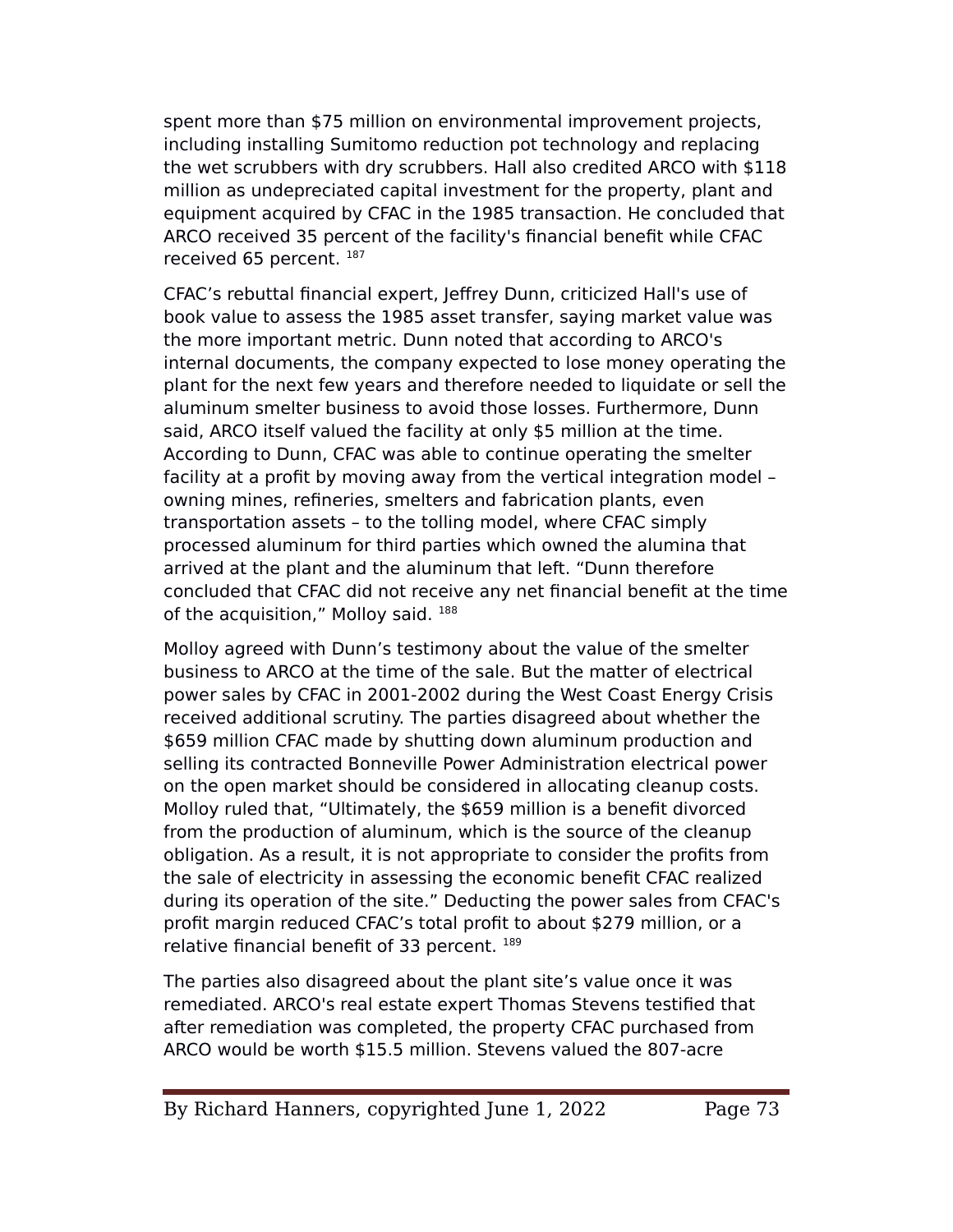industrial portion of the site at \$3.7 million after remediation. CFAC's real estate expert Kraig Kosena appraised the 1,000-acre main plant site at \$1.3 million. But both experts agreed it was difficult to find comparable sales. Considering Kosena's lower appraisal value and that CFAC acquired the site for \$1, Molloy determined that as an allocation factor for cleanup costs, the sale of the property was neutral. 190

With Molloy's determination that CFAC had not exercised sufficient due care with hazardous materials during its operation, and that ARCO had not cooperated fully with government agencies, especially with its operations elsewhere in Montana, Molloy included economic benefts to the other factors and determined an equitable allocation for cleanup costs. "Even though CFAC reaped a lower percentage of the economic beneft from the site than that argued by ARCO, the most important allocation factor remains the parties' 1985 Acquisition Agreement," he said. "Recognizing that mathematical precision is not realistic in the CERCLA equitable allocation process, the proof presented at trial supports the following fair and equitable allocation of recoverable CERCLA response costs for the site: CFAC 65 percent, ARCO 35 percent." These percentages would apply to past and future cleanup costs recoverable under CERCLA as well as economic benefts. Molloy determined the plant site's value to be \$2.25 million and ruled ARCO should receive a credit for \$787,500, or 35 percent of the sale.  $191$ 

## **The river runs through it again**

The cleanup of the South Percolation Ponds along the bank of the Flathead River at the south boundary of the CFAC smelter facility was the first official remediation project taken at the Superfund site. According to a description in Judge Molloy's Aug. 25, 2021 ruling, work at the ponds began as a stopgap measure and then progressed to a long-term fx under an Administrative Order on Consent between CFAC and the EPA. The South Percolation Ponds were a series of three ponds. Wastewater entered the system from a concrete pipe at the west end of the system and flowed into subsequent ponds through an unlined ditch. The ponds received wastewater from the smelter facility's sewage treatment plant, contact chilling water the Cast House, non-contact cooling water from the Rectifer Building and other equipment, wastewater from mold cleaning and steam cleaning in the Cast House, non-process wastewater from steam cleaning at the Fabrication Shop, and stormwater beginning in the early 1960s. <sup>192</sup>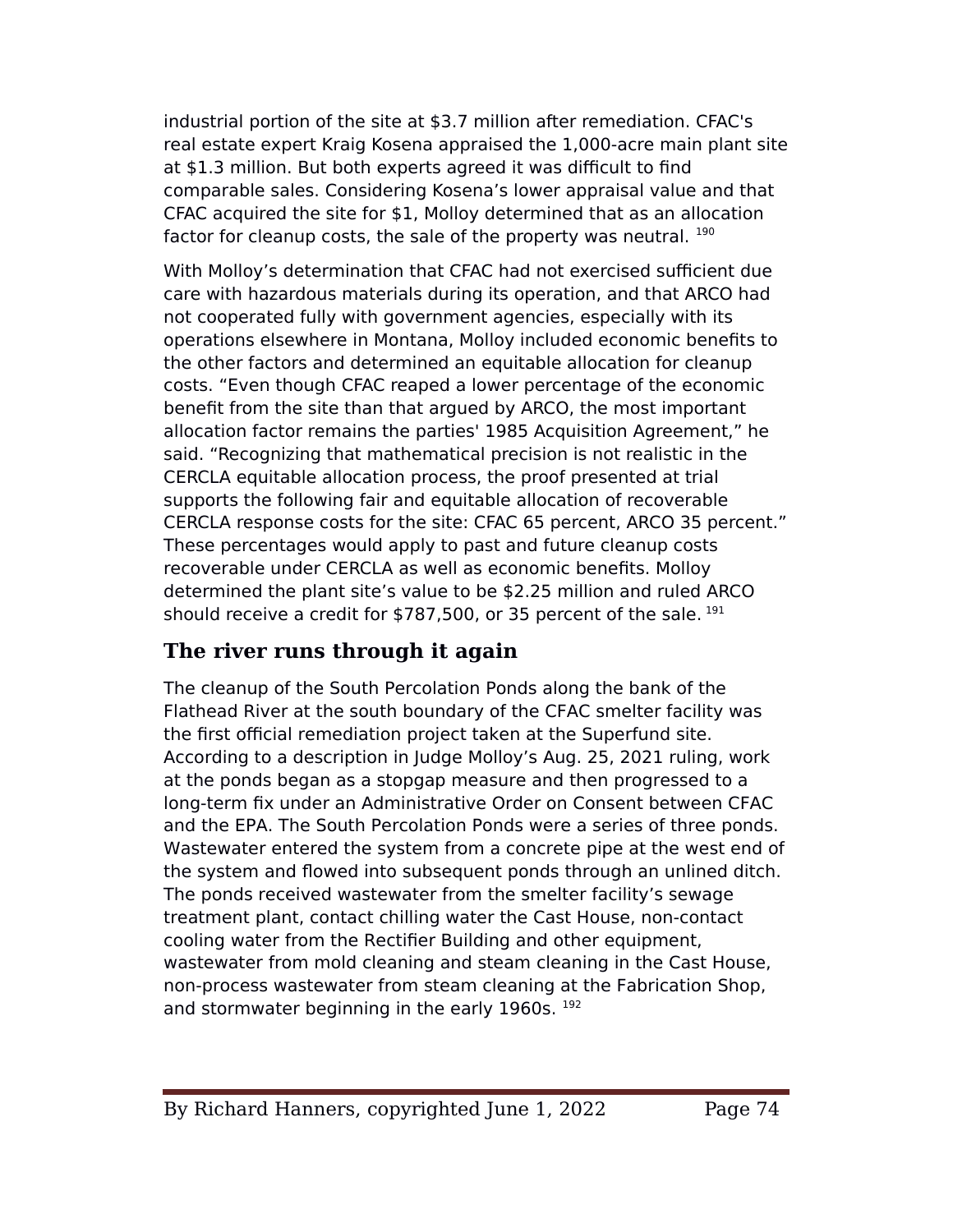As early as 1946, a side channel existed in the Flathead River where the ponds were constructed for the smelter plant. A dam was constructed at the eastern end of the channel in 1963. The river, however, began to naturally change its flow beginning in 2014, causing further erosion of the bank directly in front of the dam. Early signs of a signifcant problem were erosion at the toe of the dam and large mature trees beginning to fall into the river. CFAC began to perform regular visual inspections to monitor the dam and frst informed the EeA of the pending problem in 2015. Aerial images in 2016 showed that the sandbar in front of the dam had disappeared, and the river was pushing directly against the face of the dam. The dam severely eroded during every subsequent season, and during the high-water seasons of 2016, 2017 and 2018, the Flathead River inundated the ponds and severely damaged the eastern end of the system. According to the Remedial Investigation report, the ponds held sediments contaminated with metals, including barium, which the EeA categorized as contaminants of concern. "Seasonal erosion therefore represented a risk that the Flathead River could flood the ponds and wash these sediments into the main river itself," Molloy said.  $193$ 

Following discussions with the EeA and the MDEQ and concurrence by the agencies about the need for a stopgap measure, CFAC installed a sheet-pile dam in August 2016 to protect the existing earthen dam. Concerned about whether further stabilization work was necessary, CFAC asked Roux to evaluate four alternatives, including a no-action option for the site. CFAC ultimately concluded that stabilization work was necessary and could not wait for completion of a full Remedial Investigation/Feasibility Study for the plant site. To additionally protect the steel-pile dam, CFAC constructed a rip-rap wall approximately 10 feet inland from the existing bank of the dam in 2017 and 2018. Costs for the work included \$402,471 for engineering work by Morrison-Maierle, \$325,256 for sheet-pile work by Montana Helical Piers and \$977,533 for rip-rap work by Sandry Construction. The EPA was informed of the actions and said they understood the urgency due to the riverbank conditions and seasonal timeframe constraints. The MDEQ was also kept informed and expressed its own appreciation, Molloy said. At trial, Stroiazzo said he did not recall any criticism from the MDEQ or the EPA regarding the temporary early work of installing the steel-pile dam or rip-rap.  $194$ 

The sheet-pile dam and rip-rap reinforcement were not sufficient to address the long-term risk posed by a strong high-water season that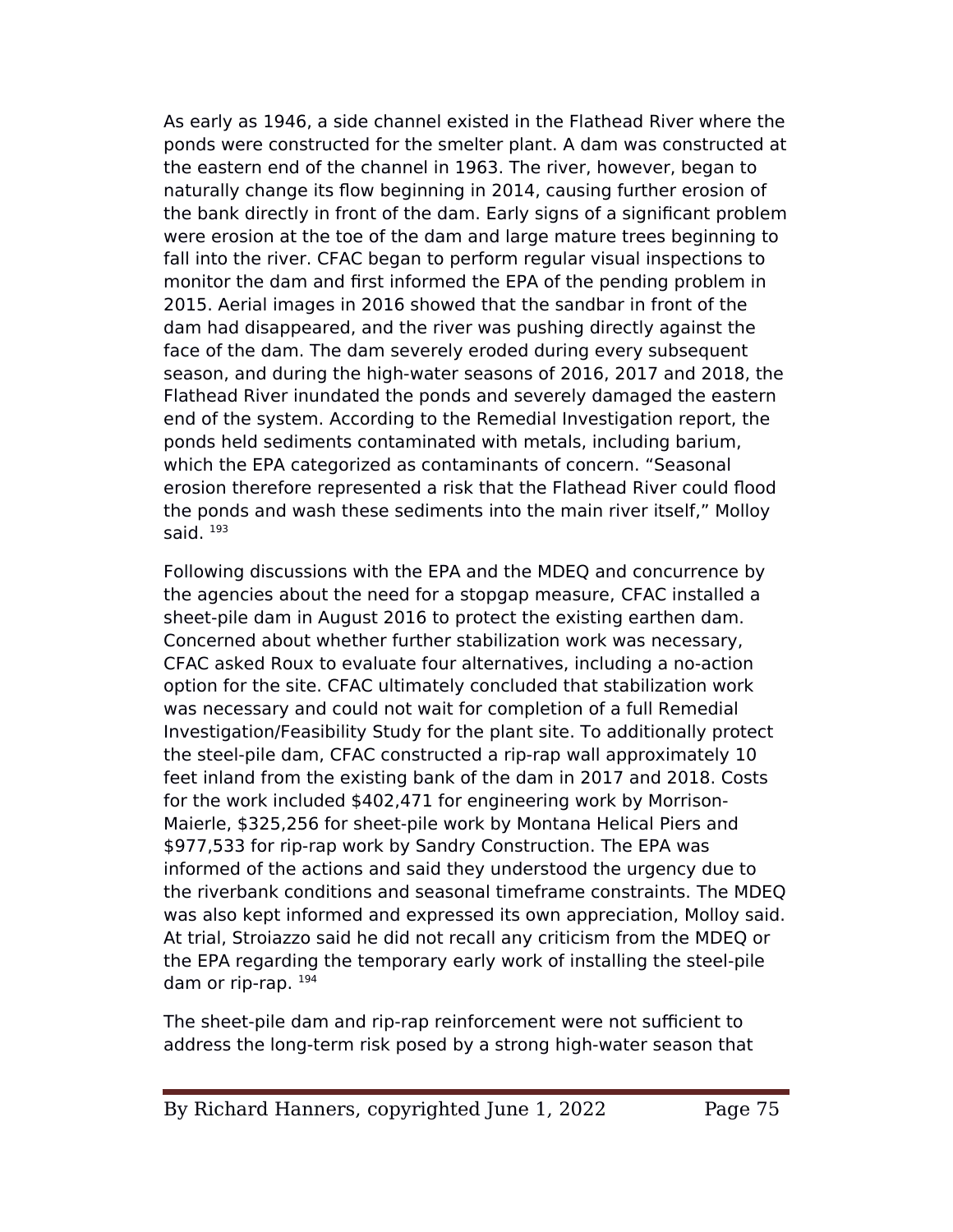might cause the ponds to be washed away, thereby releasing the contaminated sediments into the Flathead River, Molloy said. On July 22, 2020, CFAC and the EPA entered an Administrative Order on Consent providing for the performance of an EPA-approved removal action by CFAC. The final remedy would involve excavation of the sediments, thereby eliminating any risk of the river being contaminated with barium or other metals classifed by the Remedial Investigation report as contaminants of concern. <sup>195</sup>

The Hungry Horse News reported on the project one week later, noting that Stroiazzo called barium found in the sediment the main issue with the ponds. Barium was considered to have moderate ecological toxicity, according to the EPA. The plan called for beginning work in October, when the river was low and the ponds were empty. About 35,000 tons of sediment would be excavated and transported to the Industrial Landfll at the north end of the plant site. The concrete wastewater pipe at the west end of the system would also be taken out. Once the sediment was removed, the steel-pile dam and rip-rap would also be removed, allowing the Flathead River to return to its natural course. "This is a positive, proactive step to remove impacted sediments and restore the natural course of the Flathead River," Stroiazzo said in a Glencore press release. "From the data collected at the site, we know this is necessary. We were in a position to do the work now, and the agency supported that proposal." 196

By early December 2020, the Hungry Horse News reported Sandry Construction was nearly done removing contaminated sediments from the settling ponds. The pond cleanup went well, according to Ken Champagne, the EeA's project manager for the smelter site. The stormwater pipes and the steel-pile dam had not yet been removed. That work was slated for next spring, Champagne said. <sup>197</sup> Work at the South Percolation Ponds was completed March 19, 2021, six weeks ahead of schedule and years sooner than if the work followed the normal Superfund cleanup process, according to a Glencore press release. The sediments were excavated and hauled away in January, and removal of the sheet-pile dam and rip-rap began in February. "It was completed ahead of schedule," Stroiazzo said. "This early action is a beneft to the Flathead River and is another example of meeting our commitment. Many thanks to our contractors — locals Sandry Construction, Morrison-Maierle and Roux Associates — for a job well done." Stroiazzo noted that the Remedial Investigation showed the work on the ponds would have been necessary as part of the overall remedial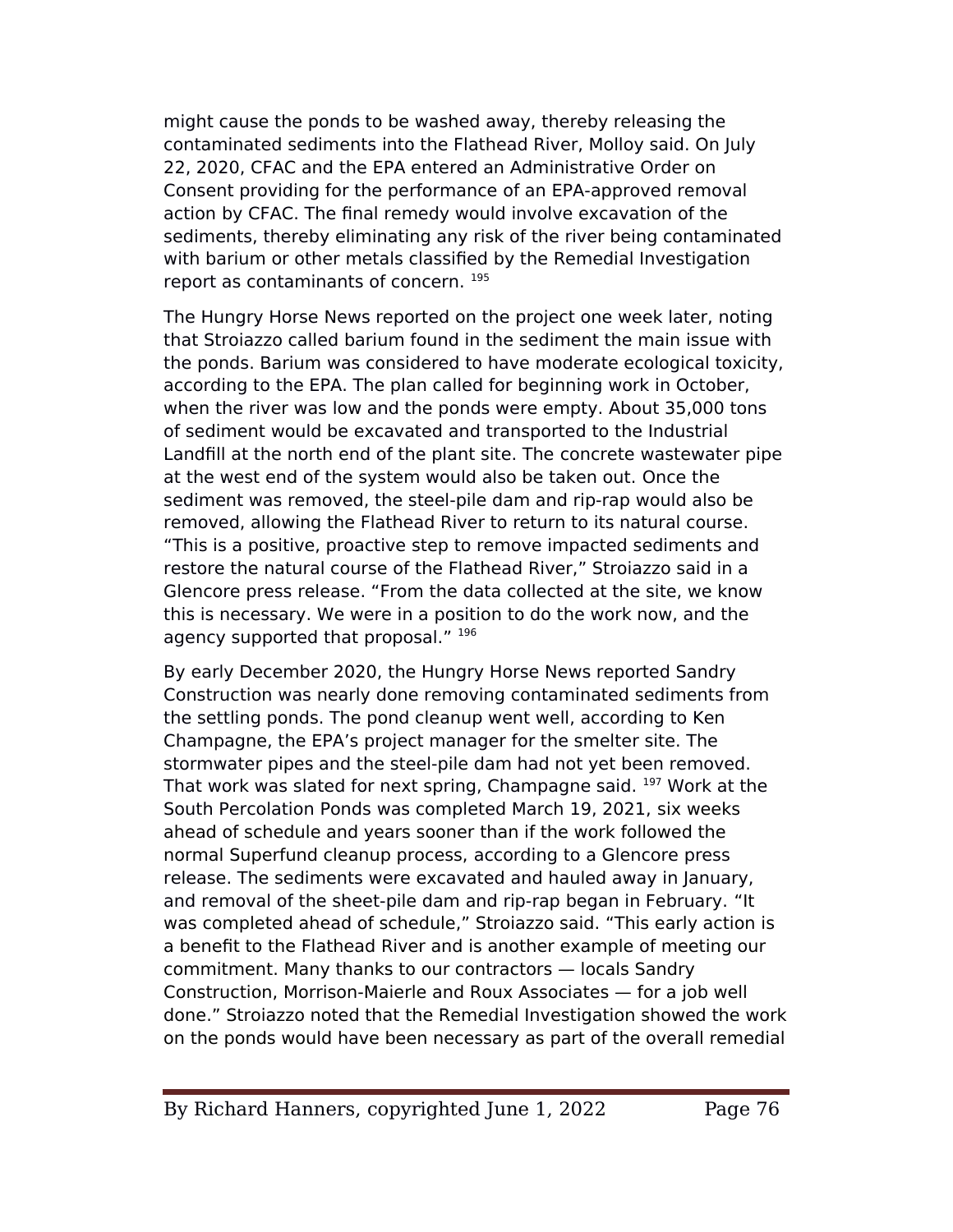eforts. "We knew the sooner we could address the situation, the better. The environmental agencies agreed and provided approval for us to move forward as an early action." 198

Meanwhile south across the Flathead River, steps were underway for the state to acquire 772 acres of CFAC property originally acquired by the Anaconda Aluminum Co. as a bufer for fluoride emissions from the aluminum smelter. The Anaconda Company had experienced lengthy and expensive environmental lawsuits in the Deer Lodge Valley beginning in the frst decade of the 20th century because of air and water pollution emitted by its giant copper smelting plant at Anaconda, Mont. One solution to the problem was for the company to acquire impacted properties as well as land located between the smelter and potentially affected properties to buffer those properties from pollution. When the Anaconda Company began developing plans for a new aluminum smelter near Columbia Falls, it was well aware of potential air pollution by fluoride emissions. AAC installed advanced (for the time) emission-control equipment and studied the local weather patterns. AAC believed prevailing winds blew from southwest to northeast in the corner of the Flathead Valley where the smelter would be located.

But two years after the plant began operating with two potlines, it acquired surrounding land to bufer private lands from potential fluoride impacts. On Nov. 8, 1957, the Hungry Horse News reported that AAC had fled deeds at the Flathead County Courthouse for the purchase of 2,215 acres located north, west and south of the smelter, including a tract of land across the Flathead River. The purchase increased the plant's acreage from the original 750 acres to nearly 3,000 acres. Homes on the acquired properties were leased. In reporting this purchase, the Hungry Horse News discussed the Anaconda Company's eforts to control both water and air pollution elsewhere in Montana and concluded, "The 2,215 acres purchased may be a legal precautionary measure by Anaconda." 199

The Flathead Land Trust, which led the fundraising efort to acquire the 772 acres across the river from the plant site for the proposed Bad Rock Canyon Wildlife Management Area announced in June 2021 that it had reached its fundraising goal of just under \$600,000, pending an anticipated grant. The total cost of the project was about \$7.1 million and Glencore had given the state until the end of 2021 to complete the project. The U.S. Forest Service's Forest Legacy Fund had committed \$4 million and the state had committed an additional \$2.5 million through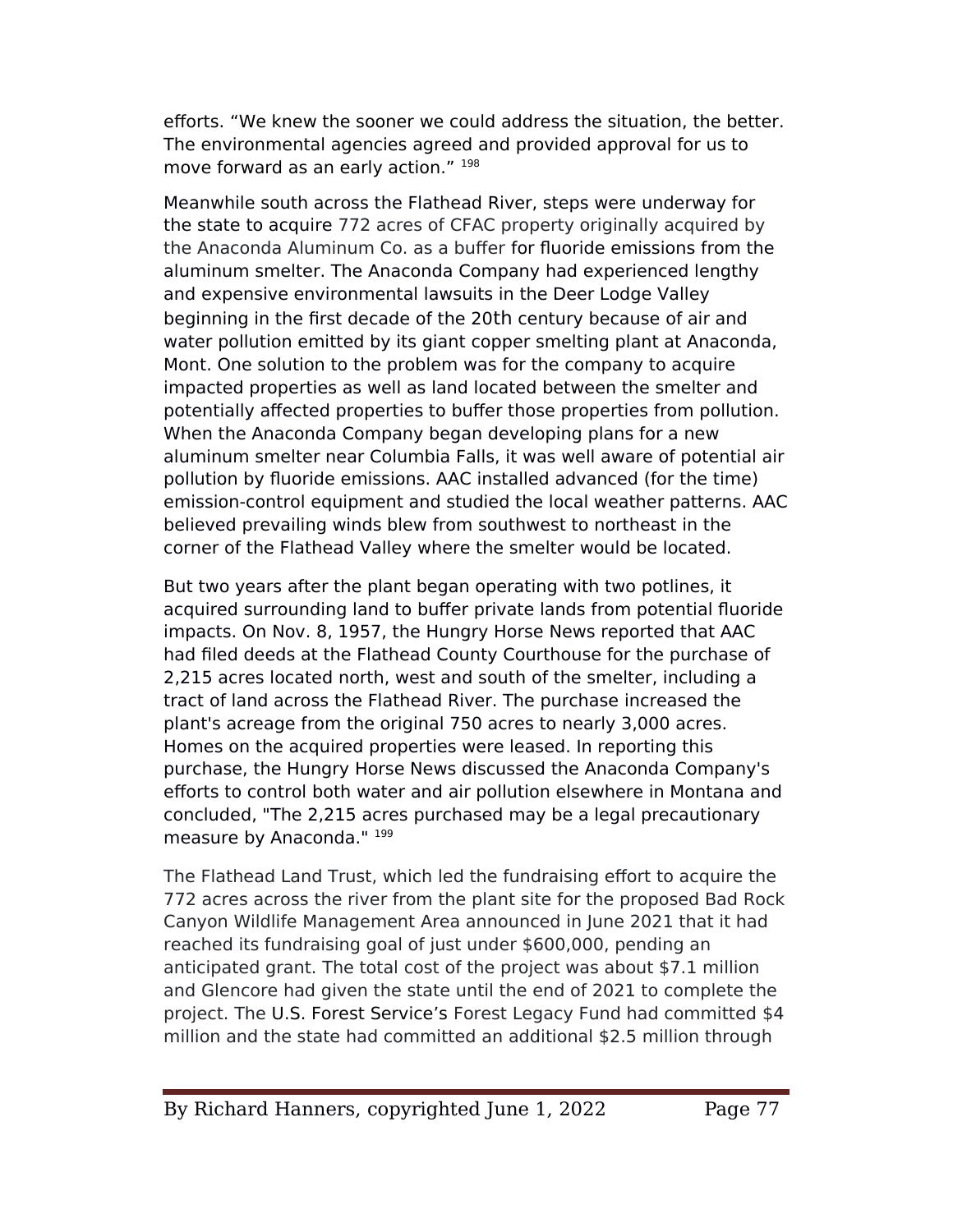its Habitat Montana program and the Aid in Wildlife Restoration program provided under the federal Pittman-Robertson Act. Flathead Land Trust director eaul Travis said the project had great community support. "The public and the community stepped up in a big way," he said. "We're just blown away." 200

The property was completely undeveloped, other than the power lines running across it and the river providing Hungry Horse Dam and BeA grid power to the plant site's substation. With 1.6 miles of riverfront, the land served as a key wildlife corridor and supported large populations of bird and mammal life, including bears, deer, elk, bald eagles and other iconic species. CFAC in the past had allowed limited youth hunting on the property in an agreement with Montana Fish, Wildlife and Parks, which was expected to continue there as a Wildlife Management Area. The MFWe would own the land and manage it for wildlife. The state was expected to release an environmental assessment on the project in summer 2021 that would outline the state's plans for future management. <sup>201</sup>

The Montana Fish, Wildlife and Parks Commission unanimously approved the project in late October 2021. The appraised value of the acquisition came to \$7.26 million. If the project failed, officials noted, the property would most likely be sold, subdivided and developed into a high-density neighborhood that would directly impact the conservation value of the land.  $202$  The Montana Land Board unanimously approved the purchase on Nov. 8, 2021. The property was one of the largest intact riverfront properties in the Flathead Valley. Eleven local organizations, including the Flathead Land Trust and the Flathead Lakers, supported the project, as well about 250 individual donors, some of which gave as much as \$75,000 toward the purchase. The project also had the support of the City of Columbia Falls and the Flathead County Commissioners. <sup>203</sup>

Meanwhile, the Gateway to Glacier Trail group had been working on establishing a biking-hiking path on the same property along the Flathead River. The group's initial goals were to construct a safe ofhighway path from Columbia Falls to the west entrance of Glacier National Park. Phase one of the project was completed in 2016, with 10 miles of paved paths for cyclists, walkers, runners and other recreationists along U.S. Highway 2 from Hungry Horse to West Glacier. With completion of a new bridge over the South Fork of the Flathead River west of Hungry Horse in fall 2018, a separated biking and walking path on the bridge provided access to the west side of the Flathead River. The group completed a one mile stretch of paved path from the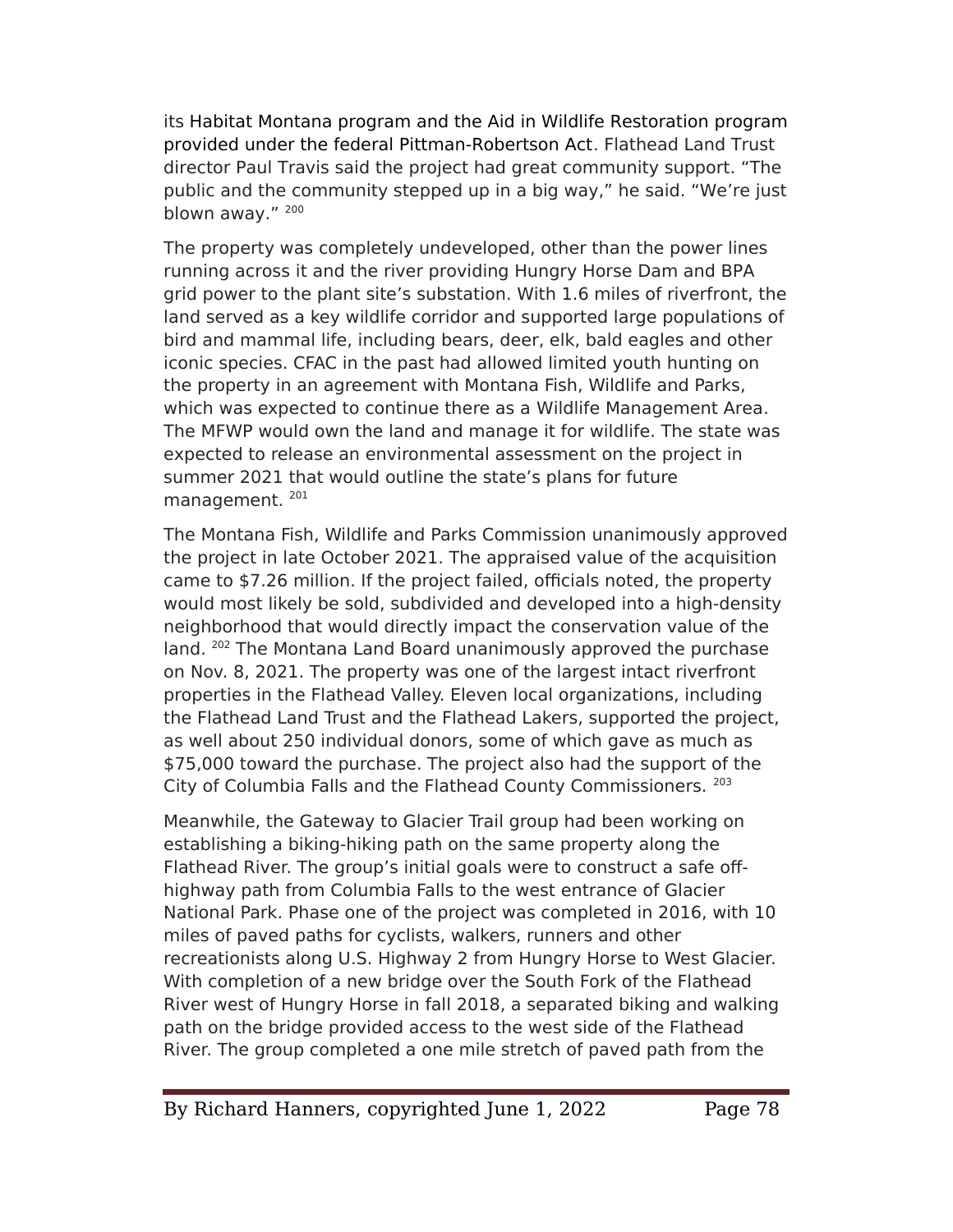east side of the U.S. Highway 2 bridge at River Road near the Columbia Falls city limits east to the Big Sky Waterpark area in 2020. The group planned to form an exploratory committee in 2022 to assess the status and feasibility of a potential U.S. Highway 2 reconstruction project that would include the Gateway to Glacier Trail segment from Columbia Falls to Hungry Horse. 204

In May 2017, the Hungry Horse News reported that after two years of negotiations, the Gateway to Glacier Trail group had reached an agreement with Glencore for a license agreement to construct a biking and hiking trail through the company's property on the opposite side of the Flathead River from the plant site. Gateway to Glacier Trail director Seth Schnebel at the time said the license would run for 10 years and allow for a trail through a corridor of the property. In the event Glencore terminated the license, the company agreed to reimburse the group for the cost of constructing the trail, with a cap. Work on the trail could start as early as summer 2017, starting with a single-track trail and eventually raising sufficient funds for an 8-foot wide path. The threemile-long trail route crossed some wet areas that would need special tread, and a bridge was needed to cross at least one creek, he said. "We are pleased to be able to work successfully with local citizens to make this happen," Cheryl Driscoll of Glencore said. "The Gateway to Glacier Trail will be a great addition to the community. The trail is being developed by a passionate group of local citizens who deserve our support. Glencore and Columbia Falls Aluminum Co. are committed to being positive partners with our neighbors in the area, and this is one example of that commitment." <sup>205</sup> The trail group reported on their website in June 2022 that a primitive three-mile trail through the property had mostly been completed by a professional trail builder, with some finishing touches to be added at a later date. 206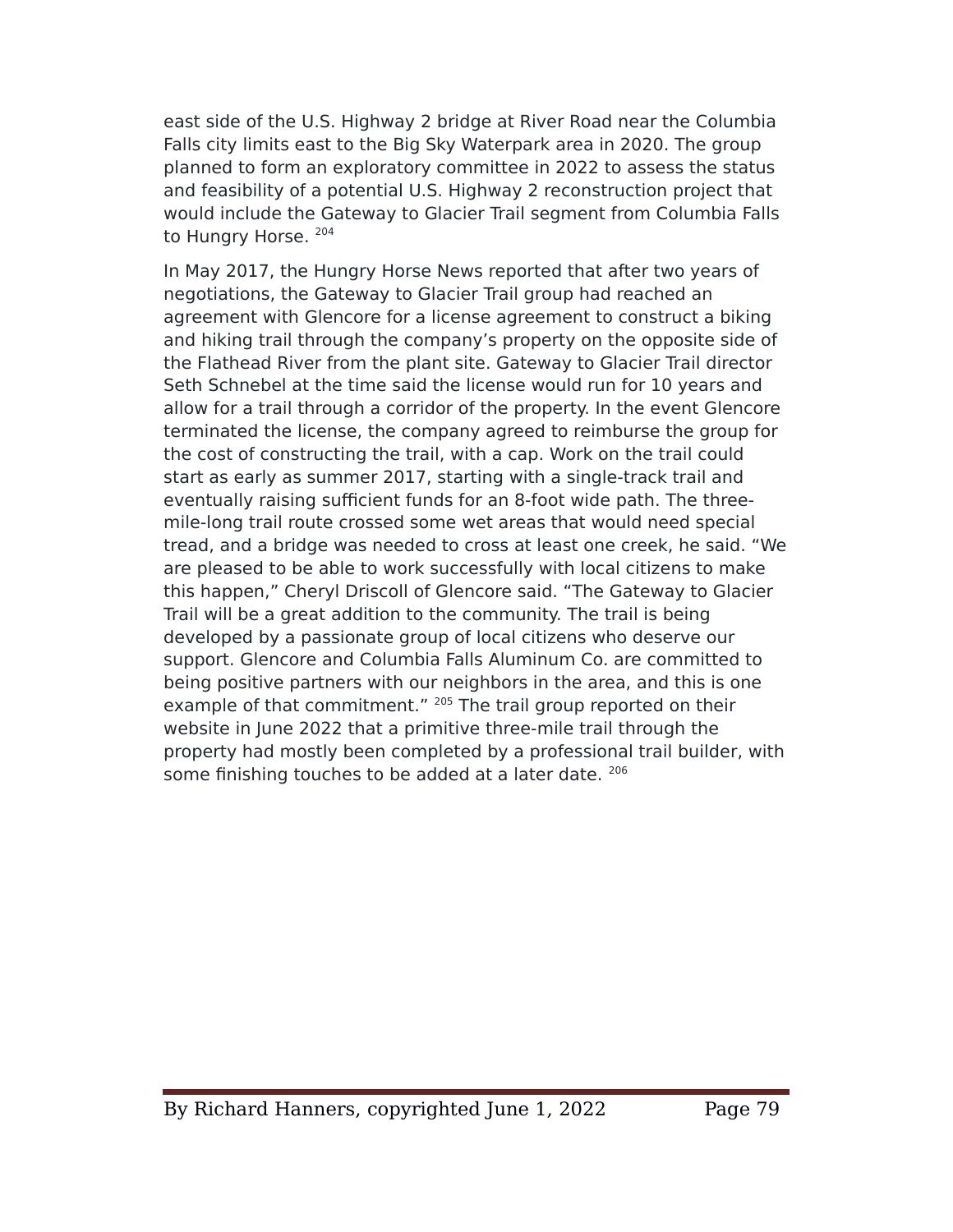- $1$  Roux Associates, "Screening Level Ecological Risk Assessment, Columbia Falls Aluminum Company, Columbia Falls, Flathead County, Montana," Sept. 18, 2017 [AL5611]
- <sup>2</sup> Roux Associates," Risk Assessment," Sept. 18, 2017 [AL5611]
- <sup>3</sup> Roux Associates," Risk Assessment," Sept. 18, 2017 [AL5611]
- <sup>4</sup> Roux Associates," Risk Assessment," Sept. 18, 2017 [AL5611]
- $5$  Roux Associates," Risk Assessment," Sept. 18, 2017 [AL5611]
- $6$  Roux Associates," Risk Assessment," Sept. 18, 2017 [AL5611]
- $7$  Roux Associates, "Phase 1 Site Characterization Data Summary Report, Columbia Falls Aluminum Company, Columbia Falls, Flathead County, Montana," Sept. 18, 2017 [AL5612]
- 8 Roux Associates, "Site Characterization," Sept. 18, 2017 [AL5612]
- $9$  Roux Associates, "Site Characterization," Sept. 18, 2017 [AL5612]
- <sup>10</sup> Roux Associates, "Site Characterization," Sept. 18, 2017 [AL5612]
- <sup>11</sup> Roux Associates, "Site Characterization," Sept. 18, 2017 [AL5612]<br><sup>12</sup> Poux Associates, "Site Characterization," Sept. 18, 2017 [AL5612]
- <sup>12</sup> Roux Associates, "Site Characterization," Sept. 18, 2017 [AL5612]<br><sup>13</sup> Poux Associates, "Site Characterization," Sept. 18, 2017 [AL5612]
- <sup>13</sup> Roux Associates, "Site Characterization," Sept. 18, 2017 [AL5612]
- Email from Heather Zimmerman, epidemiologist, Cancer Control Programs, Montana Department of Public Health and Human Services, to Richard Hanners, Feb. 13, 2018 [AL5613] <sup>15</sup> Zimmerman, Feb. 13, 2018 [AL5613]
- <sup>16</sup> Zimmerman, Feb. 13, 2018 [AL5613]
- <sup>17</sup> "Columbia Falls Aluminum Company Site, Timeline April 2018," Montana Department of Environmental Quality website, April 2018 [AL5622]
- <sup>18</sup> Andy Viano, "Demolition nearly completed at Columbia Falls Superfund site," Flathead Beacon, May 11, 2018 [AL5624]
- $19$  Chris Peterson, "CFAC pursuing tenants, even as Superfund work continues," Hungry Horse News, May 16, 2018 [AL5625]
- $20$  Peterson, May 16, 2018 [AL5625]<br> $21$  Peterson May 16, 2018 [AL5625]
- Peterson, May 16, 2018 [AL5625]
- $22$  Jeremy Weber, "Regional EPA director addresses CFAC concerns," Hungry Horse News, June 7, 2018 [AL5629]
- <sup>23</sup> Weber, June 7, 2018 [AL5629]
- <sup>24</sup> Weber, June 7, 2018 [AL5629]
- <sup>25</sup> Montana Department of Environmental Quality Environmental Assessment, Water Quality Division, Water Protection Bureau, determination to terminate a Montana Pollutant Discharge Elimination System permit, January 2019 [AL5650]
- $26$  Tristan Scott, Flathead Beacon, "Report to EPA marks 'milestone' for CFAC project," March 12, 2019 [AL5651]
- <sup>27</sup> Scott, March 12, 2019 [AL5651]
- <sup>28</sup> Kianna Gardner, "Milestones reached in CFAC cleanup project," Daily Inter Lake, Sept. 21, 2019
- <sup>29</sup> Kianna Gardner, Sept. 21, 2019
- <sup>30</sup> Kianna Gardner, Sept. 21, 2019
- <sup>31</sup> Chris Peterson, "CFAC risk to humans, critters, very low outside of developed area of defunct aluminum plant, study says," Hungry Horse News, Sept. 25, 2019
- $\frac{32}{33}$  Kianna Gardner, Sept. 21, 2019
- <sup>33</sup> "Decommissioning and removal update," CFAC eroject, January 2018 [AL5621]
- <sup>34</sup> Chris Peterson, "CFAC site will see another round of tests," Hungry Horse News, Jan. 31, 2018 [AL5610]
- <sup>35</sup> Paul Driscoll, Montana Department of Environmental Quality press release, "DEQ closes CFAC/Calbag consent order for hazardous waste," Sept. 21, 2018, [AL5642] and Duncan Adams, "DEQ: Cleanup of CFAC potroom a 'milestone'," Daily Inter Lake, Sept. 21, 2018 [AL5641]
- <sup>36</sup> Chris Peterson, "Tests show concentrations of cyanide near CFAC landfills," Hungry Horse News, Oct. 18, 2018 [AL5643]
- $37$  Chris Peterson, Oct. 18, 2018 [AL5643]
- <sup>38</sup> Ann Green Communications, CFAC Project website, Columbia Falls Aluminum Company Community Liaison Panel Minutes, Oct. 17, 2018 [AL5646]
- <sup>39</sup> Ann Green Communications, Oct. 17, 2018 [AL5646]
- <sup>40</sup> Chris eeterson, "Board talks CFAC post cleanup; what does the future hold?" Hungry Horse News, Dec. 19, 2018 [AL5647]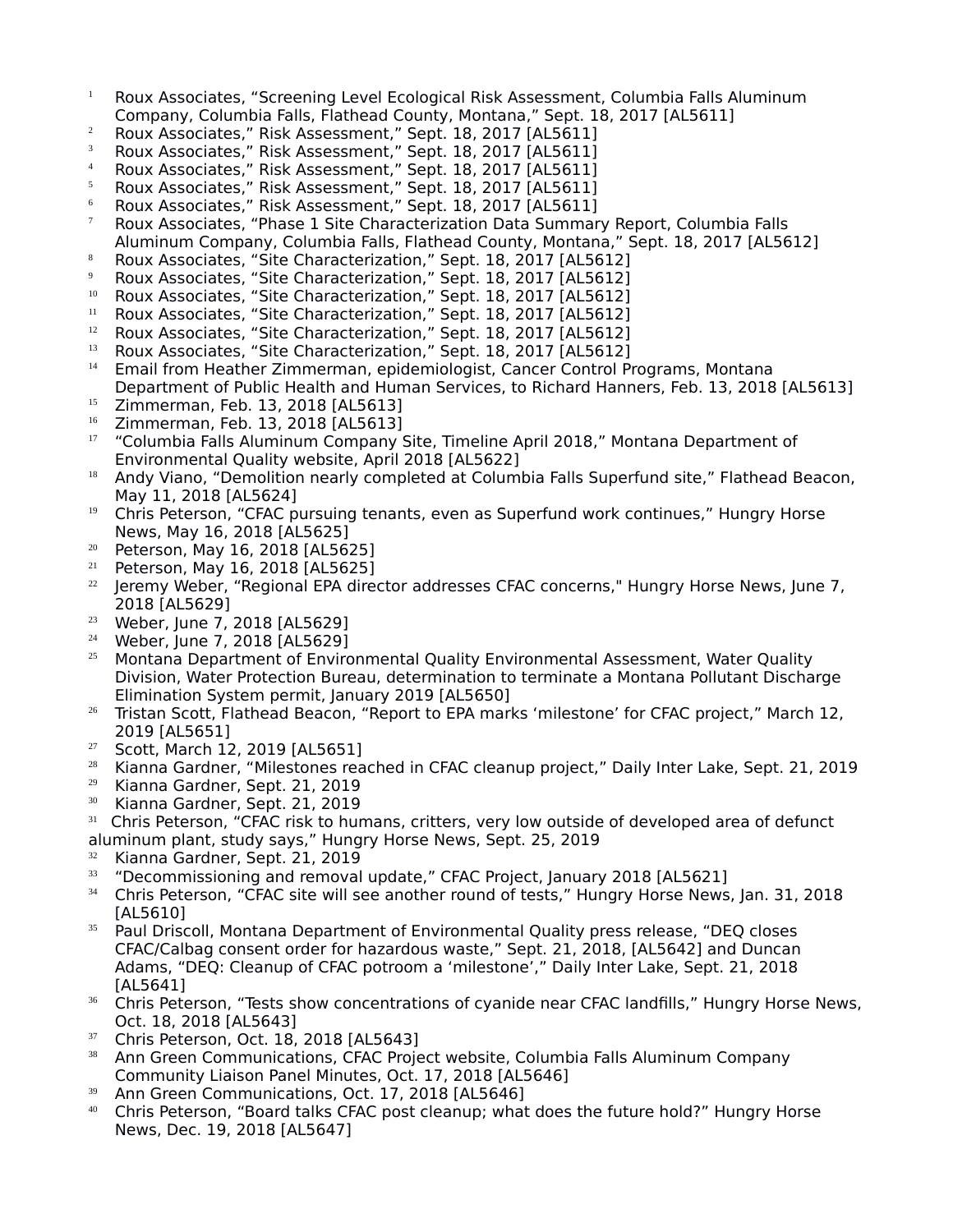- <sup>41</sup> Chris Peterson, "With updated city growth policy, some housing could (eventually) come to CFAC property," Hungry Horse News, Aug. 28, 2019
- <sup>42</sup> Chris Peterson, Aug. 28, 2019
- $43$  Chris Peterson, "CFAC draft plan looks to contain, not remove contaminants," Hungry Horse News, Feb. 12, 2021.
- <sup>44</sup> Chris Peterson, Feb. 12, 2021
- <sup>45</sup> Chris Peterson, Feb. 12, 2021<br><sup>46</sup> Chris Peterson, "Former counc
- <sup>46</sup> Chris eeterson, "Former councilman urges city to reject CFAC 'cleanup' plan," Hungry Horse News, March 3, 2021
- <sup>47</sup> Chris Peterson, "City objects to CFAC's cleanup plan," Hungry Horse News, March 17, 2021
- <sup>48</sup> Chris Peterson, "CFAC makes its case for cleanup plan," Hungry Horse News, April 28, 2021
- <sup>49</sup> Cornell Law School, Legal Information Institute, "40 CFR § 264.552 Corrective Action Management Units (CAMU)," June 2, 2022
- 
- $50$  Chris Peterson, April 28, 2021  $51$  Chris Peterson, April 28, 2021
- <sup>52</sup> Roux Associates, "CFAC eroject Update: Draft Feasibility Study Report," April 19, 2021
- <sup>53</sup> Roux Associates, April 19, 2021<br><sup>54</sup> Boux Associates, April 19, 2021
- <sup>54</sup> Roux Associates, April 19, 2021
- <sup>55</sup> Editorial board, "C-Falls council is right to want CFAC pollution removed," Daily Inter Lake, May 16, 2021
- <sup>56</sup> Chris Peterson, "CFAC study details cleanup plan for old aluminum plant," Hungry Horse News, June 24, 2021
- 57 Roux Environmental Engineering and Geology, D.P.C., "Feasibility Study Report," June 16, 2021
- $^{58}$  Roux, June 16, 2021
- <sup>59</sup> Roux, June 16, 2021
- $^{60}$  Roux, June 16, 2021<br> $^{61}$  Roux, June 16, 2021
- $^{61}$  Roux, June 16, 2021
- $^{62}$  Roux, June 16, 2021
- <sup>63</sup> Roux, June 16, 2021
- $^{64}$  Roux, June 16, 2021
- <sup>65</sup> Roux, June 16, 2021
- $^{66}$  Roux, June 16, 2021
- <sup>67</sup> Roux, June 16, 2021
- <sup>68</sup> Montana Department of Environmental Quality, "Circular DEQ-7, Montana Numeric Water Quality Standards," June 2019
- <sup>69</sup> Roux, June 16, 2021
- $\frac{70}{71}$  Roux, June 16, 2021
- Roux, June 16, 2021
- $\frac{72}{73}$  Roux, June 16, 2021
- <sup>73</sup> Roux, June 16, 2021
- $^{74}$  Roux, June 16, 2021
- <sup>75</sup> Roux, June 16, 2021
- $^{76}$  Roux, June 16, 2021
- Roux, June 16, 2021
- <sup>78</sup> Roux, June 16, 2021
- <sup>79</sup> Roux, June 16, 2021
- 80 Chris Peterson, "Tester says he sides with city on CFAC cleanup," Hungry Horse News, July 14, 2021
- 81 Chris Peterson, "EPA proposed action on CFAC cleanup delayed until next year," Hungry Horse News, Nov. 26, 2021
- <sup>82</sup> Chris Peterson, "CFAC sues ARCO for Superfund cleanup," Hungry Horse News, Aug. 1, 2018 [AL5636]; Tristan Scott, "CFAC sues for cleanup costs; Federal lawsuit says ARCO is on the hook for Superfund cleanup at shuttered aluminum plant site," Flathead Beacon, Aug. 3, 2018 [AL5637]; and case log information from the Justia website
- 83 Chris Peterson, "CFAC suit shouldn't stall cleanup," Hungry Horse News, Aug. 8, 2019 [AL5638]
- <sup>84</sup> U.S. District Court, District Court of Montana (Missoula), Civil Docket for Case No. 9:18-CV-00131-DWM, Columbia Falls Aluminum Company LLC v. Atlantic Richfeld Company, July 13, 2018 [AL5639]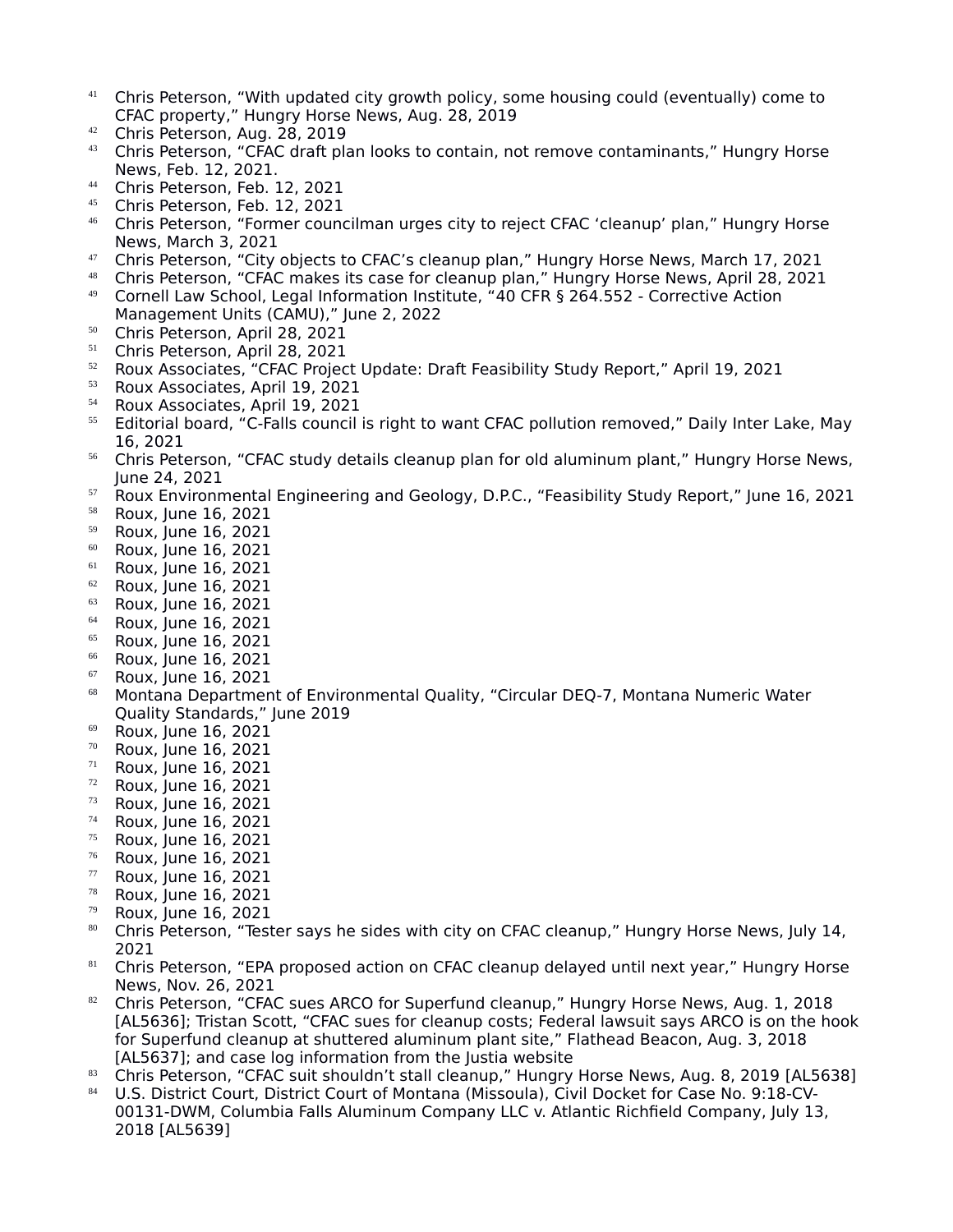- 85 Columbia Falls Aluminum Company LLC, plaintiff, against Atlantic Richfield Company, defendant, complaint, U.S. District Court, Montana, Missoula, July 13, 2018 [AL5640]
- 86 Columbia Falls Aluminum Company LLC v. Atlantic Richfield Company, July 13, 2018 [AL5640]
- 87 Columbia Falls Aluminum Company LLC v. Atlantic Richfield Company, July 13, 2018 [AL5640]
- 88 Columbia Falls Aluminum Company LLC v. Atlantic Richfield Company, July 13, 2018 [AL5640]
- 89 Columbia Falls Aluminum Company LLC v. Atlantic Richfield Company, July 13, 2018 [AL5640]
- <sup>90</sup> Columbia Falls Aluminum Company LLC v. Atlantic Richfield Company, July 13, 2018 [AL5640]<br><sup>91</sup> Columbia Falls Aluminum Company LLC v. Atlantic Richfield Company, July 13, 2018 [AL5640]
- <sup>91</sup> Columbia Falls Aluminum Company LLC v. Atlantic Richfeld Company, July 13, 2018 [AL5640]
- <sup>92</sup> Columbia Falls Aluminum Company LLC v. Atlantic Richfield Company, July 13, 2018 [AL5640]<br><sup>93</sup> See Environmental Protection Agency website, Superfund site, Anaconda Company smelter
- See Environmental Protection Agency website, Superfund site, Anaconda Company smelter, Aug. 19, 2018
- <sup>94</sup> See Glencore website, "Who we are," Aug. 19, 2018
- <sup>95</sup> Chris Peterson, "Legal battle over cleanup responsibility continues," Hungry Horse News, April 25, 2019 [AL5654]
- $^{96}$  Peterson, April 25, 2019 [AL5654]
- Anon., "Despite sophisticated acquisition contract, allocation of CERCLA liability unclear," The National Law Review, April 16, 2019 [AL5655]
- 98 U.S. District Court Judge Donald W. Molloy, CV 18-131-M-DWM, United States District Court for the District of Montana, Missoula Division, Columbia Falls Aluminum Co. v. Atlantic Richfeld Co., April 11, 2019 [AL5656]
- 99 Molloy, April 11, 2019 [AL5656]
- 100 Molloy, April 11, 2019 [AL5656]
- Molloy, April 11, 2019 [AL5656]
- $102$  Molloy, April 11, 2019 [AL5656]
- <sup>103</sup> Chris eeterson, "CFAC cleanup plan expected this spring; lawsuit delayed," Hungry Horse News, Dec. 9, 2021
- <sup>104</sup> Chris Peterson, "Judge rules ARCO responsible for 35% of Columbia Falls aluminum plant cleanup," Hungry Horse News, Oct. 20, 2021
- <sup>105</sup> U.S. District Court Judge Donald Molloy, Columbia Falls Aluminum Company LLC, plaintiff v. Atlantic Richfeld Company, defendant, case number CV 18-131-M-DWM, Findings of Fact and Conclusions of Law, Opinion and Order, decided Aug. 25, 2021
- 106 Molloy, Aug. 25, 2021
- <sup>107</sup> Molloy, Aug. 25, 2021
- <sup>108</sup> Molloy, Aug. 25, 2021
- <sup>109</sup> Molloy, Aug. 25, 2021
- <sup>110</sup> Molloy, Aug. 25, 2021
- $111$  Molloy, Aug. 25, 2021
- Molloy, Aug. 25, 2021
- $113$  Molloy, Aug. 25, 2021
- Molloy, Aug. 25, 2021
- $115$  Molloy, Aug. 25, 2021
- Molloy, Aug. 25, 2021
- $^{117}$  Molloy, Aug. 25, 2021
- Molloy, Aug. 25, 2021
- <sup>119</sup> Molloy, Aug. 25, 2021
- <sup>120</sup> Molloy, Aug. 25, 2021
- $121$  Molloy, Aug. 25, 2021
- <sup>122</sup> Molloy, Aug. 25, 2021
- <sup>123</sup> Molloy, Aug. 25, 2021
- $124$  Molloy, Aug. 25, 2021<br> $125$  Molloy Aug. 25, 2021
- <sup>125</sup> Molloy, Aug. 25, 2021
- <sup>126</sup> Molloy, Aug. 25, 2021
- <sup>127</sup> Molloy, Aug. 25, 2021
- <sup>128</sup> Molloy, Aug. 25, 2021 <sup>129</sup> Molloy, Aug. 25, 2021
- 
- $130$  Molloy, Aug. 25, 2021 Molloy, Aug. 25, 2021
- 132 Molloy, Aug. 25, 2021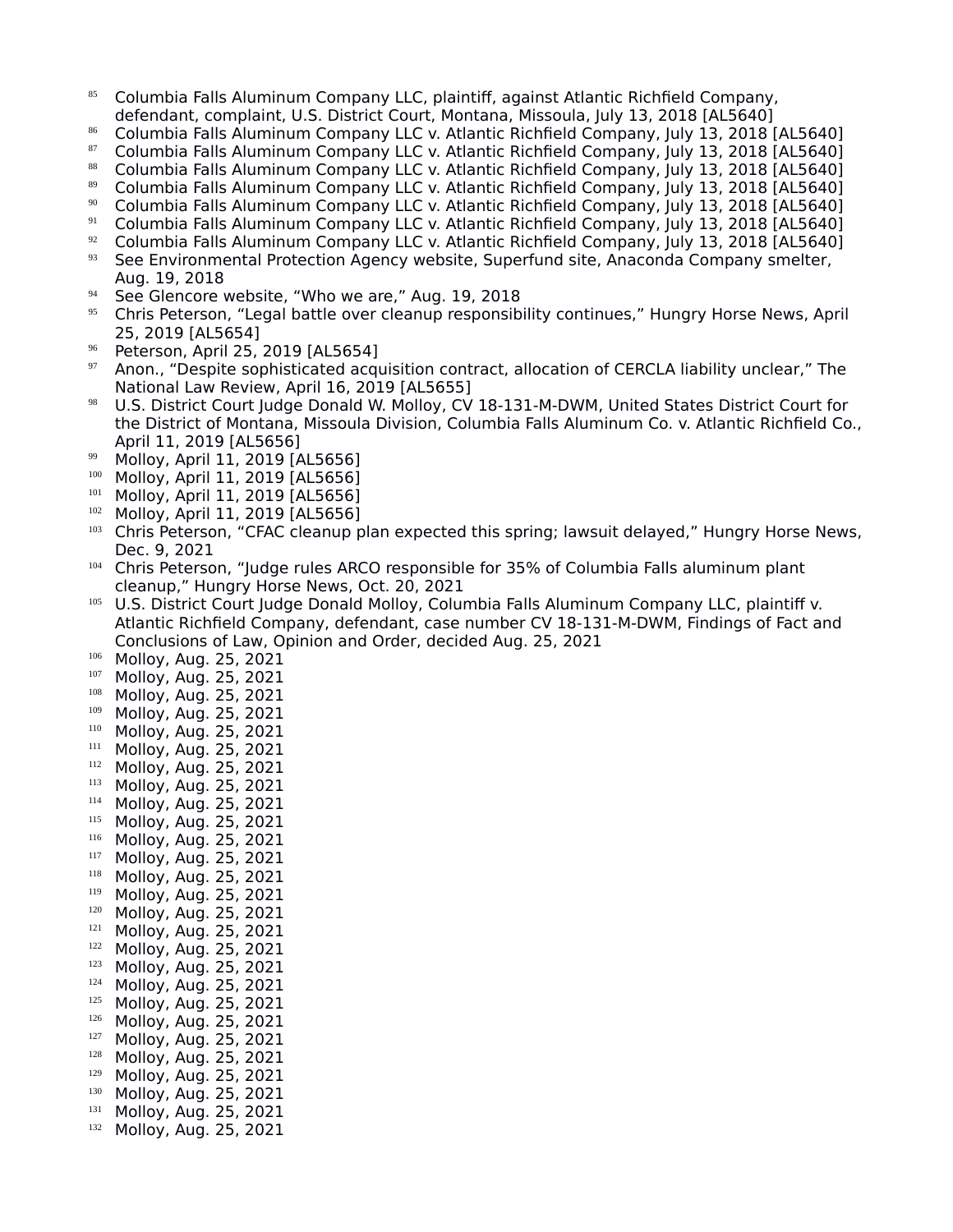- 133 Molloy, Aug. 25, 2021
- <sup>134</sup> Molloy, Aug. 25, 2021<br><sup>135</sup> Molloy Aug. 25, 2021
- <sup>135</sup> Molloy, Aug. 25, 2021
- 136 Molloy, Aug. 25, 2021
- <sup>137</sup> Molloy, Aug. 25, 2021
- <sup>138</sup> Molloy, Aug. 25, 2021
- $139$  Molloy, Aug. 25, 2021
- <sup>140</sup> Molloy, Aug. 25, 2021
- $141$  Molloy, Aug. 25, 2021
- Molloy, Aug. 25, 2021 <sup>143</sup> Molloy, Aug. 25, 2021
- 
- <sup>144</sup> Molloy, Aug. 25, 2021
- $145$  Molloy, Aug. 25, 2021
- Justin R. Pidot and Dale Ratliff, "The common law of liable party CERCLA claims," Stanford Law Review, Vol. 70, January 2018, and David G. Mandelbaum, "The fairest of them all: Advocating CERCLA allocation," The Legal Intelligencer, Greenberg-Traurig website, Nov. 11, 2021
- <sup>147</sup> Molloy, Aug. 25, 2021
- <sup>148</sup> Molloy, Aug. 25, 2021
- <sup>149</sup> Molloy, Aug. 25, 2021
- $^{150}$  Molloy, Aug. 25, 2021
- Molloy, Aug. 25, 2021
- $^{152}$  Molloy, Aug. 25, 2021
- Molloy, Aug. 25, 2021
- $^{154}$  Molloy, Aug. 25, 2021
- <sup>155</sup> Molloy, Aug. 25, 2021
- <sup>156</sup> Molloy, Aug. 25, 2021<br><sup>157</sup> Molloy, Aug. 25, 2021
- Molloy, Aug. 25, 2021
- $^{158}$  Molloy, Aug. 25, 2021
- Molloy, Aug. 25, 2021
- $^{160}$  Molloy, Aug. 25, 2021
- <sup>161</sup> Molloy, Aug. 25, 2021<br><sup>162</sup> Molloy, Aug. 25, 2021
- $^{162}$  Molloy, Aug. 25, 2021<br> $^{163}$  Molloy, Aug. 25, 2021 Molloy, Aug. 25, 2021
- <sup>164</sup> Molloy, Aug. 25, 2021
- <sup>165</sup> Molloy, Aug. 25, 2021
- <sup>166</sup> Molloy, Aug. 25, 2021
- $^{167}$  Molloy, Aug. 25, 2021
- Molloy, Aug. 25, 2021
- $^{169}$  Molloy, Aug. 25, 2021
- Molloy, Aug. 25, 2021
- $171$  Molloy, Aug. 25, 2021
- $172$  Molloy, Aug. 25, 2021
- <sup>173</sup> Molloy, Aug. 25, 2021<br><sup>174</sup> Molloy, Aug. 25, 2021
- Molloy, Aug. 25, 2021
- <sup>175</sup> Molloy, Aug. 25, 2021
- <sup>176</sup> Molloy, Aug. 25, 2021
- <sup>177</sup> Molloy, Aug. 25, 2021
- $178$  Molloy, Aug. 25, 2021<br> $179$  Molloy Aug. 25, 2021
- Molloy, Aug. 25, 2021
- $^{180}$  Molloy, Aug. 25, 2021
- $181$  Molloy, Aug. 25, 2021
- $182$  Molloy, Aug. 25, 2021 Molloy, Aug. 25, 2021
- $184$  Molloy, Aug. 25, 2021
- Molloy, Aug. 25, 2021
- <sup>186</sup> Molloy, Aug. 25, 2021
- Molloy, Aug. 25, 2021
- 188 Molloy, Aug. 25, 2021